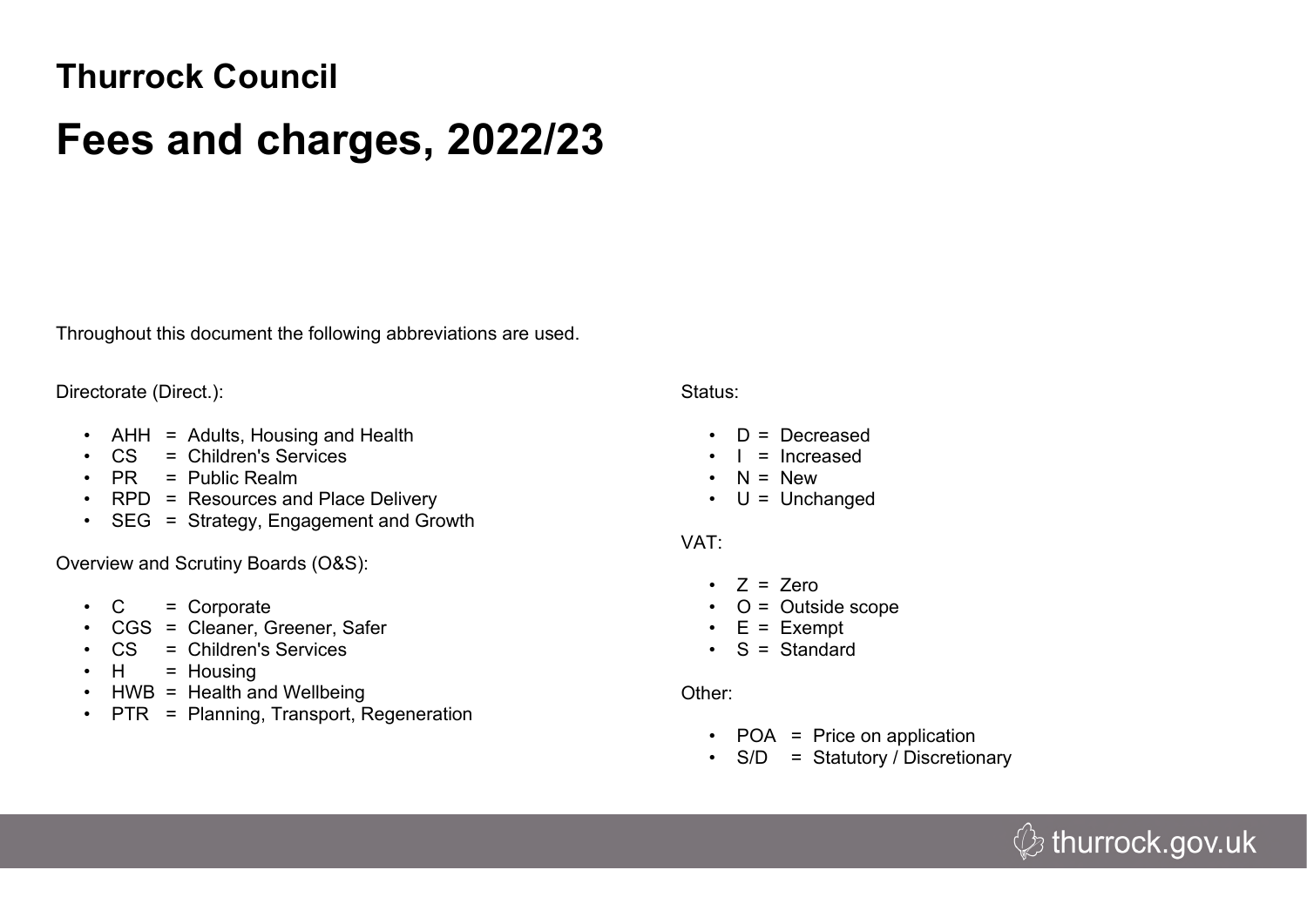|                                                                                                         | 21/22                          |                                  |                                                          | <b>2022/23 - Charges</b> |                                          |                                                          | <b>Changes from 21/22</b> |              |                  |                           | <b>Detail</b>            |                                                    |
|---------------------------------------------------------------------------------------------------------|--------------------------------|----------------------------------|----------------------------------------------------------|--------------------------|------------------------------------------|----------------------------------------------------------|---------------------------|--------------|------------------|---------------------------|--------------------------|----------------------------------------------------|
| <b>Name of Fee or Charge</b>                                                                            |                                |                                  | Total Charge VAT Net Charge   VAT Amount   Total Charge  |                          |                                          | $\overline{\phantom{a}}$ Total $\overline{\mathrm{(f)}}$ | Total (%)                 |              |                  | <b>S/D Status Direct.</b> | <b>O&amp;S</b>           | <b>Owner</b>                                       |
| Bulky Waste Collections - Collection and disposal of up to three items                                  | 31.50                          | E                                | E<br>$35.00 \mid f$                                      |                          | $35.00 \mid f$<br>E                      | 3.50                                                     | 11.11%                    | D            |                  | PR                        | <b>CGS</b>               | Andy Kelly                                         |
| Bulky Waste Collections - Each additional item                                                          | 8.40                           | E                                | $\mathbf f$<br>$9.40 \mid f$                             |                          | $9.40 \mid f$<br>$\mathbf{f}$            | 1.00                                                     | 11.90%                    | D            |                  | PR                        | <b>CGS</b>               | Andy Kelly                                         |
| Domestic Waste - Supply of a replacement wheelie bin where broken or lost                               | 37.00                          | $\overline{O}$                   | E<br>39.50 $E$                                           |                          | $39.50 \text{ }$ £<br>f                  | 2.50                                                     | 6.76%                     | D            |                  | PR                        | <b>CGS</b>               | Andy Kelly                                         |
| Domestic Waste - Supply of 1100 refuse or recycling bin for Managing Agent including delivery           | 410.40<br>$\mathbf{f}$         | S                                | E<br>$352.00 \mid f$                                     | $70.40$ £                | $422.40$ $E$                             | 12.00                                                    | 2.92%                     | D            |                  | PR                        | <b>CGS</b>               | Andy Kelly                                         |
| Domestic Waste - Supply of a replacement wheelie bin where broken or lost - reduced rate if resident is |                                |                                  |                                                          |                          |                                          |                                                          |                           |              |                  |                           |                          |                                                    |
| claiming benefits or is over 60                                                                         | 19.00                          | $\overline{O}$                   | f<br>$20.00 \mid f$                                      |                          | $20.00$ $E$                              | 1.00                                                     | 5.26%                     | D.           |                  | PR                        | <b>CGS</b>               | Andy Kelly                                         |
| Local Land Charges - Additional parcel - Commercial                                                     | 48.00                          | $\overline{O}$                   | 53.00 $E$<br>f                                           |                          | $53.00 \mid f$<br>$\mathbf{f}$           | 5.00                                                     | 10.42%                    | $\mathsf{S}$ |                  | PR                        | <b>PTR</b>               | <b>Anthony Fletcher</b>                            |
| Local Land Charges - Additional parcel - Personal search                                                | 8.25                           | $\overline{O}$                   | $\mathbf{f}$<br>$9.00 \mid f$                            |                          | $9.00 \mid f$<br>$\mathbf{f}$            | 0.75                                                     | 9.09%                     | S.           |                  | PR                        | <b>PTR</b>               | <b>Anthony Fletcher</b>                            |
| Local Land Charges - Additional parcel - Residential                                                    | 37.00                          | $\overline{O}$                   | E<br>41.00 $E$                                           |                          | f<br>$41.00$ $E$                         | 4.00                                                     | 10.81%                    | $\mathsf{S}$ |                  | <b>PR</b>                 | <b>PTR</b>               | <b>Anthony Fletcher</b>                            |
| Local Land Charges - Cancellation fee for Con29 search                                                  | 25.00                          | $\overline{O}$                   | E<br>$27.50 \mid f$                                      |                          | $27.50 \text{ }$ £<br>$\mathbf{f}$       | 2.50                                                     | 10.00%                    | S.           |                  | <b>PR</b>                 | <b>PTR</b>               | <b>Anthony Fletcher</b>                            |
| Local Land Charges - Charges for a copy of the local land charges search                                | 20.50                          | $\overline{O}$                   | E<br>$22.50 \mid f$                                      |                          | $22.50$ £<br>$\mathbf{f}$                | 2.00                                                     | 9.76%                     | $\mathsf{S}$ |                  | <b>PR</b>                 | <b>PTR</b>               | <b>Anthony Fletcher</b>                            |
| Local Land Charges - Con290 - per question                                                              | 36.00                          | $\mathsf{S}$                     | f<br>$33.33 \mid f$                                      | $6.67 \mid f$            | $40.00$ £                                | 4.00                                                     | 11.11%                    | $\mathsf{S}$ |                  | PR                        | <b>PTR</b>               | <b>Anthony Fletcher</b>                            |
| Local Land Charges - Copy of tree preservation orders                                                   | Free of Charge   O             |                                  | Free of Charge $\vert$ £                                 |                          | Free of Charge   £                       |                                                          | 0.00%                     | $\mathsf{S}$ | $\cup$           | PR                        | <b>PTR</b>               | <b>Anthony Fletcher</b>                            |
| Local Land Charges - Copy of planning decision and enforcement notices                                  | Free of Charge   O             |                                  | Free of Charge $\vert$ £                                 |                          | Free of Charge   £                       |                                                          | 0.00%                     | S.           | $\cup$           | PR                        | <b>PTR</b>               | <b>Anthony Fletcher</b>                            |
| Local Land Charges - Copy of smoke control order                                                        | Free of Charge   O             |                                  | Free of Charge $\vert$ £                                 |                          | Free of Charge   £                       |                                                          | 0.00%                     | $\mathsf{S}$ | $\cup$           | PR                        | <b>PTR</b>               | <b>Anthony Fletcher</b>                            |
| Local Land Charges - Copy of legal agreements                                                           | Free of Charge   O             |                                  | Free of Charge $\vert$ £                                 |                          | Free of Charge   £                       |                                                          | 0.00%                     | S.           | $\cup$           | PR                        | <b>PTR</b>               | <b>Anthony Fletcher</b>                            |
| Local Land Charges - Copy of Home Improvement Grants (HIGs)                                             | Free of Charge   O             |                                  | Free of Charge $\vert$ £                                 |                          | Free of Charge E                         |                                                          | 0.00%                     | $\mathsf{S}$ | $\cup$           | PR                        | <b>PTR</b>               | <b>Anthony Fletcher</b>                            |
| Local Land Charges - Copy of Anglian Water Agreement (AWA)                                              | Free of Charge   O             |                                  | Free of Charge $\vert$ £                                 |                          | Free of Charge   £                       |                                                          | 0.00%                     | $\mathsf{S}$ | $\cup$           | PR                        | <b>PTR</b>               | <b>Anthony Fletcher</b>                            |
| Local Land Charges - Copy of building regulation decision notice                                        | 15.00                          | $\overline{O}$                   | $\mathbf{f}$<br>$15.00 \mid f$                           |                          | $15.00 \mid f$<br>£                      |                                                          | 0.00%                     | $\mathsf{S}$ | $\cup$           | PR                        | <b>PTR</b>               | <b>Anthony Fletcher</b>                            |
| Local Land Charges - Copy of building regulation completion notice                                      | 15.00                          | $\overline{O}$                   | $\mathbf{f}$<br>$15.00 \mid f$                           |                          | $15.00 \mid f \mid$<br>$\mathbf{f}$      |                                                          | 0.00%                     | $\mathsf{S}$ | $\cup$           | <b>PR</b>                 | <b>PTR</b>               | <b>Anthony Fletcher</b>                            |
| Local Land Charges - Electronic Format - Con29R Search - Commercial                                     | 192.00                         | S                                | $\mathbf{f}$<br>$175.00 \mid f$                          | $35.00 \mid f$           | $210.00$ $E$                             | 18.00                                                    | 9.38%                     | $\mathsf{S}$ |                  | PR                        | <b>PTR</b>               | <b>Anthony Fletcher</b>                            |
| Local Land Charges - Electronic Format - Con29R Search - Residential                                    | 139.80<br>£                    | S                                | $\mathbf{f}$<br>128.33   f                               | $25.67$ $E$              | $154.00$ $E$                             | 14.20                                                    | 10.16%                    | S            |                  | PR                        | <b>PTR</b>               | <b>Anthony Fletcher</b>                            |
| Local Land Charges - Form LLC1 Only                                                                     | 40.00                          | O f                              | 44.00 $E$                                                |                          | 44.00 $\vert$ £                          | 4.00                                                     | 10.00%                    |              |                  | <b>PR</b>                 | PTR                      | <b>Anthony Fletcher</b>                            |
| Local Land Charges - Personal search request and viewing of information                                 | Free of Charge                 | $\overline{O}$                   | Free of Charge $\vert$ £                                 |                          | Free of Charge E                         |                                                          | 0.00%                     | S            | $\cup$           | PR                        | <b>PTR</b>               | <b>Anthony Fletcher</b>                            |
| Local Land Charges - Cancellation fee for Assisted personal Search                                      |                                | $\circ$                          | $5.00 \mid f$                                            |                          | $5.00$ $E$                               | 5.00                                                     | 0.00%                     | $\mathsf{S}$ | $\mathsf{N}$     | PR                        | <b>PTR</b>               | <b>Anthony Fletcher</b>                            |
| Local Land Charges - Assisted personal Search (ranged based on no. questions)                           | £30 - £40                      | $\overline{O}$                   | £33 - £44<br>$\vert$ f                                   |                          | $-E44$<br>£33                            |                                                          | 10.00%                    | D            |                  | PR                        | <b>PTR</b>               | <b>Anthony Fletcher</b>                            |
| Local Land Charges - Expedited Search                                                                   |                                | O                                | 79.20 $E$                                                |                          | $79.20$ £<br>$\mathbf f$                 | 79.20                                                    | 0.00%                     | D            | $\mathsf{N}$     | PR                        | <b>PTR</b>               | <b>Anthony Fletcher</b>                            |
| Local Land Charges - Expedited Residential search including Con 29 (Cannot include extra CON290         |                                |                                  |                                                          |                          |                                          |                                                          |                           |              |                  |                           |                          |                                                    |
| questions)                                                                                              |                                | $\Omega$                         | $277.20 \mid f$                                          |                          | $277.20$ $E$                             | 277.20                                                   | 0.00%                     | D.           | N                | PR                        | <b>PTR</b>               | <b>Anthony Fletcher</b>                            |
| <b>Blue Badges - Application Fee</b>                                                                    | 10.00                          | $\overline{O}$                   | $10.00 \mid f$<br>$\mathbf{f}$                           |                          | $10.00$ $E$<br>$\mathbf{f}$              |                                                          | 0.00%                     | D            | $\cup$           | AHH                       | <b>HWB</b>               | <b>Catherine Wilson</b>                            |
| Concierge Charge - Extra Care (sheltered accommodation)                                                 | 40.00                          | $\overline{O}$                   | 40.00 $E$<br>$\mathbf{f}$                                |                          | $40.00$ £<br>$\mathbf f$                 |                                                          | 0.00%                     | D            | $\cup$           | <b>AHH</b>                | <b>HWB</b>               | <b>Catherine Wilson</b>                            |
| Pendant Alarms - Private Housing Tennant (per week)                                                     | Free of Charge                 | $\overline{O}$                   | Free of Charge $\mid$ £                                  |                          | Free of Charge   £                       |                                                          | 0.00%                     | D            | $\cup$           | <b>AHH</b>                | <b>HWB</b>               | <b>Catherine Wilson</b>                            |
| Respite Care for Adults with Disabilities - per session                                                 | 20.00                          | $\overline{O}$                   | $20.00 \mid f$<br>E                                      |                          | $20.00$ £<br>£                           |                                                          | 0.00%                     | D            | $\cup$           | <b>AHH</b>                | <b>HWB</b>               | <b>Catherine Wilson</b>                            |
| Support service for Elizabeth Gardens per household                                                     | 40.00                          | $\overline{O}$                   | 40.00 $E$<br>$\mathbf{f}$                                |                          | $40.00$ £<br>$\mathbf{f}$                |                                                          | 0.00%                     | D            | $\cup$           | <b>AHH</b>                | <b>HWB</b>               | <b>Catherine Wilson</b>                            |
| Transport - per Journey (these charges are for Thurrock Residents)                                      | 2.00                           | $\overline{O}$                   | $2.00 \mid f$                                            |                          | $2.00$ $E$                               |                                                          | 0.00%                     | D            | $\cup$           | <b>AHH</b>                | <b>HWB</b>               | <b>Catherine Wilson</b>                            |
|                                                                                                         | Subject to                     |                                  | Subject to                                               |                          | Subject to                               |                                                          |                           |              |                  |                           |                          |                                                    |
|                                                                                                         | individual                     |                                  | individual                                               |                          | individual                               |                                                          |                           |              |                  |                           |                          |                                                    |
| <b>Client Contributions</b>                                                                             | financial                      | $\Omega$                         | financial                                                |                          | financial                                |                                                          | 0.00%                     | D            | $\cup$           | AHH                       | <b>HWB</b>               | <b>Catherine Wilson</b>                            |
|                                                                                                         | assessments                    |                                  | assessments                                              |                          | assessments                              |                                                          |                           |              |                  |                           |                          |                                                    |
| Deferred Payments                                                                                       | 144.00 O                       |                                  | 144.00 $E$                                               |                          | 144.00 £                                 |                                                          | 0.00%                     | D            | $\cup$           | <b>AHH</b>                | <b>HWB</b>               | <b>Catherine Wilson</b>                            |
|                                                                                                         | 14.25                          |                                  | f<br>$15.50 \mid f$                                      |                          | $15.50 \text{ }$ £<br>$\mathbf{f}$       | 1.25                                                     | 8.77%                     | D            |                  | AHH                       | <b>HWB</b>               | <b>Catherine Wilson</b>                            |
| Domiciliary Care (per hour)                                                                             | 13.00                          |                                  | $13.00 \mid f$                                           |                          | $13.00 \text{ f}$<br>$\mathbf{f}$        |                                                          | 0.00%                     |              | $\cup$           | <b>AHH</b>                | <b>HWB</b>               | <b>Catherine Wilson</b>                            |
| Direct Payments - Agency Rate                                                                           |                                |                                  | $600.00$ $E$<br>$\mathbf{f}$                             |                          |                                          |                                                          |                           | D            |                  | <b>AHH</b>                | <b>HWB</b>               |                                                    |
| Residential Accommodation Charges - Homes for Older people (per week)                                   | 600.00                         | $\overline{O}$                   |                                                          |                          | $600.00$ $E$                             |                                                          | 0.00%                     | D            | $\cup$           |                           |                          | <b>Catherine Wilson</b>                            |
| External spot Commissioned Residential Placement - Standard Room                                        | 465.42<br>496.07               | $\overline{O}$<br>$\overline{O}$ | 465.42 $E$<br>$\mathbf{f}$<br>496.07 $E$<br>$\mathbf{f}$ |                          | $465.42$ $E$<br>496.07 $E$               |                                                          | 0.00%<br>0.00%            | D            | $\cup$<br>$\cup$ | <b>AHH</b><br><b>AHH</b>  | <b>HWB</b><br><b>HWB</b> | <b>Catherine Wilson</b><br><b>Catherine Wilson</b> |
| External spot Commissioned Residential Placement - Higher Needs                                         |                                |                                  |                                                          |                          |                                          |                                                          |                           | D            |                  |                           |                          |                                                    |
| <b>External spot Commissioned Nursing Placement</b>                                                     | 534.75                         | $\overline{O}$                   | 534.75 $E$<br>$\mathbf{f}$                               |                          | 534.75 $E$                               |                                                          | 0.00%                     | D            | $\cup$           | <b>AHH</b>                | <b>HWB</b>               | <b>Catherine Wilson</b>                            |
| <b>External spot Commissioned Dementia Placement</b>                                                    | 520.83                         | $\overline{O}$                   | 520.83   $E$                                             |                          | $520.83 \mid f$                          |                                                          | 0.00%                     | D            | U                | AHH                       | <b>HWB</b>               | Catherine Wilson                                   |
| Additional spot Commissioned Services - Full Cost Recovery                                              | <b>Full Cost</b>               | $\overline{O}$                   | <b>Full Cost</b><br>$\mathsf{E}$                         |                          | <b>Full Cost</b>                         |                                                          | 0.00%                     | D            | U                | <b>AHH</b>                | <b>HWB</b>               | Catherine Wilson                                   |
| Interim bed - Collins House                                                                             | 465.42                         | $\overline{O}$                   | 465.42 $E$<br>$\mathbf{f}$                               |                          | $465.42$ $E$                             |                                                          | 0.00%                     | D            | $\bigcup$        | AHH                       | <b>HWB</b>               | Catherine Wilson                                   |
| Re-enablement Bed                                                                                       | Exempt (up to $\ $<br>6 weeks) | $\overline{O}$                   | Exempt (up to $\vert$ $_{\rm f}$<br>6 weeks)             |                          | Exempt (up to $\blacksquare$<br>6 weeks) |                                                          | 0.00%                     | D            | $\cup$           | AHH                       | HWB                      | <b>Catherine Wilson</b>                            |
| Charge for Attendance at Day Centres - per Session                                                      | $10.00$ O                      |                                  | $10.00 \mid f \mid$<br>E                                 |                          | $10.00$ $f$<br>$ E$                      |                                                          | 0.00%                     | D            | $\bigcup$        | AHH                       | <b>HWB</b>               | Catherine Wilson                                   |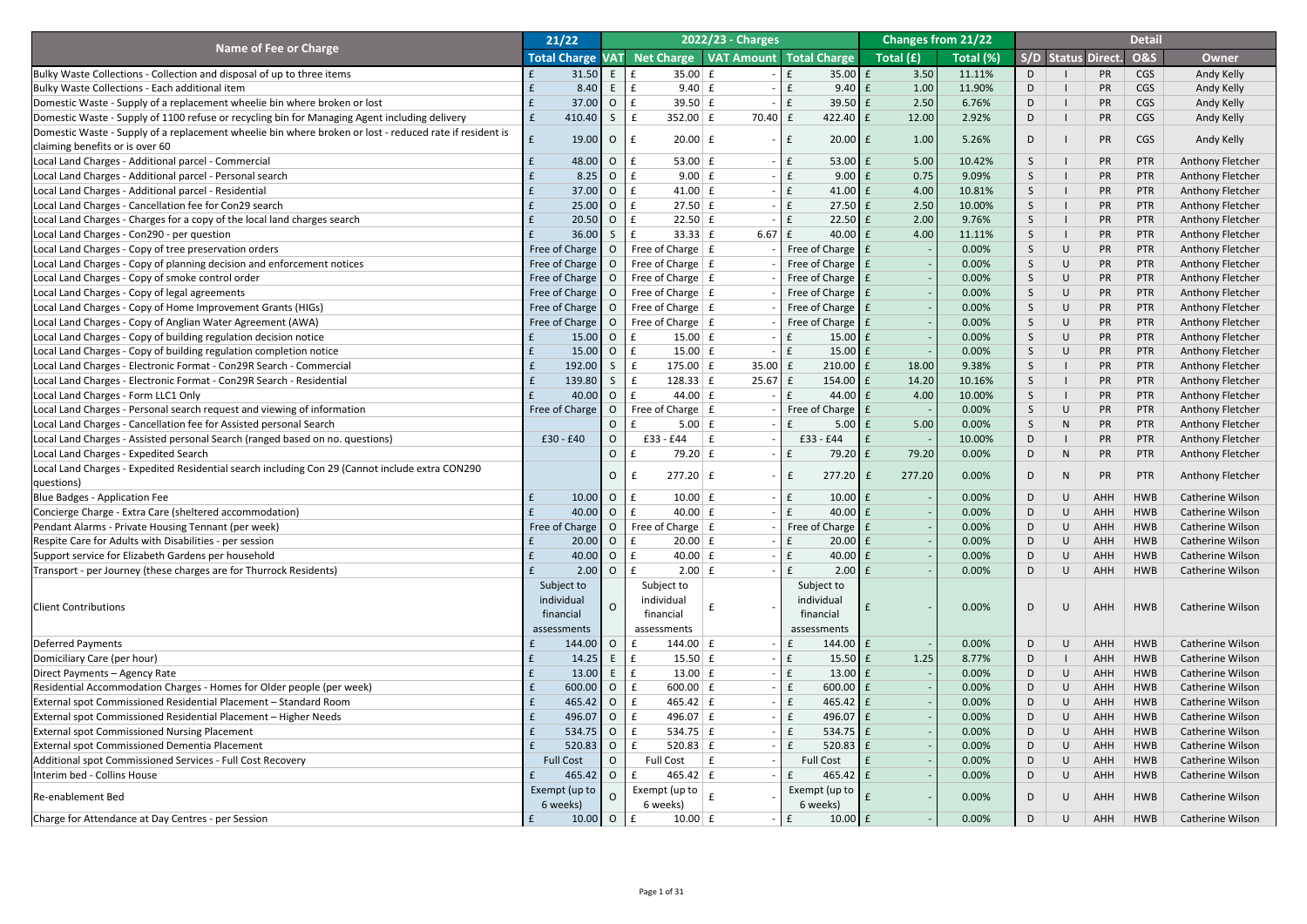|                                                                                                                              | 21/22                   |                |              |                      | 2022/23 - Charges                      |      |                    | <b>Changes from 21/22</b> |           |   |        |                    | <b>Detail</b>  |                          |
|------------------------------------------------------------------------------------------------------------------------------|-------------------------|----------------|--------------|----------------------|----------------------------------------|------|--------------------|---------------------------|-----------|---|--------|--------------------|----------------|--------------------------|
| <b>Name of Fee or Charge</b>                                                                                                 | <b>Total Charge VAT</b> |                |              |                      | Net Charge   VAT Amount   Total Charge |      |                    | Total (£)                 | Total (%) |   |        | S/D Status Direct. | <b>O&amp;S</b> | <b>Owner</b>             |
| Animal Feed (Hygiene, Sampling etc. & Enforcement) Regulations 2015 - Regulation 13 - Manufacture                            |                         |                |              |                      |                                        |      |                    |                           |           |   |        |                    |                |                          |
| only, or manufacture and placing on the market, of certain additives or pre-mixtures as referred to in                       |                         |                |              |                      |                                        |      |                    |                           |           |   |        |                    |                |                          |
| Article 10(1)(a) or (b) of Regulation 183/2005 other than those feed additives specified in regulation 2(4),                 | 451.00                  | $\overline{O}$ | $\mathbf{f}$ | $451.00 \mid f$      |                                        | £    | $451.00$ $E$       |                           | 0.00%     |   | $\cup$ | <b>PR</b>          | <b>CGS</b>     | <b>Charlotte Edwards</b> |
| or of pre-mixtures of such additives                                                                                         |                         |                |              |                      |                                        |      |                    |                           |           |   |        |                    |                |                          |
| Animal Feed (Hygiene, Sampling etc. & Enforcement) Regulations 2015 - Regulation 13 - Placing on the                         |                         |                |              |                      |                                        |      |                    |                           |           |   |        |                    |                |                          |
| market of substances referred to above                                                                                       | 226.00                  | $\overline{O}$ | £            | $226.00$ $E$         |                                        |      | $226.00$ $E$       |                           | 0.00%     |   | U      | <b>PR</b>          | <b>CGS</b>     | <b>Charlotte Edwards</b> |
| Explosives Regulations 2014 - Regulation 13 - Amended by Health & Safety & Nuclear (Fees) Regs 2021-                         |                         |                |              |                      |                                        |      |                    |                           |           |   |        |                    |                |                          |
| Five years licence where no separation distances apply                                                                       | 243.00                  | $\overline{O}$ | £            | $243.00 \mid f$      |                                        |      | $243.00$ $E$       |                           | 0.00%     |   |        | PR                 | <b>CGS</b>     | <b>Charlotte Edwards</b> |
| Explosives Regulations 2014 - Regulation 13 - Amended by Health & Safety & Nuclear (Fees) Regs 2021-                         |                         |                |              |                      |                                        |      |                    |                           |           |   |        |                    |                |                          |
| Five years licence where separation distances apply                                                                          | 432.00                  | $\overline{O}$ |              | 432.00 $E$           |                                        |      | 432.00 $E$         |                           | 0.00%     |   |        | PR                 | <b>CGS</b>     | <b>Charlotte Edwards</b> |
| Explosives Regulations 2014 - Regulation 13 - Amended by Health & Safety & Nuclear (Fees) Regs 2021-                         |                         |                |              |                      |                                        |      |                    |                           |           |   |        |                    |                |                          |
| Five years renewal where no separation distances apply                                                                       | $189.00$ 0              |                | £            | 189.00 $E$           |                                        |      | 189.00 $E$         |                           | 0.00%     |   |        | PR                 | <b>CGS</b>     | <b>Charlotte Edwards</b> |
| Explosives Regulations 2014 - Regulation 13 - by Health & Safety & Nuclear (Fees) Regs 2021– Five years                      |                         |                |              |                      |                                        |      |                    |                           |           |   |        |                    |                |                          |
| renewal where separation distances apply                                                                                     | 333.00                  | $\overline{O}$ |              | $333.00 \mid f$      |                                        |      | $333.00$ $E$       |                           | 0.00%     |   |        | PR                 | <b>CGS</b>     | <b>Charlotte Edwards</b> |
| Explosives Regulations 2014 - Regulation 13 - by Health & Safety & Nuclear (Fees) Regs 2021– Four years                      |                         |                |              |                      |                                        |      |                    |                           |           |   |        |                    |                |                          |
| licence where no separation distances apply                                                                                  | 211.00                  | $\overline{O}$ | £            | $211.00 \mid f$      |                                        |      | $211.00$ $E$       |                           | 0.00%     |   |        | PR                 | <b>CGS</b>     | <b>Charlotte Edwards</b> |
| Explosives Regulations 2014 - Regulation 13 - by Health & Safety & Nuclear (Fees) Regs 2021-Four years                       |                         |                |              |                      |                                        |      |                    |                           |           |   |        |                    |                |                          |
| licence where separation distances apply                                                                                     | 382.00                  | $\overline{O}$ |              | $382.00 \mid f$      |                                        |      | $382.00$ $E$       |                           | 0.00%     |   |        | PR                 | <b>CGS</b>     | <b>Charlotte Edwards</b> |
| Explosives Regulations 2014 - Regulation 13 -by Health & Safety & Nuclear (Fees) Regs 2021- Four years                       |                         |                |              |                      |                                        |      |                    |                           |           |   |        |                    |                |                          |
| renewal where no separation distances apply                                                                                  | $155.00$ 0              |                | £            | 155.00 $E$           |                                        |      | 155.00 $E$         |                           | 0.00%     |   |        | PR                 | <b>CGS</b>     | <b>Charlotte Edwards</b> |
| Explosives Regulations 2014 - Regulation 13 - by Health & Safety & Nuclear (Fees) Regs 2021-Four years                       |                         |                |              |                      |                                        |      |                    |                           |           |   |        |                    |                | <b>Charlotte Edwards</b> |
| renewal where separation distances apply                                                                                     | $272.00$ 0              |                |              | $272.00 \mid f \mid$ |                                        |      | $272.00$ $E$       |                           | 0.00%     |   |        | <b>PR</b>          | <b>CGS</b>     |                          |
| Explosives Regulations 2014 - Regulation 13 - by Health & Safety & Nuclear (Fees) Regs 2021 - One year                       | 110.00                  | $\overline{O}$ |              | 111.00 $E$           |                                        |      |                    |                           |           |   |        |                    |                | <b>Charlotte Edwards</b> |
| licence where no separation distances apply                                                                                  |                         |                | $\mathbf{f}$ |                      |                                        |      | $111.00$ $E$       | 1.00                      | 0.91%     |   |        | <b>PR</b>          | <b>CGS</b>     |                          |
| Explosives Regulations 2014 - Regulation 13 -by Health & Safety & Nuclear (Fees) Regs 2021 - One year                        | 189.00                  | $\overline{O}$ | £            | $189.00 \mid f$      |                                        |      | 189.00 $E$         |                           | 0.00%     |   | U      | PR                 | <b>CGS</b>     | <b>Charlotte Edwards</b> |
| licence where separation distances apply                                                                                     |                         |                |              |                      |                                        |      |                    |                           |           |   |        |                    |                |                          |
| Explosives Regulations 2014 - Regulation 13 - by Health & Safety & Nuclear (Fees) Regs 2021-One year                         | 88.00                   | $\overline{O}$ | £            | $88.00 \mid f$       |                                        |      | 88.00 £            |                           | 0.00%     |   | $\cup$ | PR                 | <b>CGS</b>     | <b>Charlotte Edwards</b> |
| renewal where separation distances apply                                                                                     |                         |                |              |                      |                                        |      |                    |                           |           |   |        |                    |                |                          |
| Explosives Regulations 2014 - Regulation 13 -by Health & Safety & Nuclear (Fees) Regs 2021- Renewal                          | 55.00                   | $\overline{O}$ | £            | 55.00 $E$            |                                        |      | $55.00$ £          |                           | 0.00%     |   | $\cup$ | PR                 | <b>CGS</b>     | <b>Charlotte Edwards</b> |
| where no separation distances apply                                                                                          |                         |                |              |                      |                                        |      |                    |                           |           |   |        |                    |                |                          |
| Explosives Regulations 2014 - Regulation 13 -by Health & Safety & Nuclear (Fees) Regs 2021– Three years $\int_{\mathcal{L}}$ | $177.00$ 0              |                | £            | 177.00 $E$           |                                        |      | $177.00$ $E$       |                           | 0.00%     |   | $\cup$ | PR                 | <b>CGS</b>     | <b>Charlotte Edwards</b> |
| licence where no separation distances apply                                                                                  |                         |                |              |                      |                                        |      |                    |                           |           |   |        |                    |                |                          |
| Explosives Regulations 2014 - Regulation 13 – by Health & Safety & Nuclear (Fees) Regs 2021–Three years $\vert$ $\vert$      | 311.00                  | $\overline{O}$ | £            | $311.00 \mid f$      |                                        |      | $311.00$ $E$       |                           | 0.00%     |   | $\cup$ | PR                 | <b>CGS</b>     | <b>Charlotte Edwards</b> |
| licence where separation distances apply                                                                                     |                         |                |              |                      |                                        |      |                    |                           |           |   |        |                    |                |                          |
| Explosives Regulations 2014 - Regulation 13 –by Health & Safety & Nuclear (Fees) Regs 2021– Three years $\vert$ $\vert$      | 123.00                  | $\overline{O}$ | $\mathbf{f}$ | 123.00 $E$           |                                        |      | 123.00 $E$         |                           | 0.00%     |   | $\cup$ | PR                 | <b>CGS</b>     | <b>Charlotte Edwards</b> |
| renewal where no separation distances apply                                                                                  |                         |                |              |                      |                                        |      |                    |                           |           |   |        |                    |                |                          |
| Explosives Regulations 2014 - Regulation 13 –by Health & Safety & Nuclear (Fees) Regs 2021– Three years $\vert$ $\vert$      | 211.00                  | <b>O</b>       | $\mathbf{f}$ | $211.00$ $E$         |                                        |      | $211.00$ $E$       |                           | 0.00%     |   | $\cup$ | PR                 | CGS            | <b>Charlotte Edwards</b> |
| renewal where separation distances apply                                                                                     |                         |                |              |                      |                                        |      |                    |                           |           |   |        |                    |                |                          |
| Explosives Regulations 2014 - Regulation 13 -by Health & Safety & Nuclear (Fees) Regs 2021- Two years                        | 144.00 O                |                | $\mathbf{f}$ | $144.00 \mid f$      |                                        |      | $144.00$ $E$       |                           | 0.00%     |   | $\cup$ | PR                 | CGS            | <b>Charlotte Edwards</b> |
| licence where no separation distances apply                                                                                  |                         |                |              |                      |                                        |      |                    |                           |           |   |        |                    |                |                          |
| Explosives Regulations 2014 - Regulation 13 - by Health & Safety & Nuclear (Fees) Regs 2021-Two years                        | $248.00$ 0              |                | $\mathbf{f}$ | $248.00 \mid f$      |                                        |      | $248.00$ $E$       |                           | 0.00%     |   | $\cup$ | PR                 | CGS            | <b>Charlotte Edwards</b> |
| licence where separation distances apply                                                                                     |                         |                |              |                      |                                        |      |                    |                           |           |   |        |                    |                |                          |
| Explosives Regulations 2014 - Regulation 13 - by Health & Safety & Nuclear (Fees) Regs 2021-Two years                        | 88.00                   | $\overline{O}$ | $\mathbf f$  | $88.00 \mid f$       |                                        |      | 88.00 £            |                           | 0.00%     |   | $\cup$ | PR                 | CGS            | <b>Charlotte Edwards</b> |
| renewal where no separation distances apply                                                                                  |                         |                |              |                      |                                        |      |                    |                           |           |   |        |                    |                |                          |
| Explosives Regulations 2014 - Regulation 13 -by Health & Safety & Nuclear (Fees) Regs 2021- Two years                        | $150.00$ 0              |                | $\mathbf{f}$ | $150.00 \mid f$      |                                        |      | $150.00$ $E$       |                           | 0.00%     |   | $\cup$ | PR                 | CGS            | <b>Charlotte Edwards</b> |
| renewal where separation distances apply                                                                                     |                         |                |              |                      |                                        |      |                    |                           |           |   |        |                    |                |                          |
| Explosives Regulations 2014 - Regulation 16 -by Health & Safety & Nuclear (Fees) Regs 2021 - Any other                       | Reasonable              | $\cap$         |              | Reasonable           |                                        |      | Reasonable         |                           | 0.00%     |   | $\cup$ | <b>PR</b>          | CGS            | <b>Charlotte Edwards</b> |
| variation                                                                                                                    | Costs                   |                |              | Costs                |                                        |      | Costs              |                           |           |   |        |                    |                |                          |
| Explosives Regulations 2014 - Regulation 16 - by Health & Safety & Nuclear (Fees) Regs 2021-Varying a                        | f<br>37.00              | $\overline{O}$ | E            | $37.00 \mid f \mid$  |                                        | $ E$ | $37.00 \text{ }$ £ |                           | 0.00%     | S | $\cup$ | PR                 | <b>CGS</b>     | <b>Charlotte Edwards</b> |
| licence (name or address)                                                                                                    |                         |                |              |                      |                                        |      |                    |                           |           |   |        |                    |                |                          |
| Explosives Regulations 2014 - Regulation 17 - by Health & Safety & Nuclear (Fees) Regs                                       | 37.00                   | $\circ$        | l £          | $37.00 \mid f \mid$  |                                        | $ E$ | $37.00 \text{ }$ £ |                           | 0.00%     | S | $\cup$ | PR                 | <b>CGS</b>     | <b>Charlotte Edwards</b> |
| 2021-Replacement of licence                                                                                                  |                         |                |              |                      |                                        |      |                    |                           |           |   |        |                    |                |                          |
| Explosives Regulations 2014 - Regulation 17 - by Health & Safety & Nuclear (Fees) Regs 2021-Transfer of                      | 37.00                   |                | $O \mid f$   | $37.00 \mid f \mid$  |                                        | E    | $37.00 \text{ }$ £ |                           | 0.00%     | S | U      | PR                 | <b>CGS</b>     | <b>Charlotte Edwards</b> |
| licence                                                                                                                      |                         |                |              |                      |                                        |      |                    |                           |           |   |        |                    |                |                          |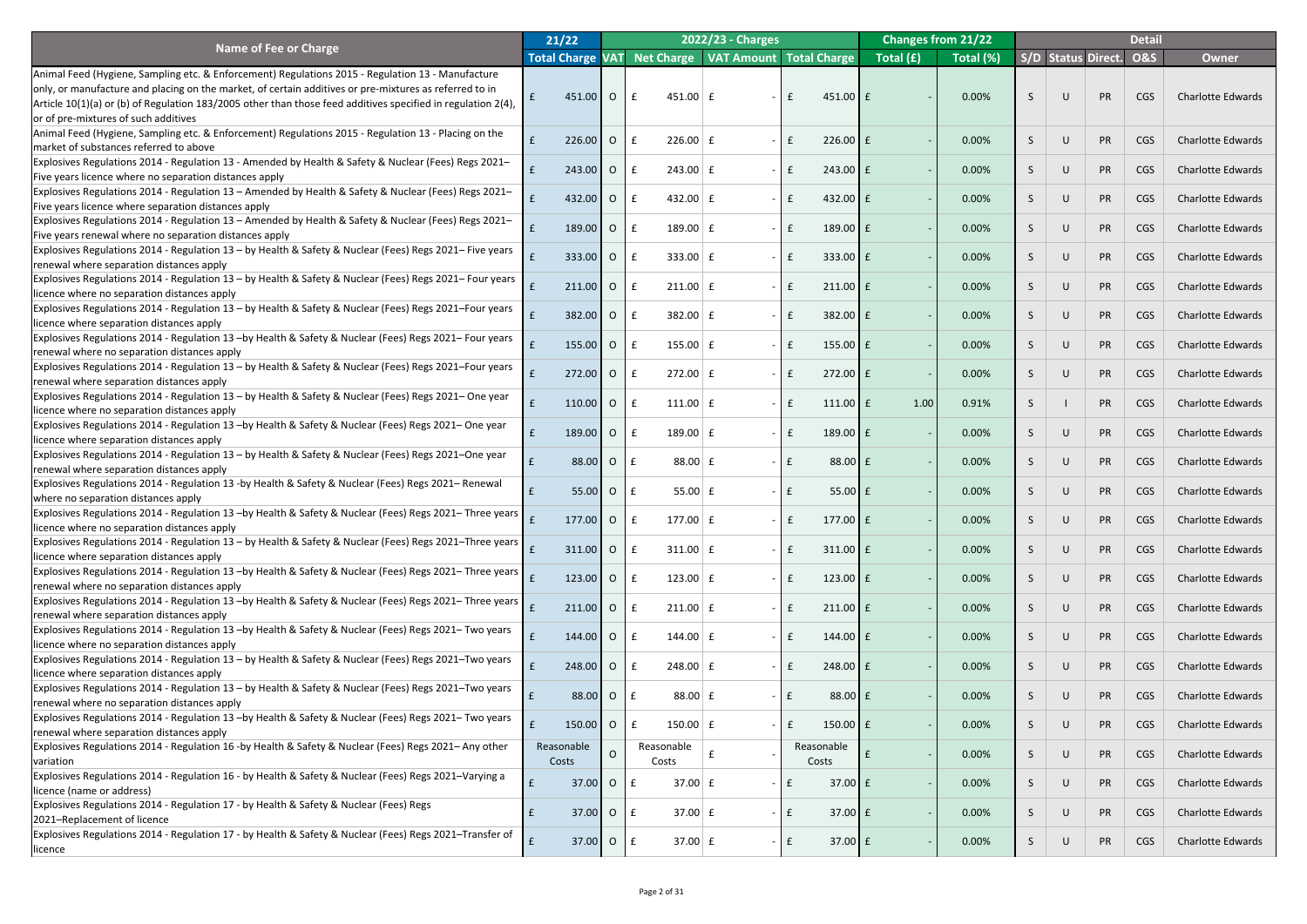|                                                                                                                                       | 21/22                   |              |                |                                        | 2022/23 - Charges   |               |                                |                                                | <b>Changes from 21/22</b> |    |        |                           | <b>Detail</b>  |                               |
|---------------------------------------------------------------------------------------------------------------------------------------|-------------------------|--------------|----------------|----------------------------------------|---------------------|---------------|--------------------------------|------------------------------------------------|---------------------------|----|--------|---------------------------|----------------|-------------------------------|
| Name of Fee or Charge                                                                                                                 | <b>Total Charge VAT</b> |              |                | Net Charge   VAT Amount   Total Charge |                     |               |                                | $\sqrt{\mathsf{Total}\left(\mathbf{f}\right)}$ | Total (%)                 |    |        | <b>S/D Status Direct.</b> | <b>O&amp;S</b> | <b>Owner</b>                  |
| Fireworks Regulations 2004 - Regulation 9 - Licence for the sale of fireworks outside of prescribed period                            |                         |              |                |                                        |                     |               |                                |                                                |                           |    |        |                           |                |                               |
| fireworks (one year)                                                                                                                  |                         | 500.00       | $\overline{O}$ | $500.00$ $E$                           |                     |               | $500.00$ $E$                   |                                                | 0.00%                     |    |        | <b>PR</b>                 | CGS            | <b>Charlotte Edwards</b>      |
| Petroleum (Consolidation) Regulations 2014 - Regulation 14 - Fees determined by Health & Safety &                                     |                         |              |                |                                        |                     |               |                                |                                                |                           |    |        |                           |                |                               |
| Nuclear (Fees) Regs 2021 - Licence to keep petroleum (domestic/private use) - Exceeding 50,000 litres                                 | $\mathbf{f}$            | 128.00       | $\overline{O}$ | $128.00$ $E$<br>$\mathbf{f}$           |                     | $\sim$        | 128.00 $E$<br>$\mathbf{f}$     |                                                | 0.00%                     |    |        | <b>PR</b>                 | <b>CGS</b>     | <b>Charlotte Edwards</b>      |
| (one year)                                                                                                                            |                         |              |                |                                        |                     |               |                                |                                                |                           |    |        |                           |                |                               |
| Petroleum (Consolidation) Regulations 2014 - Regulation 14 - Fees determined by Health & Safety &                                     |                         |              |                |                                        |                     |               |                                |                                                |                           |    |        |                           |                |                               |
| Nuclear (Fees) Regs 2021 - Licence to keep petroleum (domestic/private use) - Over 2,500 litres but not                               | l £                     | 61.00        | $\overline{O}$ | $61.00 \mid f$<br>$\mathbf{f}$         |                     | $\sim$        | $61.00$ $E$<br>$\mathbf{f}$    |                                                | 0.00%                     |    |        | PR                        | <b>CGS</b>     | <b>Charlotte Edwards</b>      |
| exceeding 50,000 litres (one year)                                                                                                    |                         |              |                |                                        |                     |               |                                |                                                |                           |    |        |                           |                |                               |
| Petroleum (Consolidation) Regulations 2014 - Regulation 14 - Fees determined by the Health & Safety &                                 |                         |              |                |                                        |                     |               |                                |                                                |                           |    |        |                           |                |                               |
| Nuclear (Fees) Regs 2021 - Licence to keep petroleum (domestic/private use) - Under 2,500 litres (one                                 | l £                     | 45.00        | $\overline{O}$ | $45.00 \mid f$<br>$\mathbf{f}$         |                     |               | 45.00 $E$<br>$\mathbf{f}$      |                                                | 0.00%                     |    | $\cup$ | <b>PR</b>                 | <b>CGS</b>     | <b>Charlotte Edwards</b>      |
| year)                                                                                                                                 |                         |              |                |                                        |                     |               |                                |                                                |                           |    |        |                           |                |                               |
| Petroleum (Consolidation) Regulations 2014 - Regulation 6 -Fees determined by Heath & Safety & Nuclear                                |                         |              |                |                                        |                     |               |                                |                                                |                           |    |        |                           |                |                               |
| (Fees) Regs 2021–Storage certificate to keep petroleum - Exceeding 50,000 litres (one year)                                           |                         | $128.00$ O   |                | $128.00$ £<br>$\mathbf{f}$             |                     |               | 128.00 $E$<br>$\mathbf{f}$     |                                                | 0.00%                     |    |        | PR                        | CGS            | <b>Charlotte Edwards</b>      |
| Petroleum (Consolidation) Regulations 2014 - Regulation 6 - Fees determined by Heath & Safety &                                       |                         |              |                |                                        |                     |               |                                |                                                |                           |    |        |                           |                |                               |
| Nuclear (Fees) Regs 2021–Storage certificate to keep petroleum - Over 2,500 litres but not exceeding                                  | $\mathbf{f}$            | 61.00        | $\overline{O}$ | $\mathbf{f}$<br>61.00 $\vert$ £        |                     |               | $61.00$ E<br>$\mathbf{f}$      |                                                | 0.00%                     |    |        | <b>PR</b>                 | <b>CGS</b>     | <b>Charlotte Edwards</b>      |
| 50,000 litres (one year)                                                                                                              |                         |              |                |                                        |                     |               |                                |                                                |                           |    |        |                           |                |                               |
| Petroleum (Consolidation) Regulations 2014 - Regulation 6 - Fees determined by Heath & Safety &                                       |                         |              |                |                                        |                     |               |                                |                                                |                           |    |        |                           |                |                               |
| Nuclear (Fees) Regs 2021-Storage certificate to keep petroleum- Under 2,500 litres (one year)                                         |                         | 45.00        | $\overline{O}$ | 45.00 $E$                              |                     |               | 45.00 $E$<br>$\mathbf{f}$      |                                                | 0.00%                     |    |        | <b>PR</b>                 | CGS            | <b>Charlotte Edwards</b>      |
| Public Protection - Fee Schedule for the Testing and/or Verification of Weighing and Measuring                                        |                         |              |                |                                        |                     |               |                                |                                                |                           |    |        |                           |                |                               |
| Equipment where no specialist equipment is required - per officer, per hour                                                           |                         | 91.20        | S.             | 76.00 $E$                              | $15.20 \mid f \mid$ |               | $91.20$ £                      |                                                | 0.00%                     |    |        | <b>PR</b>                 | <b>CGS</b>     | <b>Charlotte Edwards</b>      |
| Public Protection - Fee Schedule for the Testing and/or Verification of Weighing and Measuring                                        |                         |              |                |                                        |                     |               |                                |                                                |                           |    |        |                           |                |                               |
| Equipment where specialist equipment is required - price on application. Will be charged at Hourly rate                               | POA - £91.20/hr         |              |                | $POA - E76/hr \mid f$                  |                     |               | 15.50 POA - £91.20/hr £        |                                                |                           |    |        | <b>PR</b>                 | <b>CGS</b>     | <b>Charlotte Edwards</b>      |
| per officer, plus any specialist equipment costs.                                                                                     |                         |              |                |                                        |                     |               |                                |                                                |                           |    |        |                           |                |                               |
| Public Protection - Licences - Other Sales and Service Charges - Trading Standards Complex Business                                   |                         |              |                |                                        |                     |               |                                |                                                |                           |    |        |                           |                |                               |
| advice This will be charged on an hourly basis initially. Price is hourly per officer.                                                |                         | 91.20        | S              | 76.00 $E$                              | $15.20 \mid f \mid$ |               | $91.20$ $E$                    |                                                | 0.00%                     | D. | $\cup$ | <b>PR</b>                 | <b>CGS</b>     | <b>Charlotte Edwards</b>      |
| Public Protection - Licences - Other Sales and Service Charges - Voluntary Surrender of Foods                                         |                         | 60.00        | $\overline{O}$ | 60.00 $E$<br>£                         |                     |               | $60.00$ £<br>$\mathbf{f}$      |                                                | 0.00%                     | D  |        | PR                        | <b>CGS</b>     | <b>Charlotte Edwards</b>      |
| Public Protection - Control of Dogs - Statutory Charge                                                                                |                         | 25.00        | $\overline{O}$ | 25.00<br>$\mathbf f$                   |                     |               | $25.00$ $E$                    |                                                | 0.00%                     | S. |        | <b>PR</b>                 | CGS            | Charlotte Edwards - DC        |
| Public Protection - Control of Dogs - Call Out Charge - Out of hours Monday - Friday, 5pm - 10pm                                      | E                       | 72.00        | $\overline{O}$ | $72.00 \mid f \mid$<br>£               |                     |               | $\mathbf{f}$<br>$72.00 \mid f$ |                                                | 0.00%                     | D  |        | <b>PR</b>                 | CGS            | Charlotte Edwards - DC        |
| Public Protection - Control of Dogs - Call Out Charge - Normal Hours Monday - Friday, 8am - 5pm                                       | E                       | 52.00        | $\overline{O}$ | $52.00 \mid f$<br>£                    |                     | E             | $52.00$ $E$                    |                                                | 0.00%                     | D. |        | <b>PR</b>                 | CGS            | Charlotte Edwards - DC        |
| Public Protection - Control of Dogs - Call Out Charge - Out of hours Weekends 8am - 10pm                                              |                         | 72.00        | $\overline{O}$ | $72.00 \mid f$<br>$\mathbf f$          |                     | l £           | $72.00$ £                      |                                                | 0.00%                     | D  |        | <b>PR</b>                 | CGS            | Charlotte Edwards - DC        |
| Public Protection - Control of Dogs - Kennelling per day                                                                              |                         | 25.00        | $\overline{O}$ | $25.00 \mid f$<br>l £                  |                     |               | $25.00 \mid f$<br>$\mathbf{f}$ |                                                | 0.00%                     | D. |        | <b>PR</b>                 |                | CGS   Charlotte Edwards - DC  |
| Public Protection - Fee Schedule for the Testing and Verification of Weighing and Measuring Equipment -                               |                         |              |                |                                        |                     |               |                                |                                                |                           |    |        |                           |                |                               |
| Certificate of Errors - For supplying a certificate containing results of errors found on testing. Certificate                        | LE.                     | 48.00        | S              | 40.00 $\vert$ £<br>$\mathbf f$         |                     | $8.00 \mid f$ | $48.00 \text{ }$ £             |                                                | 0.00%                     | D  |        | <b>PR</b>                 | <b>CGS</b>     | <b>Charlotte Edwards - DC</b> |
| supplied at request of submitter; fee applies when no other fee is payable                                                            |                         |              |                |                                        |                     |               |                                |                                                |                           |    |        |                           |                |                               |
| Public Protection - COMAH -Hourly Rate Charge - Cost Recovery Based on Hourly Officer Rate                                            | £24-£47                 |              | E.             | £24.50-£50                             | $\mathbf{f}$        |               | £24.50-£50                     |                                                | 6.38%                     |    |        | PR                        | <b>CGS</b>     | Cheryl Wells                  |
| Public Protection - COMAH - Consultative activities for non-COMAH Sites                                                               | POA                     |              |                | <b>POA</b>                             |                     |               | <b>POA</b>                     |                                                | 0.00%                     |    |        | <b>PR</b>                 | <b>CGS</b>     | Cheryl Wells                  |
| HMOs 5 year licence (Fees for single tenancies and shared houses) - 2 to 5 rooms - Landlord Accredited                                |                         |              |                |                                        |                     |               |                                |                                                |                           |    |        |                           |                |                               |
| (Application Fee £550, licence Fee £449)                                                                                              |                         | 975.00       | $\overline{O}$ | $\mathbf{f}$<br>$999.00 \mid f$        |                     |               | $\mathbf{f}$<br>999.00 $E$     | 24.00                                          | 2.46%                     |    |        | <b>AHH</b>                |                | <b>Dulal Ahmed</b>            |
| HMOs 5 year licence (Fees for single tenancies and shared houses) - 2 to 5 rooms - Non Accredited                                     |                         |              |                |                                        |                     |               |                                |                                                |                           |    |        |                           |                |                               |
| (Application Fee £625, licence Fee £533)                                                                                              | 1,130.00                |              | $\overline{O}$ | $1,158.00 \mid f$<br>$\mathbf{f}$      |                     |               | $\mathbf{f}$<br>$1,158.00$ £   | 28.00                                          | 2.48%                     | D. |        | <b>AHH</b>                |                | <b>Dulal Ahmed</b>            |
| HMOs 5 year licence (Fees for single tenancies and shared houses) - 6 to 10 rooms - Landlord Accredited                               |                         |              |                |                                        |                     |               |                                |                                                |                           |    |        |                           |                |                               |
| (Application Fee £570, licence £480)                                                                                                  |                         | 1,025.00     | $\overline{O}$ | $1,050.00$ £<br>$\mathbf{f}$           |                     |               | $\mathbf{f}$<br>$1,050.00$ £   | 25.00                                          | 2.44%                     | D. |        | <b>AHH</b>                |                | <b>Dulal Ahmed</b>            |
| HMOs 5 year licence (Fees for single tenancies and shared houses) - 6 to 10 rooms - Non Accredited                                    |                         |              |                |                                        |                     |               |                                |                                                |                           |    |        |                           |                |                               |
| (Application Fee £650, licence Fee £559)                                                                                              |                         | $1,180.00$ 0 |                | $1,209.00 \mid f$<br>$\mathbf{f}$      |                     |               | 1,209.00 $E$<br>$\mathbf{f}$   | 29.00                                          | 2.46%                     | D. |        | <b>AHH</b>                |                | <b>Dulal Ahmed</b>            |
| HMOs 5 year licence (Fees for single tenancies and shared houses) - 11 to 15 rooms - Landlord Accredited                              |                         |              |                |                                        |                     |               |                                |                                                |                           |    |        |                           |                |                               |
| (Application Fee £680, licence Fee £478)                                                                                              |                         | $1,130.00$ 0 |                | $1,158.00 \mid f$<br>$\mathbf{f}$      |                     |               | $1,158.00$ £<br>$\mathbf{f}$   | 28.00                                          | 2.48%                     | D. |        | AHH                       |                | <b>Dulal Ahmed</b>            |
| HMOs 5 year licence (Fees for single tenancies and shared houses) - 11 to 15 rooms - Non Accredited                                   |                         |              |                |                                        |                     |               |                                |                                                |                           |    |        |                           |                |                               |
| (Application Fee £780, licence Fee £552)                                                                                              | $\mathbf{f}$            | $1,300.00$ 0 |                | $1,332.00 \mid f$<br>$\mathbf{f}$      |                     | $ \mathsf{E}$ | $1,332.00$ £                   | 32.00                                          | 2.46%                     | D. |        | AHH                       |                | <b>Dulal Ahmed</b>            |
| HMOs 5 year licence (Fees for single tenancies and shared houses) - 16 to 20 rooms - Landlord Accredited $\left  \frac{1}{f} \right $ |                         |              |                |                                        |                     |               |                                |                                                |                           |    |        |                           |                |                               |
| (Application Fee £670, licence Fee £595)                                                                                              |                         | 1,235.00     | $\overline{O}$ | 1,265.00 $E$<br>$\mathbf{f}$           |                     | $\sim$        | $\mathbf{f}$<br>1,265.00 $E$   | 30.00                                          | 2.43%                     | D  |        | <b>AHH</b>                |                | <b>Dulal Ahmed</b>            |
| HMOs 5 year licence (Fees for single tenancies and shared houses) - 16 to 20 rooms - Non Accredited                                   |                         |              |                |                                        |                     |               |                                |                                                |                           |    |        |                           |                |                               |
| (Application Fee £770, licence Fee £598)                                                                                              | f                       | 1,335.00     | $\overline{O}$ | 1,368.00 $E$<br>$\mathbf{f}$           |                     |               | 1,368.00 $E$<br>$\mathbf{f}$   | 33.00                                          | 2.47%                     | D  |        | AHH                       |                | <b>Dulal Ahmed</b>            |
| New HMOs 5 year licence (Fees for single tenancies and shared houses) - 21 to 29 rooms - Landlord                                     |                         |              |                |                                        |                     |               |                                |                                                |                           |    |        |                           |                |                               |
| Accredited (Application Fee £760, licence Fee £690)                                                                                   | $\mathbf{f}$            | $1,420.00$ O |                | $1,450.00$ £<br>$\mathbf{f}$           |                     |               | $1,450.00$ $E$<br>$\mathbf{f}$ | 30.00                                          | 2.11%                     | D. |        | AHH                       |                | <b>Dulal Ahmed</b>            |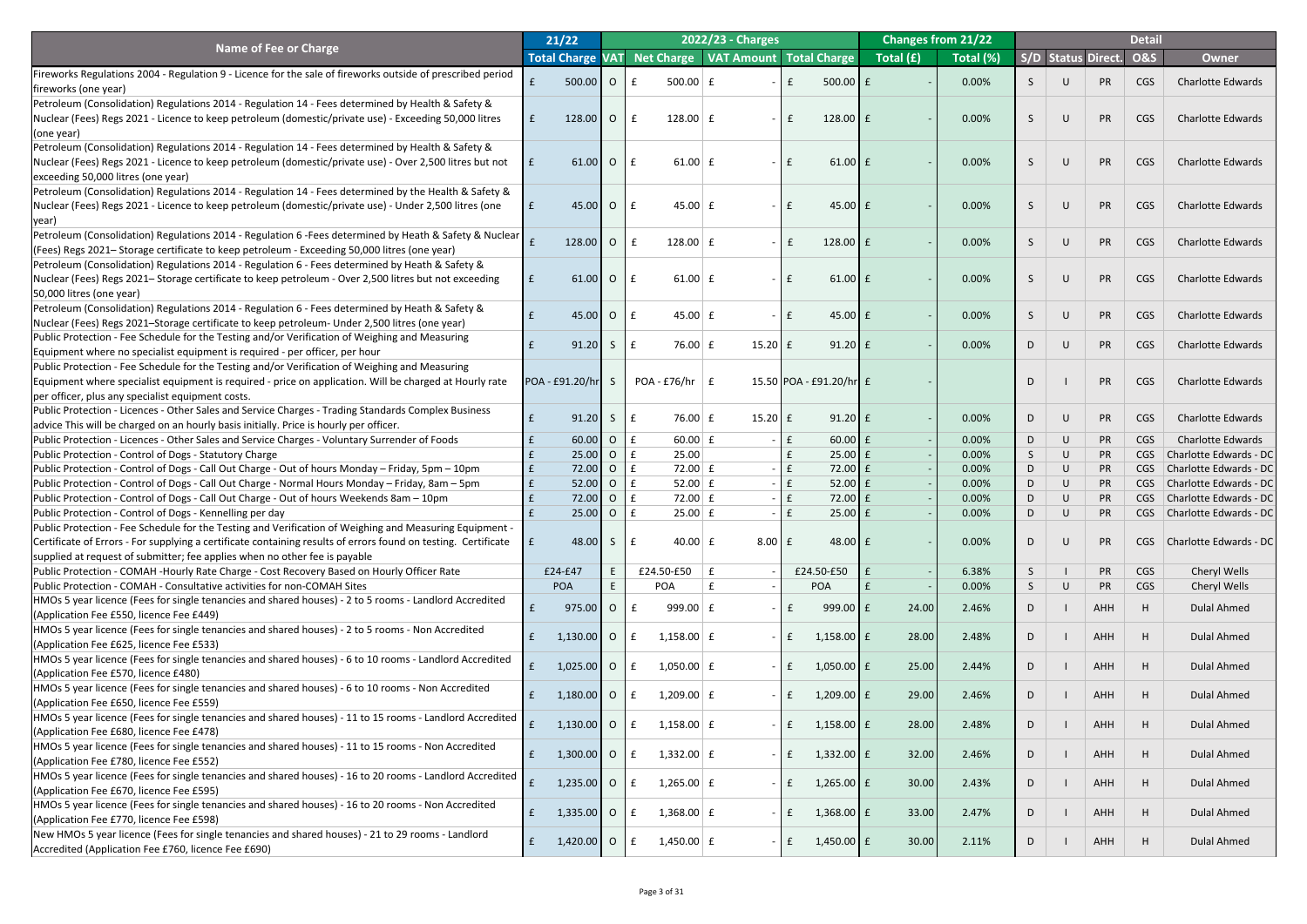|                                                                                                                                       | 21/22                   |                          |                |                                        | <b>2022/23 - Charges</b> |              |                     |           | <b>Changes from 21/22</b> |    |   |                    | <b>Detail</b>  |                    |
|---------------------------------------------------------------------------------------------------------------------------------------|-------------------------|--------------------------|----------------|----------------------------------------|--------------------------|--------------|---------------------|-----------|---------------------------|----|---|--------------------|----------------|--------------------|
| <b>Name of Fee or Charge</b>                                                                                                          | <b>Total Charge VAT</b> |                          |                | Net Charge   VAT Amount   Total Charge |                          |              |                     | Total (£) | Total (%)                 |    |   | S/D Status Direct. | <b>O&amp;S</b> | <b>Owner</b>       |
| New HMOs 5 year licence (Fees for single tenancies and shared houses) - 21 to 29 rooms - Non Accredited                               |                         |                          |                |                                        |                          |              |                     |           |                           |    |   |                    |                |                    |
| (Application Fee £870, licence Fee £800)                                                                                              |                         | 1,630.00 0               |                | $1,670.00$ £                           |                          |              | $1,670.00$ £        | 40.00     | 2.45%                     |    |   | <b>AHH</b>         | H              | <b>Dulal Ahmed</b> |
| New HMOs 5 year licence (Fees for single tenancies and shared houses) - 30 or more rooms - Landlord                                   |                         |                          |                |                                        |                          |              |                     |           |                           |    |   |                    |                |                    |
| Accredited (Application Fee £900, licence Fee £780)                                                                                   | f                       | $1,645.00$ O             |                | $1,680.00 \mid f$                      |                          |              | $1,680.00$ £        | 35.00     | 2.13%                     |    |   | <b>AHH</b>         | H              | <b>Dulal Ahmed</b> |
| New HMOs 5 year licence (Fees for single tenancies and shared houses) - 30 or more rooms - Non                                        |                         |                          |                |                                        |                          |              |                     |           |                           |    |   |                    |                |                    |
| Accredited (Application Fee £1,025, licence Fee £905)                                                                                 |                         | $1,890.00$ O             |                | 1,930.00 $E$                           |                          |              | $1,930.00$ $E$      | 40.00     | 2.12%                     |    |   | <b>AHH</b>         | H              | <b>Dulal Ahmed</b> |
| [Renewable HMO's licence (5 year-no changes or management regulation breaches) - 2 to 5 rooms -                                       |                         |                          |                |                                        |                          |              |                     |           |                           |    |   |                    |                |                    |
| Landlord Accredited                                                                                                                   |                         | 485.00                   | 10             | 495.00 $E$                             |                          | f            | 495.00 $E$          | 10.00     | 2.06%                     |    |   | <b>AHH</b>         | H              | <b>Dulal Ahmed</b> |
| Renewable HMO's licence (5 year-no changes or management regulation breaches) - 2 to 5 rooms - Non                                    |                         |                          |                |                                        |                          |              |                     |           |                           |    |   |                    |                |                    |
| Accredited                                                                                                                            |                         | 560.00 O                 |                | 573.00 $E$                             |                          | £            | 573.00 $E$          | 13.00     | 2.32%                     |    |   | <b>AHH</b>         | H              | <b>Dulal Ahmed</b> |
| Renewable HMO's licence (5 year-no changes or management regulation breaches) - 6 to 10 - Landlord                                    |                         |                          |                |                                        |                          |              |                     |           |                           |    |   |                    |                |                    |
| Accredited                                                                                                                            |                         | $515.00$ 0               |                | $527.00 \mid f \mid$                   |                          | £            | $527.00$ $E$        | 12.00     | 2.33%                     |    |   | <b>AHH</b>         | H              | <b>Dulal Ahmed</b> |
| Renewable HMO's licence (5 year-no changes or management regulation breaches) - 6 to 10 - Non                                         |                         |                          |                |                                        |                          |              |                     |           |                           |    |   |                    |                |                    |
| Accredited                                                                                                                            |                         | 590.00<br>$\overline{O}$ |                | $604.00 \mid f$                        |                          |              | $604.00$ E          | 14.00     | 2.37%                     |    |   | <b>AHH</b>         | H              | <b>Dulal Ahmed</b> |
| Renewable HMO's licence (5 year-no changes or management regulation breaches) - 11 to 15 - Landlord                                   |                         |                          |                |                                        |                          |              |                     |           |                           |    |   |                    |                |                    |
| Accredited                                                                                                                            |                         | $565.00$ 0               |                | 578.00 $E$                             |                          |              | $578.00$ £          | 13.00     | 2.30%                     |    |   | <b>AHH</b>         | H              | <b>Dulal Ahmed</b> |
| Renewable HMO's licence (5 year-no changes or management regulation breaches) - 11 to 15 - Non                                        |                         | 650.00<br>10             |                | 665.00 $E$                             |                          |              |                     | 15.00     |                           |    |   | <b>AHH</b>         | H              | <b>Dulal Ahmed</b> |
| Accredited                                                                                                                            |                         |                          |                |                                        |                          |              | 665.00 $E$          |           | 2.31%                     |    |   |                    |                |                    |
| Renewable HMO's licence (5 year-no changes or management regulation breaches) - 16 to 20 - Landlord                                   |                         | $615.00$ 0               |                | 630.00 $E$                             |                          |              | $630.00$ $E$        | 15.00     | 2.44%                     |    |   | <b>AHH</b>         | H              | Dulal Ahmed        |
| Accredited                                                                                                                            |                         |                          |                |                                        |                          |              |                     |           |                           |    |   |                    |                |                    |
| Renewable HMO's licence (5 year-no changes or management regulation breaches) - 16 to 20 - Non                                        |                         | $710.00$ O               |                | $725.00 \mid f$<br>$\cdot$ F           |                          |              | $725.00 \text{ }$ £ | 15.00     | 2.11%                     |    |   | AHH                |                | Dulal Ahmed        |
| Accredited                                                                                                                            |                         |                          |                |                                        |                          |              |                     |           |                           |    |   |                    |                |                    |
| Renewable HMO's licence (5 year-no changes or management regulation breaches) - 21 to 29 - Landlord                                   |                         | 710.00 O                 |                | $725.00 \mid f$<br>$\mathbf{f}$        |                          | £            | $725.00 \text{ }$ £ | 15.00     | 2.11%                     |    |   | <b>AHH</b>         | H              | <b>Dulal Ahmed</b> |
| Accredited                                                                                                                            |                         |                          |                |                                        |                          |              |                     |           |                           |    |   |                    |                |                    |
| Renewable HMO's licence (5 year-no changes or management regulation breaches) - 21 to 29 - Non                                        |                         | 815.00                   | $\overline{O}$ | 835.00 $E$<br>£                        |                          | £            | 835.00 $E$          | 20.00     | 2.45%                     |    |   | <b>AHH</b>         | H              | <b>Dulal Ahmed</b> |
| Accredited                                                                                                                            |                         |                          |                |                                        |                          |              |                     |           |                           |    |   |                    |                |                    |
| [Renewable HMO's licence (5 year-no changes or management regulation breaches) - 30 or more units -                                   |                         | 820.00                   | $\overline{O}$ | 840.00 $E$<br>£                        |                          | f            | 840.00 $E$          | 20.00     | 2.44%                     |    |   | <b>AHH</b>         | H              | <b>Dulal Ahmed</b> |
| Landlord Accredited                                                                                                                   |                         |                          |                |                                        |                          |              |                     |           |                           |    |   |                    |                |                    |
| [Renewable HMO's licence (5 year-no changes or management regulation breaches) - 30 or more units -                                   |                         | 945.00                   | $\bullet$ 0    | $965.00 \mid f$<br>$\mathbf{f}$        |                          | £            | $965.00$ £          | 20.00     | 2.12%                     |    |   | AHH                | H              | <b>Dulal Ahmed</b> |
| Non Accredited                                                                                                                        |                         |                          |                |                                        |                          |              |                     |           |                           |    |   |                    |                |                    |
| Other Misc. Income - Change of Manager - Accredited landlord                                                                          |                         | 150.00                   | $\overline{O}$ | 153.00 $E$<br>£                        |                          | £            | 153.00 $E$          | 3.00      | 2.00%                     | D  |   | <b>AHH</b>         | H              | <b>Dulal Ahmed</b> |
| Other Misc. Income - Change of Manager - Non Accredited                                                                               |                         | $173.00$ 0               |                | 177.00 $E$<br>£                        |                          | £            | 177.00 £            | 4.00      | 2.31%                     | D. |   | AHH                | H              | <b>Dulal Ahmed</b> |
| Assisting with Licensing application (First 30 minutes free for accredited landlords, thereafter £50.00 per                           |                         | $65.50$ 0                |                | 67.50 $E$<br>£                         |                          |              | $67.50$ £           | 2.00      | 3.05%                     |    |   | AHH                | H              | <b>Dulal Ahmed</b> |
| hour pro rata) - Landlord Accredited                                                                                                  |                         |                          |                |                                        |                          |              |                     |           |                           |    |   |                    |                |                    |
| Assisting with Licensing application (First 30 minutes free for accredited landlords, thereafter £50.00 per                           |                         | $65.50$ O                |                | 67.50 $E$<br>$\mathbf{f}$              |                          |              | $67.50 \text{ }$ £  | 2.00      | 3.05%                     |    |   | <b>AHH</b>         | H              | <b>Dulal Ahmed</b> |
| hour pro rata) - Non Accredited<br>Failure to comply with an improvement notice [section 30] - Minimum Charge, capped at £30k maximum |                         | $1,545.00$ O             |                | $1,580.00 \mid f$<br>$\mathbf{f}$      |                          |              | 1,580.00 $E$        | 35.00     | 2.27%                     | D  |   | <b>AHH</b>         | H              | <b>Dulal Ahmed</b> |
| Offences in relation to licensing of Houses in Multiple Occupation [section 72] - Minimum Charge, capped                              |                         |                          |                |                                        |                          |              |                     |           |                           |    |   |                    |                |                    |
| at £30k maximum                                                                                                                       |                         | $2,500.00$ O             |                | $2,555.00 \mid f$                      |                          |              | $2,555.00$ £        | 55.00     | 2.20%                     |    |   | AHH                | H              | <b>Dulal Ahmed</b> |
| Offences in relation to licensing of houses under Part 3 of the Act [Section 95] - Minimum Charge, capped                             |                         |                          |                |                                        |                          |              |                     |           |                           |    |   |                    |                |                    |
| lat £30k maximum                                                                                                                      |                         | $2,500.00$ O             |                | $2,555.00 \mid f$<br>$\mathbf{f}$      |                          |              | $2,555.00$ £        | 55.00     | 2.20%                     |    |   | <b>AHH</b>         | H              | Dulal Ahmed        |
| Offences of contravention of an overcrowding notice [section 139] - Minimum Charge, capped at £30k                                    |                         |                          |                |                                        |                          |              |                     |           |                           |    |   |                    |                |                    |
| <i>I</i> maximum                                                                                                                      |                         | $1,000.00$ O             |                | $1,025.00$ £<br>$\mathbf{f}$           |                          |              | $1,025.00$ £        | 25.00     | 2.50%                     |    |   | <b>AHH</b>         | H              | Dulal Ahmed        |
| Failure to comply with management regulations in respect of Houses in Multiple Occupation [section 234]                               |                         |                          |                |                                        |                          |              |                     |           |                           |    |   |                    |                |                    |
| - Minimum Charge, capped at £30k maximum                                                                                              |                         | $1,550.00$ 0             |                | $1,585.00 \mid f$<br>-F                |                          |              | $1,585.00$ £        | 35.00     | 2.26%                     |    |   | AHH                | H              | <b>Dulal Ahmed</b> |
| Travellers Charges - Rent/Water/Amenity                                                                                               |                         | 112.00<br>$\overline{O}$ |                | $116.00 \mid f$<br>$\mathbf{f}$        |                          |              | 116.00 $E$          | 4.00      | 3.57%                     | D  |   | <b>AHH</b>         | H              | <b>Dulal Ahmed</b> |
| Offences for Smoke & Carbon Monoxide Alarm Regulations non compliance (Initial fine followed by                                       | £1,000 then             |                          |                | £1,000 then                            |                          |              | £1,000 then         |           |                           |    |   |                    |                |                    |
| repetition within 2 years)                                                                                                            | £5,000                  |                          | $\cap$         | £5,000                                 |                          |              | £5,000              |           | 0.00%                     | D. | U | AHH                |                | <b>Dulal Ahmed</b> |
| Private Housing Services - Housing Enforcement Notices - 1 to 4 Hazards - 1 Bed accommodation                                         | E                       | $\overline{O}$<br>375.00 |                | f<br>415.00 $E$                        |                          | f            | 415.00 $E$          | 40.00     | 10.67%                    | D  |   | AHH                | H              | <b>Dulal Ahmed</b> |
| Private Housing Services - Housing Enforcement Notices - 1 to 4 Hazards - 2 Bed accommodation                                         | $\mathbf{f}$            | 422.50                   | $\overline{O}$ | $465.00 \mid f$<br>£                   |                          | £            | 465.00 $E$          | 42.50     | 10.06%                    | D  |   | AHH                | H              | <b>Dulal Ahmed</b> |
| Private Housing Services - Housing Enforcement Notices - 1 to 4 Hazards - 3 Bed accommodation                                         | E                       | 466.00                   | $\overline{O}$ | $515.00 \mid f$<br>-£                  |                          | £            | $515.00 \mid f$     | 49.00     | 10.52%                    | D  |   | AHH                | H              | <b>Dulal Ahmed</b> |
| Private Housing Services - Housing Enforcement Notices - 1 to 4 Hazards - 4 Bed accommodation                                         |                         | 562.00                   | $\overline{O}$ | 620.00 $E$<br>$\mathbf{f}$             |                          | $\mathbf{f}$ | $620.00$   £        | 58.00     | 10.32%                    | D  |   | AHH                | H              | <b>Dulal Ahmed</b> |
| Private Housing Services - Housing Enforcement Notices - 1 to 4 Hazards - 5 or 6 Bed accommodation                                    |                         | $608.00$ 0               |                | 670.00 $E$<br>$\mathbf{f}$             |                          | f            | $670.00$ £          | 62.00     | 10.20%                    | D  |   | AHH                | H              | <b>Dulal Ahmed</b> |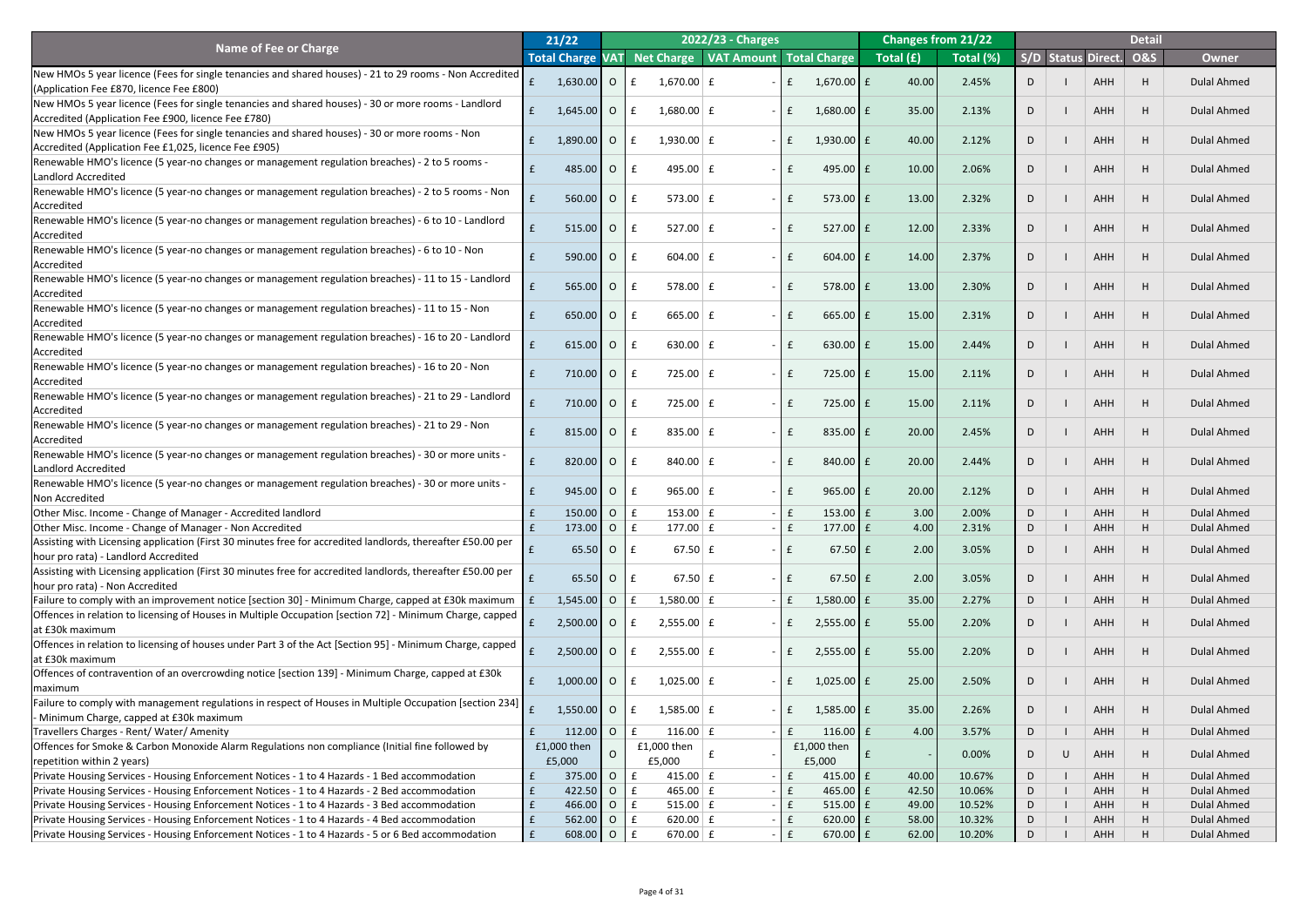|                                                                                                              | 21/22                   |              |                 |                                 | <b>2022/23 - Charges</b>               |                            |                     |           | <b>Changes from 21/22</b> |   |        |                           | <b>Detail</b>  |                    |
|--------------------------------------------------------------------------------------------------------------|-------------------------|--------------|-----------------|---------------------------------|----------------------------------------|----------------------------|---------------------|-----------|---------------------------|---|--------|---------------------------|----------------|--------------------|
| <b>Name of Fee or Charge</b>                                                                                 | <b>Total Charge VAT</b> |              |                 |                                 | Net Charge   VAT Amount   Total Charge |                            |                     | Total (£) | Total (%)                 |   |        | <b>S/D Status Direct.</b> | <b>O&amp;S</b> | <b>Owner</b>       |
| Private Housing Services - Housing Enforcement Notices - 1 to 4 Hazards - over 6 Bed or HMO                  |                         |              |                 |                                 |                                        |                            |                     |           |                           |   |        |                           |                |                    |
| accommodation                                                                                                |                         | 730.00       | $\overline{O}$  | $805.00 \mid f \mid$            |                                        |                            | 805.00 $E$          | 75.00     | 10.27%                    | D |        | <b>AHH</b>                | H              | <b>Dulal Ahmed</b> |
| Private Housing Services - Housing Enforcement Notices - 5 or more Hazards - 1 Bed accommodation             | $\mathbf{f}$            | 466.00       | $\overline{O}$  | $515.00 \mid f$                 |                                        | $\mathsf{E}$<br>$\sim$ $-$ | $515.00 \mid f$     | 49.00     | 10.52%                    | D |        | AHH                       | H              | <b>Dulal Ahmed</b> |
| Private Housing Services - Housing Enforcement Notices - 5 or more Hazards - 2 Bed accommodation             | f                       | 514.00       | $\overline{O}$  | 570.00 $E$<br>$\mathbf f$       |                                        | E<br>$\sim$                | $570.00$ £          | 56.00     | 10.89%                    | D |        | <b>AHH</b>                | H              | <b>Dulal Ahmed</b> |
| Private Housing Services - Housing Enforcement Notices - 5 or more Hazards - 3 Bed accommodation             | f                       | 562.00       | $\overline{O}$  | 620.00 $E$                      |                                        | E<br>$\sim$                | $620.00$ E          | 58.00     | 10.32%                    | D |        | <b>AHH</b>                | H              | <b>Dulal Ahmed</b> |
| Private Housing Services - Housing Enforcement Notices - 5 or more Hazards - 4 Bed accommodation             | f                       | 665.00       | $\overline{O}$  | $\mathbf f$<br>$735.00 \mid f$  |                                        | $\sim$                     | 735.00 £            | 70.00     | 10.53%                    | D |        | <b>AHH</b>                | H              | <b>Dulal Ahmed</b> |
| Private Housing Services - Housing Enforcement Notices - 5 or more Hazards - 5 or 6 Bed accommodation $\ $ £ |                         | 715.00       | $\overline{O}$  | 790.00 $E$                      |                                        |                            | 790.00 £            | 75.00     | 10.49%                    | D |        | AHH                       | H              | <b>Dulal Ahmed</b> |
| Private Housing Services - Housing Enforcement Notices - 5 or more Hazards - over 6 Bed or HMO               |                         |              |                 |                                 |                                        |                            |                     |           |                           |   |        |                           |                |                    |
| accommodation                                                                                                |                         | 795.00       | $\overline{O}$  | 880.00 $E$<br>$\mathbf{f}$      | $\overline{\phantom{0}}$               |                            | 880.00 £            | 85.00     | 10.69%                    | D |        | <b>AHH</b>                | H              | <b>Dulal Ahmed</b> |
| Private Housing Services - Housing Non Statutory work for Border Agency (per case)                           |                         | 175.00       | $\overline{O}$  | $\mathbf{f}$<br>$180.00 \mid f$ | $\sim$                                 | $\mathbf{f}$               | $180.00$ $E$        | 5.00      | 2.86%                     | D |        | AHH                       | H              | <b>Dulal Ahmed</b> |
| Offences for Energy Efficiency Regulations 2015 non compliance - registered false or misinformation on       |                         | $1,000.00$ O |                 | $1,000.00$ £                    |                                        | f                          | $1,000.00$ £        |           | 0.00%                     | D | $\cup$ | AHH                       | H              | <b>Dulal Ahmed</b> |
| <b>PRS Exemption Register capped at 1k</b>                                                                   |                         |              |                 |                                 |                                        |                            |                     |           |                           |   |        |                           |                |                    |
|                                                                                                              | $<$ 3 mnths             |              |                 | $<$ 3 mnths                     |                                        |                            | $<$ 3 mnths         |           |                           |   |        |                           |                |                    |
| Offences for Energy Efficiency Regulations 2015 non compliance - sub standard property let with EPC F or     | £2,000                  |              |                 | £2,000                          |                                        |                            | £2,000              |           | 0.00%                     | D | $\cup$ | AHH                       | H              | <b>Dulal Ahmed</b> |
| G, capped at 4k                                                                                              | > 3 mnths               |              |                 | > 3 mnths                       |                                        |                            | > 3 mnths           |           |                           |   |        |                           |                |                    |
|                                                                                                              | £4,000                  |              |                 | £4,000                          |                                        |                            | £4,000              |           |                           |   |        |                           |                |                    |
| Mobile Home Licensing Fee [1-10 pitches]                                                                     |                         |              |                 |                                 |                                        |                            |                     |           |                           |   |        | <b>AHH</b>                | H              | <b>Dulal Ahmed</b> |
| Mobile Homes initial set up - Application Fee                                                                |                         | 556.00 O     |                 | $\mathbf f$<br>568.00 $E$       |                                        | $ E$                       | 568.00 $E$          | 12.00     | 2.16%                     | D |        | AHH                       | H              | <b>Dulal Ahmed</b> |
| Application to Transfer a Site Licence                                                                       |                         | 253.00       | $\overline{O}$  | $\mathbf f$<br>$259.00 \mid f$  |                                        | $ \mathbf{f}$              | $259.00$ $E$        | 6.00      | 2.37%                     | D |        | <b>AHH</b>                | H              | <b>Dulal Ahmed</b> |
| Application to Amend a Site Licence                                                                          |                         | $319.00$ 0   |                 | $\mathbf f$<br>326.00 $E$       |                                        | $\mathbf{f}$<br>$\sim$ 1   | $326.00$ $E$        | 7.00      | 2.19%                     | D |        | <b>AHH</b>                | H              | <b>Dulal Ahmed</b> |
| Mobile Home Licensing Fee [11-20 pitches]                                                                    |                         |              |                 |                                 |                                        |                            |                     |           |                           |   |        | <b>AHH</b>                | H              | <b>Dulal Ahmed</b> |
| Mobile Homes initial set up - Application Fee                                                                | E                       | $600.00$ O   |                 | 615.00 $E$<br>$\mathbf{f}$      |                                        | $ E$                       | $615.00$ $E$        | 15.00     | 2.50%                     | D |        | <b>AHH</b>                | H              | <b>Dulal Ahmed</b> |
| Application to Transfer a Site Licence                                                                       |                         | $253.00$ 0   |                 | $259.00 \mid f$<br>$\mathbf{f}$ |                                        |                            | 259.00 £            | 6.00      | 2.37%                     | D |        | <b>AHH</b>                | H              | <b>Dulal Ahmed</b> |
| Application to Amend a Site Licence                                                                          |                         | $319.00$ 0   |                 | E<br>326.00 $E$                 |                                        | $\mathsf{E}$<br>$\sim$ 1   | $326.00$ $E$        | 7.00      | 2.19%                     | D |        | <b>AHH</b>                | H              | <b>Dulal Ahmed</b> |
| Mobile Home Licensing Fee [21-50 pitches]                                                                    |                         |              |                 |                                 |                                        |                            |                     |           |                           |   |        | <b>AHH</b>                | H              | <b>Dulal Ahmed</b> |
| Mobile Homes initial set up - Application Fee                                                                |                         | $644.00$ 0   |                 | E<br>650.00 $E$                 |                                        | $ E$                       | $650.00$ $E$        | 6.00      | 0.93%                     | D |        | <b>AHH</b>                | H              | <b>Dulal Ahmed</b> |
| Application to Transfer a Site Licence                                                                       |                         | 253.00       | $\overline{O}$  | E<br>$259.00 \mid f$            |                                        | $ \mathbf{f}$              | $259.00$ £          | 6.00      | 2.37%                     | D |        | <b>AHH</b>                | H              | <b>Dulal Ahmed</b> |
| Application to Amend a Site Licence                                                                          |                         | 319.00       | $\overline{O}$  | E<br>326.00 $E$                 |                                        | $\mathbf{f}$<br>$\sim$ 1   | $326.00$ $E$        | 7.00      | 2.19%                     | D |        | <b>AHH</b>                | H              | <b>Dulal Ahmed</b> |
| Mobile Home Licensing Fee [51-99 pitches]                                                                    |                         |              |                 |                                 |                                        |                            |                     |           |                           |   |        | <b>AHH</b>                | H              | <b>Dulal Ahmed</b> |
| Mobile Homes initial set up - Application Fee                                                                |                         | 688.00 0     |                 | E<br>$705.00 \mid f \mid$       |                                        | $ E$                       | 705.00 £            | 17.00     | 2.47%                     | D |        | <b>AHH</b>                | H              | <b>Dulal Ahmed</b> |
| Application to Transfer a Site Licence                                                                       |                         | 253.00       | $\overline{O}$  | E<br>$259.00 \mid f$            |                                        | $ E$                       | $259.00$ £          | 6.00      | 2.37%                     | D |        | <b>AHH</b>                | H              | <b>Dulal Ahmed</b> |
| Application to Amend a Site Licence                                                                          |                         | 319.00       | $\overline{O}$  | E<br>326.00 $E$                 |                                        | $\mathbf{f}$<br>$\sim$     | $326.00$ $E$        | 7.00      | 2.19%                     | D |        | <b>AHH</b>                | H              | <b>Dulal Ahmed</b> |
| Mobile Home Licensing Fee [100 pitches+]                                                                     |                         |              |                 |                                 |                                        |                            |                     |           |                           |   |        | <b>AHH</b>                | H              | <b>Dulal Ahmed</b> |
| Mobile Homes initial set up - Application Fee                                                                |                         | 732.00 O     |                 | E<br>750.00 $E$                 |                                        | $ E$                       | 750.00 £            | 18.00     | 2.46%                     | D |        | <b>AHH</b>                | H              | <b>Dulal Ahmed</b> |
| Application to Transfer a Site Licence                                                                       |                         | 253.00       | $\overline{O}$  | $\mathbf{f}$<br>$259.00 \mid f$ |                                        | $\mathsf{E}$<br>$\sim$ 1   | $259.00$ £          | 6.00      | 2.37%                     | D |        | <b>AHH</b>                | H              | <b>Dulal Ahmed</b> |
| Application to Amend a Site Licence                                                                          |                         | 319.00       | $\overline{O}$  | $\mathbf{f}$<br>$326.00 \mid f$ |                                        | $\mathbf{f}$<br>$\sim$     | $326.00$ $E$        | 7.00      | 2.19%                     | D |        | <b>AHH</b>                | H              | <b>Dulal Ahmed</b> |
| Offences of contravening electrical safety standard regulations 2020 'minimum charge' capped at £30k         | £500 - £30K             |              | $\mathsf{O}$    | $£500 - £30K$ $E$               | $\overline{\phantom{a}}$               |                            | $-E30K$<br>£500     |           | 0.00%                     | D | U      | <b>AHH</b>                | H              | <b>Dulal Ahmed</b> |
| Mobile Homes Fit and Proper person Test                                                                      |                         |              | $\overline{O}$  | $323.00 \mid f$                 |                                        | $\mathbf f$<br>$\sim$      | $323.00$ $E$        | 323.00    | 0.00%                     | D | N      | <b>AHH</b>                | H              | <b>Dulal Ahmed</b> |
| Parks - Commercial Hire of Parks and Open Spaces - Price on Applications                                     | <b>POA</b>              |              |                 | <b>POA</b>                      | $\sim$                                 |                            | <b>POA</b>          |           | 0.00%                     | D | U      | <b>PR</b>                 | <b>CGS</b>     | Jahur Ali          |
| Parks - Bowls - Thurrock Bowls Assoc - Exclusive use of 8 greens - Over 60                                   |                         | 142.00       | $E_{\perp}$     | 145.00 $E$<br>$\mathbf f$       |                                        | $\mathbf{f}$<br>$\sim$     | $145.00$ $E$        | 3.00      | 2.11%                     | D |        | PR                        | <b>CGS</b>     | Jahur Ali          |
| Parks - Bowls - Thurrock Bowls Assoc - Exclusive use of 8 greens - Under 18                                  |                         | 84.00        | $E_{\perp}$     | E<br>85.00 $E$                  |                                        | E<br>$\sim$ 1              | $85.00$ £           | 1.00      | 1.19%                     | D |        | PR                        | <b>CGS</b>     | Jahur Ali          |
| Parks - Bowls - Thurrock Bowls Assoc - Exclusive use of 8 greens - Under 60                                  |                         | 180.00       | E               | $\mathbf{f}$<br>190.00 $E$      |                                        | $\sim$                     | 190.00 $E$          | 10.00     | 5.56%                     | D |        | PR                        | <b>CGS</b>     | Jahur Ali          |
| Parks - Cricket - Adult Pitch per match (10 games or more)                                                   |                         | 105.00       | $E_{\perp}$     | E<br>110.00 $E$                 |                                        | $\mathsf{E}$<br>$\sim$ 1   | $110.00$ $E$        | 5.00      | 4.76%                     | D |        | PR                        | <b>CGS</b>     | Jahur Ali          |
| Parks - Cricket - Adult Pitch per match (less than 10 games)                                                 |                         | 110.00       | E               | $\mathbf{f}$<br>115.00 $E$      |                                        | $\mathbf{f}$               | $115.00$ $E$        | 5.00      | 4.55%                     | D |        | PR                        | <b>CGS</b>     | Jahur Ali          |
| Parks - Cricket - Youth Pitch per match (10 games or more)                                                   |                         | 50.00        | $E_{\perp}$     | f<br>$51.00 \mid f$             |                                        |                            | $51.00$ $E$         | 1.00      | 2.00%                     | D |        | PR                        | <b>CGS</b>     | Jahur Ali          |
| Parks - Cricket - Youth Pitch per match (less than 10 games)                                                 |                         | 50.00        | E               | $51.00 \mid f$<br>$\mathbf f$   |                                        |                            | $51.00$ $E$         | 1.00      | 2.00%                     | D |        | PR                        | <b>CGS</b>     | Jahur Ali          |
| Parks - Football - Adult Pitch with Changing Facilities per match (less than 10 games)                       |                         | 90.00        | E               | $95.00 \mid f$<br>$\mathbf f$   |                                        |                            | $95.00$ £           | 5.00      | 5.56%                     | D |        | PR                        | <b>CGS</b>     | Jahur Ali          |
| Parks - Football - Adult Pitch with Changing Facilities per season (max 16 games)                            |                         | $1,150.00$ E |                 | 1,210.00 E                      |                                        | £                          | 1,210.00 £          | 60.00     | 5.22%                     | D |        | <b>PR</b>                 | <b>CGS</b>     | Jahur Ali          |
| Parks - Football - Child Pitch per match (less than 10 games)                                                |                         | 44.00        | $E \mid f$      | 45.00 $E$                       |                                        | l £<br>$\sim$              | $45.00 \mid f \mid$ | 1.00      | 2.27%                     | D |        | PR                        | <b>CGS</b>     | Jahur Ali          |
| Parks - Football - Child Pitch per season (max 16 games)                                                     |                         | 580.00       | $E_{\perp}$     | $\mathbf{f}$<br>595.00 $E$      |                                        | l £                        | 595.00 $E$          | 15.00     | 2.59%                     | D |        | PR                        | <b>CGS</b>     | Jahur Ali          |
| Parks - Football - Youth Pitch per match (less than 10 games)                                                |                         | 57.00        | $E \mid f$      | $58.00 \mid f$                  |                                        |                            | $58.00 \mid f \mid$ | 1.00      | 1.75%                     | D |        | PR                        | <b>CGS</b>     | Jahur Ali          |
| Parks - Football - Youth Pitch per season (max 16 games)                                                     |                         | 680.00       | $E_{\parallel}$ | $\mathsf{E}$<br>700.00 $E$      |                                        | $ \mathbf{f}$              | 700.00 £            | 20.00     | 2.94%                     | D |        | PR                        | <b>CGS</b>     | Jahur Ali          |
| Parks - Rugby - Adult Pitch per match (less than 10 games)                                                   |                         | 95.00        | E               | $100.00 \mid f$<br>$\mathbf{f}$ |                                        |                            | $100.00$ $E$        | 5.00      | 5.26%                     | D |        | PR                        | <b>CGS</b>     | Jahur Ali          |
| Parks - Rugby - Adult Pitch per season (max 16 games)                                                        |                         | $1,150.00$ E |                 | $1,210.00$ $E$<br>$\mathsf{E}$  |                                        | $ E$                       | $1,210.00$ £        | 60.00     | 5.22%                     | D |        | <b>PR</b>                 | <b>CGS</b>     | Jahur Ali          |
|                                                                                                              |                         |              |                 |                                 |                                        |                            |                     |           |                           |   |        |                           |                |                    |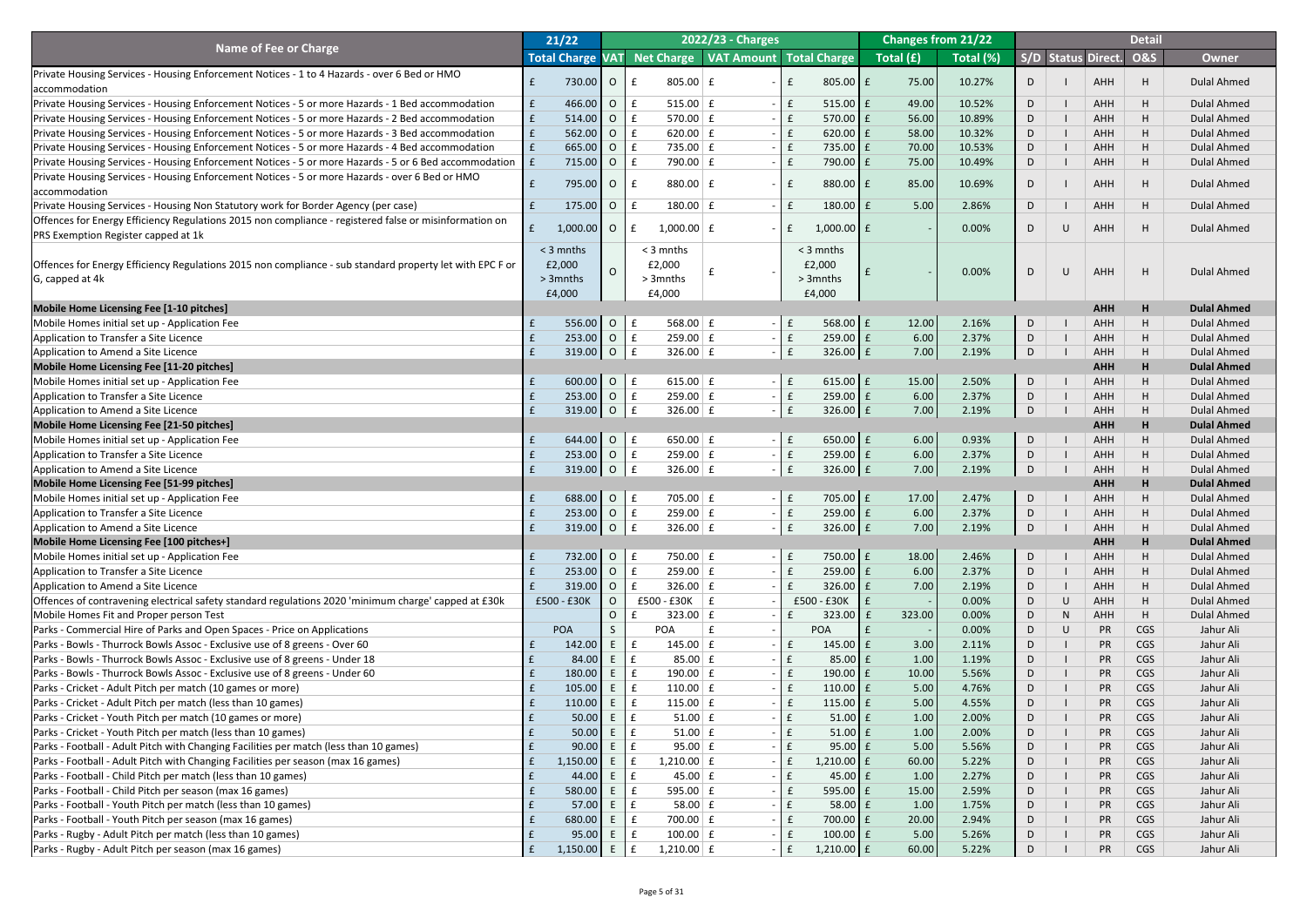|                                                                                                                               |              | 21/22             |                |                                                | 2022/23 - Charges        |                 |                      | <b>Changes from 21/22</b> |           |              |           |                    | <b>Detail</b>  |               |
|-------------------------------------------------------------------------------------------------------------------------------|--------------|-------------------|----------------|------------------------------------------------|--------------------------|-----------------|----------------------|---------------------------|-----------|--------------|-----------|--------------------|----------------|---------------|
| <b>Name of Fee or Charge</b>                                                                                                  |              | Total Charge VAT  |                | Net Charge   VAT Amount   Total Charge         |                          |                 |                      | Total (£)                 | Total (%) |              |           | S/D Status Direct. | <b>O&amp;S</b> | <b>Owner</b>  |
| Parks - Rugby - Mini Pitch per match (less than 10 games)                                                                     |              | 23.00             | $E \mid E$     | $23.50 \mid f$                                 |                          |                 | $23.50 \text{ }$ £   | 0.50                      | 2.17%     |              |           | <b>PR</b>          | CGS            | Jahur Ali     |
| Parks - Rugby - Mini Pitch per season (max 16 game)                                                                           |              | 110.00            | E              | $\mathbf{f}$<br>115.00 $E$                     | $\overline{\phantom{0}}$ |                 | $115.00$ $E$         | 5.00                      | 4.55%     |              |           | <b>PR</b>          | CGS            | Jahur Ali     |
| Parks - Rugby - Youth Pitch per match (less than 10 games)                                                                    |              | 57.00             | E              | 58.00 $E$<br>$\mathbf f$                       | $\sim$                   |                 | $58.00$ $E$          | 1.00                      | 1.75%     | D            |           | <b>PR</b>          | CGS            | Jahur Ali     |
| Parks - Rugby - Youth Pitch per season (max 16 games)                                                                         |              | 680.00            | E              | $\mathbf{f}$<br>$700.00$ $E$                   | $\sim$                   |                 | 700.00 £             | 20.00                     | 2.94%     | D            |           | <b>PR</b>          | CGS            | Jahur Ali     |
| Council Managed Allotments - 1x10 Rod plot                                                                                    |              | 110.00            | E              | $\mathbf f$<br>113.00 $E$                      | $\sim$                   | $\mathbf{f}$    | 113.00 $E$           | 3.00                      | 2.73%     | D            |           | <b>PR</b>          | CGS            | Jahur Ali     |
| Council Managed Allotments - 1x5 Rod (1/2 size plot)                                                                          |              | 59.00             | E              | 62.00 $E$<br>$\mathbf f$                       |                          |                 | $62.00$ £            | 3.00                      | 5.08%     | D            |           | <b>PR</b>          | CGS            | Jahur Ali     |
|                                                                                                                               |              | 25.00             | Æ,             | $\mathbf f$<br>$30.00 \mid f$                  | $\sim$                   |                 | $30.00$ £            | 5.00                      | 20.00%    |              |           | <b>PR</b>          | CGS            | Jahur Ali     |
| Outdoor event application processing                                                                                          |              |                   |                |                                                |                          |                 |                      |                           |           | D            |           |                    |                |               |
| Pre application fees - Householder - written only                                                                             |              | 61.80             | S              | $\mathbf f$<br>$52.50 \mid f$                  | $10.50$ $E$              |                 | $63.00$ £            | 1.20                      | 1.94%     | D            |           | <b>PR</b>          | PTR            | Jonathan Keen |
| Pre application fees - Householder - written with 1/2 hour meeting                                                            |              | 98.40             | S              | $\mathbf f$<br>$84.17 \mid f$                  | $16.83$ $E$              |                 | $101.00$   £         | 2.60                      | 2.64%     | D            |           | <b>PR</b>          | <b>PTR</b>     | Jonathan Keen |
| Pre application fees - Householder - proposals in conservation areas/works to listed building Inc. $1/2$ hour                 |              | 345.60            | S              | $295.83 \mid f$                                | $59.17$ $E$              |                 | $355.00$ $E$         | 9.40                      | 2.72%     | D            |           | <b>PR</b>          | PTR            | Jonathan Keen |
| meeting (with planning officer and conservation officer)                                                                      |              |                   |                |                                                |                          |                 |                      |                           |           |              |           |                    |                |               |
| Pre application fees - Householder - single dwelling (replacement and residential annexe) Inc. 1/2 hour                       |              | 184.80            | S              | $158.33 \mid f$                                | 31.67                    | E               | $190.00$ $E$         | 5.20                      | 2.81%     | D            |           | <b>PR</b>          | PTR            | Jonathan Keen |
| meeting                                                                                                                       |              |                   |                |                                                |                          |                 |                      |                           |           |              |           |                    |                |               |
| Pre application fees - Householder - single dwelling (replacement or residential annexe) in conservation                      |              | 432.00            | $S_{\perp}$    | $370.00 \mid f$                                | 74.00                    | $\mathbf{f}$    | 444.00 $E$           | 12.00                     | 2.78%     | D            |           | <b>PR</b>          | PTR            | Jonathan Keen |
| are or listed building, Inc. 1/2 hour meeting (with planning officer and conservation officer)                                |              |                   |                |                                                |                          |                 |                      |                           |           |              |           |                    |                |               |
| Pre application fees - Householder - Alterations to listed building (whether residential or commercial) Inc.                  |              | 345.60            | $\mathsf{S}$   | $295.83 \mid f$                                | $59.17$ $E$              |                 | $355.00$ $E$         | 9.40                      | 2.72%     | D            |           | <b>PR</b>          | PTR            | Jonathan Keen |
| $ 1/2$ hour meeting, (with planning officer and conservation officer)                                                         |              |                   |                |                                                |                          |                 |                      |                           |           |              |           |                    |                |               |
| Pre application fees - Minor development Inc. 1 hour meeting                                                                  |              | 530.40            | S              | 475.00 $E$<br>$\mathbf{f}$                     | $95.00$ £                |                 | $570.00$ $E$         | 39.60                     | 7.47%     | D            |           | <b>PR</b>          | <b>PTR</b>     | Jonathan Keen |
| Pre application fees - Major development Inc. 1 hour meeting                                                                  |              | 1,776.00          | S              | $1,590.00$ £                                   | $318.00 \mid f$          |                 | $1,908.00$ £         | 132.00                    | 7.43%     | D            |           | <b>PR</b>          | <b>PTR</b>     | Jonathan Keen |
| Pre application fees - Strategic development                                                                                  |              | <b>POA</b>        |                | <b>POA</b>                                     |                          |                 | <b>POA</b>           |                           | 0.00%     | D            | U         | <b>PR</b>          | <b>PTR</b>     | Jonathan Keen |
| Pre application fees - Follow up meetings Minor (per hour)                                                                    |              | 144.00            | S              | 129.17 $E$<br>$\mathbf{f}$                     | $25.83 \mid f$           |                 | 155.00 $E$           | 11.00                     | 7.64%     | D            |           | <b>PR</b>          | <b>PTR</b>     | Jonathan Keen |
| Pre application fees - Follow up meetings Major (per hour)                                                                    |              | 432.00            | S.             | $\mathbf{f}$<br>$388.33 \mid f$                | $77.67 \mid f \mid$      |                 | 466.00 $E$           | 34.00                     | 7.87%     | D            |           | <b>PR</b>          | <b>PTR</b>     | Jonathan Keen |
| Pre application fees - Follow up meetings Householder (per hour)                                                              |              | 60.00             | $S \mid f$     | $54.17 \mid f$                                 | $10.83$ $E$              |                 | $65.00$ £            | 5.00                      | 8.33%     | D            |           | <b>PR</b>          | PTR            | Jonathan Keen |
| Pre application fees - Additional attendance (ecology/listed building) in addition to follow up meeting cost $\left  \right $ |              |                   |                |                                                |                          |                 |                      |                           |           |              |           |                    |                |               |
| (per hour per specialist)                                                                                                     |              | 240.00            | S              | $215.83 \mid f$                                | $43.17$ $E$              |                 | $259.00$ $E$         | 19.00                     | 7.92%     | D.           |           | <b>PR</b>          | PTR            | Jonathan Keen |
| Planning Performance Agreement (PPA) - Small urban extensions (up to 1,499 units) p.a.                                        |              | 90,000.00         | $\mathsf{S}$   | 75,000.00 £                                    | $15,000.00$ £            |                 | $90,000.00$ £        |                           | 0.00%     | D            | $\cup$    | PR                 | <b>PTR</b>     | Jonathan Keen |
|                                                                                                                               |              |                   |                |                                                |                          |                 |                      |                           | 0.00%     |              |           |                    |                |               |
| Planning Performance Agreement (PPA) - Large urban extensions (over 1,500 units) p.a.                                         |              | 120,000.00        | $\mathsf{S}$   | f<br>$100,000.00$ $E$                          | $20,000.00$ £            |                 | 120,000.00 £         |                           |           | D            | U         | <b>PR</b>          | PTR            | Jonathan Keen |
| Planning Performance Agreement (PPA) - New settlement p.a.                                                                    |              | 180,000.00        | $\mathsf{S}$   | £ 150,000.00 $E$                               | $30,000.00$ £            |                 | 180,000.00 £         |                           | 0.00%     | D            | U         | <b>PR</b>          | <b>PTR</b>     | Jonathan Keen |
| Planning Performance Agreement (PPA) - Others (10 to 99 units) p.a.                                                           |              | 12,000.00         | S.             | $10,000.00$ £<br>$\mathbf{f}$                  | $2,000.00$   £           |                 | 12,000.00 $f$        |                           | 0.00%     | D            | U         | <b>PR</b>          | <b>PTR</b>     | Jonathan Keen |
| Planning Performance Agreement (PPA) - Others (100 - 499 units) p.a.                                                          |              | 30,000.00         | $\mathsf{S}$   | $25,000.00$ £<br>$\mathbf{f}$                  | $5,000.00$ $E$           |                 | $30,000.00$ £        |                           | 0.00%     | D            | U         | <b>PR</b>          | <b>PTR</b>     | Jonathan Keen |
| Planning Performance Agreement (PPA) - Others (over 500 units and over) p.a.                                                  |              | 60,000.00 S       |                | f <br>50,000.00 $E$                            | $10,000.00$ $E$          |                 | $60,000.00$ £        |                           | 0.00%     | D            | $\cup$    | <b>PR</b>          | <b>PTR</b>     | Jonathan Keen |
| <b>All Outline Applications</b>                                                                                               |              |                   |                |                                                |                          |                 |                      |                           |           |              |           | <b>PR</b>          | <b>PTR</b>     | Jonathan Keen |
| Sites not more than 2.5 Hectares (charge per 0.1 hectare)                                                                     |              | $462.00$ O E      |                | 462.00 $E$                                     |                          | E               | 462.00 $E$           |                           | 0.00%     | $\mathsf{S}$ | $\bigcup$ | PR                 | PTR            | Jonathan Keen |
|                                                                                                                               |              | $f11,432 + f138$  |                |                                                |                          |                 |                      |                           |           |              |           |                    |                |               |
|                                                                                                                               |              | per 0.1 hectare;  |                |                                                |                          |                 |                      |                           |           |              |           |                    |                |               |
| Sites with more than 2.5 Hectares (charge per 0.1 hectare, capped at maximum of £150k)                                        |              | up to a           |                | O   $E11,432 + E138$   $E$                     |                          |                 | $-$ £11,432 + £138 £ |                           | 0.00%     | <sub>S</sub> | $\bigcup$ | PR                 | PTR            | Jonathan Keen |
|                                                                                                                               |              | maximum of        |                |                                                |                          |                 |                      |                           |           |              |           |                    |                |               |
|                                                                                                                               |              | £150,000          |                |                                                |                          |                 |                      |                           |           |              |           |                    |                |               |
| <b>Household Applications</b>                                                                                                 |              |                   |                |                                                |                          |                 |                      |                           |           |              |           | <b>PR</b>          | <b>PTR</b>     | Jonathan Keen |
| Alterations or extensions to a single dwelling, excluding flats, including works within the boundary                          | E            | 206.00 0 $f$      |                | $206.00$ £                                     |                          | $ E$            | $206.00$ £           | $-1$                      | 0.00%     | S            | $\bigcup$ | PR                 | PTR            | Jonathan Keen |
| <b>Full Applications and first submissions of reserved matters</b>                                                            |              |                   |                |                                                |                          |                 |                      |                           |           |              |           | <b>PR</b>          | <b>PTR</b>     | Jonathan Keen |
| Alterations or extensions to two or more dwellings, or one or more flats, including works within boundary $\ \mathbf{f}\ $    |              | 407.00 0 $\mid$ 6 |                | 407.00 $E$                                     |                          | $ E$            | 407.00 $E$           |                           | 0.00%     | $\mathsf{S}$ | $\bigcup$ | PR                 | PTR            | Jonathan Keen |
| New dwellings, up to a maximum of 50 (per dwelling charge)                                                                    |              | $462.00$ 0        |                | E<br>462.00 $E$                                |                          | $\mathbf{f}$    | 462.00 £             |                           | 0.00%     | S            | $\cup$    | <b>PR</b>          | <b>PTR</b>     | Jonathan Keen |
| New dwellings, for more than 50 (additional charge per dwelling in excess of 50, up to £300,000)                              |              |                   |                | $\mid$ £22,859 + £138   0   £22,859 + £138   £ |                          |                 | $ £22,859 + £138$ £  |                           | 0.00%     | S            | $\cup$    | <b>PR</b>          | <b>PTR</b>     | Jonathan Keen |
| Erection of Buildings, excluding dwellings, agricultural, glasshouse, plant and machinery                                     |              |                   |                |                                                |                          |                 |                      |                           |           |              |           | <b>PR</b>          | <b>PTR</b>     | Jonathan Keen |
| No increase in gross floor space, or an increase of no more than 40 square metres                                             |              | $234.00$ 0 $f$    |                | $234.00 \mid f$                                |                          | $\vert f \vert$ | $234.00$ $E$         |                           | 0.00%     | $\mathsf{S}$ | $\bigcup$ | PR                 | PTR            | Jonathan Keen |
| An increase of floor space more than 40 square metres, but not more than 75 square metres                                     |              | 462.00            | $\overline{O}$ | f <br>462.00 $E$                               |                          | $\mathbf{f}$    | 462.00 £             |                           | 0.00%     | S.           | U         | <b>PR</b>          | PTR            | Jonathan Keen |
|                                                                                                                               |              |                   |                |                                                |                          |                 |                      |                           |           |              |           |                    |                |               |
| An increase of floor space more that 75 square metres, but not more that 3,750 square metres (per 75                          | $\mathbf{f}$ | $462.00$ 0        |                | E<br>462.00 $E$                                | $\sim$                   | f               | $462.00$ $E$         |                           | 0.00%     | <sub>S</sub> | U         | PR                 | PTR            | Jonathan Keen |
| square metres, or part thereof)                                                                                               |              |                   |                |                                                |                          |                 |                      |                           |           |              |           |                    |                |               |
| An increase of floor space more than 3,750 square metres (for each additional 75 square meters, or part                       |              | $£22,859 + £138$  |                | $O$   £22,859 + £138   £                       |                          |                 | $ £22,859 + £138$ £  |                           | 0.00%     | <sub>S</sub> | $\bigcup$ | PR                 | PTR            | Jonathan Keen |
| thereof, up to a maximum of £300,000)                                                                                         |              |                   |                |                                                |                          |                 |                      |                           |           |              |           |                    |                |               |
| <b>Erection of Buildings on land used for agriculture</b>                                                                     |              |                   |                |                                                |                          |                 |                      |                           |           |              |           | <b>PR</b>          | <b>PTR</b>     | Jonathan Keen |
| A site area of no more than 465 square metres                                                                                 | E            | $96.00$ O E       |                | $96.00 \mid f$                                 |                          | $ E$            | $96.00$ £            |                           | 0.00%     | S            | $\bigcup$ | PR                 | PTR            | Jonathan Keen |
| A site area of more than 465 square metres, but not more than 540 square metres                                               | E            | 462.00 0 $f$      |                | 462.00 $E$                                     |                          | $\vert f$       | $462.00$ $E$         |                           | 0.00%     | S            | $\cup$    | PR                 | <b>PTR</b>     | Jonathan Keen |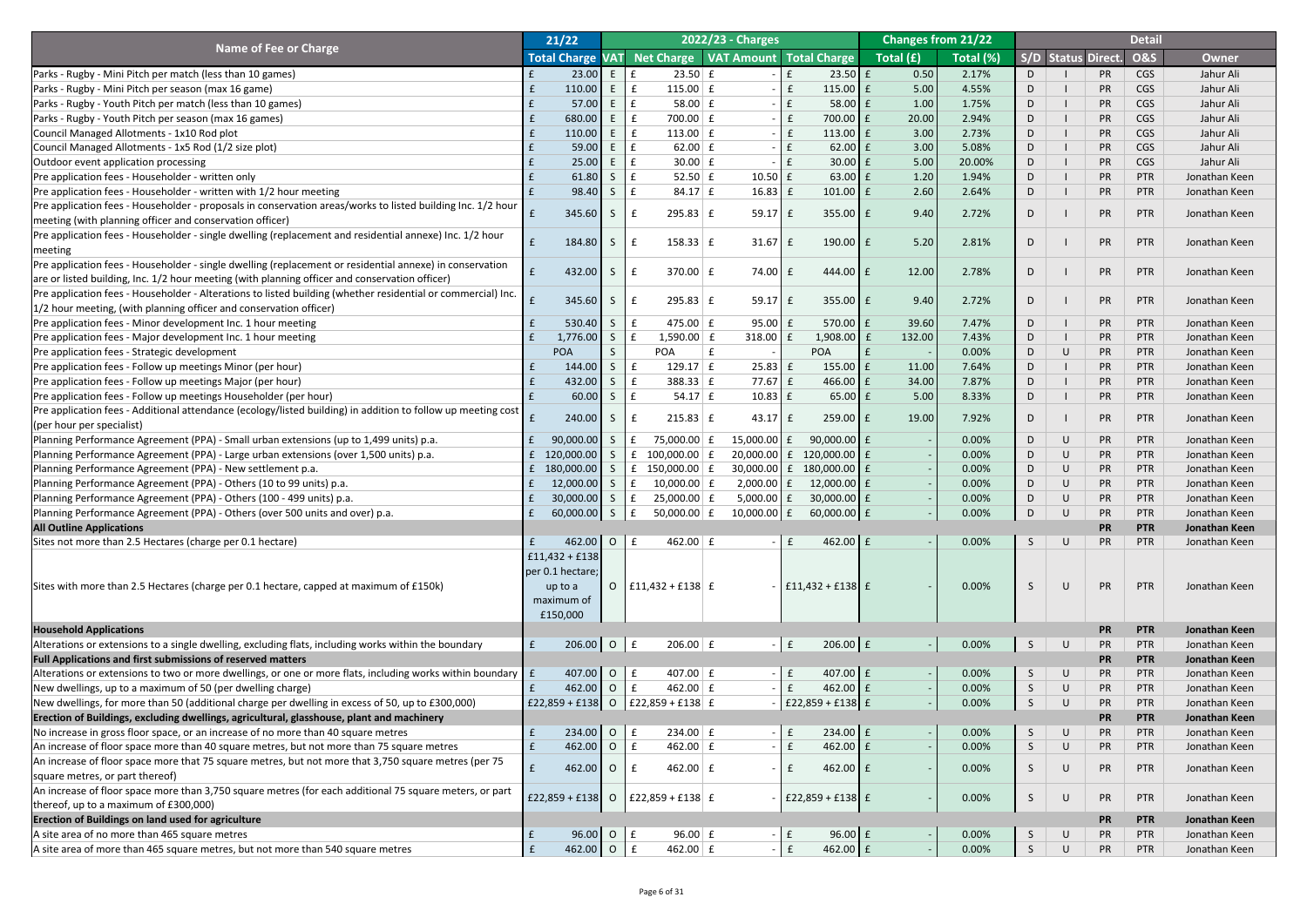|                                                                                                                                                              | 21/22                      |                |                                             | <b>2022/23 - Charges</b> |                                        |           | <b>Changes from 21/22</b> |                    |           |                    | <b>Detail</b>            |                                |
|--------------------------------------------------------------------------------------------------------------------------------------------------------------|----------------------------|----------------|---------------------------------------------|--------------------------|----------------------------------------|-----------|---------------------------|--------------------|-----------|--------------------|--------------------------|--------------------------------|
| <b>Name of Fee or Charge</b>                                                                                                                                 | <b>Total Charge VAT</b>    |                |                                             |                          | Net Charge   VAT Amount   Total Charge | Total (£) | Total (%)                 |                    |           | S/D Status Direct. | <b>O&amp;S</b>           | <b>Owner</b>                   |
| A site area of more than 540 square metres, but not more than 4,215 square metres (charge for the first                                                      |                            |                |                                             |                          |                                        |           |                           |                    |           |                    |                          |                                |
| 540 square metres + £462 for each additional 540 square metres, or part thereof, in excess of 540 square                                                     | $£462 + £462$              |                | $£462 + £462$                               | $\mathsf{E}$             | $£462 + £462$                          |           | 0.00%                     | <sub>S</sub>       | U         | <b>PR</b>          | PTR                      | Jonathan Keen                  |
| metres)                                                                                                                                                      |                            |                |                                             |                          |                                        |           |                           |                    |           |                    |                          |                                |
| A site area of more than 4,215 square metres (charge for each additional 75 square metres, or part                                                           |                            |                |                                             |                          |                                        |           |                           |                    |           |                    |                          |                                |
| thereof, in excess of 75 square meters, up to a maximum of £300,000)                                                                                         |                            |                | £22,858 + £138 0 $ $ £22,858 + £138 $ $ £   |                          | $ £22,858 + £138$ £                    |           | 0.00%                     | <sub>S</sub>       | U         | PR                 | PTR                      | Jonathan Keen                  |
| Erection of glasshouses on land used from agriculture                                                                                                        |                            |                |                                             |                          |                                        |           |                           |                    |           | <b>PR</b>          | <b>PTR</b>               | Jonathan Keen                  |
| A site area of not more than 5 hectares (per 0.1 hectare, or part thereof)                                                                                   | 462.00<br>$\mathbf{f}$     | $\overline{O}$ | 462.00 $E$<br>f                             |                          | $462.00$ $E$<br>f                      |           | 0.00%                     | $\mathsf{S}$       | U         | PR                 | <b>PTR</b>               | Jonathan Keen                  |
| A site area of more than 5 hectares (additional for each 0.1 hectare, or part thereof, in excess of 5                                                        |                            |                |                                             |                          |                                        |           |                           |                    |           |                    |                          |                                |
| [hectares, up to a maximum of £300,000)                                                                                                                      |                            |                | £22,858 + £138 0 $ $ £22,858 + £138 $ $ £   |                          | £22,858 + £138 $\vert$ £               |           | 0.00%                     | <sub>S</sub>       | U         | <b>PR</b>          | <b>PTR</b>               | Jonathan Keen                  |
| Applications for other than building works                                                                                                                   |                            |                |                                             |                          |                                        |           |                           |                    |           | <b>PR</b>          | <b>PTR</b>               | Jonathan Keen                  |
| Car parks, service roads or other accesses, for existing uses                                                                                                | $234.00$ O<br>$\mathbf{f}$ |                | $\mathbf{f}$<br>$234.00 \mid f$             |                          | $234.00 \text{ }E$<br>f                | $-1$      | 0.00%                     | $\mathsf{S}$       | $\cup$    | <b>PR</b>          | <b>PTR</b>               | Jonathan Keen                  |
| Waste, use of land for disposal of refuse or waste materials or deposit of material remaining after                                                          |                            |                |                                             |                          |                                        |           |                           |                    |           |                    |                          |                                |
| extraction or storage of minerals                                                                                                                            |                            |                |                                             |                          |                                        |           |                           |                    |           | <b>PR</b>          | <b>PTR</b>               | Jonathan Keen                  |
| A site of not more than 15 hectares (per 0.1 hectare, or part thereof)                                                                                       | $234.00$ 0<br>f            |                | f<br>$234.00 \mid f$                        |                          | $234.00 \mid f$<br>f                   |           | 0.00%                     | S                  | U         | PR                 | PTR                      | Jonathan Keen                  |
| A site area of more than 15 hectares (additional for each 0.1 hectare, or part thereof, in excess of 15                                                      |                            |                |                                             |                          |                                        |           |                           |                    |           |                    |                          |                                |
| hectares, up to a maximum of £78,000)                                                                                                                        |                            |                | $E34,934 + E138$ O   $E34,934 + E138$   $E$ |                          | $ $ £34,934 + £138 $ $ £               |           | 0.00%                     | <sub>S</sub>       | U         | <b>PR</b>          | <b>PTR</b>               | Jonathan Keen                  |
| Other operations, winning and working of materials                                                                                                           |                            |                |                                             |                          |                                        |           |                           |                    |           | <b>PR</b>          | <b>PTR</b>               | Jonathan Keen                  |
| A site area of not more that 15 hectares (per 0.1 hectare, or part thereof)                                                                                  | $234.00$ 0<br>$\mathbf{f}$ |                | f<br>$234.00 \mid f$                        |                          | $234.00 \mid f$<br>f                   |           | 0.00%                     | S.                 | U         | PR                 | <b>PTR</b>               | Jonathan Keen                  |
| A site area of more than 15 hectares (additional for each 0.1 hectare, or part thereof, in excess of 15                                                      |                            |                |                                             |                          |                                        |           |                           |                    |           |                    |                          |                                |
| hectares, up to a maximum of £78,000)                                                                                                                        |                            |                | $f34,934 + f138$ O   $f34,934 + f138$ $f$   |                          | $ E34,934 + E138 E$                    |           | 0.00%                     | <sub>S</sub>       | U         | <b>PR</b>          | <b>PTR</b>               | Jonathan Keen                  |
| Other operations not coming within any of the above categories, for any site area (per 0.1 hectare, or part                                                  |                            |                |                                             |                          |                                        |           |                           |                    |           |                    |                          |                                |
| thereof, up to a maximum of £2,028)                                                                                                                          | $234.00$ 0                 |                | $\mathbf{f}$<br>$234.00 \mid f$             |                          | $234.00$ $E$<br>f                      |           | 0.00%                     | <sub>S</sub>       | U         | <b>PR</b>          | <b>PTR</b>               | Jonathan Keen                  |
| Lawful development certificate                                                                                                                               |                            |                |                                             |                          |                                        |           |                           |                    |           | <b>PR</b>          | <b>PTR</b>               | Jonathan Keen                  |
|                                                                                                                                                              | Same as full               | $\Omega$       | Same as full                                |                          | Same as full                           |           | 0.00%                     | S                  | U         | <b>PR</b>          | <b>PTR</b>               | Jonathan Keen                  |
| Lawful development certificate, existing use, in breach of planning condition                                                                                | application                |                | application                                 |                          | application                            |           |                           |                    |           |                    |                          |                                |
| Lawful development certificate, existing use lawful development certificate where is lawful to comply                                                        | 234.00                     | $\overline{O}$ | $234.00 \mid f$<br>$\mathbf{f}$             |                          | $234.00 \text{ } E$<br>f               |           | 0.00%                     | <sub>S</sub>       | U         | <b>PR</b>          | <b>PTR</b>               | Jonathan Keen                  |
| with a particular condition                                                                                                                                  |                            |                |                                             |                          |                                        |           |                           |                    |           |                    |                          |                                |
| Lawful development certificate, proposed use                                                                                                                 | Half the normal            |                | Half the normal                             |                          | Half the normal                        |           | 0.00%                     | <sub>S</sub>       | U         | <b>PR</b>          | <b>PTR</b>               | Jonathan Keen                  |
|                                                                                                                                                              | planning fee               |                | planning fee                                |                          | planning fee                           |           |                           |                    |           |                    |                          |                                |
| <b>Prior Approval</b>                                                                                                                                        |                            |                |                                             |                          |                                        |           |                           |                    |           | <b>PR</b>          | <b>PTR</b>               | Jonathan Keen                  |
| Agricultural and Forestry buildings and operations, or demolition of buildings                                                                               |                            | $96.00$ O      | f<br>96.00 $E$                              |                          | $96.00$ £<br>f                         |           | 0.00%                     | S.                 | U         | <b>PR</b>          | <b>PTR</b>               | Jonathan Keen                  |
| Telecommunications code systems operators                                                                                                                    | 462.00 O                   |                | f<br>462.00 $E$                             |                          | f<br>462.00 $f$                        |           | 0.00%                     | $\mathsf{S}$       | $\cup$    | <b>PR</b>          | <b>PTR</b>               | Jonathan Keen                  |
| <b>Reserved Matters</b>                                                                                                                                      |                            |                |                                             |                          |                                        |           |                           |                    |           | <b>PR</b>          | <b>PTR</b>               | Jonathan Keen                  |
| Application for approval of reserved matters following outline approval (Full fee due, or if full fee already                                                | Full fee due, or           |                | Full fee due, or                            |                          | Full fee due, or                       |           | 0.00%                     | <sub>S</sub>       | $\bigcup$ | <b>PR</b>          | PTR                      | Jonathan Keen                  |
| paid then £462 due)                                                                                                                                          | £462 due                   |                | £462 due                                    |                          | £462 due                               |           |                           |                    |           |                    |                          |                                |
| Approval, variation or discharge of condition                                                                                                                |                            |                |                                             |                          |                                        |           |                           |                    |           | <b>PR</b>          | <b>PTR</b>               | Jonathan Keen                  |
| Application for removal or variation of a condition following granting of planning permission                                                                | 234.00                     | $\overline{O}$ | $234.00 \mid f$<br>f                        |                          | $234.00$ $E$<br>f                      |           | 0.00%                     | S.                 | U         | <b>PR</b>          | <b>PTR</b>               | Jonathan Keen                  |
| Request for confirmation that one or more planning conditions have been complied with (per request for                                                       | £34 or £116                | $\overline{O}$ | £34 or £116 $\vert$ £                       |                          | £34 or £116                            | £         | 0.00%                     | <sub>S</sub>       | U         | <b>PR</b>          | <b>PTR</b>               | Jonathan Keen                  |
| the householder, otherwise £116 per request)                                                                                                                 |                            |                |                                             |                          |                                        |           |                           |                    |           |                    |                          |                                |
| Change of use of a building to use as one or more separate dwelling houses or other cases                                                                    |                            |                |                                             |                          |                                        |           |                           |                    |           | <b>PR</b>          | <b>PTR</b>               | Jonathan Keen                  |
| Not more than 50 dwellings (per dwelling)                                                                                                                    | $462.00$ O                 |                | 462.00 $E$<br>f                             |                          | $462.00$ $E$<br>f                      |           | 0.00%                     | S.                 | U         | <b>PR</b>          | <b>PTR</b>               | Jonathan Keen                  |
| More than 50 dwellings (for each dwelling in excess of 50, up to a maximum of £300,000)                                                                      | £22,859 + £138 0           |                | £22,859 + £138 $\vert$ £                    |                          | £22,859 + £138 $f$                     |           | 0.00%                     | S.                 | U         | <b>PR</b>          | <b>PTR</b>               | Jonathan Keen                  |
| Other changes of use of a building or land                                                                                                                   | 462.00 O                   |                | 462.00 $E$<br>£                             |                          | f<br>$462.00$ $f$                      |           | 0.00%                     | S                  | U         | <b>PR</b>          | <b>PTR</b>               | Jonathan Keen                  |
| <b>Advertising</b>                                                                                                                                           |                            |                |                                             |                          |                                        |           |                           |                    |           | <b>PR</b>          | <b>PTR</b>               | Jonathan Keen                  |
| Advertising relating to the business on the premises                                                                                                         | $132.00$ O                 |                | $132.00 \mid f$<br>f                        |                          | 132.00 $E$<br>f                        |           | 0.00%                     | $\mathsf{S}$       | U         | <b>PR</b>          | <b>PTR</b>               | Jonathan Keen                  |
| Advance signs that are not situated on or visible from the site, directing the public to the business                                                        | 132.00                     | $\overline{O}$ | $\mathbf{f}$<br>$132.00 \mid f$             |                          | f<br>132.00 $f$                        |           | 0.00%                     | S.                 | U         | <b>PR</b>          | <b>PTR</b>               | Jonathan Keen                  |
| other advertisements                                                                                                                                         | $462.00$ 0                 |                | $\mathbf{f}$<br>462.00 $E$                  |                          | $462.00$ $E$<br>f                      |           | 0.00%                     | S.                 | U         | <b>PR</b>          | <b>PTR</b>               | Jonathan Keen                  |
| Application for a non-material amendment following a grant of planning permission                                                                            |                            | $34.00$ O E    |                                             |                          |                                        |           |                           |                    |           | <b>PR</b>          | <b>PTR</b>               | Jonathan Keen                  |
| Applications in respect of householder developments                                                                                                          |                            |                | $34.00 \mid f$                              |                          | $34.00 \text{ f}$<br>f                 |           | 0.00%                     | $\mathsf{S}$       | U         | PR                 | <b>PTR</b>               | Jonathan Keen                  |
| Applications in respect of any other developments                                                                                                            | $234.00$ 0                 | $96.00$ O      | $\mathbf{f}$<br>$234.00 \mid f$<br>£        |                          | $234.00$ $E$<br>f<br>£                 |           | 0.00%<br>0.00%            | S.                 | U<br>U    | <b>PR</b>          | <b>PTR</b><br><b>PTR</b> | Jonathan Keen                  |
| <b>Permitted Development Rights removed</b><br>[Fee for processing invalid application re-submission that are re-submitted still as invalid (per submission) | E                          | $25.00$ O E    | $96.00 \mid f$<br>25.00                     |                          | $96.00 \mid f$<br>$25.00 \text{ }$ £   |           | 0.00%                     | S.<br>$\mathsf{S}$ | U         | <b>PR</b><br>PR    | <b>PTR</b>               | Jonathan Keen<br>Jonathan Keen |
| Residents Services - Registration - Certificates issued by Registrar/Superintendent Registrar - Short                                                        |                            |                |                                             |                          |                                        |           |                           |                    |           |                    |                          |                                |
| [Certificate of Birth - (15 day service (previously 2 hour service - law changed to statutory fee))                                                          | $\mathbf{f}$               | $11.00$ 0      | $11.00 \mid f \mid$<br>$\mathbf{f}$         |                          | $11.00$ $f$                            |           | 0.00%                     | <sub>S</sub>       | U         | SEG                | <b>CGS</b>               | Lynn Whipps                    |
|                                                                                                                                                              |                            |                |                                             |                          |                                        |           |                           |                    |           |                    |                          |                                |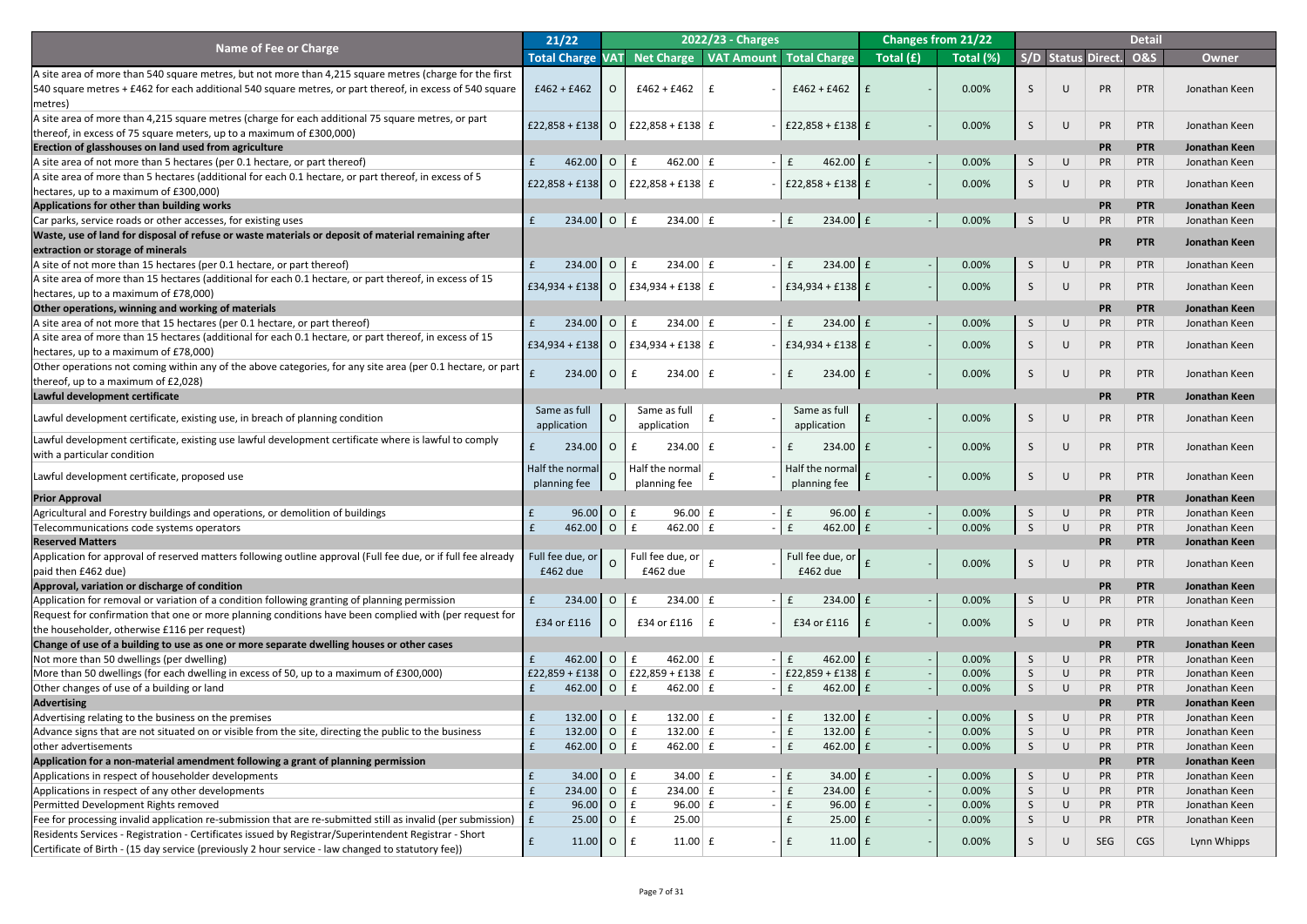|                                                                                                                                                           |              | 21/22                   |                |                          | 2022/23 - Charges                      |               |                     |           | <b>Changes from 21/22</b> |              |        |                           | <b>Detail</b>  |              |
|-----------------------------------------------------------------------------------------------------------------------------------------------------------|--------------|-------------------------|----------------|--------------------------|----------------------------------------|---------------|---------------------|-----------|---------------------------|--------------|--------|---------------------------|----------------|--------------|
| <b>Name of Fee or Charge</b>                                                                                                                              |              | <b>Total Charge VAT</b> |                |                          | Net Charge   VAT Amount   Total Charge |               |                     | Total (£) | Total (%)                 |              |        | <b>S/D Status Direct.</b> | <b>O&amp;S</b> | <b>Owner</b> |
| Residents Services - Registration - Certificates issued by Registrar/ Superintendent Registrar - Short                                                    |              |                         |                |                          |                                        |               |                     |           |                           |              |        |                           |                |              |
| Certificate of Birth - 24 hour service                                                                                                                    |              | 35.00                   | $\overline{O}$ | $35.00 \mid f$           |                                        |               | $35.00$ £           |           | 0.00%                     |              | U      | <b>SEG</b>                | CGS            | Lynn Whipps  |
| Residents Services - Registration - Certificates issued by Registrar/Superintendent Registrar - Standard                                                  |              |                         |                |                          |                                        |               |                     |           |                           |              |        |                           |                |              |
| Certificate of Birth (15 day service (previously 2 hour service - law changed to statutory fee))                                                          |              | 11.00                   | $\overline{O}$ | $11.00 \mid f$<br>-£     | $\sim$                                 |               | $11.00$ £           |           | 0.00%                     | S            | $\cup$ | SEG                       | CGS            | Lynn Whipps  |
| Residents Services - Registration - Certificates issued by Registrar/Superintendent Registrar - Standard                                                  |              |                         |                |                          |                                        |               |                     |           |                           |              |        |                           |                |              |
| Certificate of Birth (24 hour service)                                                                                                                    |              | 35.00                   | $\overline{O}$ | $35.00 \mid f$           | $\sim$                                 |               | $35.00 \text{ f}$   |           | 0.00%                     | S            | $\cup$ | SEG                       | CGS            | Lynn Whipps  |
| Residents Services - Registration - Certificates issued by Registrar/ Superintendent Registrar - Standard                                                 |              | 11.00                   | $\overline{O}$ | $11.00 \mid f$           | $\sim$                                 |               | $11.00$ $E$         |           | 0.00%                     | S            | $\cup$ | SEG                       | CGS            | Lynn Whipps  |
| Certificate of Death (15 day service (previously 2 hour service - law changed to statutory fee)                                                           |              |                         |                |                          |                                        |               |                     |           |                           |              |        |                           |                |              |
| Residents Services - Registration - Certificates issued by Registrar/Superintendent Registrar - Standard                                                  |              | 35.00                   | $\overline{O}$ | $35.00 \mid f$           | $\sim$                                 |               | $35.00 \text{ f}$   |           | 0.00%                     | S            | $\cup$ | SEG                       | CGS            | Lynn Whipps  |
| Certificate of Death (24 hour service)                                                                                                                    |              |                         |                |                          |                                        |               |                     |           |                           |              |        |                           |                |              |
| Residents Services - Registration - Certificates issued by Registrar/Superintendent Registrar - Standard                                                  |              | 11.00                   | $\overline{O}$ | $11.00 \mid f$<br>- £    | $\sim$                                 |               | $11.00$ $E$         |           | 0.00%                     | S            | $\cup$ | SEG                       | CGS            | Lynn Whipps  |
| Certificate of Marriage (15 day service (previously 2 hour service - law changed to statutory fee)                                                        |              |                         |                |                          |                                        |               |                     |           |                           |              |        |                           |                |              |
| Residents Services - Registration - Certificates issued by Registrar/Superintendent Registrar - Standard                                                  |              | 35.00                   | $\overline{O}$ | $35.00 \mid f$<br>- f    | $\sim$                                 |               | $35.00 \text{ f}$   |           | 0.00%                     | S            | $\cup$ | SEG                       | CGS            | Lynn Whipps  |
| Certificate of Marriage (24 hour service)<br>Residents Services - Registration - Deposit for all ceremonies at Approved premises                          |              | 100.00                  | $\overline{O}$ | $102.00$ $E$             |                                        | $\mathsf{E}$  | $102.00$ $E$        | 2.00      | 2.00%                     | D            |        | <b>SEG</b>                | <b>CGS</b>     | Lynn Whipps  |
| Residents Services - Registration - Deposit for all ceremonies at Register Office marriage Room                                                           |              | 46.00                   | $\overline{O}$ | 46.00 $E$<br>-£          |                                        |               | 46.00 $E$           |           | 0.00%                     | D            | U      | <b>SEG</b>                | <b>CGS</b>     | Lynn Whipps  |
| Residents Services - Registration - Deposit for Notice of Marriage Appointment                                                                            |              | 35.00                   | $\overline{O}$ | $35.00 \mid f$<br>£      |                                        | $\mathbf{f}$  | $35.00 \mid f$      |           | 0.00%                     | D            | $\cup$ | <b>SEG</b>                | <b>CGS</b>     |              |
|                                                                                                                                                           |              |                         |                |                          |                                        |               |                     |           |                           |              |        |                           |                | Lynn Whipps  |
| Residents Services - Registration -Fees for superintendent Registrar attendance at approved premises for<br>Marriage/Civil Partnership (Monday to Friday) |              | 495.00                  | $\overline{O}$ | 530.00 $E$               | $\sim$                                 |               | $530.00$ $E$        | 35.00     | 7.07%                     | D            |        | <b>SEG</b>                | <b>CGS</b>     | Lynn Whipps  |
| Residents Services - Registration -Fees for superintendent Registrar attendance at approved premises for                                                  |              |                         |                |                          |                                        |               |                     |           |                           |              |        |                           |                |              |
| Marriage/Civil Partnership (Saturday)                                                                                                                     |              | $540.00$ O              |                | 580.00 $E$               |                                        |               | $580.00$ $E$        | 40.00     | 7.41%                     | D            |        | <b>SEG</b>                | CGS            | Lynn Whipps  |
| Residents Services - Registration -Fees for superintendent Registrar attendance at approved premises for                                                  |              |                         |                |                          |                                        |               |                     |           |                           |              |        |                           |                |              |
| Marriage/Civil Partnership (Sunday, Bank or Public Holiday)                                                                                               |              | $615.00$ 0              |                | 630.00 $E$               |                                        |               | 630.00 $E$          | 15.00     | 2.44%                     | D.           |        | <b>SEG</b>                | <b>CGS</b>     | Lynn Whipps  |
| Residents Services - Registration - Fees for superintendent Registrar attendance at Register Office for                                                   |              |                         |                |                          |                                        |               |                     |           |                           |              |        |                           |                |              |
| Naming Ceremonies/ Renewal of Vows/Commitment Ceremony (Civil Ceremonies Ltd Partnership)                                                                 | E            | 340.00                  | $\overline{O}$ | $350.00 \mid f$<br>Ι£    | $\sim$                                 | £             | $350.00$ $E$        | 10.00     | 2.94%                     | D            |        | <b>SEG</b>                | CGS            | Lynn Whipps  |
| Saturday                                                                                                                                                  |              |                         |                |                          |                                        |               |                     |           |                           |              |        |                           |                |              |
| Residents Services - Fees for Superintendent Registrar attendance at Approved Premise for Naming                                                          |              |                         |                |                          |                                        |               |                     |           |                           |              |        |                           |                |              |
| Ceremonies/Renewal of Vows/Commitment Ceremony (Civil Ceremonies Ltd Partnership) (Monday to                                                              | $\mathbf f$  | 310.00                  | $\overline{O}$ | 320.00 $E$<br>£          |                                        | £             | $320.00$ $E$        | 10.00     | 3.23%                     | D            |        | <b>SEG</b>                | CGS            | Lynn Whipps  |
| Friday)                                                                                                                                                   |              |                         |                |                          |                                        |               |                     |           |                           |              |        |                           |                |              |
| Residents Services - Fees for Superintendent Registrar attendance at Approved Premise for Naming                                                          |              | 360.00                  | $\overline{O}$ | 370.00 $E$               |                                        |               | $370.00$ $E$        | 10.00     | 2.78%                     | D            |        | <b>SEG</b>                | <b>CGS</b>     | Lynn Whipps  |
| Ceremonies/Renewal of Vows/Commitment Ceremony (Civil Ceremonies Ltd Partnership) (Saturday)                                                              |              |                         |                |                          |                                        |               |                     |           |                           |              |        |                           |                |              |
| Residents Services - Fees for Superintendent Registrar attendance at Approved Premise for Naming                                                          |              | 410.00                  | $\overline{O}$ | 420.00 $E$               | $\sim$                                 | £             | 420.00 $E$          | 10.00     | 2.44%                     | D            |        | <b>SEG</b>                | <b>CGS</b>     | Lynn Whipps  |
| Ceremonies/Renewal of Vows/Commitment Ceremony (Civil Ceremonies Ltd Partnership) (Sunday)                                                                |              |                         |                |                          |                                        |               |                     |           |                           |              |        |                           |                |              |
| Residents Services - Registration - Ceremonies held in Thameside Theatre (Monday to Friday)                                                               |              | 270.00                  | $\overline{O}$ | $280.00$ $E$             |                                        | l £           | $280.00$ $E$        | 10.00     | 3.70%                     | D            |        | <b>SEG</b>                | <b>CGS</b>     | Lynn Whipps  |
| Residents Services - Registration - Ceremonies held in Thameside Theatre (Saturday PM)                                                                    |              | 400.00                  | $\overline{O}$ | 410.00 $E$<br>£          |                                        | $\mathsf{E}$  | 410.00 $E$          | 10.00     | 2.50%                     | D            |        | <b>SEG</b>                | <b>CGS</b>     | Lynn Whipps  |
| Residents Services - Registration - Ceremonies held in Thameside Theatre (Saturday AM)                                                                    |              | 330.00                  | $\overline{O}$ | 340.00 $E$               |                                        | $\mathbf{f}$  | $340.00$ $E$        | 10.00     | 3.03%                     | D            |        | <b>SEG</b>                | <b>CGS</b>     | Lynn Whipps  |
| Residents Services - Registration - Hawthorne Suite - Thameside (Monday to Friday)                                                                        |              | 220.00                  | $\overline{O}$ | $225.00 \mid f$<br>£     |                                        | l £           | $225.00$   £        | 5.00      | 2.27%                     | D            |        | <b>SEG</b>                | <b>CGS</b>     | Lynn Whipps  |
| Residents Services - Registration - Hawthorne Suite - Thameside (Saturday PM)                                                                             |              | 350.00                  | $\overline{O}$ | $360.00 \mid f$          |                                        | $\mathsf{E}$  | $360.00$ E          | 10.00     | 2.86%                     | D            |        | <b>SEG</b>                | <b>CGS</b>     | Lynn Whipps  |
| Residents Services - Registration - Hawthorne Suite - Thameside (Saturday AM)                                                                             |              | 280.00                  | $\overline{O}$ | $290.00 \mid f$          |                                        | E             | $290.00$ $E$        | 10.00     | 3.57%                     | D            |        | <b>SEG</b>                | <b>CGS</b>     | Lynn Whipps  |
| Residents Services - Registration - Postage and Packing Charge (1st Class Recorded)                                                                       |              | 3.50                    | $\overline{O}$ | $3.60 \mid f$            |                                        | E             | $3.60 \mid f$       | 0.10      | 2.86%                     | D            |        | <b>SEG</b>                | <b>CGS</b>     | Lynn Whipps  |
| Residents Services - Registration - Private Citizenship Ceremony (Monday to Saturday)                                                                     |              | 160.00                  | $\overline{O}$ | $165.00 \mid f$<br>£     |                                        | E             | 165.00 $E$          | 5.00      | 3.13%                     | D            |        | <b>SEG</b>                | <b>CGS</b>     | Lynn Whipps  |
| Residents Services - Registration - Re-Schedule of Appointment/ Ceremony                                                                                  |              | 35.00                   | $\overline{O}$ | $35.00 \mid f$<br>-£     |                                        | E             | $35.00 \mid f$      |           | 0.00%                     | D            | U      | <b>SEG</b>                | <b>CGS</b>     | Lynn Whipps  |
| Resident Services - Registration - Postage and Packing Charge (Special Delivery 24hr Guaranteed)                                                          | $\mathbf{f}$ | 9.50                    | $\overline{O}$ | $10.00 \, \text{E}$<br>£ |                                        |               | $10.00$ $E$         | 0.50      | 5.26%                     | D            |        | <b>SEG</b>                | <b>CGS</b>     | Lynn Whipps  |
| Administration Charge to complete PD2 / Proof of Life Confirmation forms                                                                                  |              | 35.00                   | $\overline{O}$ | $35.00 \mid f$<br>£      |                                        | £             | $35.00 \mid f \mid$ |           | 0.00%                     | D            | U      | <b>SEG</b>                | <b>CGS</b>     | Lynn Whipps  |
| Registration - Fees for Superintendent Registrar attendance at approved premises for Marriage/Civil                                                       |              | 146.00                  | $\overline{O}$ | 190.00 $E$<br>£          |                                        | $ E$          | 190.00 $E$          | 44.00     | 30.14%                    | D            |        | <b>SEG</b>                | <b>CGS</b>     | Lynn Whipps  |
| Partnership - for all ceremonies in The Lacey Marriage Room                                                                                               |              |                         |                |                          |                                        |               |                     |           |                           |              |        |                           |                |              |
| Consideration by Registrar / Superintendent Registrar of a correction                                                                                     |              | 75.00                   | $\overline{O}$ | 75.00 $E$<br>Ι£          |                                        | $\mathbf{f}$  | $75.00 \mid f$      |           | 0.00%                     |              | $\cup$ | <b>SEG</b>                | CGS            | Lynn Whipps  |
| Consideration by the Registrar General of a correction                                                                                                    |              | 90.00                   | $O \mid f$     | 90.00 $E$                |                                        | E             | $90.00$ £           |           | 0.00%                     | <sub>5</sub> | U      | <b>SEG</b>                | <b>CGS</b>     | Lynn Whipps  |
| Consideration by Superintendent Registrar of a divorce obtained outside of the British Isles                                                              |              | 50.00                   | O f            | $50.00 \mid f$           |                                        | $ \mathbf{f}$ | $50.00$ £           |           | 0.00%                     | S.           | U      | <b>SEG</b>                | <b>CGS</b>     | Lynn Whipps  |
| Consideration by the Registrar General of a divorce obtained outside of the British Isles                                                                 |              | 75.00                   | $O \mid f$     | $75.00 \mid f \mid$      |                                        | $ E$          | $75.00 \mid f \mid$ |           | 0.00%                     | S.           | $\cup$ | <b>SEG</b>                | <b>CGS</b>     | Lynn Whipps  |
| Consideration by the registration authority of a civil partnership dissolution obtained outside of the                                                    | E            | 50.00                   | O f            | $50.00 \mid f \mid$      |                                        | $ E$          | $50.00$ $E$         |           | 0.00%                     | S.           | $\cup$ | <b>SEG</b>                | CGS            | Lynn Whipps  |
| <b>British Isles</b>                                                                                                                                      |              |                         |                |                          |                                        |               |                     |           |                           |              |        |                           |                |              |
| Consideration by the Registrar General of a civil partnership dissolution obtained outside of the British                                                 | f            | 75.00                   | $O \mid f$     | 75.00 $E$                |                                        | $ E$          | $75.00 \text{ }$ £  |           | 0.00%                     | S.           | $\cup$ | SEG                       | <b>CGS</b>     | Lynn Whipps  |
| <b>Isles</b>                                                                                                                                              |              |                         |                |                          |                                        |               |                     |           |                           |              |        |                           |                |              |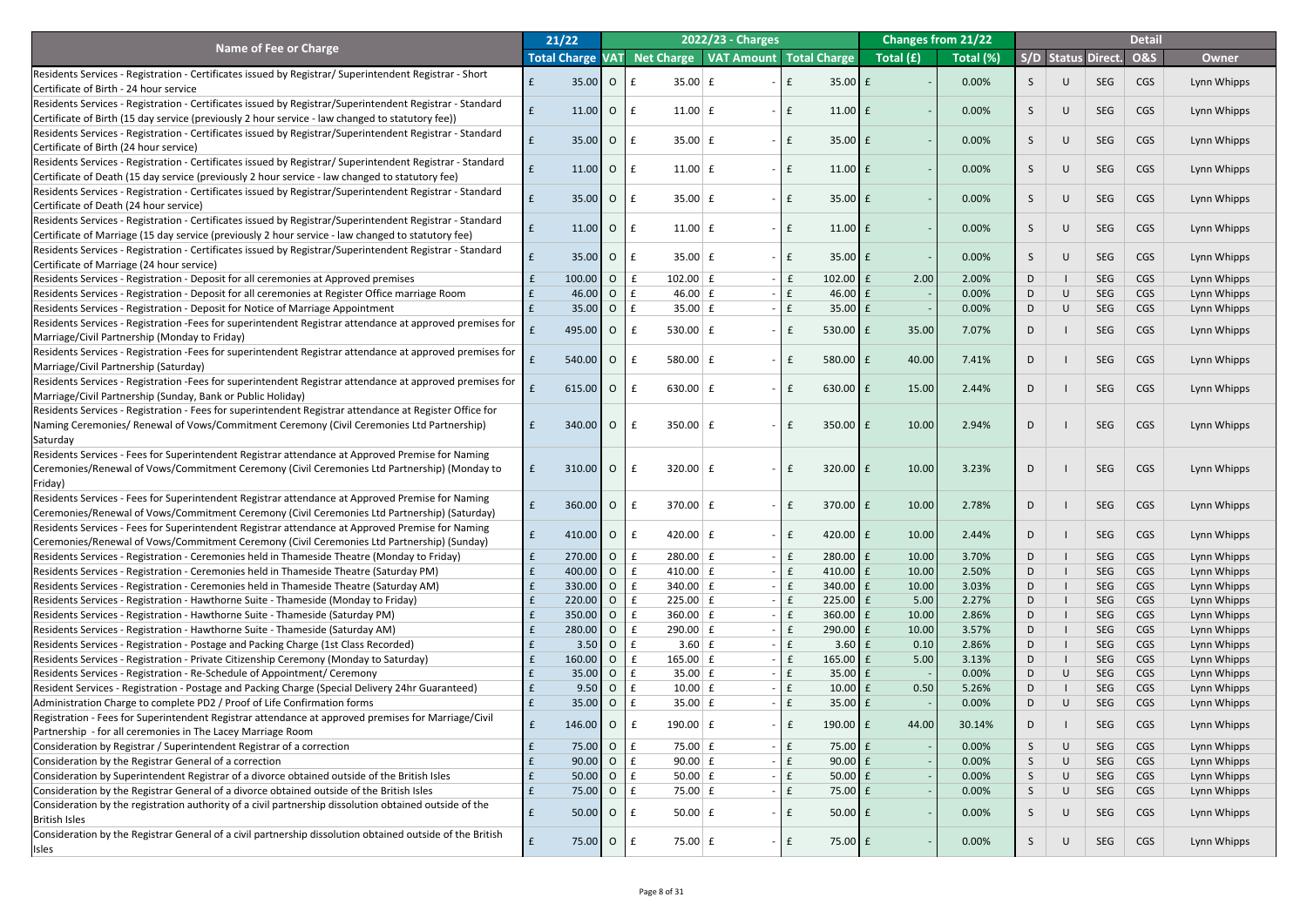|                                                                                                            | 21/22            |                                        |                | 2022/23 - Charges                                       |              |                                        |           | <b>Changes from 21/22</b> |                 |        |                    | <b>Detail</b>  |              |
|------------------------------------------------------------------------------------------------------------|------------------|----------------------------------------|----------------|---------------------------------------------------------|--------------|----------------------------------------|-----------|---------------------------|-----------------|--------|--------------------|----------------|--------------|
| <b>Name of Fee or Charge</b>                                                                               |                  |                                        |                | Total Charge VAT Net Charge   VAT Amount   Total Charge |              |                                        | Total (£) | Total (%)                 |                 |        | S/D Status Direct. | <b>O&amp;S</b> | <b>Owner</b> |
| RWP - Reduce statutory waiting period on a notice of marriage or civil partnership                         |                  | 60.00                                  | $\overline{O}$ | $60.00$ £<br>£                                          | $\mathbf{f}$ | $60.00$ £                              |           | 0.00%                     | S.              | U      | <b>SEG</b>         | <b>CGS</b>     | Lynn Whipps  |
| RGL - Registrar General's Licence for marriage and civil partnership                                       |                  | 15.00                                  | $\overline{O}$ | $15.00 \mid f$<br>£                                     |              | $15.00$ $E$                            |           | 0.00%                     | S.              | $\cup$ | <b>SEG</b>         | <b>CGS</b>     | Lynn Whipps  |
| Attendance at the civil partnership registration at the Register Office                                    |                  | 46.00                                  | $\overline{O}$ | 46.00 $E$<br>£                                          |              | $46.00 \text{ E}$                      |           | 0.00%                     | S.              | $\cup$ | <b>SEG</b>         | <b>CGS</b>     | Lynn Whipps  |
| Attendance at a registered building for a civil partnership ceremony                                       |                  | 86.00                                  | $\overline{O}$ | 86.00 $E$<br>£                                          |              | $86.00 \text{ E}$                      |           | 0.00%                     | S.              | $\cup$ | <b>SEG</b>         | <b>CGS</b>     | Lynn Whipps  |
| Attendance at a registered building for a marriage ceremony                                                |                  | 86.00                                  | $\overline{O}$ | $86.00 \mid f$<br>£                                     |              | $86.00 \text{ f}$                      |           | 0.00%                     | S.              | $\cup$ | <b>SEG</b>         | <b>CGS</b>     | Lynn Whipps  |
| Conversion of a civil partnership into marriage at the Register Office                                     |                  | 45.00                                  | $\overline{O}$ | $45.00 \mid f \mid$<br>E                                |              | $45.00 \text{ E}$                      |           | 0.00%                     | $S_{\parallel}$ | $\cup$ | <b>SEG</b>         | <b>CGS</b>     | Lynn Whipps  |
| Conversion of a civil partnership into marriage - Two stage procedure on other premises, completing the    |                  |                                        |                |                                                         |              |                                        |           |                           |                 |        |                    |                |              |
| declaration                                                                                                |                  | 27.00                                  | $\overline{O}$ | $27.00 \mid f \mid$<br>- £                              | $\mathbf{f}$ | $27.00$ $E$                            |           | 0.00%                     | S               | $\cup$ | <b>SEG</b>         | CGS            | Lynn Whipps  |
| Conversion of a civil partnership into marriage - Two stage procedure on other premises, signing the       |                  |                                        |                |                                                         |              |                                        |           |                           |                 |        |                    |                |              |
| declaration in a religious building registered for the marriage of same sex couples                        |                  | 91.00                                  | $\overline{O}$ | $91.00 \mid f$<br>- £                                   | l £          | $91.00$ $E$                            |           | 0.00%                     | S               | $\cup$ | <b>SEG</b>         | <b>CGS</b>     | Lynn Whipps  |
| Change of forename added within 12 months of birth registration                                            |                  | 40.00                                  | $\overline{O}$ | 40.00 $\pm$<br>$\mathbf{f}$                             | f            | $40.00$ $E$                            |           | 0.00%                     | S.              | $\cup$ | <b>SEG</b>         | <b>CGS</b>     | Lynn Whipps  |
| Search in indexes by the applicant personally for not more than six successive hours                       |                  | 18.00                                  | $\overline{O}$ | $18.00 \mid f$<br>£                                     |              | $18.00$ $E$                            |           | 0.00%                     | $S_{\parallel}$ | $\cup$ | <b>SEG</b>         | <b>CGS</b>     | Lynn Whipps  |
| Residents Services - Registration - Civil Partnership certificate (Full or short) - 24 hour service        |                  | 35.00                                  | $\overline{O}$ | $35.00 \mid f$<br>£                                     |              | $35.00 \text{ E}$                      |           | 0.00%                     | $S_{\parallel}$ | $\cup$ | <b>SEG</b>         | <b>CGS</b>     | Lynn Whipps  |
| Residents Services - Registration - Civil Partnership certificate (Full or short) - 15 day service         |                  | 11.00                                  | $\overline{O}$ | E<br>$11.00 \mid f$                                     |              | $11.00$ $E$                            |           | 0.00%                     | $S_{\parallel}$ | $\cup$ | <b>SEG</b>         | <b>CGS</b>     | Lynn Whipps  |
| Highways - Consideration by a local authority of an application pursuant to any provision contained in an  |                  |                                        |                |                                                         |              |                                        |           |                           |                 |        |                    |                |              |
| order under Section 1,6 9 or 14 of the 1984 Act for an exemption from any prohibition or restriction       |                  | $1,500.00$ O                           |                | $1,535.00 \mid f$<br>$\mathbf{f}$                       | $\mathbf{f}$ | $1,535.00$ £                           | 35.00     | 2.33%                     | D               |        | PR                 | PTR            | Mat Kiely    |
| imposed by the order on the stopping, parking, waiting, loading or unloading of vehicles on a road         |                  |                                        |                |                                                         |              |                                        |           |                           |                 |        |                    |                |              |
| Traffic Management - Anything done by a local traffic authority in connection with or in consequence of a  |                  |                                        |                |                                                         |              |                                        |           |                           |                 |        |                    |                |              |
| request to vary an order under Section 1,6,9 or 14 of the 1984 Act so as to create an exemption or         |                  |                                        |                |                                                         |              |                                        |           |                           |                 |        |                    |                |              |
| exclusion from a prohibition or restriction imposed by the Order on the stopping, parking waiting, loading |                  | 1,500.00                               | $\overline{O}$ | $1,500.00$ £<br>E                                       | $\mathbf{f}$ | $1,500.00$ $E$                         |           | 0.00%                     | S               | $\cup$ | PR                 | PTR            | Mat Kiely    |
| or unloading of vehicles on a road.                                                                        |                  |                                        |                |                                                         |              |                                        |           |                           |                 |        |                    |                |              |
| Traffic Management - Anything done by a local traffic authority in consequence of a request to revoke or   |                  |                                        |                |                                                         |              |                                        |           |                           |                 |        |                    |                |              |
| amend an order under Section 6,32(1) (b) or 45 of the 1984 Act so that a particular length of road may     | f                | $1,500.00$ O                           |                | 1,500.00 $E$<br>E                                       | $\mathbf{f}$ | $1,500.00$ £                           |           | 0.00%                     |                 | U      | <b>PR</b>          | PTR            | Mat Kiely    |
| cease to be a place where vehicles may be parked in accordance with the order.                             |                  |                                        |                |                                                         |              |                                        |           |                           |                 |        |                    |                |              |
| Transport Development - Accident data provision                                                            |                  | 175.00                                 | Z              | 179.00 $E$<br>$\mathbf{f}$                              | $\mathbf{f}$ | 179.00 $E$                             | 4.00      | 2.29%                     | D               |        | PR                 | <b>PTR</b>     | Mat Kiely    |
|                                                                                                            |                  | min fee £5k                            |                | min fee £5k                                             |              | min fee £5k                            |           |                           |                 |        |                    |                |              |
|                                                                                                            | 9% of cost.      |                                        |                | 9% of cost.                                             |              | 9% of cost.                            |           |                           |                 |        |                    |                |              |
| Transport Development - Commercial access; no adoptable road (fee is for checking drawing and              |                  | Hoarding -                             |                | Hoarding -                                              |              | Hoarding -                             |           | 0.00%                     |                 | $\cup$ | PR                 | PTR            |              |
| supervision works)                                                                                         |                  | Deposit £200                           |                | Deposit £200                                            |              | Deposit £200                           |           |                           | S               |        |                    |                | Mat Kiely    |
|                                                                                                            |                  | per spm, fee                           |                | per spm, fee                                            |              | per spm, fee                           |           |                           |                 |        |                    |                |              |
|                                                                                                            |                  | 10% of deposit                         |                | 10% of deposit                                          |              | 10% of deposit                         |           |                           |                 |        |                    |                |              |
|                                                                                                            |                  | Min Fee £5k                            |                | Min Fee £5k                                             |              | Min Fee £5k                            |           |                           |                 |        |                    |                |              |
|                                                                                                            |                  | 10% of cost;                           |                | 10% of cost;                                            |              | 10% of cost;                           |           |                           |                 |        |                    |                |              |
|                                                                                                            | split over 4%    |                                        |                | split over 4%                                           |              | split over 4%                          |           |                           |                 |        |                    |                |              |
|                                                                                                            |                  | for checking                           |                | for checking                                            |              | for checking                           |           |                           |                 |        |                    |                |              |
| Transport Development - Commercial access; with adoptable distributor road Section 278 agreement (Fee      |                  | drawings and                           |                | drawings and                                            |              | drawings and                           |           | 0.00%                     | S               | $\cup$ | PR                 | PTR            | Mat Kiely    |
| is for checking drawings and supervision of works)                                                         |                  | 6% supervision                         |                | 6% supervision                                          |              | 6% supervision                         |           |                           |                 |        |                    |                |              |
|                                                                                                            |                  | Hoarding -                             |                | Hoarding -                                              |              | Hoarding -                             |           |                           |                 |        |                    |                |              |
|                                                                                                            |                  | Deposit £120                           |                | Deposit £120                                            |              | Deposit £120                           |           |                           |                 |        |                    |                |              |
|                                                                                                            | per spm, fee     |                                        |                | per spm, fee                                            |              | per spm, fee                           |           |                           |                 |        |                    |                |              |
|                                                                                                            |                  | 10% of deposit<br><b>LJ70 UI DUITU</b> |                | 10% of deposit<br><b>LJ70 UI DUIIU</b>                  |              | 10% of deposit<br><b>LJ70 UI DUIIU</b> |           |                           |                 |        |                    |                |              |
|                                                                                                            |                  | figure over a 60                       |                | figure over a 60                                        |              | figure over a 60                       |           |                           |                 |        |                    |                |              |
|                                                                                                            | year period -    |                                        |                | year period -                                           |              | year period -                          |           |                           |                 |        |                    |                |              |
| Transport Development - Commuted sums for highway & ancillary works arising from development               | reduction factor |                                        |                | reduction factor                                        |              | reduction factor                       |           | 0.00%                     | D               | $\cup$ | PR                 | PTR            | Mat Kiely    |
|                                                                                                            | 3.5% per         |                                        |                | 3.5% per                                                |              | 3.5% per                               |           |                           |                 |        |                    |                |              |
|                                                                                                            |                  |                                        |                |                                                         |              |                                        |           |                           |                 |        |                    |                |              |
| Transport Development - Crane oversail licence (temporary during construction). Applicable when cranes     |                  | $205.00$ 0                             |                | $225.00$ $E$                                            |              | $225.00$ $f$                           | 20.00     | 9.76%                     | S.              |        | <b>PR</b>          | PTR            | Mat Kiely    |
| operate over the public highway                                                                            |                  |                                        |                |                                                         |              |                                        |           |                           |                 |        |                    |                |              |
| Transport Development - Crane oversail licence (temporary during construction). Applicable when cranes     |                  | £500-£5000                             | $\overline{O}$ | £500-£5000 $\vert$ £                                    |              | $£500-E5000$ $E$                       |           | 0.00%                     | S               | $\cup$ | PR                 | PTR            | Mat Kiely    |
| operate over the public highway - Deposit                                                                  |                  |                                        |                |                                                         |              |                                        |           |                           |                 |        |                    |                |              |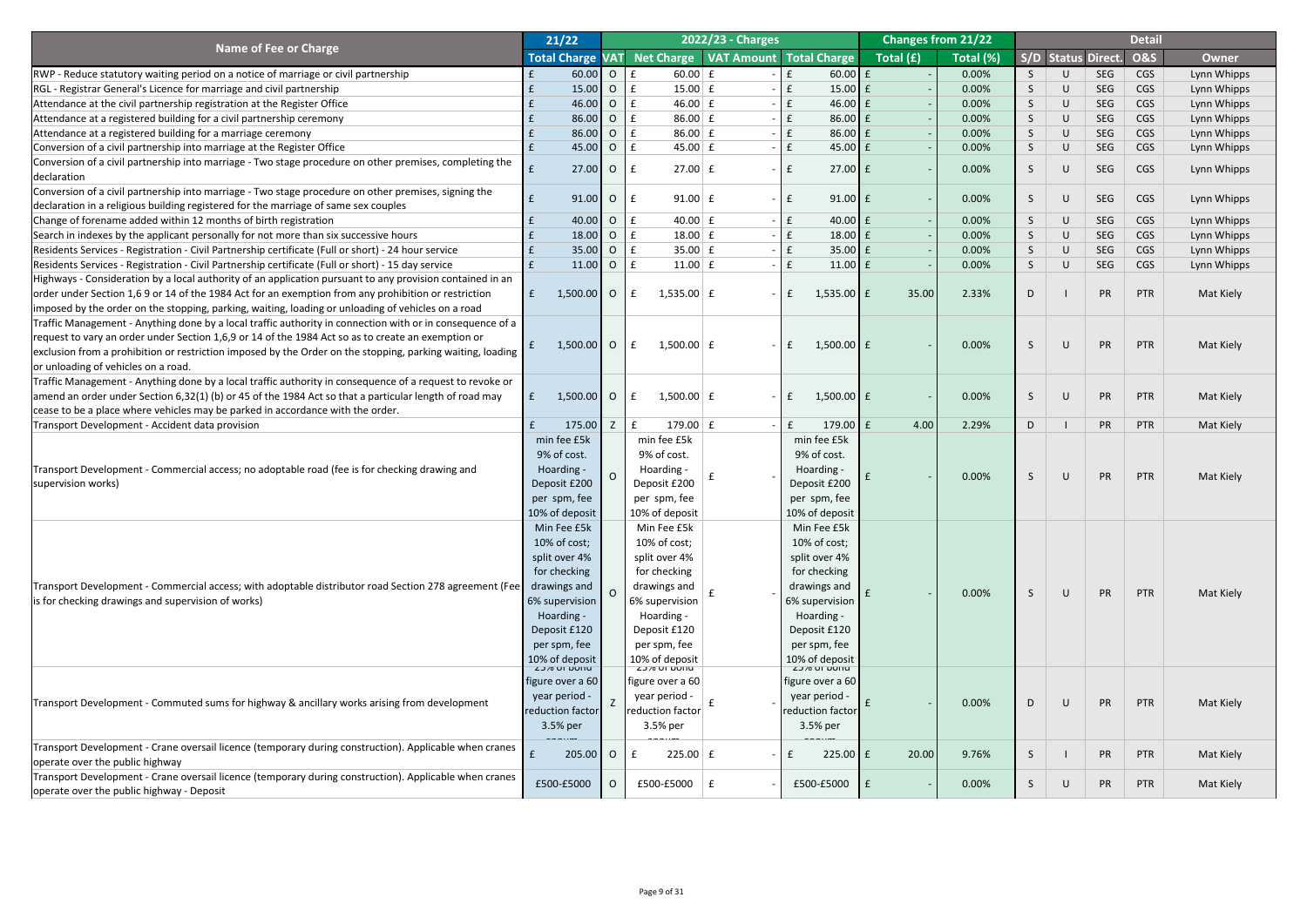|                                                                                                         | 21/22                |                |                             | 2022/23 - Charges |                 |           | <b>Changes from 21/22</b> |    |                           |           | <b>Detail</b>  |              |
|---------------------------------------------------------------------------------------------------------|----------------------|----------------|-----------------------------|-------------------|-----------------|-----------|---------------------------|----|---------------------------|-----------|----------------|--------------|
| <b>Name of Fee or Charge</b>                                                                            |                      |                | Total Charge VAT Net Charge | VAT Amount        | Total Charge    | Total (£) | Total (%)                 |    | <b>S/D Status Direct.</b> |           | <b>O&amp;S</b> | <b>Owner</b> |
|                                                                                                         | Min Fee £5k          |                | Min Fee £5k                 |                   | Min Fee £5k     |           |                           |    |                           |           |                |              |
|                                                                                                         | 10% of cost;         |                | 10% of cost;                |                   | $10\%$ of cost; |           |                           |    |                           |           |                |              |
|                                                                                                         | split over 4%        |                | split over 4%               |                   | split over 4%   |           |                           |    |                           |           |                |              |
|                                                                                                         | for checking         |                | for checking                |                   | for checking    |           |                           |    |                           |           |                |              |
| Transport Development - Flat only development's; no adoptable road (fee is for checking drawing and     | drawings and $\vert$ | $\Omega$       | drawings and                |                   | drawings and    |           |                           |    |                           |           |                |              |
| supervision of works)                                                                                   | 6% supervision       |                | 6% supervision              | f                 | 6% supervision  |           | 0.00%                     | S  | $\mathsf U$               | PR        | PTR            | Mat Kiely    |
|                                                                                                         | Hoarding -           |                | Hoarding -                  |                   | Hoarding -      |           |                           |    |                           |           |                |              |
|                                                                                                         | deposit £120         |                | deposit £150                |                   | deposit £150    |           |                           |    |                           |           |                |              |
|                                                                                                         | per spm, fee         |                | per spm, fee                |                   | per spm, fee    |           |                           |    |                           |           |                |              |
|                                                                                                         | 10% of deposit       |                | 10% of deposit              |                   | 10% of deposit  |           |                           |    |                           |           |                |              |
| Transport Development - Incidental Technical Information                                                | Case by case         | Z              | Case by case                |                   | Case by case    |           | 0.00%                     | D  | $\bigcup$                 | PR        | <b>PTR</b>     | Mat Kiely    |
|                                                                                                         | basis                |                | basis                       |                   | basis           |           |                           |    |                           |           |                |              |
|                                                                                                         | $£0 - £30k$ min      |                | £0 - £30k min               |                   | $f0 - f30k$ min |           |                           |    |                           |           |                |              |
|                                                                                                         | £5k                  |                | £5k                         |                   | £5k             |           |                           |    |                           |           |                |              |
|                                                                                                         | $£30k - £1m,$        |                | $£30k - £1m,$               |                   | $£30k - £1m,$   |           |                           |    |                           |           |                |              |
|                                                                                                         | 10% of cost          |                | 10% of cost                 |                   | 10% of cost     |           |                           |    |                           |           |                |              |
|                                                                                                         | $>$ £1m, 6% pf       |                | $>$ £1m, 6% pf              |                   | $>$ £1m, 6% pf  |           |                           |    |                           |           |                |              |
|                                                                                                         | cost                 |                | cost                        |                   | cost            |           |                           |    |                           |           |                |              |
| Transport Development - New Adoptable Residential Estate Road with standard Bellmouth Section 278       | Hoarding             | $\overline{O}$ | Hoarding                    |                   | Hoarding        |           | 0.00%                     | S  | $\mathsf U$               | PR        | PTR            | Mat Kiely    |
| (Fee is for checking drawings and supervision of works)                                                 | deposit              |                | deposit                     |                   | deposit         |           |                           |    |                           |           |                |              |
|                                                                                                         | £120/sqm of          |                | £120/sqm of                 |                   | £120/sqm of     |           |                           |    |                           |           |                |              |
|                                                                                                         | highway              |                | highway                     |                   | highway         |           |                           |    |                           |           |                |              |
|                                                                                                         | enclosed             |                | enclosed                    |                   | enclosed        |           |                           |    |                           |           |                |              |
|                                                                                                         | Hoarding fee         |                | Hoarding fee                |                   | Hoarding fee    |           |                           |    |                           |           |                |              |
|                                                                                                         | 10% of deposit,      |                | 10% of deposit,             |                   | 10% of deposit, |           |                           |    |                           |           |                |              |
|                                                                                                         | min f600             |                | min f600                    |                   | min f600        |           |                           |    |                           |           |                |              |
|                                                                                                         | $f0 - f30k$ min      |                | £0 - £30k min               |                   | $f0 - f30k$ min |           |                           |    |                           |           |                |              |
|                                                                                                         | £5k                  |                | £5k                         |                   | £5k             |           |                           |    |                           |           |                |              |
|                                                                                                         | $£30k - £1m,$        |                | $£30k - £1m,$               |                   | $£30k - £1m,$   |           |                           |    |                           |           |                |              |
|                                                                                                         | 10% of cost          |                | 10% of cost                 |                   | 10% of cost     |           |                           |    |                           |           |                |              |
|                                                                                                         | $>$ £1m, 6% pf       |                | $>$ £1m, 6% pf              |                   | $>$ £1m, 6% pf  |           |                           |    |                           |           |                |              |
|                                                                                                         | cost                 |                | cost                        |                   | cost            |           |                           |    |                           |           |                |              |
| Transport Development - New Adoptable Residential Estate Road with standard Bellmouth Section 38        | Hoarding             | $\Omega$       | Hoarding                    |                   | Hoarding        |           | 0.00%                     | S. | $\bigcup$                 | PR        | PTR            | Mat Kiely    |
| (Fee is for checking drawings and supervision of works)                                                 | deposit              |                | deposit                     |                   | deposit         |           |                           |    |                           |           |                |              |
|                                                                                                         | £120/sqm of          |                | £120/sqm of                 |                   | £120/sqm of     |           |                           |    |                           |           |                |              |
|                                                                                                         | highway              |                | highway                     |                   | highway         |           |                           |    |                           |           |                |              |
|                                                                                                         | enclosed             |                | enclosed                    |                   | enclosed        |           |                           |    |                           |           |                |              |
|                                                                                                         | Hoarding fee         |                | Hoarding fee                |                   | Hoarding fee    |           |                           |    |                           |           |                |              |
|                                                                                                         | 10% of deposit,      |                | 10% of deposit,             |                   | 10% of deposit, |           |                           |    |                           |           |                |              |
|                                                                                                         | min f600             |                | $min$ £600                  |                   | min f600        |           |                           |    |                           |           |                |              |
|                                                                                                         | £0 - £30k min        |                | £0 - £30k min               |                   | £0 - £30k min   |           |                           |    |                           |           |                |              |
|                                                                                                         | £5k                  |                | £5k                         |                   | £5k             |           |                           |    |                           |           |                |              |
|                                                                                                         | $£30k - £1m,$        |                | $£30k - £1m,$               |                   | $£30k - £1m,$   |           |                           |    |                           |           |                |              |
|                                                                                                         | 10% of cost          |                | 10% of cost                 |                   | 10% of cost     |           |                           |    |                           |           |                |              |
|                                                                                                         | $>$ £1m, 6% pf       |                | $>$ £1m, 6% pf              |                   | $>$ £1m, 6% pf  |           |                           |    |                           |           |                |              |
| Transport Development - Residential Estate Road Bellmouth to private drive, access to distributor roads | cost                 |                | cost                        |                   | cost            |           |                           |    |                           |           |                |              |
| or higher category by Section 278 agreement (Fee is for checking drawings and supervision of works)     | Hoarding             | $\Omega$       | Hoarding                    |                   | Hoarding        |           | 0.00%                     | S. | $\bigcup$                 | <b>PR</b> | <b>PTR</b>     | Mat Kiely    |
| Lower category roads serving 5 units - Section 184 cross over application                               | deposit              |                | deposit                     |                   | deposit         |           |                           |    |                           |           |                |              |
|                                                                                                         | £120/sqm of          |                | £120/sqm of                 |                   | £120/sqm of     |           |                           |    |                           |           |                |              |
|                                                                                                         | highway              |                | highway                     |                   | highway         |           |                           |    |                           |           |                |              |
|                                                                                                         | enclosed             |                | enclosed                    |                   | enclosed        |           |                           |    |                           |           |                |              |
|                                                                                                         | Hoarding fee         |                | Hoarding fee                |                   | Hoarding fee    |           |                           |    |                           |           |                |              |
|                                                                                                         | 10% of deposit,      |                | 10% of deposit,             |                   | 10% of deposit, |           |                           |    |                           |           |                |              |
|                                                                                                         | min f600             |                | min £600                    |                   | min f600        |           |                           |    |                           |           |                |              |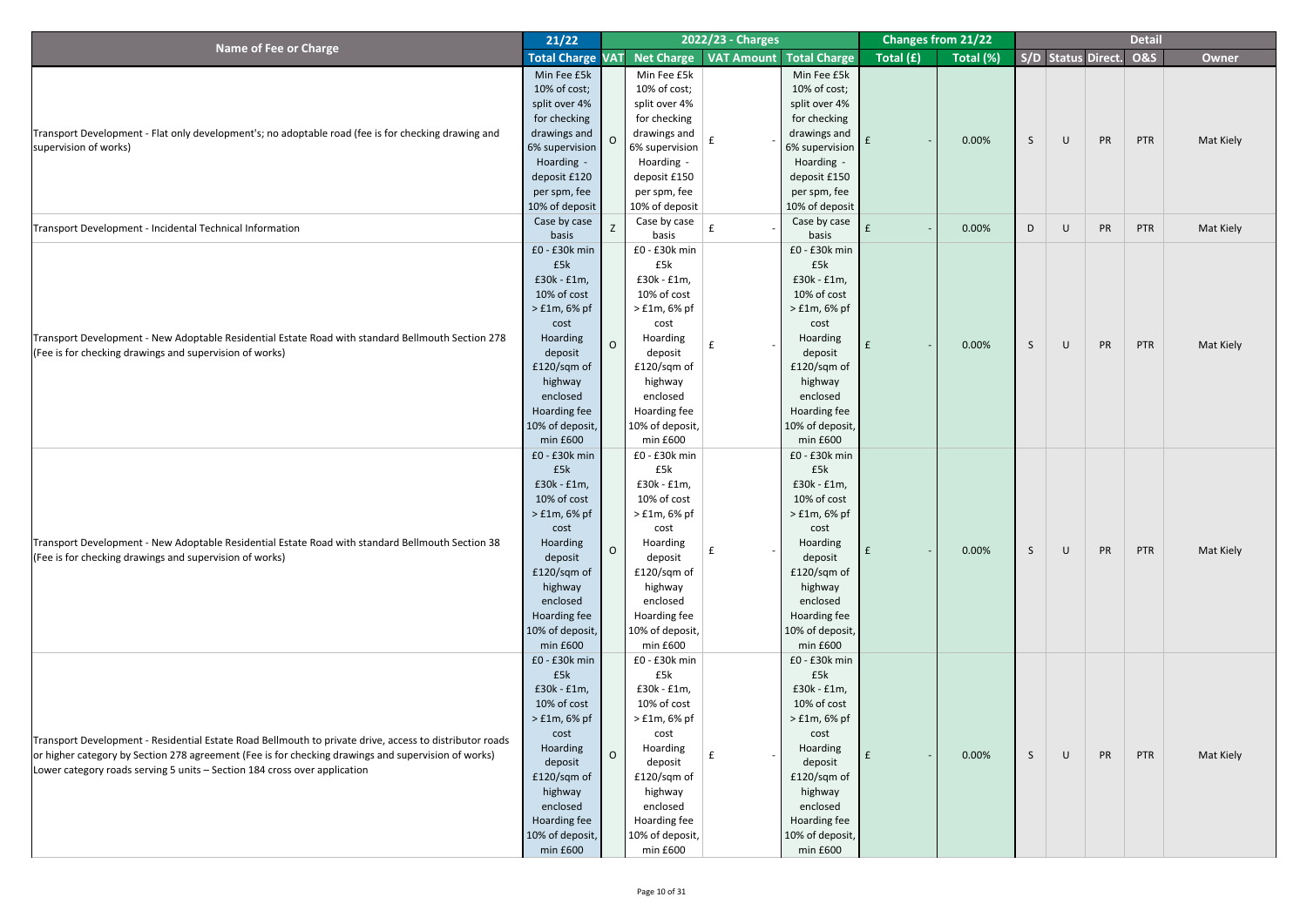| Net Charge   VAT Amount   Total Charge<br>Total (%)<br>Total (£)<br><b>S/D Status Direct.</b><br><b>O&amp;S</b><br><b>Total Charge</b><br><b>VAT</b><br><b>Owner</b><br>205.00<br>$\overline{O}$<br>$205.00 \mid f$<br>$205.00$ $E$<br>0.00%<br>PR<br>Mat Kiely<br><b>Transport Development - Temporary Construction Access Licence</b><br>$\mathbf{f}$<br>$\cup$<br><b>PTR</b><br>S.<br>£500-£5000<br>$£500-E5000$ $E$<br>£500-£5000<br>0.00%<br>$\cup$<br>PR<br>Mat Kiely<br>$\overline{O}$<br>$\mathbf{f}$<br>S<br><b>PTR</b><br>Transport Development - Temporary Construction Access Licence - Deposit<br>PR<br>1,050.00<br>Z<br>$1,050.00 \mid f$<br>$1,050.00$ £<br>$\cup$<br>Mat Kiely<br>Travel Plans - Monitoring Travel Plans - Large Developments<br>$\mathbf{f}$<br>0.00%<br>S<br><b>PTR</b><br>$\mathbf{f}$<br>Travel Plans - Monitoring Travel Plans - Large developments where two or more land-uses on-site exceed<br>PR<br>2,100.00<br>Z<br>$\mathbf f$<br>$2,100.00 \mid f$<br>$2,100.00$ $E$<br>$\cup$<br>Mat Kiely<br>0.00%<br><b>PTR</b><br>S.<br>$\mathbf{f}$<br>the DfT thresholds, or the development in total is double the threshold<br>540.00<br>Z<br>540.00 $E$<br>$540.00$ $E$<br>PR<br>Mat Kiely<br>$\mathbf{f}$<br>$\mathbf{f}$<br>0.00%<br>$\cup$<br><b>PTR</b><br>Travel Plans - Monitoring Travel Plans - Small Developments<br>S.<br>£41.00<br>£40.00<br>£41.00<br><b>PR</b><br>2.50%<br>Mat Kiely<br>Road Safety - Scooter Training (primary schools)<br>1.00<br>PTR<br>D<br>per session<br>$\mathbf{f}$<br>per session<br>l £<br>per session<br>(10 pupils max)<br>$(10 \text{ pupils max})$<br>$(10 \text{ pupils max})$<br>PR<br>Z<br>0.10<br>2.00%<br><b>PTR</b><br>5.00<br>$\mathbf f$<br>$5.10 \mid f$<br>$5.10$ $E$<br>D<br>Mat Kiely<br>Road Safety - Bikeability Training Level 1<br>10.00<br>$10.20$ f<br>0.20<br>PR<br>Road Safety - Bikeability Training Level 2<br>Z<br>$\mathbf{f}$<br>$10.20$ £<br>2.00%<br>D<br><b>PTR</b><br>Mat Kiely<br>10.00<br>$\mathbf{f}$<br>$10.20$ f<br>0.20<br>PR<br>Z<br>$10.20$ £<br>2.00%<br><b>PTR</b><br>Mat Kiely<br>Road Safety - Bikeability - Learn to Ride - Under 16s<br>$\mathbf{f}$<br>D<br>20.00<br>Z<br>$20.50 \mid f \mid$<br>$20.50$ £<br>PR<br>Road Safety - Bikeability - Learn to Ride - Over 16s<br>0.50<br>2.50%<br><b>PTR</b><br>Mat Kiely<br>$\mathbf{f}$<br>D<br>Z<br>$\mathbf{f}$<br>$61.50$ £<br>PR<br>Road Safety - Bikeability - Balance Bikes<br>60.00<br>61.50 $E$<br>1.50<br>2.50%<br>D<br><b>PTR</b><br>Mat Kiely<br>$\mathbf{f}$<br>50.00<br>Z<br>$51.00 \mid f$<br>PR<br>$51.00$ £<br>1.00<br>2.00%<br><b>PTR</b><br>Mat Kiely<br>Lead Local Flood Authority - Ordinary Watercourse Land Drainage Consent<br>$\mathbf{f}$<br>D<br>35.00<br>$\mathbf{f}$<br>$36.00$ £<br>PR<br>E<br>$36.00 \mid f$<br>1.00<br>2.86%<br>D<br><b>PTR</b><br><b>Matt Trott</b><br>Transport - MOT Test Station Services - MOT'S class 4 and 7<br>$\mathbf{f}$<br>15.00<br>E<br>$\mathbf{f}$<br>PR<br>$15.00 \mid f$<br>$15.00 \mid f$<br>0.00%<br>D<br>$\cup$<br><b>PTR</b><br><b>Matt Trott</b><br>Transport - MOT Test Station Services - MOT'S class 4 and 7 Retest Fee<br>$\mathbf{f}$<br>50.00<br>$\mathbf{f}$<br>$51.00$ £<br>PR<br>E<br>51.00 $E$<br>1.00<br>2.00%<br><b>PTR</b><br><b>Matt Trott</b><br>Transport - MOT Test Station Services - MOT'S class 5<br>$\mathbf{f}$<br>D<br>20.00<br>E<br>$\mathbf{f}$<br>$20.50 \mid f \mid$<br>$20.50$ £<br>0.50<br>PR<br>2.50%<br><b>PTR</b><br><b>Matt Trott</b><br>Transport - MOT Test Station Services - MOT'S class 5 Retest Fee<br>$\mathbf{f}$<br>D<br>PR<br>25.00<br>$\mathbf{f}$<br>$26.00$ £<br>4.00%<br>$26.00 \mid f$<br>1.00<br><b>PTR</b><br><b>Matt Trott</b><br>Transport - MOT Test Station Services - MOT'S Taxi Test<br>f<br>D<br>Music Services - Loan of Musical Instruments for pupils studying through the Music Hub (Ranged fee<br>$£13 - £26$<br>£13 - £26<br>$£13 - £26$<br>0.00%<br><b>CS</b><br>$\cup$<br>C <sub>S</sub><br>Michele Lucas (ML)<br>D.<br>dependent on instrument)<br>Music Services - Loan of Musical Instruments for external hirers (Ranged fee dependent on instrument)<br>$£20.60 - £103$<br>£20.60 - £103   £<br>£20.60 - £103 $E$<br>0.00%<br>Michele Lucas (ML)<br>CS<br>CS<br>U<br>Individual and small group tuition (fee pro-rata dependent on duration and numbers) - per hour charge<br>33.70<br>$35.00 \mid f$<br>$35.00 \text{ f}$<br>1.30<br>3.86%<br><b>CS</b><br>CS<br>Michele Lucas (ML)<br>$\mathbf f$<br>D<br>Children's Care and Targeted Outcomes - Children with disabilities - Summer Play Scheme - per day, per<br>$19.00 \mid f$<br>18.50<br>$\mathbf{f}$<br>$19.00$ $E$<br>0.50<br>2.70%<br><b>CS</b><br>ML/ Katie Corbett<br>$\overline{O}$<br><b>CS</b><br>D<br>child (If funding is secured then the charge will reduce)<br>6.00<br>$6.20 \mid f$<br>$6.20$ £<br>0.20<br>3.33%<br>Learning and Universal Outcomes - Nursery Places - Hourly rate 3-5 year olds<br>E<br>$\mathbf{f}$<br><b>CS</b><br><b>CS</b><br>ML/ Katie Corbett<br>$\mathbf{f}$<br>D<br>Learning and Universal Outcomes - Nursery Places - Hourly rate 2 year olds<br>6.30<br>$6.50 \mid f$<br>0.20<br>$6.50$ £<br>3.17%<br><b>CS</b><br>CS<br>ML/ Katie Corbett<br>D<br>34.50<br>$35.50 \mid f$<br>Learning and Universal Outcomes - Nursery Places - Babies 8am-1pm or 1pm-6pm - per day<br>$\mathbf{f}$<br>$35.50 \mid f$<br>1.00<br>2.90%<br><b>CS</b><br>CS<br>ML/ Katie Corbett<br>D<br>Learning and Universal Outcomes - Nursery Places - Babies 8am-1pm or 1pm-6pm - per week<br>172.00<br>E<br>$176.00 \mid f \mid$<br>$\mathbf{f}$<br>4.00<br>2.33%<br><b>CS</b><br>CS<br>ML/ Katie Corbett<br>$\mathbf{f}$<br>176.00 £<br>D<br>71.00 $\mathbf{f}$<br>2.00<br>Learning and Universal Outcomes - Nursery Places - Babies Full placement costs 8am-6.15pm - per day<br>69.00<br>$71.00$ £<br>2.90%<br><b>CS</b><br>CS<br>ML/ Katie Corbett<br>$\mathbf{f}$<br>D<br>Learning and Universal Outcomes - Nursery Places - Babies Full placement costs 8am-6.15pm - per week<br>319.00<br>$327.00 \mid f$<br>E<br>$327.00$ $E$<br>8.00<br><b>CS</b><br><b>CS</b><br>ML/ Katie Corbett<br>$\mathbf{f}$<br>2.51%<br>D<br>31.75<br>$32.50 \mid f$<br>0.75<br>Learning and Universal Outcomes - Nursery Places - 2-3-year-olds 8am-1pm or 1pm-6pm - per day<br>$32.50 \text{ }$ £<br>2.36%<br><b>CS</b><br>CS<br>ML/ Katie Corbett<br>$\mathbf f$<br>D<br>Learning and Universal Outcomes - Nursery Places - 2-3-year-olds 8am-1pm or 1pm-6pm - per week<br>153.00<br>157.00 $E$<br>f<br>E<br>$\mathbf{f}$<br>4.00<br><b>CS</b><br><b>CS</b><br>ML/ Katie Corbett<br>$\mathbf{f}$<br>157.00 £<br>2.61%<br>D<br>296.00<br>303.00 $E$<br>7.00<br>Learning and Universal Outcomes - Nursery Places - 2-3-year-olds Full placement costs per week<br>f<br>$303.00$ $E$<br>2.36%<br><b>CS</b><br>CS<br>ML/ Katie Corbett<br>$\mathbf{f}$<br>D<br>Learning and Universal Outcomes - Nursery Places - 2-3-year-olds Full placement costs per day<br>59.50 $E$<br>58.00<br>$59.50$ £<br>1.50<br>2.59%<br><b>CS</b><br><b>CS</b><br>ML/ Katie Corbett<br>D<br>0.10<br>Learning and Universal Outcomes - Nursery Places - Cooked lunch each<br>3.45<br>$3.55 \mid f$<br>$3.55$ $E$<br>2.90%<br><b>CS</b><br>CS<br>ML/ Katie Corbett<br>D<br>Learning and Universal Outcomes - Nursery Places - 3-5-year-olds 8am-1pm or 1pm-6pm - per day<br>30.00<br>$30.70 \mid f \mid$<br>0.70<br>$\mathbf{f}$<br>$30.70$ £<br>2.33%<br><b>CS</b><br><b>CS</b><br>ML/ Katie Corbett<br>D<br>150.00<br>$153.00 \mid f \mid$<br>3.00<br>ML/ Katie Corbett<br>Learning and Universal Outcomes - Nursery Places - 3-5-year-olds 8am-1pm or 1pm-6pm - per week<br>$\mathbf{f}$<br>E<br>$\mathbf{f}$<br>153.00 £<br>2.00%<br><b>CS</b><br>CS<br>D<br>Learning and Universal Outcomes - Nursery Places - 3-5-year-olds Full placement costs per week<br>297.00<br>f<br>E<br>$304.00 \mid f$<br>7.00<br><b>CS</b><br><b>CS</b><br>ML/ Katie Corbett<br>$\mathbf{f}$<br>$304.00$ $E$<br>2.36%<br>D<br>Learning and Universal Outcomes - Nursery Places - 3-5-year-olds Full placement costs per day<br>$67.00$ £<br>1.50<br>ML/ Katie Corbett<br>65.50<br>67.00 $E$<br>2.29%<br><b>CS</b><br>CS<br>$\mathbf f$<br>D<br>Learning and Universal Outcomes - Nursery Places - Hourly rate babies 0-2-year-olds<br>7.00 $E$<br>6.90<br>E<br>f<br>0.10<br><b>CS</b><br><b>CS</b><br>ML/ Katie Corbett<br>$7.00$ £<br>1.45%<br>D<br>29.50<br>$30.00 \mid f \mid$<br>$30.00$ £<br>0.50<br>ML/ Katie Corbett<br>Learning and Universal Outcomes - Nursery Places - Babies 9am-1pm or 1pm-5pm - per day<br>1.69%<br><b>CS</b><br><b>CS</b><br>$\mathbf{f}$<br>D<br>20.00<br>$22.00 \mid f \mid$<br>Learning and Universal Outcomes - Nursery Places - Holiday Club (per day)<br>$22.00$ £<br>2.00<br>10.00%<br><b>CS</b><br><b>CS</b><br>ML/ Katie Corbett<br>$\mathbf{f}$<br>D<br>7,200.00<br>360.00<br>Learning and Universal Outcomes - Grangewaters - Club Use of Site - Grangewaters Angling Club<br>$7,560.00 \mid f$<br>7,560.00 £<br>5.00%<br><b>CS</b><br><b>CS</b><br>ML/ Wendy Warman<br>D<br>Learning and Universal Outcomes - Grangewaters - Club Use of Site - Grangewaters Working<br>$5.93 \mid f$<br>$5.93$ $E$<br>0.28<br><b>CS</b><br>4.96%<br>ML/ Wendy Warman<br>5.65<br><b>CS</b><br>Newfoundlands (per dog, per visit)<br>Learning and Universal Outcomes - Grangewaters - Club Use of Site - Thurrock Angling Club<br>10,500.00<br>11,025.00 $E$<br>11,025.00 $f$<br>525.00<br>5.00%<br>CS<br>ML/ Wendy Warman<br><b>CS</b><br>f(x)<br>D<br>Learning and Universal Outcomes - Grangewaters - Club Use of Site - Thurrock Motorboat & Water-ski<br>E<br>360.00 $E$<br>CS<br>220.00<br>140.00<br>ML/ Wendy Warman<br>$360.00$ $E$<br>63.64%<br>CS<br>D<br>Club (per visit)<br>137.50 $E$<br>131.00<br>E<br>137.50 $E$<br><b>CS</b><br>Learning and Universal Outcomes - Grangewaters - Day visits - Up to 10 people (Single session)<br>6.50<br>4.96%<br>D<br>ML/ Wendy Warman<br>CS<br>£<br>440.00<br>462.00 $E$<br>$462.00$ $E$<br>22.00<br><b>CS</b><br>ML/ Wendy Warman<br>Learning and Universal Outcomes - Grangewaters - Day visits - Up to 10 people (Full day, 4 sessions)<br>$\mathsf{E}$<br>$E_{\perp}$<br>$\mathbf{f}$<br>5.00%<br><b>CS</b><br>D<br>$252.00$ $E$<br>ML/ Wendy Warman<br>Learning and Universal Outcomes - Grangewaters - Day visits - Up to 10 people (Half day, 2 sessions)<br>240.00<br>$252.00$ $E$<br>12.00<br><b>CS</b><br>E<br>$\mathsf{E}$<br>5.00%<br>CS<br>$E_{\perp}$<br>$\mathbf{f}$<br>D |                              | 21/22 |  | 2022/23 - Charges |  | <b>Changes from 21/22</b> |  | <b>Detail</b> |  |
|-------------------------------------------------------------------------------------------------------------------------------------------------------------------------------------------------------------------------------------------------------------------------------------------------------------------------------------------------------------------------------------------------------------------------------------------------------------------------------------------------------------------------------------------------------------------------------------------------------------------------------------------------------------------------------------------------------------------------------------------------------------------------------------------------------------------------------------------------------------------------------------------------------------------------------------------------------------------------------------------------------------------------------------------------------------------------------------------------------------------------------------------------------------------------------------------------------------------------------------------------------------------------------------------------------------------------------------------------------------------------------------------------------------------------------------------------------------------------------------------------------------------------------------------------------------------------------------------------------------------------------------------------------------------------------------------------------------------------------------------------------------------------------------------------------------------------------------------------------------------------------------------------------------------------------------------------------------------------------------------------------------------------------------------------------------------------------------------------------------------------------------------------------------------------------------------------------------------------------------------------------------------------------------------------------------------------------------------------------------------------------------------------------------------------------------------------------------------------------------------------------------------------------------------------------------------------------------------------------------------------------------------------------------------------------------------------------------------------------------------------------------------------------------------------------------------------------------------------------------------------------------------------------------------------------------------------------------------------------------------------------------------------------------------------------------------------------------------------------------------------------------------------------------------------------------------------------------------------------------------------------------------------------------------------------------------------------------------------------------------------------------------------------------------------------------------------------------------------------------------------------------------------------------------------------------------------------------------------------------------------------------------------------------------------------------------------------------------------------------------------------------------------------------------------------------------------------------------------------------------------------------------------------------------------------------------------------------------------------------------------------------------------------------------------------------------------------------------------------------------------------------------------------------------------------------------------------------------------------------------------------------------------------------------------------------------------------------------------------------------------------------------------------------------------------------------------------------------------------------------------------------------------------------------------------------------------------------------------------------------------------------------------------------------------------------------------------------------------------------------------------------------------------------------------------------------------------------------------------------------------------------------------------------------------------------------------------------------------------------------------------------------------------------------------------------------------------------------------------------------------------------------------------------------------------------------------------------------------------------------------------------------------------------------------------------------------------------------------------------------------------------------------------------------------------------------------------------------------------------------------------------------------------------------------------------------------------------------------------------------------------------------------------------------------------------------------------------------------------------------------------------------------------------------------------------------------------------------------------------------------------------------------------------------------------------------------------------------------------------------------------------------------------------------------------------------------------------------------------------------------------------------------------------------------------------------------------------------------------------------------------------------------------------------------------------------------------------------------------------------------------------------------------------------------------------------------------------------------------------------------------------------------------------------------------------------------------------------------------------------------------------------------------------------------------------------------------------------------------------------------------------------------------------------------------------------------------------------------------------------------------------------------------------------------------------------------------------------------------------------------------------------------------------------------------------------------------------------------------------------------------------------------------------------------------------------------------------------------------------------------------------------------------------------------------------------------------------------------------------------------------------------------------------------------------------------------------------------------------------------------------------------------------------------------------------------------------------------------------------------------------------------------------------------------------------------------------------------------------------------------------------------------------------------------------------------------------------------------------------------------------------------------------------------------------------------------------------------------------------------------------------------------------------------------------------------------------------------------------------------------------------------------------------------------------------------------------------------------------------------------------------------------------------------------------------------------------------------------------------------------------------------------------------------------------------------------------------------------------------------------------------------------------------------------------------------------------------------------------------------------------------------------------------------------------------------------------------------------------------------------------------------------------------------------------------------------------------------------------------------------------------------------------------------------------------------------------------------------------------------------------------------------------------------------------------------------------------------------------------------------------------------------------------------------------------------------------------------------------------------------------------------------------------------------------------------------------------------------------------------------------------------------------------------------------------------------------------------------------------------------------------------------------------------------------------------------------------------------------------------------------------------------------------------------------------------------------------------------------------------------------------------------------------------------------------------------------------------------------------------------------------------------------------------------------------------------------------------------------------------------------------------------------------------------------------------------------------------------------------------------------------------------------------------------------------------------------------------------------------------------------------------------------------------------------------------------------------------------------------------------------------------------------------------------------------------------------------------------------------------------------------------------------------------------------------------------------------------------------------|------------------------------|-------|--|-------------------|--|---------------------------|--|---------------|--|
|                                                                                                                                                                                                                                                                                                                                                                                                                                                                                                                                                                                                                                                                                                                                                                                                                                                                                                                                                                                                                                                                                                                                                                                                                                                                                                                                                                                                                                                                                                                                                                                                                                                                                                                                                                                                                                                                                                                                                                                                                                                                                                                                                                                                                                                                                                                                                                                                                                                                                                                                                                                                                                                                                                                                                                                                                                                                                                                                                                                                                                                                                                                                                                                                                                                                                                                                                                                                                                                                                                                                                                                                                                                                                                                                                                                                                                                                                                                                                                                                                                                                                                                                                                                                                                                                                                                                                                                                                                                                                                                                                                                                                                                                                                                                                                                                                                                                                                                                                                                                                                                                                                                                                                                                                                                                                                                                                                                                                                                                                                                                                                                                                                                                                                                                                                                                                                                                                                                                                                                                                                                                                                                                                                                                                                                                                                                                                                                                                                                                                                                                                                                                                                                                                                                                                                                                                                                                                                                                                                                                                                                                                                                                                                                                                                                                                                                                                                                                                                                                                                                                                                                                                                                                                                                                                                                                                                                                                                                                                                                                                                                                                                                                                                                                                                                                                                                                                                                                                                                                                                                                                                                                                                                                                                                                                                                                                                                                                                                                                                                                                                                                                                                                                                                                                                                                                                                                                                                                                                                                                                                                                                                                                                                                                                                                                                                                                                                                                                                                                                                                                                                                                                                                                                                                                                                                                                                                                                                                                                                                                                                                                                                                             | <b>Name of Fee or Charge</b> |       |  |                   |  |                           |  |               |  |
|                                                                                                                                                                                                                                                                                                                                                                                                                                                                                                                                                                                                                                                                                                                                                                                                                                                                                                                                                                                                                                                                                                                                                                                                                                                                                                                                                                                                                                                                                                                                                                                                                                                                                                                                                                                                                                                                                                                                                                                                                                                                                                                                                                                                                                                                                                                                                                                                                                                                                                                                                                                                                                                                                                                                                                                                                                                                                                                                                                                                                                                                                                                                                                                                                                                                                                                                                                                                                                                                                                                                                                                                                                                                                                                                                                                                                                                                                                                                                                                                                                                                                                                                                                                                                                                                                                                                                                                                                                                                                                                                                                                                                                                                                                                                                                                                                                                                                                                                                                                                                                                                                                                                                                                                                                                                                                                                                                                                                                                                                                                                                                                                                                                                                                                                                                                                                                                                                                                                                                                                                                                                                                                                                                                                                                                                                                                                                                                                                                                                                                                                                                                                                                                                                                                                                                                                                                                                                                                                                                                                                                                                                                                                                                                                                                                                                                                                                                                                                                                                                                                                                                                                                                                                                                                                                                                                                                                                                                                                                                                                                                                                                                                                                                                                                                                                                                                                                                                                                                                                                                                                                                                                                                                                                                                                                                                                                                                                                                                                                                                                                                                                                                                                                                                                                                                                                                                                                                                                                                                                                                                                                                                                                                                                                                                                                                                                                                                                                                                                                                                                                                                                                                                                                                                                                                                                                                                                                                                                                                                                                                                                                                                                             |                              |       |  |                   |  |                           |  |               |  |
|                                                                                                                                                                                                                                                                                                                                                                                                                                                                                                                                                                                                                                                                                                                                                                                                                                                                                                                                                                                                                                                                                                                                                                                                                                                                                                                                                                                                                                                                                                                                                                                                                                                                                                                                                                                                                                                                                                                                                                                                                                                                                                                                                                                                                                                                                                                                                                                                                                                                                                                                                                                                                                                                                                                                                                                                                                                                                                                                                                                                                                                                                                                                                                                                                                                                                                                                                                                                                                                                                                                                                                                                                                                                                                                                                                                                                                                                                                                                                                                                                                                                                                                                                                                                                                                                                                                                                                                                                                                                                                                                                                                                                                                                                                                                                                                                                                                                                                                                                                                                                                                                                                                                                                                                                                                                                                                                                                                                                                                                                                                                                                                                                                                                                                                                                                                                                                                                                                                                                                                                                                                                                                                                                                                                                                                                                                                                                                                                                                                                                                                                                                                                                                                                                                                                                                                                                                                                                                                                                                                                                                                                                                                                                                                                                                                                                                                                                                                                                                                                                                                                                                                                                                                                                                                                                                                                                                                                                                                                                                                                                                                                                                                                                                                                                                                                                                                                                                                                                                                                                                                                                                                                                                                                                                                                                                                                                                                                                                                                                                                                                                                                                                                                                                                                                                                                                                                                                                                                                                                                                                                                                                                                                                                                                                                                                                                                                                                                                                                                                                                                                                                                                                                                                                                                                                                                                                                                                                                                                                                                                                                                                                                                             |                              |       |  |                   |  |                           |  |               |  |
|                                                                                                                                                                                                                                                                                                                                                                                                                                                                                                                                                                                                                                                                                                                                                                                                                                                                                                                                                                                                                                                                                                                                                                                                                                                                                                                                                                                                                                                                                                                                                                                                                                                                                                                                                                                                                                                                                                                                                                                                                                                                                                                                                                                                                                                                                                                                                                                                                                                                                                                                                                                                                                                                                                                                                                                                                                                                                                                                                                                                                                                                                                                                                                                                                                                                                                                                                                                                                                                                                                                                                                                                                                                                                                                                                                                                                                                                                                                                                                                                                                                                                                                                                                                                                                                                                                                                                                                                                                                                                                                                                                                                                                                                                                                                                                                                                                                                                                                                                                                                                                                                                                                                                                                                                                                                                                                                                                                                                                                                                                                                                                                                                                                                                                                                                                                                                                                                                                                                                                                                                                                                                                                                                                                                                                                                                                                                                                                                                                                                                                                                                                                                                                                                                                                                                                                                                                                                                                                                                                                                                                                                                                                                                                                                                                                                                                                                                                                                                                                                                                                                                                                                                                                                                                                                                                                                                                                                                                                                                                                                                                                                                                                                                                                                                                                                                                                                                                                                                                                                                                                                                                                                                                                                                                                                                                                                                                                                                                                                                                                                                                                                                                                                                                                                                                                                                                                                                                                                                                                                                                                                                                                                                                                                                                                                                                                                                                                                                                                                                                                                                                                                                                                                                                                                                                                                                                                                                                                                                                                                                                                                                                                                             |                              |       |  |                   |  |                           |  |               |  |
|                                                                                                                                                                                                                                                                                                                                                                                                                                                                                                                                                                                                                                                                                                                                                                                                                                                                                                                                                                                                                                                                                                                                                                                                                                                                                                                                                                                                                                                                                                                                                                                                                                                                                                                                                                                                                                                                                                                                                                                                                                                                                                                                                                                                                                                                                                                                                                                                                                                                                                                                                                                                                                                                                                                                                                                                                                                                                                                                                                                                                                                                                                                                                                                                                                                                                                                                                                                                                                                                                                                                                                                                                                                                                                                                                                                                                                                                                                                                                                                                                                                                                                                                                                                                                                                                                                                                                                                                                                                                                                                                                                                                                                                                                                                                                                                                                                                                                                                                                                                                                                                                                                                                                                                                                                                                                                                                                                                                                                                                                                                                                                                                                                                                                                                                                                                                                                                                                                                                                                                                                                                                                                                                                                                                                                                                                                                                                                                                                                                                                                                                                                                                                                                                                                                                                                                                                                                                                                                                                                                                                                                                                                                                                                                                                                                                                                                                                                                                                                                                                                                                                                                                                                                                                                                                                                                                                                                                                                                                                                                                                                                                                                                                                                                                                                                                                                                                                                                                                                                                                                                                                                                                                                                                                                                                                                                                                                                                                                                                                                                                                                                                                                                                                                                                                                                                                                                                                                                                                                                                                                                                                                                                                                                                                                                                                                                                                                                                                                                                                                                                                                                                                                                                                                                                                                                                                                                                                                                                                                                                                                                                                                                                             |                              |       |  |                   |  |                           |  |               |  |
|                                                                                                                                                                                                                                                                                                                                                                                                                                                                                                                                                                                                                                                                                                                                                                                                                                                                                                                                                                                                                                                                                                                                                                                                                                                                                                                                                                                                                                                                                                                                                                                                                                                                                                                                                                                                                                                                                                                                                                                                                                                                                                                                                                                                                                                                                                                                                                                                                                                                                                                                                                                                                                                                                                                                                                                                                                                                                                                                                                                                                                                                                                                                                                                                                                                                                                                                                                                                                                                                                                                                                                                                                                                                                                                                                                                                                                                                                                                                                                                                                                                                                                                                                                                                                                                                                                                                                                                                                                                                                                                                                                                                                                                                                                                                                                                                                                                                                                                                                                                                                                                                                                                                                                                                                                                                                                                                                                                                                                                                                                                                                                                                                                                                                                                                                                                                                                                                                                                                                                                                                                                                                                                                                                                                                                                                                                                                                                                                                                                                                                                                                                                                                                                                                                                                                                                                                                                                                                                                                                                                                                                                                                                                                                                                                                                                                                                                                                                                                                                                                                                                                                                                                                                                                                                                                                                                                                                                                                                                                                                                                                                                                                                                                                                                                                                                                                                                                                                                                                                                                                                                                                                                                                                                                                                                                                                                                                                                                                                                                                                                                                                                                                                                                                                                                                                                                                                                                                                                                                                                                                                                                                                                                                                                                                                                                                                                                                                                                                                                                                                                                                                                                                                                                                                                                                                                                                                                                                                                                                                                                                                                                                                                             |                              |       |  |                   |  |                           |  |               |  |
|                                                                                                                                                                                                                                                                                                                                                                                                                                                                                                                                                                                                                                                                                                                                                                                                                                                                                                                                                                                                                                                                                                                                                                                                                                                                                                                                                                                                                                                                                                                                                                                                                                                                                                                                                                                                                                                                                                                                                                                                                                                                                                                                                                                                                                                                                                                                                                                                                                                                                                                                                                                                                                                                                                                                                                                                                                                                                                                                                                                                                                                                                                                                                                                                                                                                                                                                                                                                                                                                                                                                                                                                                                                                                                                                                                                                                                                                                                                                                                                                                                                                                                                                                                                                                                                                                                                                                                                                                                                                                                                                                                                                                                                                                                                                                                                                                                                                                                                                                                                                                                                                                                                                                                                                                                                                                                                                                                                                                                                                                                                                                                                                                                                                                                                                                                                                                                                                                                                                                                                                                                                                                                                                                                                                                                                                                                                                                                                                                                                                                                                                                                                                                                                                                                                                                                                                                                                                                                                                                                                                                                                                                                                                                                                                                                                                                                                                                                                                                                                                                                                                                                                                                                                                                                                                                                                                                                                                                                                                                                                                                                                                                                                                                                                                                                                                                                                                                                                                                                                                                                                                                                                                                                                                                                                                                                                                                                                                                                                                                                                                                                                                                                                                                                                                                                                                                                                                                                                                                                                                                                                                                                                                                                                                                                                                                                                                                                                                                                                                                                                                                                                                                                                                                                                                                                                                                                                                                                                                                                                                                                                                                                                                             |                              |       |  |                   |  |                           |  |               |  |
|                                                                                                                                                                                                                                                                                                                                                                                                                                                                                                                                                                                                                                                                                                                                                                                                                                                                                                                                                                                                                                                                                                                                                                                                                                                                                                                                                                                                                                                                                                                                                                                                                                                                                                                                                                                                                                                                                                                                                                                                                                                                                                                                                                                                                                                                                                                                                                                                                                                                                                                                                                                                                                                                                                                                                                                                                                                                                                                                                                                                                                                                                                                                                                                                                                                                                                                                                                                                                                                                                                                                                                                                                                                                                                                                                                                                                                                                                                                                                                                                                                                                                                                                                                                                                                                                                                                                                                                                                                                                                                                                                                                                                                                                                                                                                                                                                                                                                                                                                                                                                                                                                                                                                                                                                                                                                                                                                                                                                                                                                                                                                                                                                                                                                                                                                                                                                                                                                                                                                                                                                                                                                                                                                                                                                                                                                                                                                                                                                                                                                                                                                                                                                                                                                                                                                                                                                                                                                                                                                                                                                                                                                                                                                                                                                                                                                                                                                                                                                                                                                                                                                                                                                                                                                                                                                                                                                                                                                                                                                                                                                                                                                                                                                                                                                                                                                                                                                                                                                                                                                                                                                                                                                                                                                                                                                                                                                                                                                                                                                                                                                                                                                                                                                                                                                                                                                                                                                                                                                                                                                                                                                                                                                                                                                                                                                                                                                                                                                                                                                                                                                                                                                                                                                                                                                                                                                                                                                                                                                                                                                                                                                                                                             |                              |       |  |                   |  |                           |  |               |  |
|                                                                                                                                                                                                                                                                                                                                                                                                                                                                                                                                                                                                                                                                                                                                                                                                                                                                                                                                                                                                                                                                                                                                                                                                                                                                                                                                                                                                                                                                                                                                                                                                                                                                                                                                                                                                                                                                                                                                                                                                                                                                                                                                                                                                                                                                                                                                                                                                                                                                                                                                                                                                                                                                                                                                                                                                                                                                                                                                                                                                                                                                                                                                                                                                                                                                                                                                                                                                                                                                                                                                                                                                                                                                                                                                                                                                                                                                                                                                                                                                                                                                                                                                                                                                                                                                                                                                                                                                                                                                                                                                                                                                                                                                                                                                                                                                                                                                                                                                                                                                                                                                                                                                                                                                                                                                                                                                                                                                                                                                                                                                                                                                                                                                                                                                                                                                                                                                                                                                                                                                                                                                                                                                                                                                                                                                                                                                                                                                                                                                                                                                                                                                                                                                                                                                                                                                                                                                                                                                                                                                                                                                                                                                                                                                                                                                                                                                                                                                                                                                                                                                                                                                                                                                                                                                                                                                                                                                                                                                                                                                                                                                                                                                                                                                                                                                                                                                                                                                                                                                                                                                                                                                                                                                                                                                                                                                                                                                                                                                                                                                                                                                                                                                                                                                                                                                                                                                                                                                                                                                                                                                                                                                                                                                                                                                                                                                                                                                                                                                                                                                                                                                                                                                                                                                                                                                                                                                                                                                                                                                                                                                                                                                             |                              |       |  |                   |  |                           |  |               |  |
|                                                                                                                                                                                                                                                                                                                                                                                                                                                                                                                                                                                                                                                                                                                                                                                                                                                                                                                                                                                                                                                                                                                                                                                                                                                                                                                                                                                                                                                                                                                                                                                                                                                                                                                                                                                                                                                                                                                                                                                                                                                                                                                                                                                                                                                                                                                                                                                                                                                                                                                                                                                                                                                                                                                                                                                                                                                                                                                                                                                                                                                                                                                                                                                                                                                                                                                                                                                                                                                                                                                                                                                                                                                                                                                                                                                                                                                                                                                                                                                                                                                                                                                                                                                                                                                                                                                                                                                                                                                                                                                                                                                                                                                                                                                                                                                                                                                                                                                                                                                                                                                                                                                                                                                                                                                                                                                                                                                                                                                                                                                                                                                                                                                                                                                                                                                                                                                                                                                                                                                                                                                                                                                                                                                                                                                                                                                                                                                                                                                                                                                                                                                                                                                                                                                                                                                                                                                                                                                                                                                                                                                                                                                                                                                                                                                                                                                                                                                                                                                                                                                                                                                                                                                                                                                                                                                                                                                                                                                                                                                                                                                                                                                                                                                                                                                                                                                                                                                                                                                                                                                                                                                                                                                                                                                                                                                                                                                                                                                                                                                                                                                                                                                                                                                                                                                                                                                                                                                                                                                                                                                                                                                                                                                                                                                                                                                                                                                                                                                                                                                                                                                                                                                                                                                                                                                                                                                                                                                                                                                                                                                                                                                                             |                              |       |  |                   |  |                           |  |               |  |
|                                                                                                                                                                                                                                                                                                                                                                                                                                                                                                                                                                                                                                                                                                                                                                                                                                                                                                                                                                                                                                                                                                                                                                                                                                                                                                                                                                                                                                                                                                                                                                                                                                                                                                                                                                                                                                                                                                                                                                                                                                                                                                                                                                                                                                                                                                                                                                                                                                                                                                                                                                                                                                                                                                                                                                                                                                                                                                                                                                                                                                                                                                                                                                                                                                                                                                                                                                                                                                                                                                                                                                                                                                                                                                                                                                                                                                                                                                                                                                                                                                                                                                                                                                                                                                                                                                                                                                                                                                                                                                                                                                                                                                                                                                                                                                                                                                                                                                                                                                                                                                                                                                                                                                                                                                                                                                                                                                                                                                                                                                                                                                                                                                                                                                                                                                                                                                                                                                                                                                                                                                                                                                                                                                                                                                                                                                                                                                                                                                                                                                                                                                                                                                                                                                                                                                                                                                                                                                                                                                                                                                                                                                                                                                                                                                                                                                                                                                                                                                                                                                                                                                                                                                                                                                                                                                                                                                                                                                                                                                                                                                                                                                                                                                                                                                                                                                                                                                                                                                                                                                                                                                                                                                                                                                                                                                                                                                                                                                                                                                                                                                                                                                                                                                                                                                                                                                                                                                                                                                                                                                                                                                                                                                                                                                                                                                                                                                                                                                                                                                                                                                                                                                                                                                                                                                                                                                                                                                                                                                                                                                                                                                                                             |                              |       |  |                   |  |                           |  |               |  |
|                                                                                                                                                                                                                                                                                                                                                                                                                                                                                                                                                                                                                                                                                                                                                                                                                                                                                                                                                                                                                                                                                                                                                                                                                                                                                                                                                                                                                                                                                                                                                                                                                                                                                                                                                                                                                                                                                                                                                                                                                                                                                                                                                                                                                                                                                                                                                                                                                                                                                                                                                                                                                                                                                                                                                                                                                                                                                                                                                                                                                                                                                                                                                                                                                                                                                                                                                                                                                                                                                                                                                                                                                                                                                                                                                                                                                                                                                                                                                                                                                                                                                                                                                                                                                                                                                                                                                                                                                                                                                                                                                                                                                                                                                                                                                                                                                                                                                                                                                                                                                                                                                                                                                                                                                                                                                                                                                                                                                                                                                                                                                                                                                                                                                                                                                                                                                                                                                                                                                                                                                                                                                                                                                                                                                                                                                                                                                                                                                                                                                                                                                                                                                                                                                                                                                                                                                                                                                                                                                                                                                                                                                                                                                                                                                                                                                                                                                                                                                                                                                                                                                                                                                                                                                                                                                                                                                                                                                                                                                                                                                                                                                                                                                                                                                                                                                                                                                                                                                                                                                                                                                                                                                                                                                                                                                                                                                                                                                                                                                                                                                                                                                                                                                                                                                                                                                                                                                                                                                                                                                                                                                                                                                                                                                                                                                                                                                                                                                                                                                                                                                                                                                                                                                                                                                                                                                                                                                                                                                                                                                                                                                                                                             |                              |       |  |                   |  |                           |  |               |  |
|                                                                                                                                                                                                                                                                                                                                                                                                                                                                                                                                                                                                                                                                                                                                                                                                                                                                                                                                                                                                                                                                                                                                                                                                                                                                                                                                                                                                                                                                                                                                                                                                                                                                                                                                                                                                                                                                                                                                                                                                                                                                                                                                                                                                                                                                                                                                                                                                                                                                                                                                                                                                                                                                                                                                                                                                                                                                                                                                                                                                                                                                                                                                                                                                                                                                                                                                                                                                                                                                                                                                                                                                                                                                                                                                                                                                                                                                                                                                                                                                                                                                                                                                                                                                                                                                                                                                                                                                                                                                                                                                                                                                                                                                                                                                                                                                                                                                                                                                                                                                                                                                                                                                                                                                                                                                                                                                                                                                                                                                                                                                                                                                                                                                                                                                                                                                                                                                                                                                                                                                                                                                                                                                                                                                                                                                                                                                                                                                                                                                                                                                                                                                                                                                                                                                                                                                                                                                                                                                                                                                                                                                                                                                                                                                                                                                                                                                                                                                                                                                                                                                                                                                                                                                                                                                                                                                                                                                                                                                                                                                                                                                                                                                                                                                                                                                                                                                                                                                                                                                                                                                                                                                                                                                                                                                                                                                                                                                                                                                                                                                                                                                                                                                                                                                                                                                                                                                                                                                                                                                                                                                                                                                                                                                                                                                                                                                                                                                                                                                                                                                                                                                                                                                                                                                                                                                                                                                                                                                                                                                                                                                                                                                             |                              |       |  |                   |  |                           |  |               |  |
|                                                                                                                                                                                                                                                                                                                                                                                                                                                                                                                                                                                                                                                                                                                                                                                                                                                                                                                                                                                                                                                                                                                                                                                                                                                                                                                                                                                                                                                                                                                                                                                                                                                                                                                                                                                                                                                                                                                                                                                                                                                                                                                                                                                                                                                                                                                                                                                                                                                                                                                                                                                                                                                                                                                                                                                                                                                                                                                                                                                                                                                                                                                                                                                                                                                                                                                                                                                                                                                                                                                                                                                                                                                                                                                                                                                                                                                                                                                                                                                                                                                                                                                                                                                                                                                                                                                                                                                                                                                                                                                                                                                                                                                                                                                                                                                                                                                                                                                                                                                                                                                                                                                                                                                                                                                                                                                                                                                                                                                                                                                                                                                                                                                                                                                                                                                                                                                                                                                                                                                                                                                                                                                                                                                                                                                                                                                                                                                                                                                                                                                                                                                                                                                                                                                                                                                                                                                                                                                                                                                                                                                                                                                                                                                                                                                                                                                                                                                                                                                                                                                                                                                                                                                                                                                                                                                                                                                                                                                                                                                                                                                                                                                                                                                                                                                                                                                                                                                                                                                                                                                                                                                                                                                                                                                                                                                                                                                                                                                                                                                                                                                                                                                                                                                                                                                                                                                                                                                                                                                                                                                                                                                                                                                                                                                                                                                                                                                                                                                                                                                                                                                                                                                                                                                                                                                                                                                                                                                                                                                                                                                                                                                                             |                              |       |  |                   |  |                           |  |               |  |
|                                                                                                                                                                                                                                                                                                                                                                                                                                                                                                                                                                                                                                                                                                                                                                                                                                                                                                                                                                                                                                                                                                                                                                                                                                                                                                                                                                                                                                                                                                                                                                                                                                                                                                                                                                                                                                                                                                                                                                                                                                                                                                                                                                                                                                                                                                                                                                                                                                                                                                                                                                                                                                                                                                                                                                                                                                                                                                                                                                                                                                                                                                                                                                                                                                                                                                                                                                                                                                                                                                                                                                                                                                                                                                                                                                                                                                                                                                                                                                                                                                                                                                                                                                                                                                                                                                                                                                                                                                                                                                                                                                                                                                                                                                                                                                                                                                                                                                                                                                                                                                                                                                                                                                                                                                                                                                                                                                                                                                                                                                                                                                                                                                                                                                                                                                                                                                                                                                                                                                                                                                                                                                                                                                                                                                                                                                                                                                                                                                                                                                                                                                                                                                                                                                                                                                                                                                                                                                                                                                                                                                                                                                                                                                                                                                                                                                                                                                                                                                                                                                                                                                                                                                                                                                                                                                                                                                                                                                                                                                                                                                                                                                                                                                                                                                                                                                                                                                                                                                                                                                                                                                                                                                                                                                                                                                                                                                                                                                                                                                                                                                                                                                                                                                                                                                                                                                                                                                                                                                                                                                                                                                                                                                                                                                                                                                                                                                                                                                                                                                                                                                                                                                                                                                                                                                                                                                                                                                                                                                                                                                                                                                                                             |                              |       |  |                   |  |                           |  |               |  |
|                                                                                                                                                                                                                                                                                                                                                                                                                                                                                                                                                                                                                                                                                                                                                                                                                                                                                                                                                                                                                                                                                                                                                                                                                                                                                                                                                                                                                                                                                                                                                                                                                                                                                                                                                                                                                                                                                                                                                                                                                                                                                                                                                                                                                                                                                                                                                                                                                                                                                                                                                                                                                                                                                                                                                                                                                                                                                                                                                                                                                                                                                                                                                                                                                                                                                                                                                                                                                                                                                                                                                                                                                                                                                                                                                                                                                                                                                                                                                                                                                                                                                                                                                                                                                                                                                                                                                                                                                                                                                                                                                                                                                                                                                                                                                                                                                                                                                                                                                                                                                                                                                                                                                                                                                                                                                                                                                                                                                                                                                                                                                                                                                                                                                                                                                                                                                                                                                                                                                                                                                                                                                                                                                                                                                                                                                                                                                                                                                                                                                                                                                                                                                                                                                                                                                                                                                                                                                                                                                                                                                                                                                                                                                                                                                                                                                                                                                                                                                                                                                                                                                                                                                                                                                                                                                                                                                                                                                                                                                                                                                                                                                                                                                                                                                                                                                                                                                                                                                                                                                                                                                                                                                                                                                                                                                                                                                                                                                                                                                                                                                                                                                                                                                                                                                                                                                                                                                                                                                                                                                                                                                                                                                                                                                                                                                                                                                                                                                                                                                                                                                                                                                                                                                                                                                                                                                                                                                                                                                                                                                                                                                                                                             |                              |       |  |                   |  |                           |  |               |  |
|                                                                                                                                                                                                                                                                                                                                                                                                                                                                                                                                                                                                                                                                                                                                                                                                                                                                                                                                                                                                                                                                                                                                                                                                                                                                                                                                                                                                                                                                                                                                                                                                                                                                                                                                                                                                                                                                                                                                                                                                                                                                                                                                                                                                                                                                                                                                                                                                                                                                                                                                                                                                                                                                                                                                                                                                                                                                                                                                                                                                                                                                                                                                                                                                                                                                                                                                                                                                                                                                                                                                                                                                                                                                                                                                                                                                                                                                                                                                                                                                                                                                                                                                                                                                                                                                                                                                                                                                                                                                                                                                                                                                                                                                                                                                                                                                                                                                                                                                                                                                                                                                                                                                                                                                                                                                                                                                                                                                                                                                                                                                                                                                                                                                                                                                                                                                                                                                                                                                                                                                                                                                                                                                                                                                                                                                                                                                                                                                                                                                                                                                                                                                                                                                                                                                                                                                                                                                                                                                                                                                                                                                                                                                                                                                                                                                                                                                                                                                                                                                                                                                                                                                                                                                                                                                                                                                                                                                                                                                                                                                                                                                                                                                                                                                                                                                                                                                                                                                                                                                                                                                                                                                                                                                                                                                                                                                                                                                                                                                                                                                                                                                                                                                                                                                                                                                                                                                                                                                                                                                                                                                                                                                                                                                                                                                                                                                                                                                                                                                                                                                                                                                                                                                                                                                                                                                                                                                                                                                                                                                                                                                                                                                             |                              |       |  |                   |  |                           |  |               |  |
|                                                                                                                                                                                                                                                                                                                                                                                                                                                                                                                                                                                                                                                                                                                                                                                                                                                                                                                                                                                                                                                                                                                                                                                                                                                                                                                                                                                                                                                                                                                                                                                                                                                                                                                                                                                                                                                                                                                                                                                                                                                                                                                                                                                                                                                                                                                                                                                                                                                                                                                                                                                                                                                                                                                                                                                                                                                                                                                                                                                                                                                                                                                                                                                                                                                                                                                                                                                                                                                                                                                                                                                                                                                                                                                                                                                                                                                                                                                                                                                                                                                                                                                                                                                                                                                                                                                                                                                                                                                                                                                                                                                                                                                                                                                                                                                                                                                                                                                                                                                                                                                                                                                                                                                                                                                                                                                                                                                                                                                                                                                                                                                                                                                                                                                                                                                                                                                                                                                                                                                                                                                                                                                                                                                                                                                                                                                                                                                                                                                                                                                                                                                                                                                                                                                                                                                                                                                                                                                                                                                                                                                                                                                                                                                                                                                                                                                                                                                                                                                                                                                                                                                                                                                                                                                                                                                                                                                                                                                                                                                                                                                                                                                                                                                                                                                                                                                                                                                                                                                                                                                                                                                                                                                                                                                                                                                                                                                                                                                                                                                                                                                                                                                                                                                                                                                                                                                                                                                                                                                                                                                                                                                                                                                                                                                                                                                                                                                                                                                                                                                                                                                                                                                                                                                                                                                                                                                                                                                                                                                                                                                                                                                                             |                              |       |  |                   |  |                           |  |               |  |
|                                                                                                                                                                                                                                                                                                                                                                                                                                                                                                                                                                                                                                                                                                                                                                                                                                                                                                                                                                                                                                                                                                                                                                                                                                                                                                                                                                                                                                                                                                                                                                                                                                                                                                                                                                                                                                                                                                                                                                                                                                                                                                                                                                                                                                                                                                                                                                                                                                                                                                                                                                                                                                                                                                                                                                                                                                                                                                                                                                                                                                                                                                                                                                                                                                                                                                                                                                                                                                                                                                                                                                                                                                                                                                                                                                                                                                                                                                                                                                                                                                                                                                                                                                                                                                                                                                                                                                                                                                                                                                                                                                                                                                                                                                                                                                                                                                                                                                                                                                                                                                                                                                                                                                                                                                                                                                                                                                                                                                                                                                                                                                                                                                                                                                                                                                                                                                                                                                                                                                                                                                                                                                                                                                                                                                                                                                                                                                                                                                                                                                                                                                                                                                                                                                                                                                                                                                                                                                                                                                                                                                                                                                                                                                                                                                                                                                                                                                                                                                                                                                                                                                                                                                                                                                                                                                                                                                                                                                                                                                                                                                                                                                                                                                                                                                                                                                                                                                                                                                                                                                                                                                                                                                                                                                                                                                                                                                                                                                                                                                                                                                                                                                                                                                                                                                                                                                                                                                                                                                                                                                                                                                                                                                                                                                                                                                                                                                                                                                                                                                                                                                                                                                                                                                                                                                                                                                                                                                                                                                                                                                                                                                                                             |                              |       |  |                   |  |                           |  |               |  |
|                                                                                                                                                                                                                                                                                                                                                                                                                                                                                                                                                                                                                                                                                                                                                                                                                                                                                                                                                                                                                                                                                                                                                                                                                                                                                                                                                                                                                                                                                                                                                                                                                                                                                                                                                                                                                                                                                                                                                                                                                                                                                                                                                                                                                                                                                                                                                                                                                                                                                                                                                                                                                                                                                                                                                                                                                                                                                                                                                                                                                                                                                                                                                                                                                                                                                                                                                                                                                                                                                                                                                                                                                                                                                                                                                                                                                                                                                                                                                                                                                                                                                                                                                                                                                                                                                                                                                                                                                                                                                                                                                                                                                                                                                                                                                                                                                                                                                                                                                                                                                                                                                                                                                                                                                                                                                                                                                                                                                                                                                                                                                                                                                                                                                                                                                                                                                                                                                                                                                                                                                                                                                                                                                                                                                                                                                                                                                                                                                                                                                                                                                                                                                                                                                                                                                                                                                                                                                                                                                                                                                                                                                                                                                                                                                                                                                                                                                                                                                                                                                                                                                                                                                                                                                                                                                                                                                                                                                                                                                                                                                                                                                                                                                                                                                                                                                                                                                                                                                                                                                                                                                                                                                                                                                                                                                                                                                                                                                                                                                                                                                                                                                                                                                                                                                                                                                                                                                                                                                                                                                                                                                                                                                                                                                                                                                                                                                                                                                                                                                                                                                                                                                                                                                                                                                                                                                                                                                                                                                                                                                                                                                                                                             |                              |       |  |                   |  |                           |  |               |  |
|                                                                                                                                                                                                                                                                                                                                                                                                                                                                                                                                                                                                                                                                                                                                                                                                                                                                                                                                                                                                                                                                                                                                                                                                                                                                                                                                                                                                                                                                                                                                                                                                                                                                                                                                                                                                                                                                                                                                                                                                                                                                                                                                                                                                                                                                                                                                                                                                                                                                                                                                                                                                                                                                                                                                                                                                                                                                                                                                                                                                                                                                                                                                                                                                                                                                                                                                                                                                                                                                                                                                                                                                                                                                                                                                                                                                                                                                                                                                                                                                                                                                                                                                                                                                                                                                                                                                                                                                                                                                                                                                                                                                                                                                                                                                                                                                                                                                                                                                                                                                                                                                                                                                                                                                                                                                                                                                                                                                                                                                                                                                                                                                                                                                                                                                                                                                                                                                                                                                                                                                                                                                                                                                                                                                                                                                                                                                                                                                                                                                                                                                                                                                                                                                                                                                                                                                                                                                                                                                                                                                                                                                                                                                                                                                                                                                                                                                                                                                                                                                                                                                                                                                                                                                                                                                                                                                                                                                                                                                                                                                                                                                                                                                                                                                                                                                                                                                                                                                                                                                                                                                                                                                                                                                                                                                                                                                                                                                                                                                                                                                                                                                                                                                                                                                                                                                                                                                                                                                                                                                                                                                                                                                                                                                                                                                                                                                                                                                                                                                                                                                                                                                                                                                                                                                                                                                                                                                                                                                                                                                                                                                                                                                             |                              |       |  |                   |  |                           |  |               |  |
|                                                                                                                                                                                                                                                                                                                                                                                                                                                                                                                                                                                                                                                                                                                                                                                                                                                                                                                                                                                                                                                                                                                                                                                                                                                                                                                                                                                                                                                                                                                                                                                                                                                                                                                                                                                                                                                                                                                                                                                                                                                                                                                                                                                                                                                                                                                                                                                                                                                                                                                                                                                                                                                                                                                                                                                                                                                                                                                                                                                                                                                                                                                                                                                                                                                                                                                                                                                                                                                                                                                                                                                                                                                                                                                                                                                                                                                                                                                                                                                                                                                                                                                                                                                                                                                                                                                                                                                                                                                                                                                                                                                                                                                                                                                                                                                                                                                                                                                                                                                                                                                                                                                                                                                                                                                                                                                                                                                                                                                                                                                                                                                                                                                                                                                                                                                                                                                                                                                                                                                                                                                                                                                                                                                                                                                                                                                                                                                                                                                                                                                                                                                                                                                                                                                                                                                                                                                                                                                                                                                                                                                                                                                                                                                                                                                                                                                                                                                                                                                                                                                                                                                                                                                                                                                                                                                                                                                                                                                                                                                                                                                                                                                                                                                                                                                                                                                                                                                                                                                                                                                                                                                                                                                                                                                                                                                                                                                                                                                                                                                                                                                                                                                                                                                                                                                                                                                                                                                                                                                                                                                                                                                                                                                                                                                                                                                                                                                                                                                                                                                                                                                                                                                                                                                                                                                                                                                                                                                                                                                                                                                                                                                                             |                              |       |  |                   |  |                           |  |               |  |
|                                                                                                                                                                                                                                                                                                                                                                                                                                                                                                                                                                                                                                                                                                                                                                                                                                                                                                                                                                                                                                                                                                                                                                                                                                                                                                                                                                                                                                                                                                                                                                                                                                                                                                                                                                                                                                                                                                                                                                                                                                                                                                                                                                                                                                                                                                                                                                                                                                                                                                                                                                                                                                                                                                                                                                                                                                                                                                                                                                                                                                                                                                                                                                                                                                                                                                                                                                                                                                                                                                                                                                                                                                                                                                                                                                                                                                                                                                                                                                                                                                                                                                                                                                                                                                                                                                                                                                                                                                                                                                                                                                                                                                                                                                                                                                                                                                                                                                                                                                                                                                                                                                                                                                                                                                                                                                                                                                                                                                                                                                                                                                                                                                                                                                                                                                                                                                                                                                                                                                                                                                                                                                                                                                                                                                                                                                                                                                                                                                                                                                                                                                                                                                                                                                                                                                                                                                                                                                                                                                                                                                                                                                                                                                                                                                                                                                                                                                                                                                                                                                                                                                                                                                                                                                                                                                                                                                                                                                                                                                                                                                                                                                                                                                                                                                                                                                                                                                                                                                                                                                                                                                                                                                                                                                                                                                                                                                                                                                                                                                                                                                                                                                                                                                                                                                                                                                                                                                                                                                                                                                                                                                                                                                                                                                                                                                                                                                                                                                                                                                                                                                                                                                                                                                                                                                                                                                                                                                                                                                                                                                                                                                                                             |                              |       |  |                   |  |                           |  |               |  |
|                                                                                                                                                                                                                                                                                                                                                                                                                                                                                                                                                                                                                                                                                                                                                                                                                                                                                                                                                                                                                                                                                                                                                                                                                                                                                                                                                                                                                                                                                                                                                                                                                                                                                                                                                                                                                                                                                                                                                                                                                                                                                                                                                                                                                                                                                                                                                                                                                                                                                                                                                                                                                                                                                                                                                                                                                                                                                                                                                                                                                                                                                                                                                                                                                                                                                                                                                                                                                                                                                                                                                                                                                                                                                                                                                                                                                                                                                                                                                                                                                                                                                                                                                                                                                                                                                                                                                                                                                                                                                                                                                                                                                                                                                                                                                                                                                                                                                                                                                                                                                                                                                                                                                                                                                                                                                                                                                                                                                                                                                                                                                                                                                                                                                                                                                                                                                                                                                                                                                                                                                                                                                                                                                                                                                                                                                                                                                                                                                                                                                                                                                                                                                                                                                                                                                                                                                                                                                                                                                                                                                                                                                                                                                                                                                                                                                                                                                                                                                                                                                                                                                                                                                                                                                                                                                                                                                                                                                                                                                                                                                                                                                                                                                                                                                                                                                                                                                                                                                                                                                                                                                                                                                                                                                                                                                                                                                                                                                                                                                                                                                                                                                                                                                                                                                                                                                                                                                                                                                                                                                                                                                                                                                                                                                                                                                                                                                                                                                                                                                                                                                                                                                                                                                                                                                                                                                                                                                                                                                                                                                                                                                                                                             |                              |       |  |                   |  |                           |  |               |  |
|                                                                                                                                                                                                                                                                                                                                                                                                                                                                                                                                                                                                                                                                                                                                                                                                                                                                                                                                                                                                                                                                                                                                                                                                                                                                                                                                                                                                                                                                                                                                                                                                                                                                                                                                                                                                                                                                                                                                                                                                                                                                                                                                                                                                                                                                                                                                                                                                                                                                                                                                                                                                                                                                                                                                                                                                                                                                                                                                                                                                                                                                                                                                                                                                                                                                                                                                                                                                                                                                                                                                                                                                                                                                                                                                                                                                                                                                                                                                                                                                                                                                                                                                                                                                                                                                                                                                                                                                                                                                                                                                                                                                                                                                                                                                                                                                                                                                                                                                                                                                                                                                                                                                                                                                                                                                                                                                                                                                                                                                                                                                                                                                                                                                                                                                                                                                                                                                                                                                                                                                                                                                                                                                                                                                                                                                                                                                                                                                                                                                                                                                                                                                                                                                                                                                                                                                                                                                                                                                                                                                                                                                                                                                                                                                                                                                                                                                                                                                                                                                                                                                                                                                                                                                                                                                                                                                                                                                                                                                                                                                                                                                                                                                                                                                                                                                                                                                                                                                                                                                                                                                                                                                                                                                                                                                                                                                                                                                                                                                                                                                                                                                                                                                                                                                                                                                                                                                                                                                                                                                                                                                                                                                                                                                                                                                                                                                                                                                                                                                                                                                                                                                                                                                                                                                                                                                                                                                                                                                                                                                                                                                                                                                             |                              |       |  |                   |  |                           |  |               |  |
|                                                                                                                                                                                                                                                                                                                                                                                                                                                                                                                                                                                                                                                                                                                                                                                                                                                                                                                                                                                                                                                                                                                                                                                                                                                                                                                                                                                                                                                                                                                                                                                                                                                                                                                                                                                                                                                                                                                                                                                                                                                                                                                                                                                                                                                                                                                                                                                                                                                                                                                                                                                                                                                                                                                                                                                                                                                                                                                                                                                                                                                                                                                                                                                                                                                                                                                                                                                                                                                                                                                                                                                                                                                                                                                                                                                                                                                                                                                                                                                                                                                                                                                                                                                                                                                                                                                                                                                                                                                                                                                                                                                                                                                                                                                                                                                                                                                                                                                                                                                                                                                                                                                                                                                                                                                                                                                                                                                                                                                                                                                                                                                                                                                                                                                                                                                                                                                                                                                                                                                                                                                                                                                                                                                                                                                                                                                                                                                                                                                                                                                                                                                                                                                                                                                                                                                                                                                                                                                                                                                                                                                                                                                                                                                                                                                                                                                                                                                                                                                                                                                                                                                                                                                                                                                                                                                                                                                                                                                                                                                                                                                                                                                                                                                                                                                                                                                                                                                                                                                                                                                                                                                                                                                                                                                                                                                                                                                                                                                                                                                                                                                                                                                                                                                                                                                                                                                                                                                                                                                                                                                                                                                                                                                                                                                                                                                                                                                                                                                                                                                                                                                                                                                                                                                                                                                                                                                                                                                                                                                                                                                                                                                                             |                              |       |  |                   |  |                           |  |               |  |
|                                                                                                                                                                                                                                                                                                                                                                                                                                                                                                                                                                                                                                                                                                                                                                                                                                                                                                                                                                                                                                                                                                                                                                                                                                                                                                                                                                                                                                                                                                                                                                                                                                                                                                                                                                                                                                                                                                                                                                                                                                                                                                                                                                                                                                                                                                                                                                                                                                                                                                                                                                                                                                                                                                                                                                                                                                                                                                                                                                                                                                                                                                                                                                                                                                                                                                                                                                                                                                                                                                                                                                                                                                                                                                                                                                                                                                                                                                                                                                                                                                                                                                                                                                                                                                                                                                                                                                                                                                                                                                                                                                                                                                                                                                                                                                                                                                                                                                                                                                                                                                                                                                                                                                                                                                                                                                                                                                                                                                                                                                                                                                                                                                                                                                                                                                                                                                                                                                                                                                                                                                                                                                                                                                                                                                                                                                                                                                                                                                                                                                                                                                                                                                                                                                                                                                                                                                                                                                                                                                                                                                                                                                                                                                                                                                                                                                                                                                                                                                                                                                                                                                                                                                                                                                                                                                                                                                                                                                                                                                                                                                                                                                                                                                                                                                                                                                                                                                                                                                                                                                                                                                                                                                                                                                                                                                                                                                                                                                                                                                                                                                                                                                                                                                                                                                                                                                                                                                                                                                                                                                                                                                                                                                                                                                                                                                                                                                                                                                                                                                                                                                                                                                                                                                                                                                                                                                                                                                                                                                                                                                                                                                                                             |                              |       |  |                   |  |                           |  |               |  |
|                                                                                                                                                                                                                                                                                                                                                                                                                                                                                                                                                                                                                                                                                                                                                                                                                                                                                                                                                                                                                                                                                                                                                                                                                                                                                                                                                                                                                                                                                                                                                                                                                                                                                                                                                                                                                                                                                                                                                                                                                                                                                                                                                                                                                                                                                                                                                                                                                                                                                                                                                                                                                                                                                                                                                                                                                                                                                                                                                                                                                                                                                                                                                                                                                                                                                                                                                                                                                                                                                                                                                                                                                                                                                                                                                                                                                                                                                                                                                                                                                                                                                                                                                                                                                                                                                                                                                                                                                                                                                                                                                                                                                                                                                                                                                                                                                                                                                                                                                                                                                                                                                                                                                                                                                                                                                                                                                                                                                                                                                                                                                                                                                                                                                                                                                                                                                                                                                                                                                                                                                                                                                                                                                                                                                                                                                                                                                                                                                                                                                                                                                                                                                                                                                                                                                                                                                                                                                                                                                                                                                                                                                                                                                                                                                                                                                                                                                                                                                                                                                                                                                                                                                                                                                                                                                                                                                                                                                                                                                                                                                                                                                                                                                                                                                                                                                                                                                                                                                                                                                                                                                                                                                                                                                                                                                                                                                                                                                                                                                                                                                                                                                                                                                                                                                                                                                                                                                                                                                                                                                                                                                                                                                                                                                                                                                                                                                                                                                                                                                                                                                                                                                                                                                                                                                                                                                                                                                                                                                                                                                                                                                                                                             |                              |       |  |                   |  |                           |  |               |  |
|                                                                                                                                                                                                                                                                                                                                                                                                                                                                                                                                                                                                                                                                                                                                                                                                                                                                                                                                                                                                                                                                                                                                                                                                                                                                                                                                                                                                                                                                                                                                                                                                                                                                                                                                                                                                                                                                                                                                                                                                                                                                                                                                                                                                                                                                                                                                                                                                                                                                                                                                                                                                                                                                                                                                                                                                                                                                                                                                                                                                                                                                                                                                                                                                                                                                                                                                                                                                                                                                                                                                                                                                                                                                                                                                                                                                                                                                                                                                                                                                                                                                                                                                                                                                                                                                                                                                                                                                                                                                                                                                                                                                                                                                                                                                                                                                                                                                                                                                                                                                                                                                                                                                                                                                                                                                                                                                                                                                                                                                                                                                                                                                                                                                                                                                                                                                                                                                                                                                                                                                                                                                                                                                                                                                                                                                                                                                                                                                                                                                                                                                                                                                                                                                                                                                                                                                                                                                                                                                                                                                                                                                                                                                                                                                                                                                                                                                                                                                                                                                                                                                                                                                                                                                                                                                                                                                                                                                                                                                                                                                                                                                                                                                                                                                                                                                                                                                                                                                                                                                                                                                                                                                                                                                                                                                                                                                                                                                                                                                                                                                                                                                                                                                                                                                                                                                                                                                                                                                                                                                                                                                                                                                                                                                                                                                                                                                                                                                                                                                                                                                                                                                                                                                                                                                                                                                                                                                                                                                                                                                                                                                                                                                             |                              |       |  |                   |  |                           |  |               |  |
|                                                                                                                                                                                                                                                                                                                                                                                                                                                                                                                                                                                                                                                                                                                                                                                                                                                                                                                                                                                                                                                                                                                                                                                                                                                                                                                                                                                                                                                                                                                                                                                                                                                                                                                                                                                                                                                                                                                                                                                                                                                                                                                                                                                                                                                                                                                                                                                                                                                                                                                                                                                                                                                                                                                                                                                                                                                                                                                                                                                                                                                                                                                                                                                                                                                                                                                                                                                                                                                                                                                                                                                                                                                                                                                                                                                                                                                                                                                                                                                                                                                                                                                                                                                                                                                                                                                                                                                                                                                                                                                                                                                                                                                                                                                                                                                                                                                                                                                                                                                                                                                                                                                                                                                                                                                                                                                                                                                                                                                                                                                                                                                                                                                                                                                                                                                                                                                                                                                                                                                                                                                                                                                                                                                                                                                                                                                                                                                                                                                                                                                                                                                                                                                                                                                                                                                                                                                                                                                                                                                                                                                                                                                                                                                                                                                                                                                                                                                                                                                                                                                                                                                                                                                                                                                                                                                                                                                                                                                                                                                                                                                                                                                                                                                                                                                                                                                                                                                                                                                                                                                                                                                                                                                                                                                                                                                                                                                                                                                                                                                                                                                                                                                                                                                                                                                                                                                                                                                                                                                                                                                                                                                                                                                                                                                                                                                                                                                                                                                                                                                                                                                                                                                                                                                                                                                                                                                                                                                                                                                                                                                                                                                                             |                              |       |  |                   |  |                           |  |               |  |
|                                                                                                                                                                                                                                                                                                                                                                                                                                                                                                                                                                                                                                                                                                                                                                                                                                                                                                                                                                                                                                                                                                                                                                                                                                                                                                                                                                                                                                                                                                                                                                                                                                                                                                                                                                                                                                                                                                                                                                                                                                                                                                                                                                                                                                                                                                                                                                                                                                                                                                                                                                                                                                                                                                                                                                                                                                                                                                                                                                                                                                                                                                                                                                                                                                                                                                                                                                                                                                                                                                                                                                                                                                                                                                                                                                                                                                                                                                                                                                                                                                                                                                                                                                                                                                                                                                                                                                                                                                                                                                                                                                                                                                                                                                                                                                                                                                                                                                                                                                                                                                                                                                                                                                                                                                                                                                                                                                                                                                                                                                                                                                                                                                                                                                                                                                                                                                                                                                                                                                                                                                                                                                                                                                                                                                                                                                                                                                                                                                                                                                                                                                                                                                                                                                                                                                                                                                                                                                                                                                                                                                                                                                                                                                                                                                                                                                                                                                                                                                                                                                                                                                                                                                                                                                                                                                                                                                                                                                                                                                                                                                                                                                                                                                                                                                                                                                                                                                                                                                                                                                                                                                                                                                                                                                                                                                                                                                                                                                                                                                                                                                                                                                                                                                                                                                                                                                                                                                                                                                                                                                                                                                                                                                                                                                                                                                                                                                                                                                                                                                                                                                                                                                                                                                                                                                                                                                                                                                                                                                                                                                                                                                                                             |                              |       |  |                   |  |                           |  |               |  |
|                                                                                                                                                                                                                                                                                                                                                                                                                                                                                                                                                                                                                                                                                                                                                                                                                                                                                                                                                                                                                                                                                                                                                                                                                                                                                                                                                                                                                                                                                                                                                                                                                                                                                                                                                                                                                                                                                                                                                                                                                                                                                                                                                                                                                                                                                                                                                                                                                                                                                                                                                                                                                                                                                                                                                                                                                                                                                                                                                                                                                                                                                                                                                                                                                                                                                                                                                                                                                                                                                                                                                                                                                                                                                                                                                                                                                                                                                                                                                                                                                                                                                                                                                                                                                                                                                                                                                                                                                                                                                                                                                                                                                                                                                                                                                                                                                                                                                                                                                                                                                                                                                                                                                                                                                                                                                                                                                                                                                                                                                                                                                                                                                                                                                                                                                                                                                                                                                                                                                                                                                                                                                                                                                                                                                                                                                                                                                                                                                                                                                                                                                                                                                                                                                                                                                                                                                                                                                                                                                                                                                                                                                                                                                                                                                                                                                                                                                                                                                                                                                                                                                                                                                                                                                                                                                                                                                                                                                                                                                                                                                                                                                                                                                                                                                                                                                                                                                                                                                                                                                                                                                                                                                                                                                                                                                                                                                                                                                                                                                                                                                                                                                                                                                                                                                                                                                                                                                                                                                                                                                                                                                                                                                                                                                                                                                                                                                                                                                                                                                                                                                                                                                                                                                                                                                                                                                                                                                                                                                                                                                                                                                                                                             |                              |       |  |                   |  |                           |  |               |  |
|                                                                                                                                                                                                                                                                                                                                                                                                                                                                                                                                                                                                                                                                                                                                                                                                                                                                                                                                                                                                                                                                                                                                                                                                                                                                                                                                                                                                                                                                                                                                                                                                                                                                                                                                                                                                                                                                                                                                                                                                                                                                                                                                                                                                                                                                                                                                                                                                                                                                                                                                                                                                                                                                                                                                                                                                                                                                                                                                                                                                                                                                                                                                                                                                                                                                                                                                                                                                                                                                                                                                                                                                                                                                                                                                                                                                                                                                                                                                                                                                                                                                                                                                                                                                                                                                                                                                                                                                                                                                                                                                                                                                                                                                                                                                                                                                                                                                                                                                                                                                                                                                                                                                                                                                                                                                                                                                                                                                                                                                                                                                                                                                                                                                                                                                                                                                                                                                                                                                                                                                                                                                                                                                                                                                                                                                                                                                                                                                                                                                                                                                                                                                                                                                                                                                                                                                                                                                                                                                                                                                                                                                                                                                                                                                                                                                                                                                                                                                                                                                                                                                                                                                                                                                                                                                                                                                                                                                                                                                                                                                                                                                                                                                                                                                                                                                                                                                                                                                                                                                                                                                                                                                                                                                                                                                                                                                                                                                                                                                                                                                                                                                                                                                                                                                                                                                                                                                                                                                                                                                                                                                                                                                                                                                                                                                                                                                                                                                                                                                                                                                                                                                                                                                                                                                                                                                                                                                                                                                                                                                                                                                                                                                             |                              |       |  |                   |  |                           |  |               |  |
|                                                                                                                                                                                                                                                                                                                                                                                                                                                                                                                                                                                                                                                                                                                                                                                                                                                                                                                                                                                                                                                                                                                                                                                                                                                                                                                                                                                                                                                                                                                                                                                                                                                                                                                                                                                                                                                                                                                                                                                                                                                                                                                                                                                                                                                                                                                                                                                                                                                                                                                                                                                                                                                                                                                                                                                                                                                                                                                                                                                                                                                                                                                                                                                                                                                                                                                                                                                                                                                                                                                                                                                                                                                                                                                                                                                                                                                                                                                                                                                                                                                                                                                                                                                                                                                                                                                                                                                                                                                                                                                                                                                                                                                                                                                                                                                                                                                                                                                                                                                                                                                                                                                                                                                                                                                                                                                                                                                                                                                                                                                                                                                                                                                                                                                                                                                                                                                                                                                                                                                                                                                                                                                                                                                                                                                                                                                                                                                                                                                                                                                                                                                                                                                                                                                                                                                                                                                                                                                                                                                                                                                                                                                                                                                                                                                                                                                                                                                                                                                                                                                                                                                                                                                                                                                                                                                                                                                                                                                                                                                                                                                                                                                                                                                                                                                                                                                                                                                                                                                                                                                                                                                                                                                                                                                                                                                                                                                                                                                                                                                                                                                                                                                                                                                                                                                                                                                                                                                                                                                                                                                                                                                                                                                                                                                                                                                                                                                                                                                                                                                                                                                                                                                                                                                                                                                                                                                                                                                                                                                                                                                                                                                                             |                              |       |  |                   |  |                           |  |               |  |
|                                                                                                                                                                                                                                                                                                                                                                                                                                                                                                                                                                                                                                                                                                                                                                                                                                                                                                                                                                                                                                                                                                                                                                                                                                                                                                                                                                                                                                                                                                                                                                                                                                                                                                                                                                                                                                                                                                                                                                                                                                                                                                                                                                                                                                                                                                                                                                                                                                                                                                                                                                                                                                                                                                                                                                                                                                                                                                                                                                                                                                                                                                                                                                                                                                                                                                                                                                                                                                                                                                                                                                                                                                                                                                                                                                                                                                                                                                                                                                                                                                                                                                                                                                                                                                                                                                                                                                                                                                                                                                                                                                                                                                                                                                                                                                                                                                                                                                                                                                                                                                                                                                                                                                                                                                                                                                                                                                                                                                                                                                                                                                                                                                                                                                                                                                                                                                                                                                                                                                                                                                                                                                                                                                                                                                                                                                                                                                                                                                                                                                                                                                                                                                                                                                                                                                                                                                                                                                                                                                                                                                                                                                                                                                                                                                                                                                                                                                                                                                                                                                                                                                                                                                                                                                                                                                                                                                                                                                                                                                                                                                                                                                                                                                                                                                                                                                                                                                                                                                                                                                                                                                                                                                                                                                                                                                                                                                                                                                                                                                                                                                                                                                                                                                                                                                                                                                                                                                                                                                                                                                                                                                                                                                                                                                                                                                                                                                                                                                                                                                                                                                                                                                                                                                                                                                                                                                                                                                                                                                                                                                                                                                                                             |                              |       |  |                   |  |                           |  |               |  |
|                                                                                                                                                                                                                                                                                                                                                                                                                                                                                                                                                                                                                                                                                                                                                                                                                                                                                                                                                                                                                                                                                                                                                                                                                                                                                                                                                                                                                                                                                                                                                                                                                                                                                                                                                                                                                                                                                                                                                                                                                                                                                                                                                                                                                                                                                                                                                                                                                                                                                                                                                                                                                                                                                                                                                                                                                                                                                                                                                                                                                                                                                                                                                                                                                                                                                                                                                                                                                                                                                                                                                                                                                                                                                                                                                                                                                                                                                                                                                                                                                                                                                                                                                                                                                                                                                                                                                                                                                                                                                                                                                                                                                                                                                                                                                                                                                                                                                                                                                                                                                                                                                                                                                                                                                                                                                                                                                                                                                                                                                                                                                                                                                                                                                                                                                                                                                                                                                                                                                                                                                                                                                                                                                                                                                                                                                                                                                                                                                                                                                                                                                                                                                                                                                                                                                                                                                                                                                                                                                                                                                                                                                                                                                                                                                                                                                                                                                                                                                                                                                                                                                                                                                                                                                                                                                                                                                                                                                                                                                                                                                                                                                                                                                                                                                                                                                                                                                                                                                                                                                                                                                                                                                                                                                                                                                                                                                                                                                                                                                                                                                                                                                                                                                                                                                                                                                                                                                                                                                                                                                                                                                                                                                                                                                                                                                                                                                                                                                                                                                                                                                                                                                                                                                                                                                                                                                                                                                                                                                                                                                                                                                                                                             |                              |       |  |                   |  |                           |  |               |  |
|                                                                                                                                                                                                                                                                                                                                                                                                                                                                                                                                                                                                                                                                                                                                                                                                                                                                                                                                                                                                                                                                                                                                                                                                                                                                                                                                                                                                                                                                                                                                                                                                                                                                                                                                                                                                                                                                                                                                                                                                                                                                                                                                                                                                                                                                                                                                                                                                                                                                                                                                                                                                                                                                                                                                                                                                                                                                                                                                                                                                                                                                                                                                                                                                                                                                                                                                                                                                                                                                                                                                                                                                                                                                                                                                                                                                                                                                                                                                                                                                                                                                                                                                                                                                                                                                                                                                                                                                                                                                                                                                                                                                                                                                                                                                                                                                                                                                                                                                                                                                                                                                                                                                                                                                                                                                                                                                                                                                                                                                                                                                                                                                                                                                                                                                                                                                                                                                                                                                                                                                                                                                                                                                                                                                                                                                                                                                                                                                                                                                                                                                                                                                                                                                                                                                                                                                                                                                                                                                                                                                                                                                                                                                                                                                                                                                                                                                                                                                                                                                                                                                                                                                                                                                                                                                                                                                                                                                                                                                                                                                                                                                                                                                                                                                                                                                                                                                                                                                                                                                                                                                                                                                                                                                                                                                                                                                                                                                                                                                                                                                                                                                                                                                                                                                                                                                                                                                                                                                                                                                                                                                                                                                                                                                                                                                                                                                                                                                                                                                                                                                                                                                                                                                                                                                                                                                                                                                                                                                                                                                                                                                                                                                             |                              |       |  |                   |  |                           |  |               |  |
|                                                                                                                                                                                                                                                                                                                                                                                                                                                                                                                                                                                                                                                                                                                                                                                                                                                                                                                                                                                                                                                                                                                                                                                                                                                                                                                                                                                                                                                                                                                                                                                                                                                                                                                                                                                                                                                                                                                                                                                                                                                                                                                                                                                                                                                                                                                                                                                                                                                                                                                                                                                                                                                                                                                                                                                                                                                                                                                                                                                                                                                                                                                                                                                                                                                                                                                                                                                                                                                                                                                                                                                                                                                                                                                                                                                                                                                                                                                                                                                                                                                                                                                                                                                                                                                                                                                                                                                                                                                                                                                                                                                                                                                                                                                                                                                                                                                                                                                                                                                                                                                                                                                                                                                                                                                                                                                                                                                                                                                                                                                                                                                                                                                                                                                                                                                                                                                                                                                                                                                                                                                                                                                                                                                                                                                                                                                                                                                                                                                                                                                                                                                                                                                                                                                                                                                                                                                                                                                                                                                                                                                                                                                                                                                                                                                                                                                                                                                                                                                                                                                                                                                                                                                                                                                                                                                                                                                                                                                                                                                                                                                                                                                                                                                                                                                                                                                                                                                                                                                                                                                                                                                                                                                                                                                                                                                                                                                                                                                                                                                                                                                                                                                                                                                                                                                                                                                                                                                                                                                                                                                                                                                                                                                                                                                                                                                                                                                                                                                                                                                                                                                                                                                                                                                                                                                                                                                                                                                                                                                                                                                                                                                                             |                              |       |  |                   |  |                           |  |               |  |
|                                                                                                                                                                                                                                                                                                                                                                                                                                                                                                                                                                                                                                                                                                                                                                                                                                                                                                                                                                                                                                                                                                                                                                                                                                                                                                                                                                                                                                                                                                                                                                                                                                                                                                                                                                                                                                                                                                                                                                                                                                                                                                                                                                                                                                                                                                                                                                                                                                                                                                                                                                                                                                                                                                                                                                                                                                                                                                                                                                                                                                                                                                                                                                                                                                                                                                                                                                                                                                                                                                                                                                                                                                                                                                                                                                                                                                                                                                                                                                                                                                                                                                                                                                                                                                                                                                                                                                                                                                                                                                                                                                                                                                                                                                                                                                                                                                                                                                                                                                                                                                                                                                                                                                                                                                                                                                                                                                                                                                                                                                                                                                                                                                                                                                                                                                                                                                                                                                                                                                                                                                                                                                                                                                                                                                                                                                                                                                                                                                                                                                                                                                                                                                                                                                                                                                                                                                                                                                                                                                                                                                                                                                                                                                                                                                                                                                                                                                                                                                                                                                                                                                                                                                                                                                                                                                                                                                                                                                                                                                                                                                                                                                                                                                                                                                                                                                                                                                                                                                                                                                                                                                                                                                                                                                                                                                                                                                                                                                                                                                                                                                                                                                                                                                                                                                                                                                                                                                                                                                                                                                                                                                                                                                                                                                                                                                                                                                                                                                                                                                                                                                                                                                                                                                                                                                                                                                                                                                                                                                                                                                                                                                                                             |                              |       |  |                   |  |                           |  |               |  |
|                                                                                                                                                                                                                                                                                                                                                                                                                                                                                                                                                                                                                                                                                                                                                                                                                                                                                                                                                                                                                                                                                                                                                                                                                                                                                                                                                                                                                                                                                                                                                                                                                                                                                                                                                                                                                                                                                                                                                                                                                                                                                                                                                                                                                                                                                                                                                                                                                                                                                                                                                                                                                                                                                                                                                                                                                                                                                                                                                                                                                                                                                                                                                                                                                                                                                                                                                                                                                                                                                                                                                                                                                                                                                                                                                                                                                                                                                                                                                                                                                                                                                                                                                                                                                                                                                                                                                                                                                                                                                                                                                                                                                                                                                                                                                                                                                                                                                                                                                                                                                                                                                                                                                                                                                                                                                                                                                                                                                                                                                                                                                                                                                                                                                                                                                                                                                                                                                                                                                                                                                                                                                                                                                                                                                                                                                                                                                                                                                                                                                                                                                                                                                                                                                                                                                                                                                                                                                                                                                                                                                                                                                                                                                                                                                                                                                                                                                                                                                                                                                                                                                                                                                                                                                                                                                                                                                                                                                                                                                                                                                                                                                                                                                                                                                                                                                                                                                                                                                                                                                                                                                                                                                                                                                                                                                                                                                                                                                                                                                                                                                                                                                                                                                                                                                                                                                                                                                                                                                                                                                                                                                                                                                                                                                                                                                                                                                                                                                                                                                                                                                                                                                                                                                                                                                                                                                                                                                                                                                                                                                                                                                                                                             |                              |       |  |                   |  |                           |  |               |  |
|                                                                                                                                                                                                                                                                                                                                                                                                                                                                                                                                                                                                                                                                                                                                                                                                                                                                                                                                                                                                                                                                                                                                                                                                                                                                                                                                                                                                                                                                                                                                                                                                                                                                                                                                                                                                                                                                                                                                                                                                                                                                                                                                                                                                                                                                                                                                                                                                                                                                                                                                                                                                                                                                                                                                                                                                                                                                                                                                                                                                                                                                                                                                                                                                                                                                                                                                                                                                                                                                                                                                                                                                                                                                                                                                                                                                                                                                                                                                                                                                                                                                                                                                                                                                                                                                                                                                                                                                                                                                                                                                                                                                                                                                                                                                                                                                                                                                                                                                                                                                                                                                                                                                                                                                                                                                                                                                                                                                                                                                                                                                                                                                                                                                                                                                                                                                                                                                                                                                                                                                                                                                                                                                                                                                                                                                                                                                                                                                                                                                                                                                                                                                                                                                                                                                                                                                                                                                                                                                                                                                                                                                                                                                                                                                                                                                                                                                                                                                                                                                                                                                                                                                                                                                                                                                                                                                                                                                                                                                                                                                                                                                                                                                                                                                                                                                                                                                                                                                                                                                                                                                                                                                                                                                                                                                                                                                                                                                                                                                                                                                                                                                                                                                                                                                                                                                                                                                                                                                                                                                                                                                                                                                                                                                                                                                                                                                                                                                                                                                                                                                                                                                                                                                                                                                                                                                                                                                                                                                                                                                                                                                                                                                             |                              |       |  |                   |  |                           |  |               |  |
|                                                                                                                                                                                                                                                                                                                                                                                                                                                                                                                                                                                                                                                                                                                                                                                                                                                                                                                                                                                                                                                                                                                                                                                                                                                                                                                                                                                                                                                                                                                                                                                                                                                                                                                                                                                                                                                                                                                                                                                                                                                                                                                                                                                                                                                                                                                                                                                                                                                                                                                                                                                                                                                                                                                                                                                                                                                                                                                                                                                                                                                                                                                                                                                                                                                                                                                                                                                                                                                                                                                                                                                                                                                                                                                                                                                                                                                                                                                                                                                                                                                                                                                                                                                                                                                                                                                                                                                                                                                                                                                                                                                                                                                                                                                                                                                                                                                                                                                                                                                                                                                                                                                                                                                                                                                                                                                                                                                                                                                                                                                                                                                                                                                                                                                                                                                                                                                                                                                                                                                                                                                                                                                                                                                                                                                                                                                                                                                                                                                                                                                                                                                                                                                                                                                                                                                                                                                                                                                                                                                                                                                                                                                                                                                                                                                                                                                                                                                                                                                                                                                                                                                                                                                                                                                                                                                                                                                                                                                                                                                                                                                                                                                                                                                                                                                                                                                                                                                                                                                                                                                                                                                                                                                                                                                                                                                                                                                                                                                                                                                                                                                                                                                                                                                                                                                                                                                                                                                                                                                                                                                                                                                                                                                                                                                                                                                                                                                                                                                                                                                                                                                                                                                                                                                                                                                                                                                                                                                                                                                                                                                                                                                                             |                              |       |  |                   |  |                           |  |               |  |
|                                                                                                                                                                                                                                                                                                                                                                                                                                                                                                                                                                                                                                                                                                                                                                                                                                                                                                                                                                                                                                                                                                                                                                                                                                                                                                                                                                                                                                                                                                                                                                                                                                                                                                                                                                                                                                                                                                                                                                                                                                                                                                                                                                                                                                                                                                                                                                                                                                                                                                                                                                                                                                                                                                                                                                                                                                                                                                                                                                                                                                                                                                                                                                                                                                                                                                                                                                                                                                                                                                                                                                                                                                                                                                                                                                                                                                                                                                                                                                                                                                                                                                                                                                                                                                                                                                                                                                                                                                                                                                                                                                                                                                                                                                                                                                                                                                                                                                                                                                                                                                                                                                                                                                                                                                                                                                                                                                                                                                                                                                                                                                                                                                                                                                                                                                                                                                                                                                                                                                                                                                                                                                                                                                                                                                                                                                                                                                                                                                                                                                                                                                                                                                                                                                                                                                                                                                                                                                                                                                                                                                                                                                                                                                                                                                                                                                                                                                                                                                                                                                                                                                                                                                                                                                                                                                                                                                                                                                                                                                                                                                                                                                                                                                                                                                                                                                                                                                                                                                                                                                                                                                                                                                                                                                                                                                                                                                                                                                                                                                                                                                                                                                                                                                                                                                                                                                                                                                                                                                                                                                                                                                                                                                                                                                                                                                                                                                                                                                                                                                                                                                                                                                                                                                                                                                                                                                                                                                                                                                                                                                                                                                                                             |                              |       |  |                   |  |                           |  |               |  |
|                                                                                                                                                                                                                                                                                                                                                                                                                                                                                                                                                                                                                                                                                                                                                                                                                                                                                                                                                                                                                                                                                                                                                                                                                                                                                                                                                                                                                                                                                                                                                                                                                                                                                                                                                                                                                                                                                                                                                                                                                                                                                                                                                                                                                                                                                                                                                                                                                                                                                                                                                                                                                                                                                                                                                                                                                                                                                                                                                                                                                                                                                                                                                                                                                                                                                                                                                                                                                                                                                                                                                                                                                                                                                                                                                                                                                                                                                                                                                                                                                                                                                                                                                                                                                                                                                                                                                                                                                                                                                                                                                                                                                                                                                                                                                                                                                                                                                                                                                                                                                                                                                                                                                                                                                                                                                                                                                                                                                                                                                                                                                                                                                                                                                                                                                                                                                                                                                                                                                                                                                                                                                                                                                                                                                                                                                                                                                                                                                                                                                                                                                                                                                                                                                                                                                                                                                                                                                                                                                                                                                                                                                                                                                                                                                                                                                                                                                                                                                                                                                                                                                                                                                                                                                                                                                                                                                                                                                                                                                                                                                                                                                                                                                                                                                                                                                                                                                                                                                                                                                                                                                                                                                                                                                                                                                                                                                                                                                                                                                                                                                                                                                                                                                                                                                                                                                                                                                                                                                                                                                                                                                                                                                                                                                                                                                                                                                                                                                                                                                                                                                                                                                                                                                                                                                                                                                                                                                                                                                                                                                                                                                                                                             |                              |       |  |                   |  |                           |  |               |  |
|                                                                                                                                                                                                                                                                                                                                                                                                                                                                                                                                                                                                                                                                                                                                                                                                                                                                                                                                                                                                                                                                                                                                                                                                                                                                                                                                                                                                                                                                                                                                                                                                                                                                                                                                                                                                                                                                                                                                                                                                                                                                                                                                                                                                                                                                                                                                                                                                                                                                                                                                                                                                                                                                                                                                                                                                                                                                                                                                                                                                                                                                                                                                                                                                                                                                                                                                                                                                                                                                                                                                                                                                                                                                                                                                                                                                                                                                                                                                                                                                                                                                                                                                                                                                                                                                                                                                                                                                                                                                                                                                                                                                                                                                                                                                                                                                                                                                                                                                                                                                                                                                                                                                                                                                                                                                                                                                                                                                                                                                                                                                                                                                                                                                                                                                                                                                                                                                                                                                                                                                                                                                                                                                                                                                                                                                                                                                                                                                                                                                                                                                                                                                                                                                                                                                                                                                                                                                                                                                                                                                                                                                                                                                                                                                                                                                                                                                                                                                                                                                                                                                                                                                                                                                                                                                                                                                                                                                                                                                                                                                                                                                                                                                                                                                                                                                                                                                                                                                                                                                                                                                                                                                                                                                                                                                                                                                                                                                                                                                                                                                                                                                                                                                                                                                                                                                                                                                                                                                                                                                                                                                                                                                                                                                                                                                                                                                                                                                                                                                                                                                                                                                                                                                                                                                                                                                                                                                                                                                                                                                                                                                                                                                             |                              |       |  |                   |  |                           |  |               |  |
|                                                                                                                                                                                                                                                                                                                                                                                                                                                                                                                                                                                                                                                                                                                                                                                                                                                                                                                                                                                                                                                                                                                                                                                                                                                                                                                                                                                                                                                                                                                                                                                                                                                                                                                                                                                                                                                                                                                                                                                                                                                                                                                                                                                                                                                                                                                                                                                                                                                                                                                                                                                                                                                                                                                                                                                                                                                                                                                                                                                                                                                                                                                                                                                                                                                                                                                                                                                                                                                                                                                                                                                                                                                                                                                                                                                                                                                                                                                                                                                                                                                                                                                                                                                                                                                                                                                                                                                                                                                                                                                                                                                                                                                                                                                                                                                                                                                                                                                                                                                                                                                                                                                                                                                                                                                                                                                                                                                                                                                                                                                                                                                                                                                                                                                                                                                                                                                                                                                                                                                                                                                                                                                                                                                                                                                                                                                                                                                                                                                                                                                                                                                                                                                                                                                                                                                                                                                                                                                                                                                                                                                                                                                                                                                                                                                                                                                                                                                                                                                                                                                                                                                                                                                                                                                                                                                                                                                                                                                                                                                                                                                                                                                                                                                                                                                                                                                                                                                                                                                                                                                                                                                                                                                                                                                                                                                                                                                                                                                                                                                                                                                                                                                                                                                                                                                                                                                                                                                                                                                                                                                                                                                                                                                                                                                                                                                                                                                                                                                                                                                                                                                                                                                                                                                                                                                                                                                                                                                                                                                                                                                                                                                                             |                              |       |  |                   |  |                           |  |               |  |
|                                                                                                                                                                                                                                                                                                                                                                                                                                                                                                                                                                                                                                                                                                                                                                                                                                                                                                                                                                                                                                                                                                                                                                                                                                                                                                                                                                                                                                                                                                                                                                                                                                                                                                                                                                                                                                                                                                                                                                                                                                                                                                                                                                                                                                                                                                                                                                                                                                                                                                                                                                                                                                                                                                                                                                                                                                                                                                                                                                                                                                                                                                                                                                                                                                                                                                                                                                                                                                                                                                                                                                                                                                                                                                                                                                                                                                                                                                                                                                                                                                                                                                                                                                                                                                                                                                                                                                                                                                                                                                                                                                                                                                                                                                                                                                                                                                                                                                                                                                                                                                                                                                                                                                                                                                                                                                                                                                                                                                                                                                                                                                                                                                                                                                                                                                                                                                                                                                                                                                                                                                                                                                                                                                                                                                                                                                                                                                                                                                                                                                                                                                                                                                                                                                                                                                                                                                                                                                                                                                                                                                                                                                                                                                                                                                                                                                                                                                                                                                                                                                                                                                                                                                                                                                                                                                                                                                                                                                                                                                                                                                                                                                                                                                                                                                                                                                                                                                                                                                                                                                                                                                                                                                                                                                                                                                                                                                                                                                                                                                                                                                                                                                                                                                                                                                                                                                                                                                                                                                                                                                                                                                                                                                                                                                                                                                                                                                                                                                                                                                                                                                                                                                                                                                                                                                                                                                                                                                                                                                                                                                                                                                                                             |                              |       |  |                   |  |                           |  |               |  |
|                                                                                                                                                                                                                                                                                                                                                                                                                                                                                                                                                                                                                                                                                                                                                                                                                                                                                                                                                                                                                                                                                                                                                                                                                                                                                                                                                                                                                                                                                                                                                                                                                                                                                                                                                                                                                                                                                                                                                                                                                                                                                                                                                                                                                                                                                                                                                                                                                                                                                                                                                                                                                                                                                                                                                                                                                                                                                                                                                                                                                                                                                                                                                                                                                                                                                                                                                                                                                                                                                                                                                                                                                                                                                                                                                                                                                                                                                                                                                                                                                                                                                                                                                                                                                                                                                                                                                                                                                                                                                                                                                                                                                                                                                                                                                                                                                                                                                                                                                                                                                                                                                                                                                                                                                                                                                                                                                                                                                                                                                                                                                                                                                                                                                                                                                                                                                                                                                                                                                                                                                                                                                                                                                                                                                                                                                                                                                                                                                                                                                                                                                                                                                                                                                                                                                                                                                                                                                                                                                                                                                                                                                                                                                                                                                                                                                                                                                                                                                                                                                                                                                                                                                                                                                                                                                                                                                                                                                                                                                                                                                                                                                                                                                                                                                                                                                                                                                                                                                                                                                                                                                                                                                                                                                                                                                                                                                                                                                                                                                                                                                                                                                                                                                                                                                                                                                                                                                                                                                                                                                                                                                                                                                                                                                                                                                                                                                                                                                                                                                                                                                                                                                                                                                                                                                                                                                                                                                                                                                                                                                                                                                                                                             |                              |       |  |                   |  |                           |  |               |  |
|                                                                                                                                                                                                                                                                                                                                                                                                                                                                                                                                                                                                                                                                                                                                                                                                                                                                                                                                                                                                                                                                                                                                                                                                                                                                                                                                                                                                                                                                                                                                                                                                                                                                                                                                                                                                                                                                                                                                                                                                                                                                                                                                                                                                                                                                                                                                                                                                                                                                                                                                                                                                                                                                                                                                                                                                                                                                                                                                                                                                                                                                                                                                                                                                                                                                                                                                                                                                                                                                                                                                                                                                                                                                                                                                                                                                                                                                                                                                                                                                                                                                                                                                                                                                                                                                                                                                                                                                                                                                                                                                                                                                                                                                                                                                                                                                                                                                                                                                                                                                                                                                                                                                                                                                                                                                                                                                                                                                                                                                                                                                                                                                                                                                                                                                                                                                                                                                                                                                                                                                                                                                                                                                                                                                                                                                                                                                                                                                                                                                                                                                                                                                                                                                                                                                                                                                                                                                                                                                                                                                                                                                                                                                                                                                                                                                                                                                                                                                                                                                                                                                                                                                                                                                                                                                                                                                                                                                                                                                                                                                                                                                                                                                                                                                                                                                                                                                                                                                                                                                                                                                                                                                                                                                                                                                                                                                                                                                                                                                                                                                                                                                                                                                                                                                                                                                                                                                                                                                                                                                                                                                                                                                                                                                                                                                                                                                                                                                                                                                                                                                                                                                                                                                                                                                                                                                                                                                                                                                                                                                                                                                                                                                             |                              |       |  |                   |  |                           |  |               |  |
|                                                                                                                                                                                                                                                                                                                                                                                                                                                                                                                                                                                                                                                                                                                                                                                                                                                                                                                                                                                                                                                                                                                                                                                                                                                                                                                                                                                                                                                                                                                                                                                                                                                                                                                                                                                                                                                                                                                                                                                                                                                                                                                                                                                                                                                                                                                                                                                                                                                                                                                                                                                                                                                                                                                                                                                                                                                                                                                                                                                                                                                                                                                                                                                                                                                                                                                                                                                                                                                                                                                                                                                                                                                                                                                                                                                                                                                                                                                                                                                                                                                                                                                                                                                                                                                                                                                                                                                                                                                                                                                                                                                                                                                                                                                                                                                                                                                                                                                                                                                                                                                                                                                                                                                                                                                                                                                                                                                                                                                                                                                                                                                                                                                                                                                                                                                                                                                                                                                                                                                                                                                                                                                                                                                                                                                                                                                                                                                                                                                                                                                                                                                                                                                                                                                                                                                                                                                                                                                                                                                                                                                                                                                                                                                                                                                                                                                                                                                                                                                                                                                                                                                                                                                                                                                                                                                                                                                                                                                                                                                                                                                                                                                                                                                                                                                                                                                                                                                                                                                                                                                                                                                                                                                                                                                                                                                                                                                                                                                                                                                                                                                                                                                                                                                                                                                                                                                                                                                                                                                                                                                                                                                                                                                                                                                                                                                                                                                                                                                                                                                                                                                                                                                                                                                                                                                                                                                                                                                                                                                                                                                                                                                                             |                              |       |  |                   |  |                           |  |               |  |
|                                                                                                                                                                                                                                                                                                                                                                                                                                                                                                                                                                                                                                                                                                                                                                                                                                                                                                                                                                                                                                                                                                                                                                                                                                                                                                                                                                                                                                                                                                                                                                                                                                                                                                                                                                                                                                                                                                                                                                                                                                                                                                                                                                                                                                                                                                                                                                                                                                                                                                                                                                                                                                                                                                                                                                                                                                                                                                                                                                                                                                                                                                                                                                                                                                                                                                                                                                                                                                                                                                                                                                                                                                                                                                                                                                                                                                                                                                                                                                                                                                                                                                                                                                                                                                                                                                                                                                                                                                                                                                                                                                                                                                                                                                                                                                                                                                                                                                                                                                                                                                                                                                                                                                                                                                                                                                                                                                                                                                                                                                                                                                                                                                                                                                                                                                                                                                                                                                                                                                                                                                                                                                                                                                                                                                                                                                                                                                                                                                                                                                                                                                                                                                                                                                                                                                                                                                                                                                                                                                                                                                                                                                                                                                                                                                                                                                                                                                                                                                                                                                                                                                                                                                                                                                                                                                                                                                                                                                                                                                                                                                                                                                                                                                                                                                                                                                                                                                                                                                                                                                                                                                                                                                                                                                                                                                                                                                                                                                                                                                                                                                                                                                                                                                                                                                                                                                                                                                                                                                                                                                                                                                                                                                                                                                                                                                                                                                                                                                                                                                                                                                                                                                                                                                                                                                                                                                                                                                                                                                                                                                                                                                                                             |                              |       |  |                   |  |                           |  |               |  |
|                                                                                                                                                                                                                                                                                                                                                                                                                                                                                                                                                                                                                                                                                                                                                                                                                                                                                                                                                                                                                                                                                                                                                                                                                                                                                                                                                                                                                                                                                                                                                                                                                                                                                                                                                                                                                                                                                                                                                                                                                                                                                                                                                                                                                                                                                                                                                                                                                                                                                                                                                                                                                                                                                                                                                                                                                                                                                                                                                                                                                                                                                                                                                                                                                                                                                                                                                                                                                                                                                                                                                                                                                                                                                                                                                                                                                                                                                                                                                                                                                                                                                                                                                                                                                                                                                                                                                                                                                                                                                                                                                                                                                                                                                                                                                                                                                                                                                                                                                                                                                                                                                                                                                                                                                                                                                                                                                                                                                                                                                                                                                                                                                                                                                                                                                                                                                                                                                                                                                                                                                                                                                                                                                                                                                                                                                                                                                                                                                                                                                                                                                                                                                                                                                                                                                                                                                                                                                                                                                                                                                                                                                                                                                                                                                                                                                                                                                                                                                                                                                                                                                                                                                                                                                                                                                                                                                                                                                                                                                                                                                                                                                                                                                                                                                                                                                                                                                                                                                                                                                                                                                                                                                                                                                                                                                                                                                                                                                                                                                                                                                                                                                                                                                                                                                                                                                                                                                                                                                                                                                                                                                                                                                                                                                                                                                                                                                                                                                                                                                                                                                                                                                                                                                                                                                                                                                                                                                                                                                                                                                                                                                                                                             |                              |       |  |                   |  |                           |  |               |  |
|                                                                                                                                                                                                                                                                                                                                                                                                                                                                                                                                                                                                                                                                                                                                                                                                                                                                                                                                                                                                                                                                                                                                                                                                                                                                                                                                                                                                                                                                                                                                                                                                                                                                                                                                                                                                                                                                                                                                                                                                                                                                                                                                                                                                                                                                                                                                                                                                                                                                                                                                                                                                                                                                                                                                                                                                                                                                                                                                                                                                                                                                                                                                                                                                                                                                                                                                                                                                                                                                                                                                                                                                                                                                                                                                                                                                                                                                                                                                                                                                                                                                                                                                                                                                                                                                                                                                                                                                                                                                                                                                                                                                                                                                                                                                                                                                                                                                                                                                                                                                                                                                                                                                                                                                                                                                                                                                                                                                                                                                                                                                                                                                                                                                                                                                                                                                                                                                                                                                                                                                                                                                                                                                                                                                                                                                                                                                                                                                                                                                                                                                                                                                                                                                                                                                                                                                                                                                                                                                                                                                                                                                                                                                                                                                                                                                                                                                                                                                                                                                                                                                                                                                                                                                                                                                                                                                                                                                                                                                                                                                                                                                                                                                                                                                                                                                                                                                                                                                                                                                                                                                                                                                                                                                                                                                                                                                                                                                                                                                                                                                                                                                                                                                                                                                                                                                                                                                                                                                                                                                                                                                                                                                                                                                                                                                                                                                                                                                                                                                                                                                                                                                                                                                                                                                                                                                                                                                                                                                                                                                                                                                                                                                             |                              |       |  |                   |  |                           |  |               |  |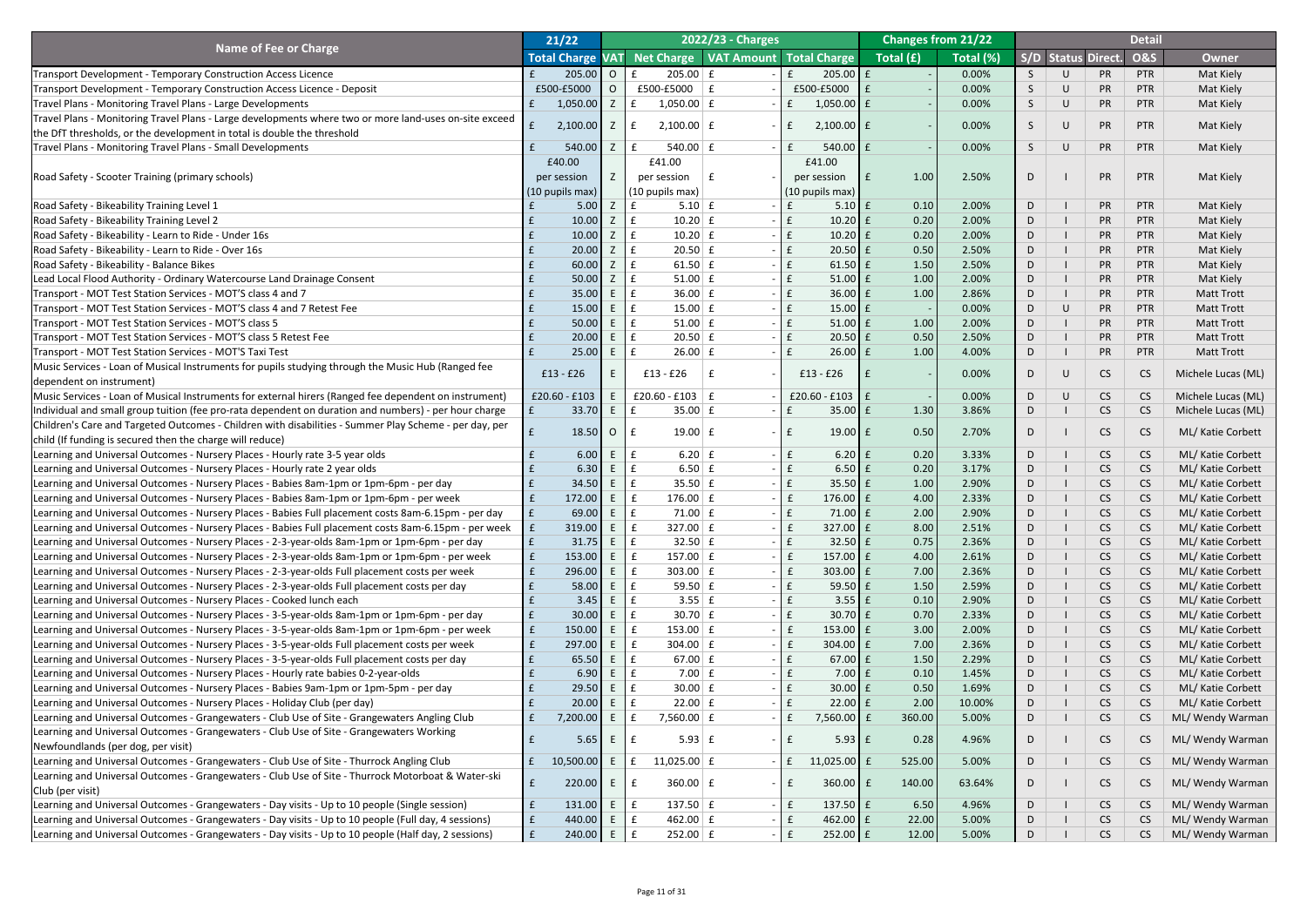|                                                                                                                                                                      | 21/22                   |            |             |                         | 2022/23 - Charges                      |      |                    |           | <b>Changes from 21/22</b> |    |                           | <b>Detail</b>  |                  |
|----------------------------------------------------------------------------------------------------------------------------------------------------------------------|-------------------------|------------|-------------|-------------------------|----------------------------------------|------|--------------------|-----------|---------------------------|----|---------------------------|----------------|------------------|
| Name of Fee or Charge                                                                                                                                                | <b>Total Charge VAT</b> |            |             |                         | Net Charge   VAT Amount   Total Charge |      |                    | Total (£) | Total (%)                 |    | <b>S/D Status Direct.</b> | <b>O&amp;S</b> | <b>Owner</b>     |
| Learning and Universal Outcomes - Grangewaters VIP offer - Up to 2 adults and 2 children (Full day, 4                                                                |                         |            |             |                         |                                        |      |                    |           |                           |    |                           |                |                  |
| sessions)                                                                                                                                                            |                         | 330.00     |             | 346.00 $E$              |                                        |      | $346.00$ $E$       | 16.00     | 4.85%                     |    | <b>CS</b>                 | CS             | ML/ Wendy Warman |
| Learning and Universal Outcomes - Grangewaters VIP offer- Up to 2 adults and 2 children (Half day, 2                                                                 |                         |            |             |                         |                                        |      |                    |           |                           |    |                           |                |                  |
| sessions)                                                                                                                                                            |                         | 188.00     | E           | 197.00 $E$              |                                        |      | 197.00 $E$         | 9.00      | 4.79%                     |    | <b>CS</b>                 | CS             | ML/ Wendy Warman |
| Learning and Universal Outcomes - Grangewaters - VIP offer - Up to 2 adults and 4 children (Full day, 4                                                              |                         | 342.00     | E.          | $359.00 \mid f$         |                                        |      | $359.00$ $E$       | 17.00     | 4.97%                     | D  | <b>CS</b>                 | CS             | ML/ Wendy Warman |
| sessions)                                                                                                                                                            |                         |            |             |                         |                                        |      |                    |           |                           |    |                           |                |                  |
| Learning and Universal Outcomes - Grangewaters VIP offer - Up to 2 adults and 4 children (Half day, 2                                                                |                         | 205.00     | E.          | $215.00 \mid f$         |                                        |      | $215.00$ $E$       | 10.00     | 4.88%                     | D  | <b>CS</b>                 | CS             | ML/ Wendy Warman |
| sessions)                                                                                                                                                            |                         |            |             |                         |                                        |      |                    |           |                           |    |                           |                |                  |
| Learning and Universal Outcomes - Grangewaters VIP offer - Up to 2 adults and 4 children (Single session)   £                                                        |                         | 116.00     | E           | $122.00 \mid f$         |                                        |      | 122.00 f           | 6.00      | 5.17%                     | D  | <b>CS</b>                 | CS             | ML/ Wendy Warman |
| Learning and Universal Outcomes - Grangewaters - School Holiday periods Only - Activity Sessions (per                                                                |                         |            |             |                         |                                        |      |                    |           |                           |    |                           |                |                  |
| session per person charge)                                                                                                                                           |                         | 8.50       | E           | $10.00$ $E$             |                                        | £    | $10.00$ $E$        | 1.50      | 17.65%                    | D  | <b>CS</b>                 | CS             | ML/ Wendy Warman |
| Learning and Universal Outcomes - Grangewaters Outdoor Education Centre - Accommodation only (per                                                                    |                         |            |             |                         |                                        |      |                    |           |                           |    |                           |                |                  |
| (person per night)                                                                                                                                                   |                         | 18.00      | E           | $20.00$ £               |                                        |      | $20.00$ $E$        | 2.00      | 11.11%                    | D  | <b>CS</b>                 | CS             | ML/ Wendy Warman |
| Learning and Universal Outcomes - Grangewaters Outdoor Education Centre - Residential Visits (Up to                                                                  |                         |            |             |                         |                                        |      |                    |           |                           |    |                           |                |                  |
| and including 18 years old) - Full Board (2 days, 1 night)                                                                                                           |                         | 149.00     | E           | $164.00 \mid f$         |                                        |      | 164.00 E           | 15.00     | 10.07%                    |    | <b>CS</b>                 | CS             | ML/ Wendy Warman |
| Learning and Universal Outcomes - Grangewaters Outdoor Education Centre - Residential Visits (Up to                                                                  |                         | 230.00     |             | $253.00 \mid f$         |                                        |      | $253.00$ $E$       | 23.00     | 10.00%                    |    | <b>CS</b>                 | CS             | ML/ Wendy Warman |
| and including 18 years old) - Full Board (3 days, 2 night)                                                                                                           |                         |            |             |                         |                                        |      |                    |           |                           |    |                           |                |                  |
| Learning and Universal Outcomes - Grangewaters Outdoor Education Centre - Residential Visits (Up to                                                                  |                         | 315.00     |             | 346.00 $E$              |                                        |      | $346.00$ $E$       | 31.00     | 9.84%                     |    | <b>CS</b>                 | CS             | ML/ Wendy Warman |
| and including 18 years old) - Full Board (4 days, 3 night)                                                                                                           |                         |            |             |                         |                                        |      |                    |           |                           |    |                           |                |                  |
| Learning and Universal Outcomes - Grangewaters Outdoor Education Centre - Residential Visits (Up to                                                                  |                         | 394.00     | E.          | 433.00 $E$              |                                        |      | 433.00 $E$         | 39.00     | 9.90%                     |    | <b>CS</b>                 | CS             | ML/ Wendy Warman |
| and including 18 years old) - Full Board (5 days, 4 night)<br>Learning and Universal Outcomes - Grangewaters Outdoor Education Centre - Residential Visits (Up to    |                         |            |             |                         |                                        |      |                    |           |                           |    |                           |                |                  |
| and including 18 years old) - Self catering (2 days, 1 night)                                                                                                        |                         | 103.00     | E           | 113.00 $E$<br>£         |                                        |      | $113.00$ $E$       | 10.00     | 9.71%                     |    | <b>CS</b>                 | CS             | ML/ Wendy Warman |
| Learning and Universal Outcomes - Grangewaters Outdoor Education Centre - Residential Visits (Up to                                                                  |                         |            |             |                         |                                        |      |                    |           |                           |    |                           |                |                  |
| and including 18 years old) - Self catering (3 days, 2 night)                                                                                                        |                         | 160.00     | E.          | $176.00 \mid f$         |                                        |      | 176.00 $E$         | 16.00     | 10.00%                    |    | <b>CS</b>                 | CS.            | ML/ Wendy Warman |
| Learning and Universal Outcomes - Grangewaters Outdoor Education Centre - Residential Visits (Up to                                                                  |                         |            | E.          | $246.00 \mid f$         |                                        |      |                    |           | 9.82%                     |    |                           |                |                  |
| and including 18 years old) - Self catering (4 days, 3 night)                                                                                                        |                         | 224.00     |             |                         |                                        |      | $246.00$   £       | 22.00     |                           |    | <b>CS</b>                 | CS.            | ML/ Wendy Warman |
| Learning and Universal Outcomes - Grangewaters Outdoor Education Centre - Residential Visits (Up to                                                                  |                         | 280.00     | E.          | $308.00 \mid f$         |                                        |      | $308.00$ $E$       | 28.00     | 10.00%                    |    | <b>CS</b>                 | CS.            | ML/ Wendy Warman |
| and including 18 years old) - Self catering (5 days, 4 night)                                                                                                        |                         |            |             |                         |                                        |      |                    |           |                           |    |                           |                |                  |
| Learning and Universal Outcomes - Grangewaters Outdoor Education Centre - Residential Visits (Up to                                                                  |                         | 6.50       | E.          | $7.00 \mid f$           |                                        |      | $7.00$ $E$         | 0.50      | 7.69%                     |    | <b>CS</b>                 | CS             | ML/ Wendy Warman |
| and including 19 years old) - Camping - per person per night                                                                                                         |                         |            |             |                         |                                        |      |                    |           |                           |    |                           |                |                  |
| Learning and Universal Outcomes - Grangewaters Outdoor Education Centre - Residential Visits (Up to<br>and including 19 years old) - Full Board (2 days, 1 night)    |                         | 149.00     | E.          | $164.00 \mid f$         |                                        |      | 164.00 £           | 15.00     | 10.07%                    |    | <b>CS</b>                 | CS             | ML/ Wendy Warman |
| Learning and Universal Outcomes - Grangewaters Outdoor Education Centre - Residential Visits (Up to                                                                  |                         |            |             |                         |                                        |      |                    |           |                           |    |                           |                |                  |
| and including 19 years old) - Full Board (3 days, 2 night)                                                                                                           |                         | 230.00     | E.          | $253.00 \mid f$         |                                        |      | $253.00$ $E$       | 23.00     | 10.00%                    |    | <b>CS</b>                 | CS             | ML/ Wendy Warman |
| Learning and Universal Outcomes - Grangewaters Outdoor Education Centre - Residential Visits (Up to                                                                  |                         |            |             |                         |                                        |      |                    |           |                           |    |                           |                |                  |
| and including 19 years old) - Full Board (4 days, 3 night)                                                                                                           |                         | 315.00     | E.          | 346.00 $E$              |                                        |      | 346.00 $E$         | 31.00     | 9.84%                     |    | <b>CS</b>                 | CS             | ML/ Wendy Warman |
| Learning and Universal Outcomes - Grangewaters Outdoor Education Centre - Residential Visits (Up to                                                                  |                         | 394.00     | E.          | 433.00 $E$              |                                        |      | 433.00 $E$         | 39.00     | 9.90%                     |    | <b>CS</b>                 | CS             | ML/ Wendy Warman |
| and including 19 years old) - Full Board (5 days, 4 night)                                                                                                           |                         |            |             |                         |                                        |      |                    |           |                           |    |                           |                |                  |
| Learning and Universal Outcomes - Grangewaters Outdoor Education Centre - Residential Visits (Up to                                                                  |                         | 103.00     | E.          | 113.00 $E$              |                                        |      | 113.00 $E$         | 10.00     | 9.71%                     |    | <b>CS</b>                 | CS             | ML/ Wendy Warman |
| and including 19 years old) - Self catering (2 days, 1 night)                                                                                                        |                         |            |             |                         |                                        |      |                    |           |                           |    |                           |                |                  |
| Learning and Universal Outcomes - Grangewaters Outdoor Education Centre - Residential Visits (Up to                                                                  |                         | 160.00     | E.          | $176.00 \mid f$         |                                        |      | 176.00 $E$         | 16.00     | 10.00%                    |    | <b>CS</b>                 | CS             | ML/ Wendy Warman |
| and including 19 years old) - Self catering (3 days, 2 night)<br>Learning and Universal Outcomes - Grangewaters Outdoor Education Centre - Residential Visits (Up to |                         |            |             |                         |                                        |      |                    |           |                           |    |                           |                |                  |
| and including 19 years old) - Self catering (4 days, 3 night)                                                                                                        |                         | 224.00     | $E_{\perp}$ | $246.00 \mid f$         |                                        |      | $246.00$ $E$       | 22.00     | 9.82%                     |    | <b>CS</b>                 | CS             | ML/ Wendy Warman |
| Learning and Universal Outcomes - Grangewaters Outdoor Education Centre - Residential Visits (Up to                                                                  |                         |            |             |                         |                                        |      |                    |           |                           |    |                           |                |                  |
| and including 19 years old) - Self catering (5 days, 4 night)                                                                                                        |                         | $271.90$ E |             | $300.00 \mid f$         |                                        |      | $300.00$ $E$       | 28.10     | 10.33%                    | D. | CS                        | CS             | ML/ Wendy Warman |
| Learning and Universal Outcomes - Grangewaters Outdoor Education Centre - Catering Package                                                                           |                         | 22.20      | $E_{\perp}$ | $25.00 \mid f$<br>E     |                                        | $ E$ | $25.00 \text{ }$ £ | 2.80      | 12.61%                    | D  | <b>CS</b>                 | CS             | ML/ Wendy Warman |
| (Breakfast, Lunch and Evening Meal) - Minimum 10 persons - Charge is per person per day                                                                              |                         |            |             |                         |                                        |      |                    |           |                           |    |                           |                |                  |
| Learning and Universal Outcomes - Grangewaters Outdoor Education Centre - Training Lodge / Dining                                                                    |                         | 69.00      | E           | 76.00 $\mathbf{f}$<br>E |                                        | $ E$ | $76.00 \text{ }$ £ | 7.00      | 10.14%                    | D  | <b>CS</b>                 | CS             | ML/ Wendy Warman |
| Cabins - Full Day Charge                                                                                                                                             |                         |            |             |                         |                                        |      |                    |           |                           |    |                           |                |                  |
| Learning and Universal Outcomes - Grangewaters Outdoor Education Centre - Training Lodge / Dining                                                                    |                         | 39.00      | E           | 43.00 $\vert$ £<br>£    |                                        | l £  | 43.00 $f$          | 4.00      | 10.26%                    | D  | <b>CS</b>                 | CS             | ML/ Wendy Warman |
| Cabins - Half Day Charge                                                                                                                                             |                         |            |             |                         |                                        |      |                    |           |                           |    |                           |                |                  |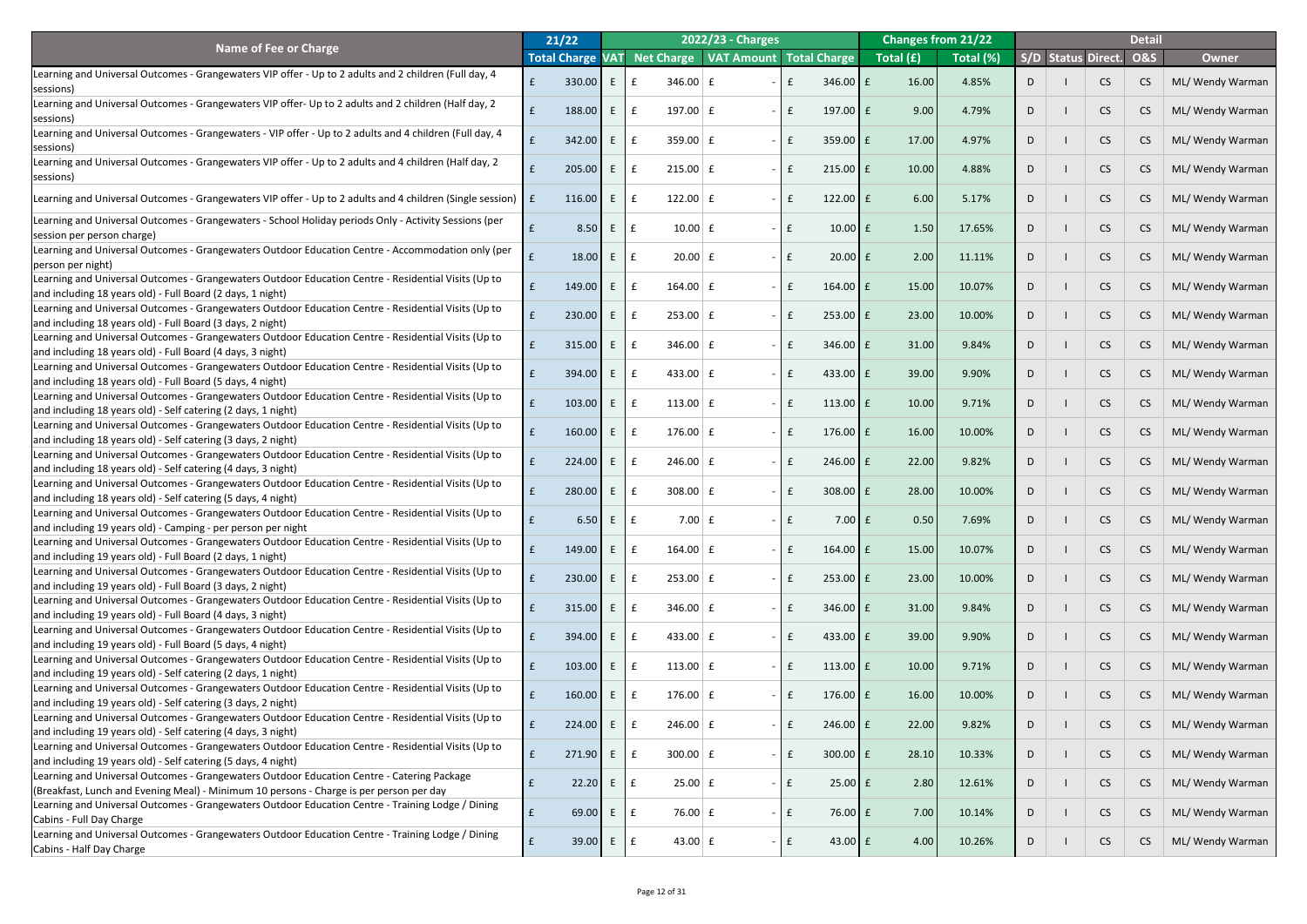|                                                                                                                                                                                                                   | 21/22            |            |                     |                                           | 2022/23 - Charges   |               |                                   |                   | <b>Changes from 21/22</b> |   |        |                           | <b>Detail</b>    |                                              |
|-------------------------------------------------------------------------------------------------------------------------------------------------------------------------------------------------------------------|------------------|------------|---------------------|-------------------------------------------|---------------------|---------------|-----------------------------------|-------------------|---------------------------|---|--------|---------------------------|------------------|----------------------------------------------|
| <b>Name of Fee or Charge</b>                                                                                                                                                                                      | Total Charge VAT |            |                     | Net Charge   VAT Amount   Total Charge    |                     |               |                                   | Total (£)         | Total (%)                 |   |        | <b>S/D Status Direct.</b> | <b>O&amp;S</b>   | <b>Owner</b>                                 |
| Learning and Universal Outcomes - Grangewaters Outdoor Education Centre - Training Lodge / Dining                                                                                                                 |                  |            |                     |                                           |                     |               |                                   |                   |                           |   |        |                           |                  |                                              |
| Cabins - Hourly Charge (minimum 2 hours)                                                                                                                                                                          |                  | 14.80      |                     | $16.00 \mid f$                            |                     |               | $16.00$ $E$                       | 1.20              | 8.11%                     |   |        | <b>CS</b>                 | CS               | ML/ Wendy Warman                             |
| Learning and Universal Outcomes - Grangewaters Outdoor Education Centre - Celebration Groups up to                                                                                                                |                  |            |                     |                                           |                     |               |                                   |                   |                           |   |        |                           |                  |                                              |
| 10 people - Single Activity                                                                                                                                                                                       |                  | 157.00     | E                   | 173.00 $E$                                |                     |               | 173.00 $E$                        | 16.00             | 10.19%                    |   |        | <b>CS</b>                 | CS               | ML/ Wendy Warman                             |
| Learning and Universal Outcomes - Grangewaters Outdoor Education Centre - Celebration Groups up to                                                                                                                |                  |            |                     |                                           |                     |               |                                   |                   |                           |   |        |                           |                  |                                              |
| 10 people - Double Activity                                                                                                                                                                                       |                  | 280.00     | E                   | $308.00$ £                                |                     |               | $308.00$ $E$                      | 28.00             | 10.00%                    |   |        | <b>CS</b>                 | CS               | ML/ Wendy Warman                             |
| Learning and Universal Outcomes - Grangewaters Outdoor Education Centre - Private Tuition - First                                                                                                                 |                  |            | E                   |                                           |                     |               |                                   | 3.00              | 5.77%                     |   |        |                           |                  |                                              |
| person - 1.5 Hour Session                                                                                                                                                                                         |                  | 52.00      |                     | 55.00 $E$                                 |                     |               | $55.00 \mid f$                    |                   |                           |   |        | <b>CS</b>                 | CS               | ML/ Wendy Warman                             |
| Learning and Universal Outcomes - Grangewaters Outdoor Education Centre - Private Tuition - First                                                                                                                 |                  | 89.00      | E                   | $95.00 \mid f$                            |                     |               | $95.00$ £                         | 6.00              | 6.74%                     |   |        | <b>CS</b>                 | CS               | ML/ Wendy Warman                             |
| person - 3 Hour Session                                                                                                                                                                                           |                  |            |                     |                                           |                     |               |                                   |                   |                           |   |        |                           |                  |                                              |
| Learning and Universal Outcomes - Grangewaters Outdoor Education Centre - Private Tuition - First                                                                                                                 |                  | 116.00     | E                   | 120.00 $E$                                |                     |               | $120.00$ $E$                      | 4.00              | 3.45%                     |   |        | <b>CS</b>                 | CS               | ML/ Wendy Warman                             |
| person - 4.5 Hour Session                                                                                                                                                                                         |                  |            |                     |                                           |                     |               |                                   |                   |                           |   |        |                           |                  |                                              |
| Learning and Universal Outcomes - Grangewaters Outdoor Education Centre - Private Tuition - Additional                                                                                                            |                  | 28.50      | E                   | $30.00 \mid f$                            |                     |               | $30.00$ $E$                       | 1.50              | 5.26%                     |   |        | <b>CS</b>                 | CS               | ML/ Wendy Warman                             |
| person - 1.5 Hour Session                                                                                                                                                                                         |                  |            |                     |                                           |                     |               |                                   |                   |                           |   |        |                           |                  |                                              |
| Learning and Universal Outcomes - Grangewaters Outdoor Education Centre - Private Tuition - Additional                                                                                                            |                  | 46.50      | E                   | 48.00 $E$                                 |                     |               | $48.00$ £                         | 1.50              | 3.23%                     |   |        | <b>CS</b>                 | CS               | ML/ Wendy Warman                             |
| person - 3 Hour Session                                                                                                                                                                                           |                  |            |                     |                                           |                     |               |                                   |                   |                           |   |        |                           |                  |                                              |
| Learning and Universal Outcomes - Grangewaters Outdoor Education Centre - Private Tuition - Additional                                                                                                            |                  | 63.50      | E.                  | 65.00 $E$                                 |                     |               | $65.00$ £                         | 1.50              | 2.36%                     | D |        | <b>CS</b>                 | CS               | ML/ Wendy Warman                             |
| person - 4.5 Hour Session                                                                                                                                                                                         |                  |            |                     |                                           |                     |               |                                   |                   |                           |   |        |                           |                  |                                              |
| Learning and Universal Outcomes - Grangewaters Outdoor Education Centre - Paddle Board Course                                                                                                                     |                  |            |                     | 70.00 $E$                                 |                     |               | $70.00$ £                         | 70.00             | 0.00%                     | D |        | <b>CS</b>                 | CS               | ML/ Wendy Warman                             |
| Learning and Universal Outcomes - Grangewaters Outdoor Education Centre - RYA Youth Scheme<br>Adult learners in receipt of JSA (all types), ESA (all types) or Universal Credit (earning under the income         |                  |            |                     | 135.00 $E$                                |                     |               | 135.00 $f$                        | 135.00            | 0.00%                     | D | N      | <b>CS</b>                 | CS               | ML/ Wendy Warman                             |
| threshold as stated by the ESFA)                                                                                                                                                                                  | Free of Charge   |            | $\overline{O}$      | Free of Charge $ f $                      |                     |               | Free of Charge $\mathsf E$        |                   | 0.00%                     |   |        | <b>CS</b>                 | CS               | ML/ Jaki Bradley                             |
| Adult learners in receipt of other state benefits who earn less than the take home pay threshold (as                                                                                                              |                  |            |                     |                                           |                     |               |                                   |                   |                           |   |        |                           |                  |                                              |
| stated by ESFA)                                                                                                                                                                                                   | Free of Charge   |            | $\overline{O}$      | Free of Charge $\vert$ £                  |                     |               | Free of Charge $\mathbf{f}$ f     |                   | 0.00%                     | D | $\cup$ | <b>CS</b>                 | CS               | ML/ Jaki Bradley                             |
|                                                                                                                                                                                                                   | Variable         |            |                     | Variable                                  |                     |               | Variable                          |                   |                           |   |        |                           |                  |                                              |
| Adult learners 24+ joining courses Level 3 & above                                                                                                                                                                | Charge           |            | $\Omega$            | Charge                                    |                     |               | Charge                            |                   | 0.00%                     | D | $\cup$ | <b>CS</b>                 | CS               | ML/ Jaki Bradley                             |
| Family Learning English Maths & Language                                                                                                                                                                          | Free of Charge   |            | $\overline{O}$      | Free of Charge $\vert$ £                  |                     |               | Free of Charge $\mathbf{f}$ f     |                   | 0.00%                     | D | U      | <b>CS</b>                 | CS               | ML/ Jaki Bradley                             |
| Family Learning wider FL per session                                                                                                                                                                              | Free of Charge   |            | $\overline{O}$      | Free of Charge $\mid$ £                   |                     |               | Free of Charge   £                |                   | 0.00%                     | D |        | <b>CS</b>                 | CS               | ML/ Jaki Bradley                             |
| Community Led learning targeted provision, community engagement up to 12 hours                                                                                                                                    |                  |            |                     |                                           |                     |               | Free of Charge E                  |                   | 0.00%                     | D | U      | CS                        | CS               | ML/ Jaki Bradley                             |
| <b>Qualification Courses for 19+</b>                                                                                                                                                                              |                  |            |                     |                                           |                     |               |                                   |                   |                           |   |        | <b>CS</b>                 | CS               | ML/ Jaki Bradley                             |
| Adult learners not in full time education elsewhere standard rate course                                                                                                                                          | $\mathbf f$      | 5.25       | $\overline{O}$      | $5.40 \mid f$<br>E                        |                     | $\mathsf{E}$  | $5.40 \mid f$                     | 0.15              | 2.86%                     | D |        | <b>CS</b>                 | CS               | ML/ Jaki Bradley                             |
| as above - weighted rate course e.g. hairdressing floristry, courses requiring hired external venues or                                                                                                           |                  | 7.00       | $\overline{O}$      | $7.20 \mid f$<br>£                        |                     | l £<br>$\sim$ | $7.20 \text{ }$ f                 | 0.20              | 2.86%                     | D |        | <b>CS</b>                 | CS               | ML/ Jaki Bradley                             |
| where courses do not target priority learners                                                                                                                                                                     |                  |            |                     |                                           |                     |               |                                   |                   |                           |   |        |                           |                  |                                              |
| Adult Learners 19+ in full time education elsewhere or who do not meet residency eligibility                                                                                                                      | f                | 13.60      | $\overline{O}$      | 14.00 $\vert$ £<br>$\mathsf{E}$           |                     | $\mathsf{E}$  | $14.00 \text{ }$ £                | 0.40              | 2.94%                     | D |        | <b>CS</b>                 | CS               | ML/ Jaki Bradley                             |
| <b>Community Learning for learners 19+</b>                                                                                                                                                                        |                  |            |                     |                                           |                     |               |                                   |                   |                           |   |        | <b>CS</b>                 | CS               | ML/ Jaki Bradley                             |
| Tuition fee standard rate (universal Offer)                                                                                                                                                                       |                  | 5.25       | $\overline{O}$      | $5.40 \mid f$<br>$\mathbf{f}$             |                     | $\mathsf{E}$  | $5.40 \mid f$                     | 0.15              | 2.86%                     | D |        | <b>CS</b>                 | CS               | ML/ Jaki Bradley                             |
| Adults learners in receipt of a state benefit                                                                                                                                                                     |                  | 3.50       | $\overline{O}$      | $3.60 \mid f$<br>$\mathbf f$              |                     |               | $\mathbf{f}$<br>$3.60 \mid f$     | 0.10              | 2.86%                     | D |        | <b>CS</b>                 | CS               | ML/ Jaki Bradley                             |
| Weighted courses / or where courses do not target priority learners                                                                                                                                               |                  | 7.00       | $\overline{O}$      | 7.20 $E$<br>£                             |                     |               | $7.20$ £                          | 0.20              | 2.86%                     | D |        | <b>CS</b>                 | CS               | ML/ Jaki Bradley                             |
| Adults learners aged over 65                                                                                                                                                                                      |                  | 4.30       | $\overline{O}$      | $4.40 \mid f$<br>£                        |                     |               | $4.40 \mid f \mid$                | 0.10              | 2.33%                     | D |        | <b>CS</b>                 | CS               | ML/ Jaki Bradley                             |
| Tuition fee for supported learning course                                                                                                                                                                         |                  | 4.30       | $\overline{O}$      | $4.40 \mid f$<br>$\mathbf f$              |                     |               | $4.40 \mid f \mid$                | 0.10              | 2.33%                     | D |        | <b>CS</b>                 | CS               | ML/ Jaki Bradley                             |
| Tuition fee taster courses per session                                                                                                                                                                            |                  | 16.20      | $\overline{O}$      | $16.70 \mid f$<br>E                       |                     |               | $16.70 \text{ f}$<br>$\mathbf{f}$ | 0.50              | 3.09%                     | D |        | <b>CS</b>                 | CS               | ML/ Jaki Bradley                             |
| Non-eligible learners                                                                                                                                                                                             |                  | $13.60$ 0  |                     | $\mathbf{f}$<br>$14.00 \mid f$            |                     |               | f<br>$14.00 \text{ }$ £           | 0.40              | 2.94%                     | D |        | <b>CS</b>                 | CS               | ML/ Jaki Bradley                             |
| Lettings                                                                                                                                                                                                          |                  |            |                     |                                           |                     |               |                                   |                   |                           |   |        | <b>CS</b>                 | <b>CS</b>        | ML/ Jaki Bradley                             |
| New room hire (Stanley Lazell)                                                                                                                                                                                    |                  | 60.00      | $\overline{O}$<br>S | <b>POA</b><br>55.00 $E$                   | $11.00 \mid f \mid$ |               | <b>POA</b><br>$66.00$ £           | $\vert f$<br>6.00 | 0.00%<br>10.00%           | D | N      | <b>CS</b><br><b>RPD</b>   | CS<br><b>PTR</b> | ML/ Jaki Bradley<br><b>Michelle Thompson</b> |
| Commercial Matters - Administration fee for processing Commercial & Other Applications                                                                                                                            | £<br>f           |            | $\mathsf{S}$        | $\mathbf{f}$<br>$\mathbf f$<br>990.00 $E$ | 198.00 $E$          |               | $1,188.00$ £                      | 108.00            | 10.00%                    | D |        | <b>RPD</b>                | PTR              | Michelle Thompson                            |
| Commercial Matters - Assignment of Leases (Council owned premises). Minimum Charge £900 plus VAT<br>Commercial Matters - Dilapidation Surveys and Schedules of Repair/Condition (Council Owned Premises). $\Big $ |                  | 1,080.00   |                     |                                           |                     |               |                                   |                   |                           | D |        |                           |                  |                                              |
| Minimum fee and hourly rate charge in preparing survey and supervising works                                                                                                                                      |                  | $600.00$ S |                     | 550.00                                    | 110.00 $\vert$ £    |               | $660.00$ £                        | 60.00             | 10.00%                    | D |        | <b>RPD</b>                | <b>PTR</b>       | Michelle Thompson                            |
| Commercial Matters - Licence to undertake alterations/building works                                                                                                                                              |                  | 600.00     | $\sqrt{S}$          | 550.00 $E$<br>$\mathbf{f}$                | 110.00 $\vert$ £    |               | $660.00$ $E$                      | 60.00             | 10.00%                    | D |        | <b>RPD</b>                | <b>PTR</b>       | Michelle Thompson                            |
| Commercial Matters - Licence to vary lease terms (Council owned premises)                                                                                                                                         |                  | 810.00     | S                   | E<br>745.00 $E$                           | 149.00 $\vert$ £    |               | $894.00 \, \text{F}$              | 84.00             | 10.37%                    | D |        | <b>RPD</b>                | <b>PTR</b>       | Michelle Thompson                            |
| Commercial Matters - New Letting - Non Standard Commercial Shop Lease                                                                                                                                             |                  | 1,080.00   | $\sqrt{S}$          | 990.00 $E$<br>$\mathbf{f}$                | 198.00 $E$          |               | $1,188.00$ f                      | 108.00            | 10.00%                    | D |        | <b>RPD</b>                | <b>PTR</b>       | Michelle Thompson                            |
| Commercial Matters - New Letting - Standard Commercial Shop Lease                                                                                                                                                 |                  | 600.00     | $S \mid$            | $550.00 \mid f \mid$<br>E                 | 110.00 $\vert$ £    |               | $660.00$ E                        | 60.00             | 10.00%                    | D |        | <b>RPD</b>                | <b>PTR</b>       | Michelle Thompson                            |
| <b>Commercial Matters - Other Processes and Consents</b>                                                                                                                                                          | $\mathbf{f}$     | $600.00$ S |                     | 550.00 $E$<br>E                           | 110.00 $\vert$ £    |               | $660.00$ $E$                      | 60.00             | 10.00%                    | D |        | <b>RPD</b>                | <b>PTR</b>       | Michelle Thompson                            |
|                                                                                                                                                                                                                   |                  |            |                     |                                           |                     |               |                                   |                   |                           |   |        |                           |                  |                                              |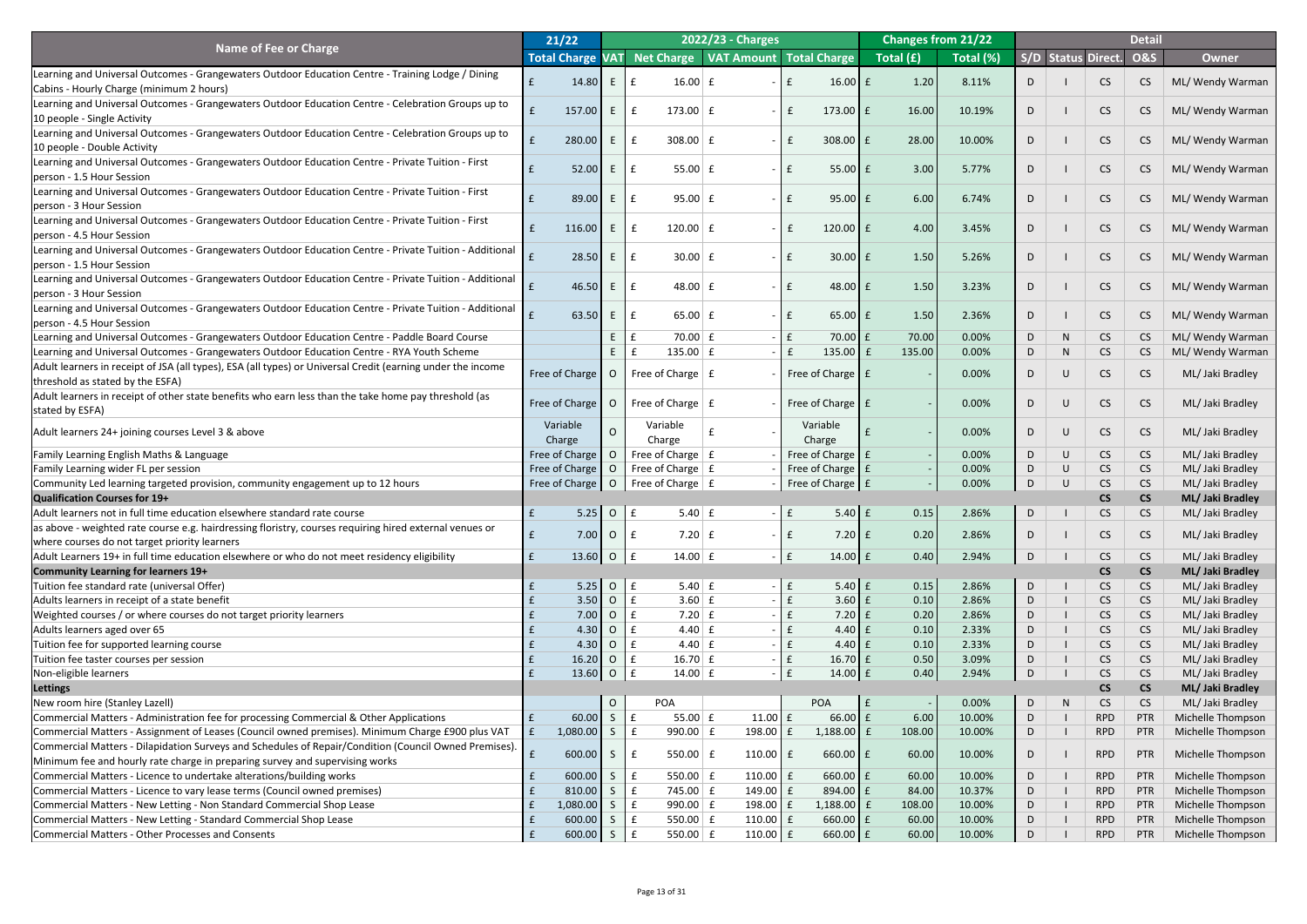|                                                                                                                                 | 21/22                   |                |                                                           | 2022/23 - Charges                      |                               |           | <b>Changes from 21/22</b> |    |        |                           | <b>Detail</b>  |                      |
|---------------------------------------------------------------------------------------------------------------------------------|-------------------------|----------------|-----------------------------------------------------------|----------------------------------------|-------------------------------|-----------|---------------------------|----|--------|---------------------------|----------------|----------------------|
| <b>Name of Fee or Charge</b>                                                                                                    | <b>Total Charge VAT</b> |                |                                                           | Net Charge   VAT Amount   Total Charge |                               | Total (£) | Total (%)                 |    |        | <b>S/D Status Direct.</b> | <b>O&amp;S</b> | <b>Owner</b>         |
| Non Commercial Matters - Area up to 25 Sqm - Land offering development potential either as a separate                           |                         |                |                                                           |                                        |                               |           |                           |    |        |                           |                |                      |
| plot or if combined with other land                                                                                             | <b>POA</b>              |                | <b>POA</b>                                                |                                        | <b>POA</b>                    |           | 0.00%                     | D  | $\cup$ | <b>RPD</b>                | PTR            | Michelle Thompson    |
| Non Commercial Matters - Area up to 25 Sqm - Sale of land at the end of the rear garden retained by the                         |                         |                |                                                           |                                        |                               |           |                           |    |        |                           |                |                      |
| Council from a Right to Buy sale or amenity land adjoining a property sold under a Right to Buy                                 | <b>POA</b>              |                | <b>POA</b>                                                |                                        | <b>POA</b>                    |           | 0.00%                     | D  | $\cup$ | <b>RPD</b>                | PTR            | Michelle Thompson    |
| Non Commercial Matters - Other Processes and Consents                                                                           | <b>POA</b>              |                | <b>POA</b>                                                |                                        | <b>POA</b>                    |           | 0.00%                     | D  | $\cup$ | <b>RPD</b>                | PTR            | Michelle Thompson    |
| Non Commercial Matters - Request for an easement over Council Land Applicant would also need to pay                             |                         |                |                                                           |                                        |                               |           |                           |    |        |                           |                |                      |
| for additional cost of works (e.g. drop kerb and crossover) and any additional legal costs affecting the title $\ \mathbf{f}\ $ | 600.00                  | S              | 550.00                                                    | 110.00 $\vert$ £                       | $660.00$ £                    | 60.00     | 10.00%                    | D  |        | <b>RPD</b>                | PTR            | Michelle Thompson    |
|                                                                                                                                 |                         |                |                                                           |                                        |                               |           |                           |    |        |                           |                |                      |
| to the property.                                                                                                                |                         |                |                                                           |                                        |                               |           |                           |    |        |                           |                |                      |
| Cultural Services - Borrowers Lost Tickets - Adult - First Loss                                                                 | 2.60                    | $\overline{O}$ | $2.60 \mid f$                                             |                                        | $2.60 \mid f$<br>£            |           | 0.00%                     | D  | $\cup$ | AHH                       | <b>HWB</b>     | <b>Natalie Smith</b> |
| Cultural Services - Borrowers Lost Tickets - Adult - Second and subsequent loss                                                 | 3.10                    | $\overline{O}$ | $3.10 \mid f$                                             |                                        | $3.10$ $E$                    |           | 0.00%                     | D  | U      | AHH                       | <b>HWB</b>     | <b>Natalie Smith</b> |
| <b>Cultural Services - Children's Lost Tickets - First Loss</b>                                                                 | Free of Charge          | $\overline{O}$ | Free of Charge $ f $                                      |                                        | Free of Charge   £            |           | 0.00%                     | D  | U      | <b>AHH</b>                | <b>HWB</b>     | Natalie Smith        |
| <b>Cultural Services - Children's Lost Tickets - Second Loss</b>                                                                | 2.60                    | $\overline{O}$ | $2.60 \mid f$                                             |                                        | $2.60 \mid f$                 |           | 0.00%                     | D  | U      | AHH                       | <b>HWB</b>     | <b>Natalie Smith</b> |
| Cultural Services - Catalogue Requests - Requests from Library catalogue                                                        | Free of Charge          | $\overline{O}$ | Free of Charge $ f $                                      |                                        | Free of Charge   £            |           | 0.00%                     | D  | U      | <b>AHH</b>                | <b>HWB</b>     | Natalie Smith        |
| Cultural Services - Catalogue Requests - Requests from Library catalogues outside Essex                                         | 7.65                    | $\overline{O}$ | $7.65 \mid f$                                             |                                        | $7.65$ $E$<br>£               |           | 0.00%                     | D  | U      | AHH                       | <b>HWB</b>     | <b>Natalie Smith</b> |
| Cultural Services - Catalogue Requests - Requests from the British Library                                                      | 24.25                   | $\overline{O}$ | $24.25 \mid f$                                            |                                        | $24.25$ $E$                   |           | 0.00%                     | D  | U      | <b>AHH</b>                | <b>HWB</b>     | Natalie Smith        |
| Cultural Services - Catalogue Requests - British Library lending renewals                                                       | 5.30                    | $\overline{O}$ | $5.30 \mid f$                                             |                                        | $5.30 \mid f$                 |           | 0.00%                     | D  | $\cup$ | AHH                       | <b>HWB</b>     | Natalie Smith        |
| Cultural Services - Damaged and Lost items - Books for which no current value can be traced - Adults                            | 30.00                   | $\overline{O}$ | $30.00 \mid f$<br>£                                       | $\overline{\phantom{0}}$               | $30.00$ $E$                   |           | 0.00%                     | D  | $\cup$ | AHH                       | <b>HWB</b>     | Natalie Smith        |
| books                                                                                                                           |                         |                |                                                           |                                        |                               |           |                           |    |        |                           |                |                      |
| Cultural Services - Damaged and Lost items - Books for which no current value can be traced - Children's                        | 20.00                   | $\overline{O}$ | $20.00$ $E$<br>£                                          | $\sim$                                 | $20.00$ £                     |           | 0.00%                     | D  | $\cup$ | AHH                       | <b>HWB</b>     | <b>Natalie Smith</b> |
| books                                                                                                                           |                         |                |                                                           |                                        |                               |           |                           |    |        |                           |                |                      |
| Cultural Services - Lost compact disc cassette inserts/ Cases and book wallets - Book wallets                                   | 1.60                    | $\overline{O}$ | $1.60 \mid f$<br>£                                        |                                        | $1.60$ $E$<br>$\mathbf{f}$    |           | 0.00%                     | D  | $\cup$ | AHH                       | <b>HWB</b>     | Natalie Smith        |
| Cultural Services - Lost compact disc cassette inserts/ Cases and book wallets - Compact Disc/CD Rom case E                     |                         | $2.10$ 0       | $2.10 \mid f$                                             |                                        | $2.10$ $f$                    |           | 0.00%                     | D. | $\cup$ | AHH                       | HWB            | Natalie Smith        |
| Cultural Services - Lost compact disc cassette inserts/ Cases and book wallets - Compact Disc/CD Rom or                         |                         |                |                                                           |                                        |                               |           |                           |    |        |                           |                |                      |
| Cassette insert                                                                                                                 | <b>Full Cost</b>        | $\overline{O}$ | <b>Full Cost</b>                                          | £<br>$\overline{\phantom{0}}$          | <b>Full Cost</b>              |           | 0.00%                     | D  | $\cup$ | AHH                       | <b>HWB</b>     | Natalie Smith        |
| Cultural Services - Lost compact disc cassette inserts/ Cases and book wallets - DVD case                                       | 2.10                    | $\overline{O}$ | $2.10 \mid f$<br>$\mathbf{f}$                             | $\sim$                                 | $2.10$ $E$<br>$\mathbf{f}$    |           | 0.00%                     | D  | $\cup$ | AHH                       | <b>HWB</b>     | Natalie Smith        |
| Cultural Services - Lost compact disc cassette inserts/ Cases and book wallets - DVD insert                                     | <b>Full Cost</b>        | $\overline{O}$ | <b>Full Cost</b>                                          | $\vert$ f<br>$\overline{\phantom{0}}$  | <b>Full Cost</b>              |           | 0.00%                     | D  | $\cup$ | AHH                       | <b>HWB</b>     | Natalie Smith        |
| Cultural Services - DVD - Children's DVD Hire - Each item/ week                                                                 | 1.00                    | $\overline{O}$ | $1.00 \mid f$<br>£                                        |                                        | $1.00$ $E$<br>$\mathbf{f}$    |           | 0.00%                     | D  | $\cup$ | AHH                       | <b>HWB</b>     | Natalie Smith        |
| Cultural Services - DVD - Children's DVD Hire - Maximum charge - 8 weeks                                                        | 8.00                    | $\overline{O}$ | $8.00 \mid f$<br>$\mathbf{f}$                             |                                        | $8.00$ $E$<br>$\mathbf{f}$    |           | 0.00%                     | D  | $\cup$ | AHH                       | <b>HWB</b>     | Natalie Smith        |
| Cultural Services - DVD - Children's DVD Hire - Overdue: item/ week                                                             | 1.00                    | $\overline{O}$ | $1.00 \mid f$<br>$\mathbf{f}$                             |                                        | $\mathbf{f}$<br>$1.00$ $E$    |           | 0.00%                     | D  | $\cup$ | AHH                       | <b>HWB</b>     | Natalie Smith        |
| Cultural Services - DVD - Non Fiction DVD Hire - Each item/ week                                                                | 1.00                    | $\overline{O}$ | $1.00 \mid f$<br>$\mathbf{f}$                             |                                        | $\mathbf{f}$<br>$1.00$ $E$    |           | 0.00%                     | D  | $\cup$ | AHH                       | <b>HWB</b>     | Natalie Smith        |
| Cultural Services - DVD - Non Fiction DVD Hire - Maximum charge - 8 weeks                                                       | 8.00                    | $\overline{O}$ | $8.00 \mid f$<br>$\mathbf{f}$                             |                                        | $8.00$ $E$<br>$\mathbf{f}$    |           | 0.00%                     | D  | $\cup$ | <b>AHH</b>                | <b>HWB</b>     | Natalie Smith        |
| Cultural Services - DVD - Non Fiction DVD Hire - Overdue: item/ week                                                            | 1.00                    | $\overline{O}$ | $1.00 \mid f$<br>$\mathbf{f}$                             |                                        | $\mathbf{f}$<br>$1.00$ $E$    |           | 0.00%                     | D  | $\cup$ | AHH                       | <b>HWB</b>     | Natalie Smith        |
| Cultural Services - DVD - TV and Feature Films Hire - Each item/ week                                                           | 1.00                    | $\overline{O}$ | $1.00 \mid f$<br>£                                        |                                        | $1.00$ $E$<br>$\mathbf{f}$    |           | 0.00%                     | D  | $\cup$ | <b>AHH</b>                | <b>HWB</b>     | Natalie Smith        |
| Cultural Services - DVD - TV and Feature Films Hire - Maximum charge - 8 weeks                                                  | 8.00                    | $\overline{O}$ | $8.00 \mid f$<br>l £                                      |                                        | $8.00$ $E$<br>$\mathbf{f}$    |           | 0.00%                     | D  | $\cup$ | AHH                       | <b>HWB</b>     | Natalie Smith        |
| Cultural Services - DVD - TV and Feature Films Hire - Overdue: item/ week                                                       | 1.00                    | $\overline{O}$ | $1.00 \mid f$<br>£                                        |                                        | $\mathbf{f}$<br>$1.00$ $E$    |           | 0.00%                     | D  | $\cup$ | <b>AHH</b>                | <b>HWB</b>     | Natalie Smith        |
| Cultural Services - Libraries - Fines - Books - Day 1                                                                           | 0.20                    | $\overline{O}$ | $0.20$ $E$<br>$\mathbf{f}$                                |                                        | $0.20$ £<br>E                 |           | 0.00%                     | D  | $\cup$ | AHH                       | <b>HWB</b>     | Natalie Smith        |
| Cultural Services - Libraries - Fines - Books - Day 2                                                                           | 0.40                    | $\overline{O}$ | $0.40 \mid f$<br>$\mathbf{f}$                             |                                        | $\mathbf{f}$<br>$0.40$ £      |           | 0.00%                     | D  | $\cup$ | <b>AHH</b>                | <b>HWB</b>     | Natalie Smith        |
| Cultural Services - Libraries - Fines - Books - Day 3                                                                           | 0.60                    | $\overline{O}$ | $0.60 \mid f$<br>$\mathbf{f}$                             |                                        | $0.60$ £<br>E                 |           | 0.00%                     | D  | $\cup$ | AHH                       | <b>HWB</b>     | Natalie Smith        |
| Cultural Services - Libraries - Fines - Books - Day 4                                                                           | 0.80                    | $\overline{O}$ | $0.80 \mid f$<br>$\mathbf{f}$                             |                                        | $0.80$ $E$<br>$\mathbf{f}$    |           | 0.00%                     | D  | $\cup$ | <b>AHH</b>                | <b>HWB</b>     | Natalie Smith        |
| Cultural Services - Libraries - Fines - Books - Day 5                                                                           | 1.00                    | $\overline{O}$ | $1.00 \mid f$<br>$\mathbf{f}$                             |                                        | $\mathbf{f}$<br>$1.00$ $E$    |           | 0.00%                     | D  | $\cup$ | AHH                       | <b>HWB</b>     | Natalie Smith        |
| Cultural Services - Libraries - Fines - Books - Day 6                                                                           | 1.20                    | $\overline{O}$ | $1.20 \mid f$<br>£                                        |                                        | $\mathbf{f}$<br>$1.20$ $f$    |           | 0.00%                     | D  | $\cup$ | <b>AHH</b>                | <b>HWB</b>     | Natalie Smith        |
| Cultural Services - Libraries - Fines - Books - Day 7                                                                           | 1.40                    | $\overline{O}$ | $\mathbf{f}$<br>$1.40 \mid f$                             |                                        | E<br>$1.40$ $f$               |           | 0.00%                     | D  | $\cup$ | AHH                       | <b>HWB</b>     | Natalie Smith        |
| Cultural Services - Libraries - Fines - per week after the first week                                                           | 1.40                    | $\overline{O}$ | $1.40 \mid f$<br>$\mathbf{f}$                             |                                        | E<br>$1.40 \mid f$            |           | 0.00%                     | D  | $\cup$ | <b>AHH</b>                | <b>HWB</b>     | Natalie Smith        |
| Cultural Services - Libraries - Fines - Books - Maximum Charge (8 weeks)                                                        | 11.20                   | $\overline{O}$ | $11.20 \mid f$<br>l £                                     |                                        | $11.20$ $E$<br>E              |           | 0.00%                     | D  | $\cup$ | AHH                       | <b>HWB</b>     | Natalie Smith        |
| Cultural Services - Libraries - Language Courses - Multiple sets for 12 weeks                                                   | 3.60                    | $\overline{O}$ | $3.60 \mid f$<br>£                                        |                                        | $3.60 \mid f \mid$<br>E       |           | 0.00%                     | D  | $\cup$ | <b>AHH</b>                | <b>HWB</b>     | Natalie Smith        |
| Cultural Services - Libraries - Language Courses - Single item for 3 weeks                                                      |                         | $1.50$ O $E$   | $1.50 \mid f$                                             |                                        | $1.50$ $E$                    |           | 0.00%                     | D  | $\cup$ | AHH                       | <b>HWB</b>     | Natalie Smith        |
|                                                                                                                                 |                         |                |                                                           |                                        |                               |           |                           |    |        | AHH                       |                |                      |
| Cultural Services - Libraries - Recorded Sound - All spoken word for children (Tape or CD)                                      |                         |                | Free of Charge $\vert$ O $\vert$ Free of Charge $\vert$ £ |                                        | Free of Charge $\mathbf{f}$ £ |           | 0.00%                     | D  | U      |                           | <b>HWB</b>     | Natalie Smith        |
| Cultural Services - Libraries - Recorded Sound - Compact Disc Hire - 1 week loan                                                | 1.15                    | $O \mid f$     | $1.15 \mid f$                                             |                                        | $1.15$ $f$<br>$ E$            |           | 0.00%                     | D  | U      | AHH                       | <b>HWB</b>     | Natalie Smith        |
| Cultural Services - Libraries - Recorded Sound - Spoken Word on CD - 3 week loan - 1 to 3 discs                                 | 3.05                    | $\overline{O}$ | $3.05 \mid f$                                             |                                        | $3.05$ $E$                    |           | 0.00%                     | D  | U      | AHH                       | <b>HWB</b>     | Natalie Smith        |
| Cultural Services - Libraries - Recorded Sound - Spoken Word on CD - 3 week loan - 4 or more discs                              | 3.05                    | $\overline{O}$ | $3.05 \mid f$                                             |                                        | $3.05$ $E$                    |           | 0.00%                     | D  | U      | AHH                       | <b>HWB</b>     | Natalie Smith        |
| Cultural Services - Computer Printouts - B&W or Colour                                                                          | 0.30                    | $0$   $f$      | $0.25$ $E$                                                | $0.05$ $E$                             | $0.30 \mid f \mid$            |           | 0.00%                     | D  | U      | AHH                       | <b>HWB</b>     | Natalie Smith        |
| Cultural Services - Music sets and Play sets - Music set hire (Obtained through Essex CC) - Chamber music                       | Essex CC                | $\overline{O}$ | Essex CC                                                  | Ι£.<br>$\overline{a}$                  | Essex CC                      |           | 0.00%                     | D  | $\cup$ | AHH                       | HWB            | Natalie Smith        |
| (3 or more parts)                                                                                                               |                         |                |                                                           |                                        |                               |           |                           |    |        |                           |                |                      |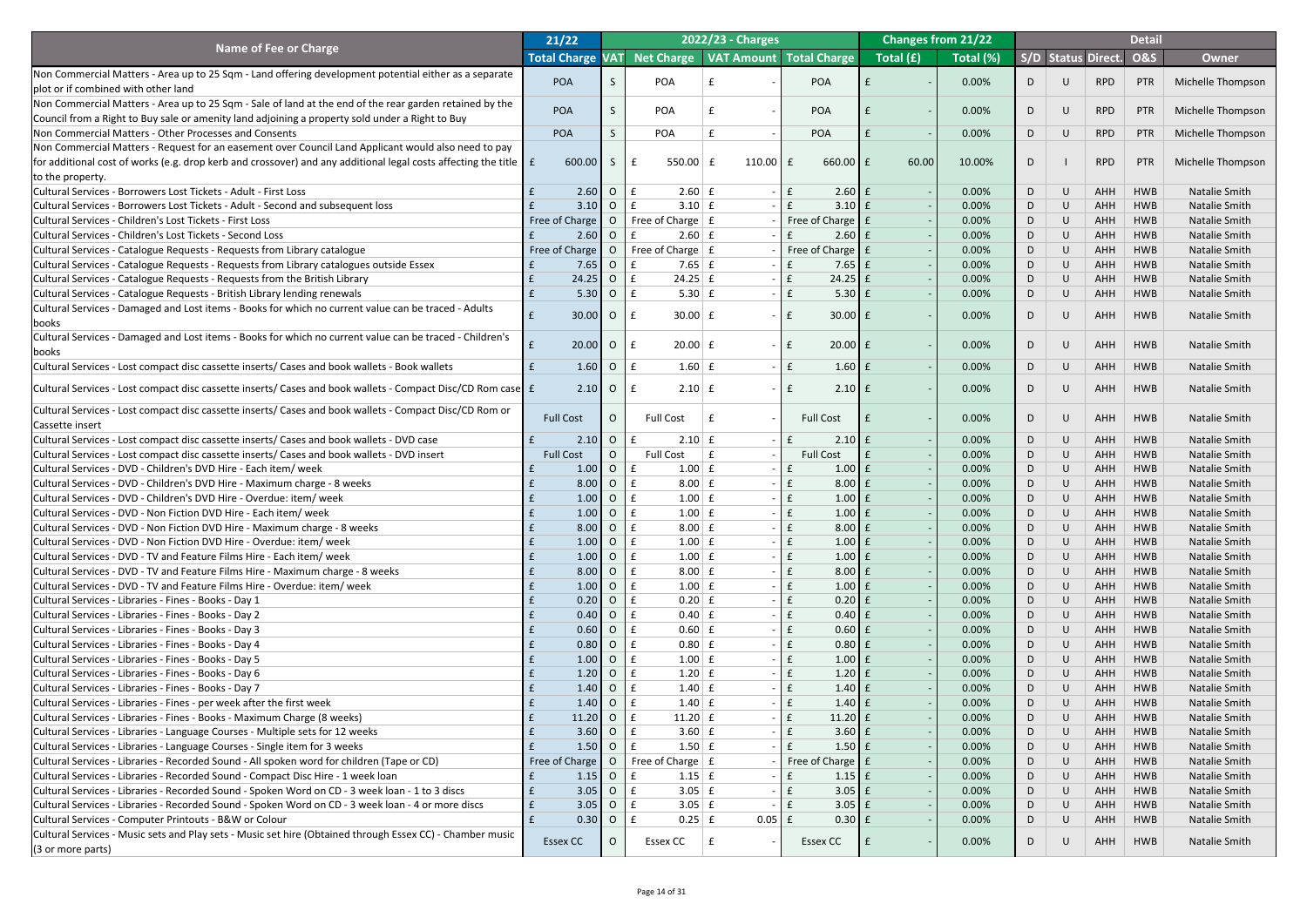|                                                                                                                                                           | 21/22                   |            |                                     | 2022/23 - Charges        |                                        | <b>Changes from 21/22</b> |           |    |                |                           | <b>Detail</b>  |                      |
|-----------------------------------------------------------------------------------------------------------------------------------------------------------|-------------------------|------------|-------------------------------------|--------------------------|----------------------------------------|---------------------------|-----------|----|----------------|---------------------------|----------------|----------------------|
| <b>Name of Fee or Charge</b>                                                                                                                              | <b>Total Charge VAT</b> |            |                                     |                          | Net Charge   VAT Amount   Total Charge | Total (£)                 | Total (%) |    |                | <b>S/D Status Direct.</b> | <b>O&amp;S</b> | <b>Owner</b>         |
| Cultural Services - Music sets and Play sets - Music set hire (Obtained through Essex CC) - Orchestral set                                                | <b>Essex CC</b>         |            | <b>Essex CC</b>                     |                          | <b>Essex CC</b>                        |                           | 0.00%     |    | $\cup$         | AHH                       | <b>HWB</b>     | <b>Natalie Smith</b> |
|                                                                                                                                                           |                         |            |                                     |                          |                                        |                           |           |    |                |                           |                |                      |
| Cultural Services - Music sets and Play sets - Music set hire (Obtained through Essex CC) - Play sets hire (3-<br>$ 15 \text{ copies} $                   | <b>Essex CC</b>         |            | <b>Essex CC</b>                     | $\overline{\phantom{a}}$ | <b>Essex CC</b>                        |                           | 0.00%     | D  | $\cup$         | AHH                       | <b>HWB</b>     | <b>Natalie Smith</b> |
| Cultural Services - Music sets and Play sets - Music set hire (Obtained through Essex CC) - Sheets (per set)                                              | <b>Essex CC</b>         |            | <b>Essex CC</b>                     | $\overline{a}$           | <b>Essex CC</b>                        |                           | 0.00%     | D  | $\cup$         | AHH                       | <b>HWB</b>     | <b>Natalie Smith</b> |
| Cultural Services - Music sets and Play sets - Music set hire (Obtained through Essex CC) - Vocal Scores<br>$ $ (per item)                                | <b>Essex CC</b>         |            | Essex CC                            | $\overline{a}$           | <b>Essex CC</b>                        |                           | 0.00%     | D  | $\cup$         | AHH                       | <b>HWB</b>     | <b>Natalie Smith</b> |
| Cultural Services - Photocopiers - Single copy A3 size - Colour                                                                                           | 2.04                    | S          | $0.83$ $E$<br>$\mathbf{f}$          | $0.17$ $E$               | $1.00$ -f                              | 1.04                      | $-50.98%$ | D  | D              | AHH                       | HWB            | <b>Natalie Smith</b> |
| Cultural Services - Photocopiers - Single copy A3 size - Monochrome                                                                                       | 0.31                    | S          | $\mathbf f$<br>$0.25$ $E$           | $0.05$ $E$               | $0.30 -E$                              | 0.01                      | $-3.23%$  | D  | D              | AHH                       | <b>HWB</b>     | <b>Natalie Smith</b> |
| Cultural Services - Photocopiers - Single copy A4 size - Colour                                                                                           | 1.02                    | $\sqrt{5}$ | $0.42 \mid f$<br>$\mathbf f$        | $0.08$ $E$               | $0.50$ -£                              | 0.52                      | $-50.98%$ | D  | D              | AHH                       | <b>HWB</b>     | <b>Natalie Smith</b> |
| Cultural Services - Photocopiers - Single copy A4 size - Monochrome                                                                                       | 0.17                    | S          | $\mathbf{f}$<br>$0.13$ $E$          | $0.03$ $E$               | $0.15 - E$                             | 0.02                      | $-11.76%$ | D  | D              | AHH                       | <b>HWB</b>     | <b>Natalie Smith</b> |
| Cultural Services - Photocopiers - 50+ Copies (price per copy) - Monochrome Only - A3                                                                     | 0.22                    | S          | $0.17 \mid f$<br>$\mathbf{f}$       | $0.03$ $E$               | $0.20$ -£                              | 0.02                      | $-9.09%$  | D  | D              | AHH                       | <b>HWB</b>     | <b>Natalie Smith</b> |
| Cultural Services - Photocopiers - 50+ Copies (price per copy) - Monochrome only - A4                                                                     | 0.11                    | S          | $0.08$ $E$<br>$\mathbf f$           | $0.02$ $E$               | $0.10$ -£                              | 0.01                      | $-9.09%$  | D  | D              | AHH                       | <b>HWB</b>     | <b>Natalie Smith</b> |
| Cultural Services - Photocopiers - 50+ Copies (price per copy) - Colour - A3                                                                              |                         |            | $0.67 \mid f$                       | $0.13$ $E$               | $0.80$ $E$                             |                           | 0.00%     | D  | N <sub>1</sub> | AHH                       | <b>HWB</b>     | <b>Natalie Smith</b> |
| Cultural Services - Photocopiers - 50+ Copies (price per copy) - Colour - A4                                                                              |                         |            | $0.33$ $E$                          | $0.07 \mid f \mid$       | $0.40$ $E$                             |                           | 0.00%     | D  | N <sub>1</sub> | AHH                       | <b>HWB</b>     | <b>Natalie Smith</b> |
| Cultural Services - Premises Hire - Outside Opening Hours - Hire of complete building requiring opening -<br><b>Commercial Organisations</b>              | 41.00                   | Z          | $41.00 \mid f$<br>$\mathbf{f}$      | $\sim$ $\sim$            | 41.00 $\vert$ £                        |                           | 0.00%     | D  | U              | <b>AHH</b>                | <b>HWB</b>     | <b>Natalie Smith</b> |
| Cultural Services - Premises Hire - Outside Opening Hours - Hire of complete building requiring opening -<br><b>Statutory and Political Parties</b>       | 30.50                   | Z          | $30.50 \mid f \mid$<br>$\mathbf{f}$ | $\sim$ 1                 | $30.50 \mid f$                         |                           | 0.00%     | D  | $\cup$         | <b>AHH</b>                | <b>HWB</b>     | <b>Natalie Smith</b> |
| Cultural Services - Premises Hire - Outside Opening Hours - Hire of complete building requiring opening -<br><b>Voluntary Sector</b>                      | 30.50                   | Z          | $30.50 \mid f \mid$<br>£            | $\sim$                   | $30.50 \mid f$<br>£                    |                           | 0.00%     | D  | $\cup$         | AHH                       | <b>HWB</b>     | <b>Natalie Smith</b> |
| Cultural Services - Premises Hire - Outside Opening Hours - Hire of complete building (with registered key                                                | 25.50                   | Z          | $25.50 \mid f$<br>$\mathbf{f}$      | $\sim$                   | $25.50 \text{ }$ £<br>$\mathbf f$      |                           | 0.00%     | D  | U              | <b>AHH</b>                | <b>HWB</b>     | <b>Natalie Smith</b> |
| holder) - Statutory and Political Parties<br> Cultural Services - Premises Hire - Outside Opening Hours - Hire of complete building (with registered key  | 20.25                   | Z          | $20.25$ £<br>£                      | $\sim$                   | $20.25$ f<br>$\mathbf{f}$              |                           | 0.00%     | D  | $\cup$         | <b>AHH</b>                | <b>HWB</b>     | <b>Natalie Smith</b> |
| holder) - Voluntary Sector<br>Cultural Services - Premises Hire - During Opening Hours - Hire of meeting rooms seating over 30 people -                   |                         | Z          |                                     |                          |                                        |                           |           |    |                |                           | <b>HWB</b>     |                      |
| <b>Commercial Organisations</b>                                                                                                                           | 41.00                   |            | 41.00 $E$<br>£                      | $\sim$                   | $41.00$ £<br>$\mathbf{f}$              |                           | 0.00%     | D  | $\cup$         | <b>AHH</b>                |                | <b>Natalie Smith</b> |
| Cultural Services - Premises Hire - During Opening Hours - Hire of meeting rooms seating over 30 people -<br><b>Statutory and Political Parties</b>       | 30.50                   | Z          | $30.50 \, \text{E}$<br>£            | $\sim$                   | $30.50$ £                              |                           | 0.00%     | D  | $\cup$         | <b>AHH</b>                | <b>HWB</b>     | <b>Natalie Smith</b> |
| Cultural Services - Premises Hire - During Opening Hours - Hire of meeting rooms seating over 30 people -<br><b>Voluntary Sector</b>                      | 25.50                   | Z          | $25.50 \mid f$<br>£                 | $\sim$                   | $25.50 \text{ }$ £                     |                           | 0.00%     | D  | $\cup$         | <b>AHH</b>                | <b>HWB</b>     | <b>Natalie Smith</b> |
| Cultural Services - Premises Hire - During Opening Hours - Hire of meeting rooms seating under 30 people $\frac{1}{f}$<br><b>Commercial Organisations</b> | 20.25                   | Z          | $20.25$ £<br>£                      | $\sim$                   | $20.25$ £<br>$\mathbf{f}$              |                           | 0.00%     | D  | $\cup$         | <b>AHH</b>                | <b>HWB</b>     | <b>Natalie Smith</b> |
| Cultural Services - Premises Hire - During Opening Hours - Hire of meeting rooms seating under 30 people $\frac{1}{f}$                                    |                         |            |                                     |                          |                                        |                           |           |    |                |                           |                |                      |
| <b>Statutory and Political Parties</b>                                                                                                                    | 15.25                   | Z          | $15.25 \mid f$<br>£                 | $\sim$                   | $15.25$ £<br>$\mathbf{f}$              |                           | 0.00%     | D  | $\cup$         | <b>AHH</b>                | <b>HWB</b>     | <b>Natalie Smith</b> |
| Cultural Services - Premises Hire - During Opening Hours - Hire of meeting rooms seating 5 - 30 people -<br><b>Voluntary Sector</b>                       | 10.25                   | Z          | $10.25$ f<br>£                      | $\sim$                   | $10.25$ f<br>$\mathbf{f}$              |                           | 0.00%     | D  | $\cup$         | <b>AHH</b>                | <b>HWB</b>     | <b>Natalie Smith</b> |
| Cultural Services - Premises Hire - During Opening Hours - Hire of meeting rooms seating up to 4 people -<br><b>Commercial Organisations</b>              | 10.25                   | Z          | $10.25$ f<br>£                      | $\sim$                   | $10.25$ f<br>$\mathbf{f}$              |                           | 0.00%     | D  | $\cup$         | <b>AHH</b>                | <b>HWB</b>     | <b>Natalie Smith</b> |
| Cultural Services - Premises Hire - During Opening Hours - Hire of meeting rooms seating up to 4 people -<br><b>Statutory and Political Parties</b>       | 10.25                   | Z          | $10.25$ £<br>$\mathbf{f}$           | $\sim$                   | $10.25$ f<br>$\mathbf{f}$              |                           | 0.00%     | D  | $\cup$         | <b>AHH</b>                | <b>HWB</b>     | <b>Natalie Smith</b> |
| Cultural Services - Premises Hire - During Opening Hours - Hire of meeting rooms seating up to 4 people -<br><b>Voluntary Sector</b>                      | 5.15                    | Z          | $5.15 \mid f$<br>£                  | $\sim$                   | $5.15$ $E$<br>$\mathbf{f}$             |                           | 0.00%     | D  | U              | <b>AHH</b>                | <b>HWB</b>     | <b>Natalie Smith</b> |
| Cultural Services - Sales - Adult fiction - Hardback                                                                                                      | 0.50                    |            | $0.50 \mid f$                       |                          | $0.50$ $E$<br>$\mathbf{f}$             |                           | 0.00%     | D  | $\cup$         | AHH                       | <b>HWB</b>     | <b>Natalie Smith</b> |
| Cultural Services - Sales - Adult fiction - Paperback                                                                                                     | 0.25                    |            | $0.25$ £                            |                          | $\mathbf{f}$<br>$0.25$ £               |                           | 0.00%     | D  |                | AHH                       | <b>HWB</b>     | <b>Natalie Smith</b> |
| Cultural Services - Sales - Adult non fiction - Hardback                                                                                                  | 0.50                    |            | $0.50 \mid f$                       |                          | $0.50$ £                               |                           | 0.00%     | D. |                | AHH                       | <b>HWB</b>     | <b>Natalie Smith</b> |
| Cultural Services - Sales - Adult non fiction - Paperback                                                                                                 | 0.25<br>E               |            | $Z \mid f$<br>$0.25$ $E$            |                          | $0.25$ f<br>E                          |                           | 0.00%     | D  |                | AHH                       | HWB            | <b>Natalie Smith</b> |
| Cultural Services - Sales - CD's                                                                                                                          | 0.50                    |            | $Z \mid f$<br>$0.50 \mid f$         |                          | $0.50$ $f$<br>$ E$                     |                           | 0.00%     | D  | U              | AHH                       | HWB            | Natalie Smith        |
| Cultural Services - Sales - Children's - Hardback                                                                                                         | 0.50                    | Z          | $0.50 \mid f$                       |                          | $0.50$ £<br>$\mathbf{f}$               |                           | 0.00%     | D  | U              | AHH                       | HWB            | <b>Natalie Smith</b> |
| Cultural Services - Sales - Children's - Paperback                                                                                                        | 0.25                    |            | $0.25 \mid f$                       |                          | $0.25$ $E$<br>$\mathbf{f}$             |                           | 0.00%     | D  |                | <b>AHH</b>                | <b>HWB</b>     | Natalie Smith        |
| Cultural Services - Sales - DVD's                                                                                                                         | 1.00                    | S.         | $0.83 \mid f$                       | $0.17$ $E$               | $1.00$ $E$                             |                           | 0.00%     | D  | U              | AHH                       | HWB            | <b>Natalie Smith</b> |
| Cultural Services -Internet and Word processing - Use of the internet - first 2 Hours                                                                     | Free of Charge          | S          | Free of Charge $\vert$ £            |                          | Free of Charge   £                     |                           | 0.00%     | D  | U              | <b>AHH</b>                | <b>HWB</b>     | <b>Natalie Smith</b> |
| Cultural Services - Internet and Word processing - Word processing - Black and white                                                                      | $\mathbf{f}$            | $0.30$ S E | $0.25 \mid f$                       | $0.05$ $E$               | $0.30$ $f$                             |                           | 0.00%     | D  | U              | AHH                       | HWB            | Natalie Smith        |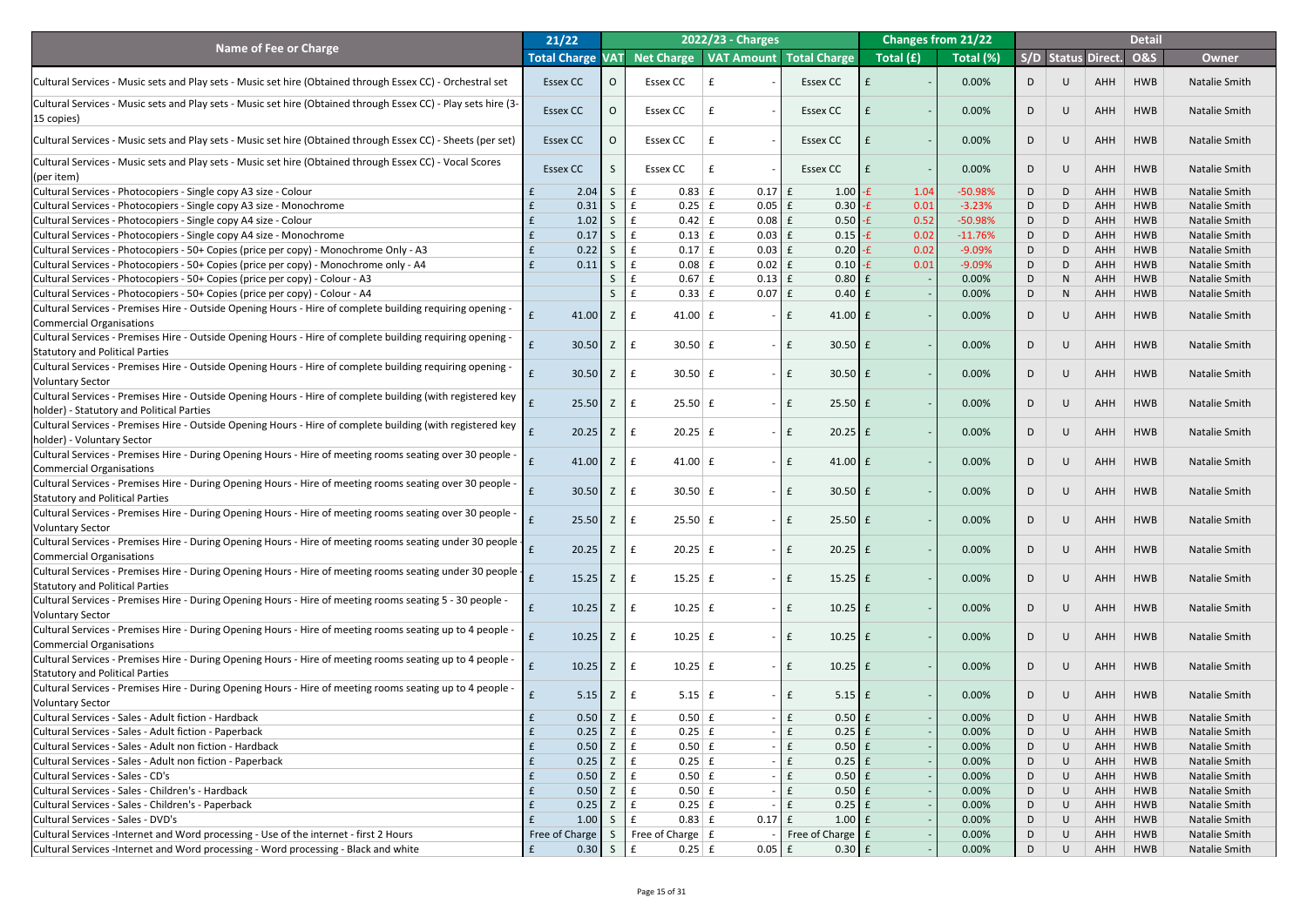| Total Charge VAT Net Charge   VAT Amount   Total Charge<br><b>S/D Status Direct.</b><br>Total (£)<br>Total (%)<br><b>O&amp;S</b><br><b>Owner</b><br>0.30<br>S<br>$0.25$ $E$<br>$0.30$ $E$<br>0.00%<br><b>Natalie Smith</b><br>Cultural Services -Internet and Word processing - Word processing - Colour<br><b>HWB</b><br>0.05<br>$\mathbf f$<br>AHH<br>0.00%<br>Cultural Services - Board Games per issue<br>$1.25$ f<br>$1.50$ $E$<br>AHH<br><b>HWB</b><br><b>Natalie Smith</b><br>$0.25$ $E$<br>D<br>Cultural Services - Library Spaces - Private tutor per hour<br>$4.17 \mid f$<br>$5.00 \mid f$<br>0.00%<br>AHH<br><b>HWB</b><br><b>Natalie Smith</b><br>$0.83 \mid f$<br>D<br>Cultural Services - Library Spaces - Private tutor per hour - Council Department/ School rate<br>$2.08$ $E$<br>$2.50 \mid f$<br>0.00%<br>AHH<br><b>HWB</b><br>Natalie Smith<br>$0.42$   $E$<br>D<br>N <sub>1</sub><br>Public Protection - Other Environmental Protection Charges - Contaminated Land enquiries - Residents -<br>30.00<br>$\overline{O}$<br>CGS<br>$31.00 \mid f$<br>$31.00$ $E$<br>1.00<br>3.33%<br><b>PR</b><br>Peter Reynolds<br>£<br>$\mathbf{f}$<br>D<br>$\sim$<br>flat fee<br>Public Protection - Other Environmental Protection Charges - Contaminated Land enquiries - Solicitors /<br>2.00<br>65.00<br>$\overline{O}$<br>67.00 $E$<br>$67.00$ £<br>3.08%<br><b>PR</b><br>CGS<br>$\mathbf{f}$<br>Peter Reynolds<br>E<br>D<br>$\sim$<br>Potential home owners per hour<br>Public Protection - Other Environmental Protection Charges - Environmental surveys - Private Companies<br>2.00<br>65.00<br>$\overline{O}$<br>67.00 $E$<br>$67.00$ £<br>3.08%<br><b>PR</b><br>CGS<br>$\mathbf{f}$<br>Peter Reynolds<br>$\mathbf{f}$<br>D<br>$\sim$<br>per hour<br>Public Protection - Other Environmental Protection Charges - High Hedges Fixed Charge for all other<br>500.00<br>$\overline{O}$<br>$512.00 \mid f$<br>12.00<br>2.40%<br><b>PR</b><br>CGS<br>$512.00$ $E$<br>$\mathbf{f}$<br>$\mathbf{f}$<br>Peter Reynolds<br>D<br>$\sim$<br>owners<br>Public Protection - Other Environmental Protection Charges - High Hedges Fixed Charge for owners on<br>5.00<br>250.00<br>$\overline{O}$<br>$255.00 \mid f$<br>2.00%<br><b>PR</b><br>CGS<br>$255.00$ $E$<br>$\mathbf{f}$<br>Peter Reynolds<br>D<br>$\sim$<br><b>Benefits</b><br>Public Protection - Other Environmental Protection Charges - Nuisance and public health EP officers<br>32.00<br>$\overline{O}$<br>$33.00 \mid f$<br>$33.00 \mid f$<br>1.00<br>3.13%<br><b>PR</b><br>CGS<br>$\mathbf{f}$<br>Peter Reynolds<br>£<br>D<br>$\sim$<br>charges per hour<br>Public Protection - Other Environmental Protection Charges - Service of notice 10 properties drainage per<br>2.00<br>65.00<br>$\overline{O}$<br>67.00 $E$<br>$67.00$ £<br>3.08%<br><b>PR</b><br>CGS<br>$\mathbf{f}$<br>Peter Reynolds<br>$\mathbf{f}$<br>D<br>$\sim$<br>Public Protection - Other Environmental Protection Charges - Swimming pool sampling (e-coli etc.) per<br>50.00<br>$\overline{O}$<br>1.00<br>2.00%<br><b>PR</b><br>CGS<br>$51.00 \mid f$<br>$51.00$ $E$<br>$\mathbf{f}$<br>Peter Reynolds<br>$\mathbf{f}$<br>D<br>$\sim$<br>sample<br>$3,363.00$ 0<br>$3,363.00 \mid f$<br>$3,363.00 \mid f$<br>0.00%<br><b>PR</b><br><b>CGS</b><br>Peter Reynolds<br>LA-IPPC Charges - Application<br>f<br><sub>S</sub><br>U<br>LA-IPPC Charges - Application - Additional Fee for Operating without a permit<br>$1,188.00$ 0<br>$\mathbf{f}$<br>0.00%<br>$1,188.00 \mid f$<br>$1,188.00$ £<br><b>PR</b><br><b>CGS</b><br>Peter Reynolds<br>S.<br>U<br>$2,233.00$ 0<br>$2,233.00$ £<br>$2,233.00$ £<br>0.00%<br>Peter Reynolds<br>LA-IPPC Charges - Application - Annual Subsistence High<br><b>PR</b><br>CGS<br>$\mathbf f$<br>$1,446.00$ O<br>0.00%<br>LA-IPPC Charges - Application - Annual Subsistence Low<br>$1,446.00 \mid f$<br>E<br>1,446.00 £<br><b>PR</b><br><b>CGS</b><br>Peter Reynolds<br><sub>S</sub><br>U<br>$1,610.00$ 0<br>$1,610.00 \mid f$<br>E<br>$1,610.00$ £<br>0.00%<br><b>PR</b><br><b>CGS</b><br>Peter Reynolds<br>LA-IPPC Charges - Application - Annual Subsistence Medium<br><sub>S</sub><br>LA-IPPC Charges - Application - Late Payment Fee<br>52.00<br>$52.00 \mid f$<br>$52.00$ $E$<br>0.00%<br><b>PR</b><br><b>CGS</b><br>Peter Reynolds<br>$\overline{O}$<br><sub>S</sub><br>698.00 O<br>698.00 $E$<br>$698.00$ E<br>0.00%<br><b>PR</b><br><b>CGS</b><br>Peter Reynolds<br>LA-IPPC Charges - Application - Partial Transfer<br>£<br><sub>S</sub><br>$202.00$ 0<br>$\mathbf{f}$<br>0.00%<br><b>PR</b><br>LA-IPPC Charges - Application - Substantial Variation<br>$202.00$ $E$<br>$202.00$ $E$<br><b>CGS</b><br>Peter Reynolds<br>£<br>S<br>698.00 O<br>698.00 $E$<br>698.00 $E$<br>0.00%<br><b>PR</b><br><b>CGS</b><br>Peter Reynolds<br>LA-IPPC Charges - Application - Surrender<br>£<br><sub>S</sub><br>$225.00$ 0<br>0.00%<br><b>PR</b><br>LA-IPPC Charges - Application - Transfer<br>$225.00 \mid f$<br>$225.00$ $E$<br><b>CGS</b><br>Peter Reynolds<br><sub>S</sub><br>LAPC Charges - Application Fee Standard process (includes solvent emission activities)<br>$1,650.00$ 0<br>$1,650.00 \mid f$<br>E<br>$1,650.00$ £<br>0.00%<br><b>PR</b><br><b>CGS</b><br>Peter Reynolds<br>S<br>$1,188.00$ 0<br>0.00%<br><b>PR</b><br>LAPC Charges Additional fee for operating without a permit<br>$1,188.00 \mid f$<br>E<br>1,188.00 £<br><b>CGS</b><br>Peter Reynolds<br><sub>S</sub><br>LAPC Charges Application fee for PVR1 and Drycleaners<br>$155.00$ 0<br>$155.00 \mid f$<br>0.00%<br><b>PR</b><br><b>CGS</b><br>Peter Reynolds<br>$155.00$   £<br>S<br>LAPC Charges Application fee for PVR1 & II combined<br>$257.00$ 0<br>0.00%<br><b>PR</b><br>$257.00 \mid f$<br>$257.00$ $E$<br><b>CGS</b><br>Peter Reynolds<br>£<br><sub>S</sub><br>$362.00$ 0<br>$\mathbf{f}$<br>LAPC Charges - VR's and other reduced fee activities<br>$362.00 \mid f$<br>$362.00$ $E$<br>0.00%<br><b>PR</b><br><b>CGS</b><br>Peter Reynolds<br>£<br>S<br>LAPC Charges Reduced fee activities Additional fee for operating without a permit<br>0.00%<br><b>PR</b><br>99.00<br>$\overline{O}$<br>99.00 $E$<br>$99.00$ £<br><b>CGS</b><br>Peter Reynolds<br>£<br><sub>S</sub><br>$1,650.00$ O<br>0.00%<br>Peter Reynolds<br>LAPC Charges Application Fee Mobile Plant not using simplified permits<br>$1,650.00 \mid f$<br>l £<br>$1,650.00$ £<br><b>PR</b><br><b>CGS</b><br>S<br>$985.00$ 0<br>$\mathbf{f}$<br><b>PR</b><br>LAPC Charges Application Fee Mobile Plant not using simplified permits for the 3rd to seventh application $\vert$ £<br>0.00%<br><b>CGS</b><br>Peter Reynolds<br>$985.00 \mid f$<br>$985.00$   £<br>£<br>S.<br>U<br>LAPC Charges Application Fee Mobile Plant not using simplified permits for the eighth and subsequent<br>$308.00$ 0<br>$308.00 \mid f$<br>$\mathbf{f}$<br>0.00%<br><b>PR</b><br>CGS<br>$\mathbf{f}$<br>$308.00$ $E$<br>Peter Reynolds<br>$\mathcal{L}$<br>$\sim$<br>permits<br>LAPPC Charges - Annual Subsistence Charge - Where the additional amount must be charged where a<br><b>PR</b><br>$\overline{O}$<br>310.00 $E$<br>$\mathbf{f}$<br>$310.00$ $E$<br>0.00%<br>CGS<br>310.00<br>$\mathbf{f}$<br>Peter Reynolds<br>U<br>5<br>$\sim$<br>permit is for a combined Part B and waste installation*<br>772.00 O<br>0.00%<br><b>PR</b><br>$772.00 \mid f$<br>E<br>772.00 £<br><b>CGS</b><br>LAPPC Charges - Annual Subsistence Charge - Standard process - Low<br>Peter Reynolds<br>£<br>U<br>S.<br>LAPC Charges Annual subsistence charge Low additional fee when permit is for a combined part B and<br>103.00<br>103.00 $E$<br>103.00 $E$<br>0.00%<br><b>PR</b><br>$\overline{O}$<br>$\mathbf{f}$<br><b>CGS</b><br>Peter Reynolds<br>$\mathbf{f}$<br>U<br>$\mathcal{P}$<br>$\sim$<br><b>Waste Installation</b><br>$1,161.00$ 0<br><b>PR</b><br>$1,161.00 \mid f$<br>$1,161.00$ $E$<br>0.00%<br><b>CGS</b><br>Peter Reynolds<br>LAPPC Charges - Annual Subsistence Charge - Standard process Medium<br>$\mathbf{f}$<br>£<br>S.<br>U<br>LAPC Charges Annual subsistence fee Medium additional fee additional fee when permit is for a combined $\begin{array}{ c c }\n\hline\n\end{array}$<br>156.00   $O$   $E$<br>$156.00 \mid f$<br>156.00 $E$<br>0.00%<br><b>PR</b><br><b>CGS</b><br>Peter Reynolds<br>U<br>part B and Waste Installation t<br>1,747.00 0<br>0.00%<br>PR<br>Peter Reynolds<br>LAPPC Charges - Annual Subsistence Charge - Standard process High<br>$1,747.00 \mid f$<br>$1,747.00$ £<br><b>CGS</b><br>$\mathbf{f}$<br>$ E$<br>£<br>S.<br>U<br>LAPC Charges - Annual subsistence Charge High additional fee additional fee when permit is for a<br>207.00 0 $\mid$ £<br>$207.00$ $E$<br>$ \mathsf{E}$<br>PR<br>$\mathbf f$<br>$207.00$ $E$<br>0.00%<br><b>CGS</b><br>Peter Reynolds<br>U<br>$\mathcal{P}$<br>combined part B and Waste Installation<br>LAPPC Charges Annual subsistence fee charges - PVR 1 and Dry Cleaners Low<br>79.00<br>$\overline{O}$<br>$79.00 \mid f$<br>79.00 $E$<br>0.00%<br><b>PR</b><br>Peter Reynolds<br>$\mathbf{f}$<br>$ E$<br><b>CGS</b><br>£<br>S.<br>U<br>LAPPC Charges Annual subsistence fee charges - PVR 1 and Dry Cleaners Medium<br>$158.00$ 0<br>Peter Reynolds<br>$158.00 \mid f$<br>$ E$<br>$158.00$ $E$<br>0.00%<br><b>PR</b><br><b>CGS</b><br>Ι£<br>S<br>LAPPC Charges Annual subsistence fee charges - PVR 1 and Dry Cleaners High<br>$237.00$ 0 $\pm$<br>$237.00$ $E$<br>Peter Reynolds<br>E<br>$237.00 \mid f$<br>$ E$<br><b>PR</b><br>0.00%<br><b>CGS</b><br>S.<br>U |                              | 21/22 |  | <b>2022/23 - Charges</b> |  | <b>Changes from 21/22</b> |  |  | <b>Detail</b> |  |
|------------------------------------------------------------------------------------------------------------------------------------------------------------------------------------------------------------------------------------------------------------------------------------------------------------------------------------------------------------------------------------------------------------------------------------------------------------------------------------------------------------------------------------------------------------------------------------------------------------------------------------------------------------------------------------------------------------------------------------------------------------------------------------------------------------------------------------------------------------------------------------------------------------------------------------------------------------------------------------------------------------------------------------------------------------------------------------------------------------------------------------------------------------------------------------------------------------------------------------------------------------------------------------------------------------------------------------------------------------------------------------------------------------------------------------------------------------------------------------------------------------------------------------------------------------------------------------------------------------------------------------------------------------------------------------------------------------------------------------------------------------------------------------------------------------------------------------------------------------------------------------------------------------------------------------------------------------------------------------------------------------------------------------------------------------------------------------------------------------------------------------------------------------------------------------------------------------------------------------------------------------------------------------------------------------------------------------------------------------------------------------------------------------------------------------------------------------------------------------------------------------------------------------------------------------------------------------------------------------------------------------------------------------------------------------------------------------------------------------------------------------------------------------------------------------------------------------------------------------------------------------------------------------------------------------------------------------------------------------------------------------------------------------------------------------------------------------------------------------------------------------------------------------------------------------------------------------------------------------------------------------------------------------------------------------------------------------------------------------------------------------------------------------------------------------------------------------------------------------------------------------------------------------------------------------------------------------------------------------------------------------------------------------------------------------------------------------------------------------------------------------------------------------------------------------------------------------------------------------------------------------------------------------------------------------------------------------------------------------------------------------------------------------------------------------------------------------------------------------------------------------------------------------------------------------------------------------------------------------------------------------------------------------------------------------------------------------------------------------------------------------------------------------------------------------------------------------------------------------------------------------------------------------------------------------------------------------------------------------------------------------------------------------------------------------------------------------------------------------------------------------------------------------------------------------------------------------------------------------------------------------------------------------------------------------------------------------------------------------------------------------------------------------------------------------------------------------------------------------------------------------------------------------------------------------------------------------------------------------------------------------------------------------------------------------------------------------------------------------------------------------------------------------------------------------------------------------------------------------------------------------------------------------------------------------------------------------------------------------------------------------------------------------------------------------------------------------------------------------------------------------------------------------------------------------------------------------------------------------------------------------------------------------------------------------------------------------------------------------------------------------------------------------------------------------------------------------------------------------------------------------------------------------------------------------------------------------------------------------------------------------------------------------------------------------------------------------------------------------------------------------------------------------------------------------------------------------------------------------------------------------------------------------------------------------------------------------------------------------------------------------------------------------------------------------------------------------------------------------------------------------------------------------------------------------------------------------------------------------------------------------------------------------------------------------------------------------------------------------------------------------------------------------------------------------------------------------------------------------------------------------------------------------------------------------------------------------------------------------------------------------------------------------------------------------------------------------------------------------------------------------------------------------------------------------------------------------------------------------------------------------------------------------------------------------------------------------------------------------------------------------------------------------------------------------------------------------------------------------------------------------------------------------------------------------------------------------------------------------------------------------------------------------------------------------------------------------------------------------------------------------------------------------------------------------------------------------------------------------------------------------------------------------------------------------------------------------------------------------------------------------------------------------------------------------------------------------------------------------------------------------------------------------------------------------------------------------------------------------------------------------------------------------------------------------------------------------------------------------------------------------------------------------------------------------------------------------------------------------------------------------------------------------------------------------------------------------------------------------------------------------------------------------------------------------------------------------------------------------------------------------------------------------------------------------------------------------------------------------------------------------------------------------------------------------------------------------------------------------------------------------------------------------------------------------------------------------------------------------------------------------------------------------------------------------------------------------------------------------------------------------------------------------------------------|------------------------------|-------|--|--------------------------|--|---------------------------|--|--|---------------|--|
|                                                                                                                                                                                                                                                                                                                                                                                                                                                                                                                                                                                                                                                                                                                                                                                                                                                                                                                                                                                                                                                                                                                                                                                                                                                                                                                                                                                                                                                                                                                                                                                                                                                                                                                                                                                                                                                                                                                                                                                                                                                                                                                                                                                                                                                                                                                                                                                                                                                                                                                                                                                                                                                                                                                                                                                                                                                                                                                                                                                                                                                                                                                                                                                                                                                                                                                                                                                                                                                                                                                                                                                                                                                                                                                                                                                                                                                                                                                                                                                                                                                                                                                                                                                                                                                                                                                                                                                                                                                                                                                                                                                                                                                                                                                                                                                                                                                                                                                                                                                                                                                                                                                                                                                                                                                                                                                                                                                                                                                                                                                                                                                                                                                                                                                                                                                                                                                                                                                                                                                                                                                                                                                                                                                                                                                                                                                                                                                                                                                                                                                                                                                                                                                                                                                                                                                                                                                                                                                                                                                                                                                                                                                                                                                                                                                                                                                                                                                                                                                                                                                                                                                                                                                                                                                                                                                                                                                                                                                                                                                                                                                                                                                                                                                                                                                                                                                                                                                                                                                                                                                                                                                                                                                                                                                                                                                                                                                                                                                                                                                                                                                                                                                                                                                                                                                                                                                                                                                                                                                                                                                                                      | <b>Name of Fee or Charge</b> |       |  |                          |  |                           |  |  |               |  |
|                                                                                                                                                                                                                                                                                                                                                                                                                                                                                                                                                                                                                                                                                                                                                                                                                                                                                                                                                                                                                                                                                                                                                                                                                                                                                                                                                                                                                                                                                                                                                                                                                                                                                                                                                                                                                                                                                                                                                                                                                                                                                                                                                                                                                                                                                                                                                                                                                                                                                                                                                                                                                                                                                                                                                                                                                                                                                                                                                                                                                                                                                                                                                                                                                                                                                                                                                                                                                                                                                                                                                                                                                                                                                                                                                                                                                                                                                                                                                                                                                                                                                                                                                                                                                                                                                                                                                                                                                                                                                                                                                                                                                                                                                                                                                                                                                                                                                                                                                                                                                                                                                                                                                                                                                                                                                                                                                                                                                                                                                                                                                                                                                                                                                                                                                                                                                                                                                                                                                                                                                                                                                                                                                                                                                                                                                                                                                                                                                                                                                                                                                                                                                                                                                                                                                                                                                                                                                                                                                                                                                                                                                                                                                                                                                                                                                                                                                                                                                                                                                                                                                                                                                                                                                                                                                                                                                                                                                                                                                                                                                                                                                                                                                                                                                                                                                                                                                                                                                                                                                                                                                                                                                                                                                                                                                                                                                                                                                                                                                                                                                                                                                                                                                                                                                                                                                                                                                                                                                                                                                                                                                      |                              |       |  |                          |  |                           |  |  |               |  |
|                                                                                                                                                                                                                                                                                                                                                                                                                                                                                                                                                                                                                                                                                                                                                                                                                                                                                                                                                                                                                                                                                                                                                                                                                                                                                                                                                                                                                                                                                                                                                                                                                                                                                                                                                                                                                                                                                                                                                                                                                                                                                                                                                                                                                                                                                                                                                                                                                                                                                                                                                                                                                                                                                                                                                                                                                                                                                                                                                                                                                                                                                                                                                                                                                                                                                                                                                                                                                                                                                                                                                                                                                                                                                                                                                                                                                                                                                                                                                                                                                                                                                                                                                                                                                                                                                                                                                                                                                                                                                                                                                                                                                                                                                                                                                                                                                                                                                                                                                                                                                                                                                                                                                                                                                                                                                                                                                                                                                                                                                                                                                                                                                                                                                                                                                                                                                                                                                                                                                                                                                                                                                                                                                                                                                                                                                                                                                                                                                                                                                                                                                                                                                                                                                                                                                                                                                                                                                                                                                                                                                                                                                                                                                                                                                                                                                                                                                                                                                                                                                                                                                                                                                                                                                                                                                                                                                                                                                                                                                                                                                                                                                                                                                                                                                                                                                                                                                                                                                                                                                                                                                                                                                                                                                                                                                                                                                                                                                                                                                                                                                                                                                                                                                                                                                                                                                                                                                                                                                                                                                                                                                      |                              |       |  |                          |  |                           |  |  |               |  |
|                                                                                                                                                                                                                                                                                                                                                                                                                                                                                                                                                                                                                                                                                                                                                                                                                                                                                                                                                                                                                                                                                                                                                                                                                                                                                                                                                                                                                                                                                                                                                                                                                                                                                                                                                                                                                                                                                                                                                                                                                                                                                                                                                                                                                                                                                                                                                                                                                                                                                                                                                                                                                                                                                                                                                                                                                                                                                                                                                                                                                                                                                                                                                                                                                                                                                                                                                                                                                                                                                                                                                                                                                                                                                                                                                                                                                                                                                                                                                                                                                                                                                                                                                                                                                                                                                                                                                                                                                                                                                                                                                                                                                                                                                                                                                                                                                                                                                                                                                                                                                                                                                                                                                                                                                                                                                                                                                                                                                                                                                                                                                                                                                                                                                                                                                                                                                                                                                                                                                                                                                                                                                                                                                                                                                                                                                                                                                                                                                                                                                                                                                                                                                                                                                                                                                                                                                                                                                                                                                                                                                                                                                                                                                                                                                                                                                                                                                                                                                                                                                                                                                                                                                                                                                                                                                                                                                                                                                                                                                                                                                                                                                                                                                                                                                                                                                                                                                                                                                                                                                                                                                                                                                                                                                                                                                                                                                                                                                                                                                                                                                                                                                                                                                                                                                                                                                                                                                                                                                                                                                                                                                      |                              |       |  |                          |  |                           |  |  |               |  |
|                                                                                                                                                                                                                                                                                                                                                                                                                                                                                                                                                                                                                                                                                                                                                                                                                                                                                                                                                                                                                                                                                                                                                                                                                                                                                                                                                                                                                                                                                                                                                                                                                                                                                                                                                                                                                                                                                                                                                                                                                                                                                                                                                                                                                                                                                                                                                                                                                                                                                                                                                                                                                                                                                                                                                                                                                                                                                                                                                                                                                                                                                                                                                                                                                                                                                                                                                                                                                                                                                                                                                                                                                                                                                                                                                                                                                                                                                                                                                                                                                                                                                                                                                                                                                                                                                                                                                                                                                                                                                                                                                                                                                                                                                                                                                                                                                                                                                                                                                                                                                                                                                                                                                                                                                                                                                                                                                                                                                                                                                                                                                                                                                                                                                                                                                                                                                                                                                                                                                                                                                                                                                                                                                                                                                                                                                                                                                                                                                                                                                                                                                                                                                                                                                                                                                                                                                                                                                                                                                                                                                                                                                                                                                                                                                                                                                                                                                                                                                                                                                                                                                                                                                                                                                                                                                                                                                                                                                                                                                                                                                                                                                                                                                                                                                                                                                                                                                                                                                                                                                                                                                                                                                                                                                                                                                                                                                                                                                                                                                                                                                                                                                                                                                                                                                                                                                                                                                                                                                                                                                                                                                      |                              |       |  |                          |  |                           |  |  |               |  |
|                                                                                                                                                                                                                                                                                                                                                                                                                                                                                                                                                                                                                                                                                                                                                                                                                                                                                                                                                                                                                                                                                                                                                                                                                                                                                                                                                                                                                                                                                                                                                                                                                                                                                                                                                                                                                                                                                                                                                                                                                                                                                                                                                                                                                                                                                                                                                                                                                                                                                                                                                                                                                                                                                                                                                                                                                                                                                                                                                                                                                                                                                                                                                                                                                                                                                                                                                                                                                                                                                                                                                                                                                                                                                                                                                                                                                                                                                                                                                                                                                                                                                                                                                                                                                                                                                                                                                                                                                                                                                                                                                                                                                                                                                                                                                                                                                                                                                                                                                                                                                                                                                                                                                                                                                                                                                                                                                                                                                                                                                                                                                                                                                                                                                                                                                                                                                                                                                                                                                                                                                                                                                                                                                                                                                                                                                                                                                                                                                                                                                                                                                                                                                                                                                                                                                                                                                                                                                                                                                                                                                                                                                                                                                                                                                                                                                                                                                                                                                                                                                                                                                                                                                                                                                                                                                                                                                                                                                                                                                                                                                                                                                                                                                                                                                                                                                                                                                                                                                                                                                                                                                                                                                                                                                                                                                                                                                                                                                                                                                                                                                                                                                                                                                                                                                                                                                                                                                                                                                                                                                                                                                      |                              |       |  |                          |  |                           |  |  |               |  |
|                                                                                                                                                                                                                                                                                                                                                                                                                                                                                                                                                                                                                                                                                                                                                                                                                                                                                                                                                                                                                                                                                                                                                                                                                                                                                                                                                                                                                                                                                                                                                                                                                                                                                                                                                                                                                                                                                                                                                                                                                                                                                                                                                                                                                                                                                                                                                                                                                                                                                                                                                                                                                                                                                                                                                                                                                                                                                                                                                                                                                                                                                                                                                                                                                                                                                                                                                                                                                                                                                                                                                                                                                                                                                                                                                                                                                                                                                                                                                                                                                                                                                                                                                                                                                                                                                                                                                                                                                                                                                                                                                                                                                                                                                                                                                                                                                                                                                                                                                                                                                                                                                                                                                                                                                                                                                                                                                                                                                                                                                                                                                                                                                                                                                                                                                                                                                                                                                                                                                                                                                                                                                                                                                                                                                                                                                                                                                                                                                                                                                                                                                                                                                                                                                                                                                                                                                                                                                                                                                                                                                                                                                                                                                                                                                                                                                                                                                                                                                                                                                                                                                                                                                                                                                                                                                                                                                                                                                                                                                                                                                                                                                                                                                                                                                                                                                                                                                                                                                                                                                                                                                                                                                                                                                                                                                                                                                                                                                                                                                                                                                                                                                                                                                                                                                                                                                                                                                                                                                                                                                                                                                      |                              |       |  |                          |  |                           |  |  |               |  |
|                                                                                                                                                                                                                                                                                                                                                                                                                                                                                                                                                                                                                                                                                                                                                                                                                                                                                                                                                                                                                                                                                                                                                                                                                                                                                                                                                                                                                                                                                                                                                                                                                                                                                                                                                                                                                                                                                                                                                                                                                                                                                                                                                                                                                                                                                                                                                                                                                                                                                                                                                                                                                                                                                                                                                                                                                                                                                                                                                                                                                                                                                                                                                                                                                                                                                                                                                                                                                                                                                                                                                                                                                                                                                                                                                                                                                                                                                                                                                                                                                                                                                                                                                                                                                                                                                                                                                                                                                                                                                                                                                                                                                                                                                                                                                                                                                                                                                                                                                                                                                                                                                                                                                                                                                                                                                                                                                                                                                                                                                                                                                                                                                                                                                                                                                                                                                                                                                                                                                                                                                                                                                                                                                                                                                                                                                                                                                                                                                                                                                                                                                                                                                                                                                                                                                                                                                                                                                                                                                                                                                                                                                                                                                                                                                                                                                                                                                                                                                                                                                                                                                                                                                                                                                                                                                                                                                                                                                                                                                                                                                                                                                                                                                                                                                                                                                                                                                                                                                                                                                                                                                                                                                                                                                                                                                                                                                                                                                                                                                                                                                                                                                                                                                                                                                                                                                                                                                                                                                                                                                                                                                      |                              |       |  |                          |  |                           |  |  |               |  |
|                                                                                                                                                                                                                                                                                                                                                                                                                                                                                                                                                                                                                                                                                                                                                                                                                                                                                                                                                                                                                                                                                                                                                                                                                                                                                                                                                                                                                                                                                                                                                                                                                                                                                                                                                                                                                                                                                                                                                                                                                                                                                                                                                                                                                                                                                                                                                                                                                                                                                                                                                                                                                                                                                                                                                                                                                                                                                                                                                                                                                                                                                                                                                                                                                                                                                                                                                                                                                                                                                                                                                                                                                                                                                                                                                                                                                                                                                                                                                                                                                                                                                                                                                                                                                                                                                                                                                                                                                                                                                                                                                                                                                                                                                                                                                                                                                                                                                                                                                                                                                                                                                                                                                                                                                                                                                                                                                                                                                                                                                                                                                                                                                                                                                                                                                                                                                                                                                                                                                                                                                                                                                                                                                                                                                                                                                                                                                                                                                                                                                                                                                                                                                                                                                                                                                                                                                                                                                                                                                                                                                                                                                                                                                                                                                                                                                                                                                                                                                                                                                                                                                                                                                                                                                                                                                                                                                                                                                                                                                                                                                                                                                                                                                                                                                                                                                                                                                                                                                                                                                                                                                                                                                                                                                                                                                                                                                                                                                                                                                                                                                                                                                                                                                                                                                                                                                                                                                                                                                                                                                                                                                      |                              |       |  |                          |  |                           |  |  |               |  |
|                                                                                                                                                                                                                                                                                                                                                                                                                                                                                                                                                                                                                                                                                                                                                                                                                                                                                                                                                                                                                                                                                                                                                                                                                                                                                                                                                                                                                                                                                                                                                                                                                                                                                                                                                                                                                                                                                                                                                                                                                                                                                                                                                                                                                                                                                                                                                                                                                                                                                                                                                                                                                                                                                                                                                                                                                                                                                                                                                                                                                                                                                                                                                                                                                                                                                                                                                                                                                                                                                                                                                                                                                                                                                                                                                                                                                                                                                                                                                                                                                                                                                                                                                                                                                                                                                                                                                                                                                                                                                                                                                                                                                                                                                                                                                                                                                                                                                                                                                                                                                                                                                                                                                                                                                                                                                                                                                                                                                                                                                                                                                                                                                                                                                                                                                                                                                                                                                                                                                                                                                                                                                                                                                                                                                                                                                                                                                                                                                                                                                                                                                                                                                                                                                                                                                                                                                                                                                                                                                                                                                                                                                                                                                                                                                                                                                                                                                                                                                                                                                                                                                                                                                                                                                                                                                                                                                                                                                                                                                                                                                                                                                                                                                                                                                                                                                                                                                                                                                                                                                                                                                                                                                                                                                                                                                                                                                                                                                                                                                                                                                                                                                                                                                                                                                                                                                                                                                                                                                                                                                                                                                      |                              |       |  |                          |  |                           |  |  |               |  |
|                                                                                                                                                                                                                                                                                                                                                                                                                                                                                                                                                                                                                                                                                                                                                                                                                                                                                                                                                                                                                                                                                                                                                                                                                                                                                                                                                                                                                                                                                                                                                                                                                                                                                                                                                                                                                                                                                                                                                                                                                                                                                                                                                                                                                                                                                                                                                                                                                                                                                                                                                                                                                                                                                                                                                                                                                                                                                                                                                                                                                                                                                                                                                                                                                                                                                                                                                                                                                                                                                                                                                                                                                                                                                                                                                                                                                                                                                                                                                                                                                                                                                                                                                                                                                                                                                                                                                                                                                                                                                                                                                                                                                                                                                                                                                                                                                                                                                                                                                                                                                                                                                                                                                                                                                                                                                                                                                                                                                                                                                                                                                                                                                                                                                                                                                                                                                                                                                                                                                                                                                                                                                                                                                                                                                                                                                                                                                                                                                                                                                                                                                                                                                                                                                                                                                                                                                                                                                                                                                                                                                                                                                                                                                                                                                                                                                                                                                                                                                                                                                                                                                                                                                                                                                                                                                                                                                                                                                                                                                                                                                                                                                                                                                                                                                                                                                                                                                                                                                                                                                                                                                                                                                                                                                                                                                                                                                                                                                                                                                                                                                                                                                                                                                                                                                                                                                                                                                                                                                                                                                                                                                      |                              |       |  |                          |  |                           |  |  |               |  |
|                                                                                                                                                                                                                                                                                                                                                                                                                                                                                                                                                                                                                                                                                                                                                                                                                                                                                                                                                                                                                                                                                                                                                                                                                                                                                                                                                                                                                                                                                                                                                                                                                                                                                                                                                                                                                                                                                                                                                                                                                                                                                                                                                                                                                                                                                                                                                                                                                                                                                                                                                                                                                                                                                                                                                                                                                                                                                                                                                                                                                                                                                                                                                                                                                                                                                                                                                                                                                                                                                                                                                                                                                                                                                                                                                                                                                                                                                                                                                                                                                                                                                                                                                                                                                                                                                                                                                                                                                                                                                                                                                                                                                                                                                                                                                                                                                                                                                                                                                                                                                                                                                                                                                                                                                                                                                                                                                                                                                                                                                                                                                                                                                                                                                                                                                                                                                                                                                                                                                                                                                                                                                                                                                                                                                                                                                                                                                                                                                                                                                                                                                                                                                                                                                                                                                                                                                                                                                                                                                                                                                                                                                                                                                                                                                                                                                                                                                                                                                                                                                                                                                                                                                                                                                                                                                                                                                                                                                                                                                                                                                                                                                                                                                                                                                                                                                                                                                                                                                                                                                                                                                                                                                                                                                                                                                                                                                                                                                                                                                                                                                                                                                                                                                                                                                                                                                                                                                                                                                                                                                                                                                      |                              |       |  |                          |  |                           |  |  |               |  |
|                                                                                                                                                                                                                                                                                                                                                                                                                                                                                                                                                                                                                                                                                                                                                                                                                                                                                                                                                                                                                                                                                                                                                                                                                                                                                                                                                                                                                                                                                                                                                                                                                                                                                                                                                                                                                                                                                                                                                                                                                                                                                                                                                                                                                                                                                                                                                                                                                                                                                                                                                                                                                                                                                                                                                                                                                                                                                                                                                                                                                                                                                                                                                                                                                                                                                                                                                                                                                                                                                                                                                                                                                                                                                                                                                                                                                                                                                                                                                                                                                                                                                                                                                                                                                                                                                                                                                                                                                                                                                                                                                                                                                                                                                                                                                                                                                                                                                                                                                                                                                                                                                                                                                                                                                                                                                                                                                                                                                                                                                                                                                                                                                                                                                                                                                                                                                                                                                                                                                                                                                                                                                                                                                                                                                                                                                                                                                                                                                                                                                                                                                                                                                                                                                                                                                                                                                                                                                                                                                                                                                                                                                                                                                                                                                                                                                                                                                                                                                                                                                                                                                                                                                                                                                                                                                                                                                                                                                                                                                                                                                                                                                                                                                                                                                                                                                                                                                                                                                                                                                                                                                                                                                                                                                                                                                                                                                                                                                                                                                                                                                                                                                                                                                                                                                                                                                                                                                                                                                                                                                                                                                      |                              |       |  |                          |  |                           |  |  |               |  |
|                                                                                                                                                                                                                                                                                                                                                                                                                                                                                                                                                                                                                                                                                                                                                                                                                                                                                                                                                                                                                                                                                                                                                                                                                                                                                                                                                                                                                                                                                                                                                                                                                                                                                                                                                                                                                                                                                                                                                                                                                                                                                                                                                                                                                                                                                                                                                                                                                                                                                                                                                                                                                                                                                                                                                                                                                                                                                                                                                                                                                                                                                                                                                                                                                                                                                                                                                                                                                                                                                                                                                                                                                                                                                                                                                                                                                                                                                                                                                                                                                                                                                                                                                                                                                                                                                                                                                                                                                                                                                                                                                                                                                                                                                                                                                                                                                                                                                                                                                                                                                                                                                                                                                                                                                                                                                                                                                                                                                                                                                                                                                                                                                                                                                                                                                                                                                                                                                                                                                                                                                                                                                                                                                                                                                                                                                                                                                                                                                                                                                                                                                                                                                                                                                                                                                                                                                                                                                                                                                                                                                                                                                                                                                                                                                                                                                                                                                                                                                                                                                                                                                                                                                                                                                                                                                                                                                                                                                                                                                                                                                                                                                                                                                                                                                                                                                                                                                                                                                                                                                                                                                                                                                                                                                                                                                                                                                                                                                                                                                                                                                                                                                                                                                                                                                                                                                                                                                                                                                                                                                                                                                      |                              |       |  |                          |  |                           |  |  |               |  |
|                                                                                                                                                                                                                                                                                                                                                                                                                                                                                                                                                                                                                                                                                                                                                                                                                                                                                                                                                                                                                                                                                                                                                                                                                                                                                                                                                                                                                                                                                                                                                                                                                                                                                                                                                                                                                                                                                                                                                                                                                                                                                                                                                                                                                                                                                                                                                                                                                                                                                                                                                                                                                                                                                                                                                                                                                                                                                                                                                                                                                                                                                                                                                                                                                                                                                                                                                                                                                                                                                                                                                                                                                                                                                                                                                                                                                                                                                                                                                                                                                                                                                                                                                                                                                                                                                                                                                                                                                                                                                                                                                                                                                                                                                                                                                                                                                                                                                                                                                                                                                                                                                                                                                                                                                                                                                                                                                                                                                                                                                                                                                                                                                                                                                                                                                                                                                                                                                                                                                                                                                                                                                                                                                                                                                                                                                                                                                                                                                                                                                                                                                                                                                                                                                                                                                                                                                                                                                                                                                                                                                                                                                                                                                                                                                                                                                                                                                                                                                                                                                                                                                                                                                                                                                                                                                                                                                                                                                                                                                                                                                                                                                                                                                                                                                                                                                                                                                                                                                                                                                                                                                                                                                                                                                                                                                                                                                                                                                                                                                                                                                                                                                                                                                                                                                                                                                                                                                                                                                                                                                                                                                      |                              |       |  |                          |  |                           |  |  |               |  |
|                                                                                                                                                                                                                                                                                                                                                                                                                                                                                                                                                                                                                                                                                                                                                                                                                                                                                                                                                                                                                                                                                                                                                                                                                                                                                                                                                                                                                                                                                                                                                                                                                                                                                                                                                                                                                                                                                                                                                                                                                                                                                                                                                                                                                                                                                                                                                                                                                                                                                                                                                                                                                                                                                                                                                                                                                                                                                                                                                                                                                                                                                                                                                                                                                                                                                                                                                                                                                                                                                                                                                                                                                                                                                                                                                                                                                                                                                                                                                                                                                                                                                                                                                                                                                                                                                                                                                                                                                                                                                                                                                                                                                                                                                                                                                                                                                                                                                                                                                                                                                                                                                                                                                                                                                                                                                                                                                                                                                                                                                                                                                                                                                                                                                                                                                                                                                                                                                                                                                                                                                                                                                                                                                                                                                                                                                                                                                                                                                                                                                                                                                                                                                                                                                                                                                                                                                                                                                                                                                                                                                                                                                                                                                                                                                                                                                                                                                                                                                                                                                                                                                                                                                                                                                                                                                                                                                                                                                                                                                                                                                                                                                                                                                                                                                                                                                                                                                                                                                                                                                                                                                                                                                                                                                                                                                                                                                                                                                                                                                                                                                                                                                                                                                                                                                                                                                                                                                                                                                                                                                                                                                      |                              |       |  |                          |  |                           |  |  |               |  |
|                                                                                                                                                                                                                                                                                                                                                                                                                                                                                                                                                                                                                                                                                                                                                                                                                                                                                                                                                                                                                                                                                                                                                                                                                                                                                                                                                                                                                                                                                                                                                                                                                                                                                                                                                                                                                                                                                                                                                                                                                                                                                                                                                                                                                                                                                                                                                                                                                                                                                                                                                                                                                                                                                                                                                                                                                                                                                                                                                                                                                                                                                                                                                                                                                                                                                                                                                                                                                                                                                                                                                                                                                                                                                                                                                                                                                                                                                                                                                                                                                                                                                                                                                                                                                                                                                                                                                                                                                                                                                                                                                                                                                                                                                                                                                                                                                                                                                                                                                                                                                                                                                                                                                                                                                                                                                                                                                                                                                                                                                                                                                                                                                                                                                                                                                                                                                                                                                                                                                                                                                                                                                                                                                                                                                                                                                                                                                                                                                                                                                                                                                                                                                                                                                                                                                                                                                                                                                                                                                                                                                                                                                                                                                                                                                                                                                                                                                                                                                                                                                                                                                                                                                                                                                                                                                                                                                                                                                                                                                                                                                                                                                                                                                                                                                                                                                                                                                                                                                                                                                                                                                                                                                                                                                                                                                                                                                                                                                                                                                                                                                                                                                                                                                                                                                                                                                                                                                                                                                                                                                                                                                      |                              |       |  |                          |  |                           |  |  |               |  |
|                                                                                                                                                                                                                                                                                                                                                                                                                                                                                                                                                                                                                                                                                                                                                                                                                                                                                                                                                                                                                                                                                                                                                                                                                                                                                                                                                                                                                                                                                                                                                                                                                                                                                                                                                                                                                                                                                                                                                                                                                                                                                                                                                                                                                                                                                                                                                                                                                                                                                                                                                                                                                                                                                                                                                                                                                                                                                                                                                                                                                                                                                                                                                                                                                                                                                                                                                                                                                                                                                                                                                                                                                                                                                                                                                                                                                                                                                                                                                                                                                                                                                                                                                                                                                                                                                                                                                                                                                                                                                                                                                                                                                                                                                                                                                                                                                                                                                                                                                                                                                                                                                                                                                                                                                                                                                                                                                                                                                                                                                                                                                                                                                                                                                                                                                                                                                                                                                                                                                                                                                                                                                                                                                                                                                                                                                                                                                                                                                                                                                                                                                                                                                                                                                                                                                                                                                                                                                                                                                                                                                                                                                                                                                                                                                                                                                                                                                                                                                                                                                                                                                                                                                                                                                                                                                                                                                                                                                                                                                                                                                                                                                                                                                                                                                                                                                                                                                                                                                                                                                                                                                                                                                                                                                                                                                                                                                                                                                                                                                                                                                                                                                                                                                                                                                                                                                                                                                                                                                                                                                                                                                      |                              |       |  |                          |  |                           |  |  |               |  |
|                                                                                                                                                                                                                                                                                                                                                                                                                                                                                                                                                                                                                                                                                                                                                                                                                                                                                                                                                                                                                                                                                                                                                                                                                                                                                                                                                                                                                                                                                                                                                                                                                                                                                                                                                                                                                                                                                                                                                                                                                                                                                                                                                                                                                                                                                                                                                                                                                                                                                                                                                                                                                                                                                                                                                                                                                                                                                                                                                                                                                                                                                                                                                                                                                                                                                                                                                                                                                                                                                                                                                                                                                                                                                                                                                                                                                                                                                                                                                                                                                                                                                                                                                                                                                                                                                                                                                                                                                                                                                                                                                                                                                                                                                                                                                                                                                                                                                                                                                                                                                                                                                                                                                                                                                                                                                                                                                                                                                                                                                                                                                                                                                                                                                                                                                                                                                                                                                                                                                                                                                                                                                                                                                                                                                                                                                                                                                                                                                                                                                                                                                                                                                                                                                                                                                                                                                                                                                                                                                                                                                                                                                                                                                                                                                                                                                                                                                                                                                                                                                                                                                                                                                                                                                                                                                                                                                                                                                                                                                                                                                                                                                                                                                                                                                                                                                                                                                                                                                                                                                                                                                                                                                                                                                                                                                                                                                                                                                                                                                                                                                                                                                                                                                                                                                                                                                                                                                                                                                                                                                                                                                      |                              |       |  |                          |  |                           |  |  |               |  |
|                                                                                                                                                                                                                                                                                                                                                                                                                                                                                                                                                                                                                                                                                                                                                                                                                                                                                                                                                                                                                                                                                                                                                                                                                                                                                                                                                                                                                                                                                                                                                                                                                                                                                                                                                                                                                                                                                                                                                                                                                                                                                                                                                                                                                                                                                                                                                                                                                                                                                                                                                                                                                                                                                                                                                                                                                                                                                                                                                                                                                                                                                                                                                                                                                                                                                                                                                                                                                                                                                                                                                                                                                                                                                                                                                                                                                                                                                                                                                                                                                                                                                                                                                                                                                                                                                                                                                                                                                                                                                                                                                                                                                                                                                                                                                                                                                                                                                                                                                                                                                                                                                                                                                                                                                                                                                                                                                                                                                                                                                                                                                                                                                                                                                                                                                                                                                                                                                                                                                                                                                                                                                                                                                                                                                                                                                                                                                                                                                                                                                                                                                                                                                                                                                                                                                                                                                                                                                                                                                                                                                                                                                                                                                                                                                                                                                                                                                                                                                                                                                                                                                                                                                                                                                                                                                                                                                                                                                                                                                                                                                                                                                                                                                                                                                                                                                                                                                                                                                                                                                                                                                                                                                                                                                                                                                                                                                                                                                                                                                                                                                                                                                                                                                                                                                                                                                                                                                                                                                                                                                                                                                      |                              |       |  |                          |  |                           |  |  |               |  |
|                                                                                                                                                                                                                                                                                                                                                                                                                                                                                                                                                                                                                                                                                                                                                                                                                                                                                                                                                                                                                                                                                                                                                                                                                                                                                                                                                                                                                                                                                                                                                                                                                                                                                                                                                                                                                                                                                                                                                                                                                                                                                                                                                                                                                                                                                                                                                                                                                                                                                                                                                                                                                                                                                                                                                                                                                                                                                                                                                                                                                                                                                                                                                                                                                                                                                                                                                                                                                                                                                                                                                                                                                                                                                                                                                                                                                                                                                                                                                                                                                                                                                                                                                                                                                                                                                                                                                                                                                                                                                                                                                                                                                                                                                                                                                                                                                                                                                                                                                                                                                                                                                                                                                                                                                                                                                                                                                                                                                                                                                                                                                                                                                                                                                                                                                                                                                                                                                                                                                                                                                                                                                                                                                                                                                                                                                                                                                                                                                                                                                                                                                                                                                                                                                                                                                                                                                                                                                                                                                                                                                                                                                                                                                                                                                                                                                                                                                                                                                                                                                                                                                                                                                                                                                                                                                                                                                                                                                                                                                                                                                                                                                                                                                                                                                                                                                                                                                                                                                                                                                                                                                                                                                                                                                                                                                                                                                                                                                                                                                                                                                                                                                                                                                                                                                                                                                                                                                                                                                                                                                                                                                      |                              |       |  |                          |  |                           |  |  |               |  |
|                                                                                                                                                                                                                                                                                                                                                                                                                                                                                                                                                                                                                                                                                                                                                                                                                                                                                                                                                                                                                                                                                                                                                                                                                                                                                                                                                                                                                                                                                                                                                                                                                                                                                                                                                                                                                                                                                                                                                                                                                                                                                                                                                                                                                                                                                                                                                                                                                                                                                                                                                                                                                                                                                                                                                                                                                                                                                                                                                                                                                                                                                                                                                                                                                                                                                                                                                                                                                                                                                                                                                                                                                                                                                                                                                                                                                                                                                                                                                                                                                                                                                                                                                                                                                                                                                                                                                                                                                                                                                                                                                                                                                                                                                                                                                                                                                                                                                                                                                                                                                                                                                                                                                                                                                                                                                                                                                                                                                                                                                                                                                                                                                                                                                                                                                                                                                                                                                                                                                                                                                                                                                                                                                                                                                                                                                                                                                                                                                                                                                                                                                                                                                                                                                                                                                                                                                                                                                                                                                                                                                                                                                                                                                                                                                                                                                                                                                                                                                                                                                                                                                                                                                                                                                                                                                                                                                                                                                                                                                                                                                                                                                                                                                                                                                                                                                                                                                                                                                                                                                                                                                                                                                                                                                                                                                                                                                                                                                                                                                                                                                                                                                                                                                                                                                                                                                                                                                                                                                                                                                                                                                      |                              |       |  |                          |  |                           |  |  |               |  |
|                                                                                                                                                                                                                                                                                                                                                                                                                                                                                                                                                                                                                                                                                                                                                                                                                                                                                                                                                                                                                                                                                                                                                                                                                                                                                                                                                                                                                                                                                                                                                                                                                                                                                                                                                                                                                                                                                                                                                                                                                                                                                                                                                                                                                                                                                                                                                                                                                                                                                                                                                                                                                                                                                                                                                                                                                                                                                                                                                                                                                                                                                                                                                                                                                                                                                                                                                                                                                                                                                                                                                                                                                                                                                                                                                                                                                                                                                                                                                                                                                                                                                                                                                                                                                                                                                                                                                                                                                                                                                                                                                                                                                                                                                                                                                                                                                                                                                                                                                                                                                                                                                                                                                                                                                                                                                                                                                                                                                                                                                                                                                                                                                                                                                                                                                                                                                                                                                                                                                                                                                                                                                                                                                                                                                                                                                                                                                                                                                                                                                                                                                                                                                                                                                                                                                                                                                                                                                                                                                                                                                                                                                                                                                                                                                                                                                                                                                                                                                                                                                                                                                                                                                                                                                                                                                                                                                                                                                                                                                                                                                                                                                                                                                                                                                                                                                                                                                                                                                                                                                                                                                                                                                                                                                                                                                                                                                                                                                                                                                                                                                                                                                                                                                                                                                                                                                                                                                                                                                                                                                                                                                      |                              |       |  |                          |  |                           |  |  |               |  |
|                                                                                                                                                                                                                                                                                                                                                                                                                                                                                                                                                                                                                                                                                                                                                                                                                                                                                                                                                                                                                                                                                                                                                                                                                                                                                                                                                                                                                                                                                                                                                                                                                                                                                                                                                                                                                                                                                                                                                                                                                                                                                                                                                                                                                                                                                                                                                                                                                                                                                                                                                                                                                                                                                                                                                                                                                                                                                                                                                                                                                                                                                                                                                                                                                                                                                                                                                                                                                                                                                                                                                                                                                                                                                                                                                                                                                                                                                                                                                                                                                                                                                                                                                                                                                                                                                                                                                                                                                                                                                                                                                                                                                                                                                                                                                                                                                                                                                                                                                                                                                                                                                                                                                                                                                                                                                                                                                                                                                                                                                                                                                                                                                                                                                                                                                                                                                                                                                                                                                                                                                                                                                                                                                                                                                                                                                                                                                                                                                                                                                                                                                                                                                                                                                                                                                                                                                                                                                                                                                                                                                                                                                                                                                                                                                                                                                                                                                                                                                                                                                                                                                                                                                                                                                                                                                                                                                                                                                                                                                                                                                                                                                                                                                                                                                                                                                                                                                                                                                                                                                                                                                                                                                                                                                                                                                                                                                                                                                                                                                                                                                                                                                                                                                                                                                                                                                                                                                                                                                                                                                                                                                      |                              |       |  |                          |  |                           |  |  |               |  |
|                                                                                                                                                                                                                                                                                                                                                                                                                                                                                                                                                                                                                                                                                                                                                                                                                                                                                                                                                                                                                                                                                                                                                                                                                                                                                                                                                                                                                                                                                                                                                                                                                                                                                                                                                                                                                                                                                                                                                                                                                                                                                                                                                                                                                                                                                                                                                                                                                                                                                                                                                                                                                                                                                                                                                                                                                                                                                                                                                                                                                                                                                                                                                                                                                                                                                                                                                                                                                                                                                                                                                                                                                                                                                                                                                                                                                                                                                                                                                                                                                                                                                                                                                                                                                                                                                                                                                                                                                                                                                                                                                                                                                                                                                                                                                                                                                                                                                                                                                                                                                                                                                                                                                                                                                                                                                                                                                                                                                                                                                                                                                                                                                                                                                                                                                                                                                                                                                                                                                                                                                                                                                                                                                                                                                                                                                                                                                                                                                                                                                                                                                                                                                                                                                                                                                                                                                                                                                                                                                                                                                                                                                                                                                                                                                                                                                                                                                                                                                                                                                                                                                                                                                                                                                                                                                                                                                                                                                                                                                                                                                                                                                                                                                                                                                                                                                                                                                                                                                                                                                                                                                                                                                                                                                                                                                                                                                                                                                                                                                                                                                                                                                                                                                                                                                                                                                                                                                                                                                                                                                                                                                      |                              |       |  |                          |  |                           |  |  |               |  |
|                                                                                                                                                                                                                                                                                                                                                                                                                                                                                                                                                                                                                                                                                                                                                                                                                                                                                                                                                                                                                                                                                                                                                                                                                                                                                                                                                                                                                                                                                                                                                                                                                                                                                                                                                                                                                                                                                                                                                                                                                                                                                                                                                                                                                                                                                                                                                                                                                                                                                                                                                                                                                                                                                                                                                                                                                                                                                                                                                                                                                                                                                                                                                                                                                                                                                                                                                                                                                                                                                                                                                                                                                                                                                                                                                                                                                                                                                                                                                                                                                                                                                                                                                                                                                                                                                                                                                                                                                                                                                                                                                                                                                                                                                                                                                                                                                                                                                                                                                                                                                                                                                                                                                                                                                                                                                                                                                                                                                                                                                                                                                                                                                                                                                                                                                                                                                                                                                                                                                                                                                                                                                                                                                                                                                                                                                                                                                                                                                                                                                                                                                                                                                                                                                                                                                                                                                                                                                                                                                                                                                                                                                                                                                                                                                                                                                                                                                                                                                                                                                                                                                                                                                                                                                                                                                                                                                                                                                                                                                                                                                                                                                                                                                                                                                                                                                                                                                                                                                                                                                                                                                                                                                                                                                                                                                                                                                                                                                                                                                                                                                                                                                                                                                                                                                                                                                                                                                                                                                                                                                                                                                      |                              |       |  |                          |  |                           |  |  |               |  |
|                                                                                                                                                                                                                                                                                                                                                                                                                                                                                                                                                                                                                                                                                                                                                                                                                                                                                                                                                                                                                                                                                                                                                                                                                                                                                                                                                                                                                                                                                                                                                                                                                                                                                                                                                                                                                                                                                                                                                                                                                                                                                                                                                                                                                                                                                                                                                                                                                                                                                                                                                                                                                                                                                                                                                                                                                                                                                                                                                                                                                                                                                                                                                                                                                                                                                                                                                                                                                                                                                                                                                                                                                                                                                                                                                                                                                                                                                                                                                                                                                                                                                                                                                                                                                                                                                                                                                                                                                                                                                                                                                                                                                                                                                                                                                                                                                                                                                                                                                                                                                                                                                                                                                                                                                                                                                                                                                                                                                                                                                                                                                                                                                                                                                                                                                                                                                                                                                                                                                                                                                                                                                                                                                                                                                                                                                                                                                                                                                                                                                                                                                                                                                                                                                                                                                                                                                                                                                                                                                                                                                                                                                                                                                                                                                                                                                                                                                                                                                                                                                                                                                                                                                                                                                                                                                                                                                                                                                                                                                                                                                                                                                                                                                                                                                                                                                                                                                                                                                                                                                                                                                                                                                                                                                                                                                                                                                                                                                                                                                                                                                                                                                                                                                                                                                                                                                                                                                                                                                                                                                                                                                      |                              |       |  |                          |  |                           |  |  |               |  |
|                                                                                                                                                                                                                                                                                                                                                                                                                                                                                                                                                                                                                                                                                                                                                                                                                                                                                                                                                                                                                                                                                                                                                                                                                                                                                                                                                                                                                                                                                                                                                                                                                                                                                                                                                                                                                                                                                                                                                                                                                                                                                                                                                                                                                                                                                                                                                                                                                                                                                                                                                                                                                                                                                                                                                                                                                                                                                                                                                                                                                                                                                                                                                                                                                                                                                                                                                                                                                                                                                                                                                                                                                                                                                                                                                                                                                                                                                                                                                                                                                                                                                                                                                                                                                                                                                                                                                                                                                                                                                                                                                                                                                                                                                                                                                                                                                                                                                                                                                                                                                                                                                                                                                                                                                                                                                                                                                                                                                                                                                                                                                                                                                                                                                                                                                                                                                                                                                                                                                                                                                                                                                                                                                                                                                                                                                                                                                                                                                                                                                                                                                                                                                                                                                                                                                                                                                                                                                                                                                                                                                                                                                                                                                                                                                                                                                                                                                                                                                                                                                                                                                                                                                                                                                                                                                                                                                                                                                                                                                                                                                                                                                                                                                                                                                                                                                                                                                                                                                                                                                                                                                                                                                                                                                                                                                                                                                                                                                                                                                                                                                                                                                                                                                                                                                                                                                                                                                                                                                                                                                                                                                      |                              |       |  |                          |  |                           |  |  |               |  |
|                                                                                                                                                                                                                                                                                                                                                                                                                                                                                                                                                                                                                                                                                                                                                                                                                                                                                                                                                                                                                                                                                                                                                                                                                                                                                                                                                                                                                                                                                                                                                                                                                                                                                                                                                                                                                                                                                                                                                                                                                                                                                                                                                                                                                                                                                                                                                                                                                                                                                                                                                                                                                                                                                                                                                                                                                                                                                                                                                                                                                                                                                                                                                                                                                                                                                                                                                                                                                                                                                                                                                                                                                                                                                                                                                                                                                                                                                                                                                                                                                                                                                                                                                                                                                                                                                                                                                                                                                                                                                                                                                                                                                                                                                                                                                                                                                                                                                                                                                                                                                                                                                                                                                                                                                                                                                                                                                                                                                                                                                                                                                                                                                                                                                                                                                                                                                                                                                                                                                                                                                                                                                                                                                                                                                                                                                                                                                                                                                                                                                                                                                                                                                                                                                                                                                                                                                                                                                                                                                                                                                                                                                                                                                                                                                                                                                                                                                                                                                                                                                                                                                                                                                                                                                                                                                                                                                                                                                                                                                                                                                                                                                                                                                                                                                                                                                                                                                                                                                                                                                                                                                                                                                                                                                                                                                                                                                                                                                                                                                                                                                                                                                                                                                                                                                                                                                                                                                                                                                                                                                                                                                      |                              |       |  |                          |  |                           |  |  |               |  |
|                                                                                                                                                                                                                                                                                                                                                                                                                                                                                                                                                                                                                                                                                                                                                                                                                                                                                                                                                                                                                                                                                                                                                                                                                                                                                                                                                                                                                                                                                                                                                                                                                                                                                                                                                                                                                                                                                                                                                                                                                                                                                                                                                                                                                                                                                                                                                                                                                                                                                                                                                                                                                                                                                                                                                                                                                                                                                                                                                                                                                                                                                                                                                                                                                                                                                                                                                                                                                                                                                                                                                                                                                                                                                                                                                                                                                                                                                                                                                                                                                                                                                                                                                                                                                                                                                                                                                                                                                                                                                                                                                                                                                                                                                                                                                                                                                                                                                                                                                                                                                                                                                                                                                                                                                                                                                                                                                                                                                                                                                                                                                                                                                                                                                                                                                                                                                                                                                                                                                                                                                                                                                                                                                                                                                                                                                                                                                                                                                                                                                                                                                                                                                                                                                                                                                                                                                                                                                                                                                                                                                                                                                                                                                                                                                                                                                                                                                                                                                                                                                                                                                                                                                                                                                                                                                                                                                                                                                                                                                                                                                                                                                                                                                                                                                                                                                                                                                                                                                                                                                                                                                                                                                                                                                                                                                                                                                                                                                                                                                                                                                                                                                                                                                                                                                                                                                                                                                                                                                                                                                                                                                      |                              |       |  |                          |  |                           |  |  |               |  |
|                                                                                                                                                                                                                                                                                                                                                                                                                                                                                                                                                                                                                                                                                                                                                                                                                                                                                                                                                                                                                                                                                                                                                                                                                                                                                                                                                                                                                                                                                                                                                                                                                                                                                                                                                                                                                                                                                                                                                                                                                                                                                                                                                                                                                                                                                                                                                                                                                                                                                                                                                                                                                                                                                                                                                                                                                                                                                                                                                                                                                                                                                                                                                                                                                                                                                                                                                                                                                                                                                                                                                                                                                                                                                                                                                                                                                                                                                                                                                                                                                                                                                                                                                                                                                                                                                                                                                                                                                                                                                                                                                                                                                                                                                                                                                                                                                                                                                                                                                                                                                                                                                                                                                                                                                                                                                                                                                                                                                                                                                                                                                                                                                                                                                                                                                                                                                                                                                                                                                                                                                                                                                                                                                                                                                                                                                                                                                                                                                                                                                                                                                                                                                                                                                                                                                                                                                                                                                                                                                                                                                                                                                                                                                                                                                                                                                                                                                                                                                                                                                                                                                                                                                                                                                                                                                                                                                                                                                                                                                                                                                                                                                                                                                                                                                                                                                                                                                                                                                                                                                                                                                                                                                                                                                                                                                                                                                                                                                                                                                                                                                                                                                                                                                                                                                                                                                                                                                                                                                                                                                                                                                      |                              |       |  |                          |  |                           |  |  |               |  |
|                                                                                                                                                                                                                                                                                                                                                                                                                                                                                                                                                                                                                                                                                                                                                                                                                                                                                                                                                                                                                                                                                                                                                                                                                                                                                                                                                                                                                                                                                                                                                                                                                                                                                                                                                                                                                                                                                                                                                                                                                                                                                                                                                                                                                                                                                                                                                                                                                                                                                                                                                                                                                                                                                                                                                                                                                                                                                                                                                                                                                                                                                                                                                                                                                                                                                                                                                                                                                                                                                                                                                                                                                                                                                                                                                                                                                                                                                                                                                                                                                                                                                                                                                                                                                                                                                                                                                                                                                                                                                                                                                                                                                                                                                                                                                                                                                                                                                                                                                                                                                                                                                                                                                                                                                                                                                                                                                                                                                                                                                                                                                                                                                                                                                                                                                                                                                                                                                                                                                                                                                                                                                                                                                                                                                                                                                                                                                                                                                                                                                                                                                                                                                                                                                                                                                                                                                                                                                                                                                                                                                                                                                                                                                                                                                                                                                                                                                                                                                                                                                                                                                                                                                                                                                                                                                                                                                                                                                                                                                                                                                                                                                                                                                                                                                                                                                                                                                                                                                                                                                                                                                                                                                                                                                                                                                                                                                                                                                                                                                                                                                                                                                                                                                                                                                                                                                                                                                                                                                                                                                                                                                      |                              |       |  |                          |  |                           |  |  |               |  |
|                                                                                                                                                                                                                                                                                                                                                                                                                                                                                                                                                                                                                                                                                                                                                                                                                                                                                                                                                                                                                                                                                                                                                                                                                                                                                                                                                                                                                                                                                                                                                                                                                                                                                                                                                                                                                                                                                                                                                                                                                                                                                                                                                                                                                                                                                                                                                                                                                                                                                                                                                                                                                                                                                                                                                                                                                                                                                                                                                                                                                                                                                                                                                                                                                                                                                                                                                                                                                                                                                                                                                                                                                                                                                                                                                                                                                                                                                                                                                                                                                                                                                                                                                                                                                                                                                                                                                                                                                                                                                                                                                                                                                                                                                                                                                                                                                                                                                                                                                                                                                                                                                                                                                                                                                                                                                                                                                                                                                                                                                                                                                                                                                                                                                                                                                                                                                                                                                                                                                                                                                                                                                                                                                                                                                                                                                                                                                                                                                                                                                                                                                                                                                                                                                                                                                                                                                                                                                                                                                                                                                                                                                                                                                                                                                                                                                                                                                                                                                                                                                                                                                                                                                                                                                                                                                                                                                                                                                                                                                                                                                                                                                                                                                                                                                                                                                                                                                                                                                                                                                                                                                                                                                                                                                                                                                                                                                                                                                                                                                                                                                                                                                                                                                                                                                                                                                                                                                                                                                                                                                                                                                      |                              |       |  |                          |  |                           |  |  |               |  |
|                                                                                                                                                                                                                                                                                                                                                                                                                                                                                                                                                                                                                                                                                                                                                                                                                                                                                                                                                                                                                                                                                                                                                                                                                                                                                                                                                                                                                                                                                                                                                                                                                                                                                                                                                                                                                                                                                                                                                                                                                                                                                                                                                                                                                                                                                                                                                                                                                                                                                                                                                                                                                                                                                                                                                                                                                                                                                                                                                                                                                                                                                                                                                                                                                                                                                                                                                                                                                                                                                                                                                                                                                                                                                                                                                                                                                                                                                                                                                                                                                                                                                                                                                                                                                                                                                                                                                                                                                                                                                                                                                                                                                                                                                                                                                                                                                                                                                                                                                                                                                                                                                                                                                                                                                                                                                                                                                                                                                                                                                                                                                                                                                                                                                                                                                                                                                                                                                                                                                                                                                                                                                                                                                                                                                                                                                                                                                                                                                                                                                                                                                                                                                                                                                                                                                                                                                                                                                                                                                                                                                                                                                                                                                                                                                                                                                                                                                                                                                                                                                                                                                                                                                                                                                                                                                                                                                                                                                                                                                                                                                                                                                                                                                                                                                                                                                                                                                                                                                                                                                                                                                                                                                                                                                                                                                                                                                                                                                                                                                                                                                                                                                                                                                                                                                                                                                                                                                                                                                                                                                                                                                      |                              |       |  |                          |  |                           |  |  |               |  |
|                                                                                                                                                                                                                                                                                                                                                                                                                                                                                                                                                                                                                                                                                                                                                                                                                                                                                                                                                                                                                                                                                                                                                                                                                                                                                                                                                                                                                                                                                                                                                                                                                                                                                                                                                                                                                                                                                                                                                                                                                                                                                                                                                                                                                                                                                                                                                                                                                                                                                                                                                                                                                                                                                                                                                                                                                                                                                                                                                                                                                                                                                                                                                                                                                                                                                                                                                                                                                                                                                                                                                                                                                                                                                                                                                                                                                                                                                                                                                                                                                                                                                                                                                                                                                                                                                                                                                                                                                                                                                                                                                                                                                                                                                                                                                                                                                                                                                                                                                                                                                                                                                                                                                                                                                                                                                                                                                                                                                                                                                                                                                                                                                                                                                                                                                                                                                                                                                                                                                                                                                                                                                                                                                                                                                                                                                                                                                                                                                                                                                                                                                                                                                                                                                                                                                                                                                                                                                                                                                                                                                                                                                                                                                                                                                                                                                                                                                                                                                                                                                                                                                                                                                                                                                                                                                                                                                                                                                                                                                                                                                                                                                                                                                                                                                                                                                                                                                                                                                                                                                                                                                                                                                                                                                                                                                                                                                                                                                                                                                                                                                                                                                                                                                                                                                                                                                                                                                                                                                                                                                                                                                      |                              |       |  |                          |  |                           |  |  |               |  |
|                                                                                                                                                                                                                                                                                                                                                                                                                                                                                                                                                                                                                                                                                                                                                                                                                                                                                                                                                                                                                                                                                                                                                                                                                                                                                                                                                                                                                                                                                                                                                                                                                                                                                                                                                                                                                                                                                                                                                                                                                                                                                                                                                                                                                                                                                                                                                                                                                                                                                                                                                                                                                                                                                                                                                                                                                                                                                                                                                                                                                                                                                                                                                                                                                                                                                                                                                                                                                                                                                                                                                                                                                                                                                                                                                                                                                                                                                                                                                                                                                                                                                                                                                                                                                                                                                                                                                                                                                                                                                                                                                                                                                                                                                                                                                                                                                                                                                                                                                                                                                                                                                                                                                                                                                                                                                                                                                                                                                                                                                                                                                                                                                                                                                                                                                                                                                                                                                                                                                                                                                                                                                                                                                                                                                                                                                                                                                                                                                                                                                                                                                                                                                                                                                                                                                                                                                                                                                                                                                                                                                                                                                                                                                                                                                                                                                                                                                                                                                                                                                                                                                                                                                                                                                                                                                                                                                                                                                                                                                                                                                                                                                                                                                                                                                                                                                                                                                                                                                                                                                                                                                                                                                                                                                                                                                                                                                                                                                                                                                                                                                                                                                                                                                                                                                                                                                                                                                                                                                                                                                                                                                      |                              |       |  |                          |  |                           |  |  |               |  |
|                                                                                                                                                                                                                                                                                                                                                                                                                                                                                                                                                                                                                                                                                                                                                                                                                                                                                                                                                                                                                                                                                                                                                                                                                                                                                                                                                                                                                                                                                                                                                                                                                                                                                                                                                                                                                                                                                                                                                                                                                                                                                                                                                                                                                                                                                                                                                                                                                                                                                                                                                                                                                                                                                                                                                                                                                                                                                                                                                                                                                                                                                                                                                                                                                                                                                                                                                                                                                                                                                                                                                                                                                                                                                                                                                                                                                                                                                                                                                                                                                                                                                                                                                                                                                                                                                                                                                                                                                                                                                                                                                                                                                                                                                                                                                                                                                                                                                                                                                                                                                                                                                                                                                                                                                                                                                                                                                                                                                                                                                                                                                                                                                                                                                                                                                                                                                                                                                                                                                                                                                                                                                                                                                                                                                                                                                                                                                                                                                                                                                                                                                                                                                                                                                                                                                                                                                                                                                                                                                                                                                                                                                                                                                                                                                                                                                                                                                                                                                                                                                                                                                                                                                                                                                                                                                                                                                                                                                                                                                                                                                                                                                                                                                                                                                                                                                                                                                                                                                                                                                                                                                                                                                                                                                                                                                                                                                                                                                                                                                                                                                                                                                                                                                                                                                                                                                                                                                                                                                                                                                                                                                      |                              |       |  |                          |  |                           |  |  |               |  |
|                                                                                                                                                                                                                                                                                                                                                                                                                                                                                                                                                                                                                                                                                                                                                                                                                                                                                                                                                                                                                                                                                                                                                                                                                                                                                                                                                                                                                                                                                                                                                                                                                                                                                                                                                                                                                                                                                                                                                                                                                                                                                                                                                                                                                                                                                                                                                                                                                                                                                                                                                                                                                                                                                                                                                                                                                                                                                                                                                                                                                                                                                                                                                                                                                                                                                                                                                                                                                                                                                                                                                                                                                                                                                                                                                                                                                                                                                                                                                                                                                                                                                                                                                                                                                                                                                                                                                                                                                                                                                                                                                                                                                                                                                                                                                                                                                                                                                                                                                                                                                                                                                                                                                                                                                                                                                                                                                                                                                                                                                                                                                                                                                                                                                                                                                                                                                                                                                                                                                                                                                                                                                                                                                                                                                                                                                                                                                                                                                                                                                                                                                                                                                                                                                                                                                                                                                                                                                                                                                                                                                                                                                                                                                                                                                                                                                                                                                                                                                                                                                                                                                                                                                                                                                                                                                                                                                                                                                                                                                                                                                                                                                                                                                                                                                                                                                                                                                                                                                                                                                                                                                                                                                                                                                                                                                                                                                                                                                                                                                                                                                                                                                                                                                                                                                                                                                                                                                                                                                                                                                                                                                      |                              |       |  |                          |  |                           |  |  |               |  |
|                                                                                                                                                                                                                                                                                                                                                                                                                                                                                                                                                                                                                                                                                                                                                                                                                                                                                                                                                                                                                                                                                                                                                                                                                                                                                                                                                                                                                                                                                                                                                                                                                                                                                                                                                                                                                                                                                                                                                                                                                                                                                                                                                                                                                                                                                                                                                                                                                                                                                                                                                                                                                                                                                                                                                                                                                                                                                                                                                                                                                                                                                                                                                                                                                                                                                                                                                                                                                                                                                                                                                                                                                                                                                                                                                                                                                                                                                                                                                                                                                                                                                                                                                                                                                                                                                                                                                                                                                                                                                                                                                                                                                                                                                                                                                                                                                                                                                                                                                                                                                                                                                                                                                                                                                                                                                                                                                                                                                                                                                                                                                                                                                                                                                                                                                                                                                                                                                                                                                                                                                                                                                                                                                                                                                                                                                                                                                                                                                                                                                                                                                                                                                                                                                                                                                                                                                                                                                                                                                                                                                                                                                                                                                                                                                                                                                                                                                                                                                                                                                                                                                                                                                                                                                                                                                                                                                                                                                                                                                                                                                                                                                                                                                                                                                                                                                                                                                                                                                                                                                                                                                                                                                                                                                                                                                                                                                                                                                                                                                                                                                                                                                                                                                                                                                                                                                                                                                                                                                                                                                                                                                      |                              |       |  |                          |  |                           |  |  |               |  |
|                                                                                                                                                                                                                                                                                                                                                                                                                                                                                                                                                                                                                                                                                                                                                                                                                                                                                                                                                                                                                                                                                                                                                                                                                                                                                                                                                                                                                                                                                                                                                                                                                                                                                                                                                                                                                                                                                                                                                                                                                                                                                                                                                                                                                                                                                                                                                                                                                                                                                                                                                                                                                                                                                                                                                                                                                                                                                                                                                                                                                                                                                                                                                                                                                                                                                                                                                                                                                                                                                                                                                                                                                                                                                                                                                                                                                                                                                                                                                                                                                                                                                                                                                                                                                                                                                                                                                                                                                                                                                                                                                                                                                                                                                                                                                                                                                                                                                                                                                                                                                                                                                                                                                                                                                                                                                                                                                                                                                                                                                                                                                                                                                                                                                                                                                                                                                                                                                                                                                                                                                                                                                                                                                                                                                                                                                                                                                                                                                                                                                                                                                                                                                                                                                                                                                                                                                                                                                                                                                                                                                                                                                                                                                                                                                                                                                                                                                                                                                                                                                                                                                                                                                                                                                                                                                                                                                                                                                                                                                                                                                                                                                                                                                                                                                                                                                                                                                                                                                                                                                                                                                                                                                                                                                                                                                                                                                                                                                                                                                                                                                                                                                                                                                                                                                                                                                                                                                                                                                                                                                                                                                      |                              |       |  |                          |  |                           |  |  |               |  |
|                                                                                                                                                                                                                                                                                                                                                                                                                                                                                                                                                                                                                                                                                                                                                                                                                                                                                                                                                                                                                                                                                                                                                                                                                                                                                                                                                                                                                                                                                                                                                                                                                                                                                                                                                                                                                                                                                                                                                                                                                                                                                                                                                                                                                                                                                                                                                                                                                                                                                                                                                                                                                                                                                                                                                                                                                                                                                                                                                                                                                                                                                                                                                                                                                                                                                                                                                                                                                                                                                                                                                                                                                                                                                                                                                                                                                                                                                                                                                                                                                                                                                                                                                                                                                                                                                                                                                                                                                                                                                                                                                                                                                                                                                                                                                                                                                                                                                                                                                                                                                                                                                                                                                                                                                                                                                                                                                                                                                                                                                                                                                                                                                                                                                                                                                                                                                                                                                                                                                                                                                                                                                                                                                                                                                                                                                                                                                                                                                                                                                                                                                                                                                                                                                                                                                                                                                                                                                                                                                                                                                                                                                                                                                                                                                                                                                                                                                                                                                                                                                                                                                                                                                                                                                                                                                                                                                                                                                                                                                                                                                                                                                                                                                                                                                                                                                                                                                                                                                                                                                                                                                                                                                                                                                                                                                                                                                                                                                                                                                                                                                                                                                                                                                                                                                                                                                                                                                                                                                                                                                                                                                      |                              |       |  |                          |  |                           |  |  |               |  |
|                                                                                                                                                                                                                                                                                                                                                                                                                                                                                                                                                                                                                                                                                                                                                                                                                                                                                                                                                                                                                                                                                                                                                                                                                                                                                                                                                                                                                                                                                                                                                                                                                                                                                                                                                                                                                                                                                                                                                                                                                                                                                                                                                                                                                                                                                                                                                                                                                                                                                                                                                                                                                                                                                                                                                                                                                                                                                                                                                                                                                                                                                                                                                                                                                                                                                                                                                                                                                                                                                                                                                                                                                                                                                                                                                                                                                                                                                                                                                                                                                                                                                                                                                                                                                                                                                                                                                                                                                                                                                                                                                                                                                                                                                                                                                                                                                                                                                                                                                                                                                                                                                                                                                                                                                                                                                                                                                                                                                                                                                                                                                                                                                                                                                                                                                                                                                                                                                                                                                                                                                                                                                                                                                                                                                                                                                                                                                                                                                                                                                                                                                                                                                                                                                                                                                                                                                                                                                                                                                                                                                                                                                                                                                                                                                                                                                                                                                                                                                                                                                                                                                                                                                                                                                                                                                                                                                                                                                                                                                                                                                                                                                                                                                                                                                                                                                                                                                                                                                                                                                                                                                                                                                                                                                                                                                                                                                                                                                                                                                                                                                                                                                                                                                                                                                                                                                                                                                                                                                                                                                                                                                      |                              |       |  |                          |  |                           |  |  |               |  |
|                                                                                                                                                                                                                                                                                                                                                                                                                                                                                                                                                                                                                                                                                                                                                                                                                                                                                                                                                                                                                                                                                                                                                                                                                                                                                                                                                                                                                                                                                                                                                                                                                                                                                                                                                                                                                                                                                                                                                                                                                                                                                                                                                                                                                                                                                                                                                                                                                                                                                                                                                                                                                                                                                                                                                                                                                                                                                                                                                                                                                                                                                                                                                                                                                                                                                                                                                                                                                                                                                                                                                                                                                                                                                                                                                                                                                                                                                                                                                                                                                                                                                                                                                                                                                                                                                                                                                                                                                                                                                                                                                                                                                                                                                                                                                                                                                                                                                                                                                                                                                                                                                                                                                                                                                                                                                                                                                                                                                                                                                                                                                                                                                                                                                                                                                                                                                                                                                                                                                                                                                                                                                                                                                                                                                                                                                                                                                                                                                                                                                                                                                                                                                                                                                                                                                                                                                                                                                                                                                                                                                                                                                                                                                                                                                                                                                                                                                                                                                                                                                                                                                                                                                                                                                                                                                                                                                                                                                                                                                                                                                                                                                                                                                                                                                                                                                                                                                                                                                                                                                                                                                                                                                                                                                                                                                                                                                                                                                                                                                                                                                                                                                                                                                                                                                                                                                                                                                                                                                                                                                                                                                      |                              |       |  |                          |  |                           |  |  |               |  |
|                                                                                                                                                                                                                                                                                                                                                                                                                                                                                                                                                                                                                                                                                                                                                                                                                                                                                                                                                                                                                                                                                                                                                                                                                                                                                                                                                                                                                                                                                                                                                                                                                                                                                                                                                                                                                                                                                                                                                                                                                                                                                                                                                                                                                                                                                                                                                                                                                                                                                                                                                                                                                                                                                                                                                                                                                                                                                                                                                                                                                                                                                                                                                                                                                                                                                                                                                                                                                                                                                                                                                                                                                                                                                                                                                                                                                                                                                                                                                                                                                                                                                                                                                                                                                                                                                                                                                                                                                                                                                                                                                                                                                                                                                                                                                                                                                                                                                                                                                                                                                                                                                                                                                                                                                                                                                                                                                                                                                                                                                                                                                                                                                                                                                                                                                                                                                                                                                                                                                                                                                                                                                                                                                                                                                                                                                                                                                                                                                                                                                                                                                                                                                                                                                                                                                                                                                                                                                                                                                                                                                                                                                                                                                                                                                                                                                                                                                                                                                                                                                                                                                                                                                                                                                                                                                                                                                                                                                                                                                                                                                                                                                                                                                                                                                                                                                                                                                                                                                                                                                                                                                                                                                                                                                                                                                                                                                                                                                                                                                                                                                                                                                                                                                                                                                                                                                                                                                                                                                                                                                                                                                      |                              |       |  |                          |  |                           |  |  |               |  |
|                                                                                                                                                                                                                                                                                                                                                                                                                                                                                                                                                                                                                                                                                                                                                                                                                                                                                                                                                                                                                                                                                                                                                                                                                                                                                                                                                                                                                                                                                                                                                                                                                                                                                                                                                                                                                                                                                                                                                                                                                                                                                                                                                                                                                                                                                                                                                                                                                                                                                                                                                                                                                                                                                                                                                                                                                                                                                                                                                                                                                                                                                                                                                                                                                                                                                                                                                                                                                                                                                                                                                                                                                                                                                                                                                                                                                                                                                                                                                                                                                                                                                                                                                                                                                                                                                                                                                                                                                                                                                                                                                                                                                                                                                                                                                                                                                                                                                                                                                                                                                                                                                                                                                                                                                                                                                                                                                                                                                                                                                                                                                                                                                                                                                                                                                                                                                                                                                                                                                                                                                                                                                                                                                                                                                                                                                                                                                                                                                                                                                                                                                                                                                                                                                                                                                                                                                                                                                                                                                                                                                                                                                                                                                                                                                                                                                                                                                                                                                                                                                                                                                                                                                                                                                                                                                                                                                                                                                                                                                                                                                                                                                                                                                                                                                                                                                                                                                                                                                                                                                                                                                                                                                                                                                                                                                                                                                                                                                                                                                                                                                                                                                                                                                                                                                                                                                                                                                                                                                                                                                                                                                      |                              |       |  |                          |  |                           |  |  |               |  |
|                                                                                                                                                                                                                                                                                                                                                                                                                                                                                                                                                                                                                                                                                                                                                                                                                                                                                                                                                                                                                                                                                                                                                                                                                                                                                                                                                                                                                                                                                                                                                                                                                                                                                                                                                                                                                                                                                                                                                                                                                                                                                                                                                                                                                                                                                                                                                                                                                                                                                                                                                                                                                                                                                                                                                                                                                                                                                                                                                                                                                                                                                                                                                                                                                                                                                                                                                                                                                                                                                                                                                                                                                                                                                                                                                                                                                                                                                                                                                                                                                                                                                                                                                                                                                                                                                                                                                                                                                                                                                                                                                                                                                                                                                                                                                                                                                                                                                                                                                                                                                                                                                                                                                                                                                                                                                                                                                                                                                                                                                                                                                                                                                                                                                                                                                                                                                                                                                                                                                                                                                                                                                                                                                                                                                                                                                                                                                                                                                                                                                                                                                                                                                                                                                                                                                                                                                                                                                                                                                                                                                                                                                                                                                                                                                                                                                                                                                                                                                                                                                                                                                                                                                                                                                                                                                                                                                                                                                                                                                                                                                                                                                                                                                                                                                                                                                                                                                                                                                                                                                                                                                                                                                                                                                                                                                                                                                                                                                                                                                                                                                                                                                                                                                                                                                                                                                                                                                                                                                                                                                                                                                      |                              |       |  |                          |  |                           |  |  |               |  |
|                                                                                                                                                                                                                                                                                                                                                                                                                                                                                                                                                                                                                                                                                                                                                                                                                                                                                                                                                                                                                                                                                                                                                                                                                                                                                                                                                                                                                                                                                                                                                                                                                                                                                                                                                                                                                                                                                                                                                                                                                                                                                                                                                                                                                                                                                                                                                                                                                                                                                                                                                                                                                                                                                                                                                                                                                                                                                                                                                                                                                                                                                                                                                                                                                                                                                                                                                                                                                                                                                                                                                                                                                                                                                                                                                                                                                                                                                                                                                                                                                                                                                                                                                                                                                                                                                                                                                                                                                                                                                                                                                                                                                                                                                                                                                                                                                                                                                                                                                                                                                                                                                                                                                                                                                                                                                                                                                                                                                                                                                                                                                                                                                                                                                                                                                                                                                                                                                                                                                                                                                                                                                                                                                                                                                                                                                                                                                                                                                                                                                                                                                                                                                                                                                                                                                                                                                                                                                                                                                                                                                                                                                                                                                                                                                                                                                                                                                                                                                                                                                                                                                                                                                                                                                                                                                                                                                                                                                                                                                                                                                                                                                                                                                                                                                                                                                                                                                                                                                                                                                                                                                                                                                                                                                                                                                                                                                                                                                                                                                                                                                                                                                                                                                                                                                                                                                                                                                                                                                                                                                                                                                      |                              |       |  |                          |  |                           |  |  |               |  |
|                                                                                                                                                                                                                                                                                                                                                                                                                                                                                                                                                                                                                                                                                                                                                                                                                                                                                                                                                                                                                                                                                                                                                                                                                                                                                                                                                                                                                                                                                                                                                                                                                                                                                                                                                                                                                                                                                                                                                                                                                                                                                                                                                                                                                                                                                                                                                                                                                                                                                                                                                                                                                                                                                                                                                                                                                                                                                                                                                                                                                                                                                                                                                                                                                                                                                                                                                                                                                                                                                                                                                                                                                                                                                                                                                                                                                                                                                                                                                                                                                                                                                                                                                                                                                                                                                                                                                                                                                                                                                                                                                                                                                                                                                                                                                                                                                                                                                                                                                                                                                                                                                                                                                                                                                                                                                                                                                                                                                                                                                                                                                                                                                                                                                                                                                                                                                                                                                                                                                                                                                                                                                                                                                                                                                                                                                                                                                                                                                                                                                                                                                                                                                                                                                                                                                                                                                                                                                                                                                                                                                                                                                                                                                                                                                                                                                                                                                                                                                                                                                                                                                                                                                                                                                                                                                                                                                                                                                                                                                                                                                                                                                                                                                                                                                                                                                                                                                                                                                                                                                                                                                                                                                                                                                                                                                                                                                                                                                                                                                                                                                                                                                                                                                                                                                                                                                                                                                                                                                                                                                                                                                      |                              |       |  |                          |  |                           |  |  |               |  |
|                                                                                                                                                                                                                                                                                                                                                                                                                                                                                                                                                                                                                                                                                                                                                                                                                                                                                                                                                                                                                                                                                                                                                                                                                                                                                                                                                                                                                                                                                                                                                                                                                                                                                                                                                                                                                                                                                                                                                                                                                                                                                                                                                                                                                                                                                                                                                                                                                                                                                                                                                                                                                                                                                                                                                                                                                                                                                                                                                                                                                                                                                                                                                                                                                                                                                                                                                                                                                                                                                                                                                                                                                                                                                                                                                                                                                                                                                                                                                                                                                                                                                                                                                                                                                                                                                                                                                                                                                                                                                                                                                                                                                                                                                                                                                                                                                                                                                                                                                                                                                                                                                                                                                                                                                                                                                                                                                                                                                                                                                                                                                                                                                                                                                                                                                                                                                                                                                                                                                                                                                                                                                                                                                                                                                                                                                                                                                                                                                                                                                                                                                                                                                                                                                                                                                                                                                                                                                                                                                                                                                                                                                                                                                                                                                                                                                                                                                                                                                                                                                                                                                                                                                                                                                                                                                                                                                                                                                                                                                                                                                                                                                                                                                                                                                                                                                                                                                                                                                                                                                                                                                                                                                                                                                                                                                                                                                                                                                                                                                                                                                                                                                                                                                                                                                                                                                                                                                                                                                                                                                                                                                      |                              |       |  |                          |  |                           |  |  |               |  |
|                                                                                                                                                                                                                                                                                                                                                                                                                                                                                                                                                                                                                                                                                                                                                                                                                                                                                                                                                                                                                                                                                                                                                                                                                                                                                                                                                                                                                                                                                                                                                                                                                                                                                                                                                                                                                                                                                                                                                                                                                                                                                                                                                                                                                                                                                                                                                                                                                                                                                                                                                                                                                                                                                                                                                                                                                                                                                                                                                                                                                                                                                                                                                                                                                                                                                                                                                                                                                                                                                                                                                                                                                                                                                                                                                                                                                                                                                                                                                                                                                                                                                                                                                                                                                                                                                                                                                                                                                                                                                                                                                                                                                                                                                                                                                                                                                                                                                                                                                                                                                                                                                                                                                                                                                                                                                                                                                                                                                                                                                                                                                                                                                                                                                                                                                                                                                                                                                                                                                                                                                                                                                                                                                                                                                                                                                                                                                                                                                                                                                                                                                                                                                                                                                                                                                                                                                                                                                                                                                                                                                                                                                                                                                                                                                                                                                                                                                                                                                                                                                                                                                                                                                                                                                                                                                                                                                                                                                                                                                                                                                                                                                                                                                                                                                                                                                                                                                                                                                                                                                                                                                                                                                                                                                                                                                                                                                                                                                                                                                                                                                                                                                                                                                                                                                                                                                                                                                                                                                                                                                                                                                      |                              |       |  |                          |  |                           |  |  |               |  |
|                                                                                                                                                                                                                                                                                                                                                                                                                                                                                                                                                                                                                                                                                                                                                                                                                                                                                                                                                                                                                                                                                                                                                                                                                                                                                                                                                                                                                                                                                                                                                                                                                                                                                                                                                                                                                                                                                                                                                                                                                                                                                                                                                                                                                                                                                                                                                                                                                                                                                                                                                                                                                                                                                                                                                                                                                                                                                                                                                                                                                                                                                                                                                                                                                                                                                                                                                                                                                                                                                                                                                                                                                                                                                                                                                                                                                                                                                                                                                                                                                                                                                                                                                                                                                                                                                                                                                                                                                                                                                                                                                                                                                                                                                                                                                                                                                                                                                                                                                                                                                                                                                                                                                                                                                                                                                                                                                                                                                                                                                                                                                                                                                                                                                                                                                                                                                                                                                                                                                                                                                                                                                                                                                                                                                                                                                                                                                                                                                                                                                                                                                                                                                                                                                                                                                                                                                                                                                                                                                                                                                                                                                                                                                                                                                                                                                                                                                                                                                                                                                                                                                                                                                                                                                                                                                                                                                                                                                                                                                                                                                                                                                                                                                                                                                                                                                                                                                                                                                                                                                                                                                                                                                                                                                                                                                                                                                                                                                                                                                                                                                                                                                                                                                                                                                                                                                                                                                                                                                                                                                                                                                      |                              |       |  |                          |  |                           |  |  |               |  |
|                                                                                                                                                                                                                                                                                                                                                                                                                                                                                                                                                                                                                                                                                                                                                                                                                                                                                                                                                                                                                                                                                                                                                                                                                                                                                                                                                                                                                                                                                                                                                                                                                                                                                                                                                                                                                                                                                                                                                                                                                                                                                                                                                                                                                                                                                                                                                                                                                                                                                                                                                                                                                                                                                                                                                                                                                                                                                                                                                                                                                                                                                                                                                                                                                                                                                                                                                                                                                                                                                                                                                                                                                                                                                                                                                                                                                                                                                                                                                                                                                                                                                                                                                                                                                                                                                                                                                                                                                                                                                                                                                                                                                                                                                                                                                                                                                                                                                                                                                                                                                                                                                                                                                                                                                                                                                                                                                                                                                                                                                                                                                                                                                                                                                                                                                                                                                                                                                                                                                                                                                                                                                                                                                                                                                                                                                                                                                                                                                                                                                                                                                                                                                                                                                                                                                                                                                                                                                                                                                                                                                                                                                                                                                                                                                                                                                                                                                                                                                                                                                                                                                                                                                                                                                                                                                                                                                                                                                                                                                                                                                                                                                                                                                                                                                                                                                                                                                                                                                                                                                                                                                                                                                                                                                                                                                                                                                                                                                                                                                                                                                                                                                                                                                                                                                                                                                                                                                                                                                                                                                                                                                      |                              |       |  |                          |  |                           |  |  |               |  |
|                                                                                                                                                                                                                                                                                                                                                                                                                                                                                                                                                                                                                                                                                                                                                                                                                                                                                                                                                                                                                                                                                                                                                                                                                                                                                                                                                                                                                                                                                                                                                                                                                                                                                                                                                                                                                                                                                                                                                                                                                                                                                                                                                                                                                                                                                                                                                                                                                                                                                                                                                                                                                                                                                                                                                                                                                                                                                                                                                                                                                                                                                                                                                                                                                                                                                                                                                                                                                                                                                                                                                                                                                                                                                                                                                                                                                                                                                                                                                                                                                                                                                                                                                                                                                                                                                                                                                                                                                                                                                                                                                                                                                                                                                                                                                                                                                                                                                                                                                                                                                                                                                                                                                                                                                                                                                                                                                                                                                                                                                                                                                                                                                                                                                                                                                                                                                                                                                                                                                                                                                                                                                                                                                                                                                                                                                                                                                                                                                                                                                                                                                                                                                                                                                                                                                                                                                                                                                                                                                                                                                                                                                                                                                                                                                                                                                                                                                                                                                                                                                                                                                                                                                                                                                                                                                                                                                                                                                                                                                                                                                                                                                                                                                                                                                                                                                                                                                                                                                                                                                                                                                                                                                                                                                                                                                                                                                                                                                                                                                                                                                                                                                                                                                                                                                                                                                                                                                                                                                                                                                                                                                      |                              |       |  |                          |  |                           |  |  |               |  |
|                                                                                                                                                                                                                                                                                                                                                                                                                                                                                                                                                                                                                                                                                                                                                                                                                                                                                                                                                                                                                                                                                                                                                                                                                                                                                                                                                                                                                                                                                                                                                                                                                                                                                                                                                                                                                                                                                                                                                                                                                                                                                                                                                                                                                                                                                                                                                                                                                                                                                                                                                                                                                                                                                                                                                                                                                                                                                                                                                                                                                                                                                                                                                                                                                                                                                                                                                                                                                                                                                                                                                                                                                                                                                                                                                                                                                                                                                                                                                                                                                                                                                                                                                                                                                                                                                                                                                                                                                                                                                                                                                                                                                                                                                                                                                                                                                                                                                                                                                                                                                                                                                                                                                                                                                                                                                                                                                                                                                                                                                                                                                                                                                                                                                                                                                                                                                                                                                                                                                                                                                                                                                                                                                                                                                                                                                                                                                                                                                                                                                                                                                                                                                                                                                                                                                                                                                                                                                                                                                                                                                                                                                                                                                                                                                                                                                                                                                                                                                                                                                                                                                                                                                                                                                                                                                                                                                                                                                                                                                                                                                                                                                                                                                                                                                                                                                                                                                                                                                                                                                                                                                                                                                                                                                                                                                                                                                                                                                                                                                                                                                                                                                                                                                                                                                                                                                                                                                                                                                                                                                                                                                      |                              |       |  |                          |  |                           |  |  |               |  |
|                                                                                                                                                                                                                                                                                                                                                                                                                                                                                                                                                                                                                                                                                                                                                                                                                                                                                                                                                                                                                                                                                                                                                                                                                                                                                                                                                                                                                                                                                                                                                                                                                                                                                                                                                                                                                                                                                                                                                                                                                                                                                                                                                                                                                                                                                                                                                                                                                                                                                                                                                                                                                                                                                                                                                                                                                                                                                                                                                                                                                                                                                                                                                                                                                                                                                                                                                                                                                                                                                                                                                                                                                                                                                                                                                                                                                                                                                                                                                                                                                                                                                                                                                                                                                                                                                                                                                                                                                                                                                                                                                                                                                                                                                                                                                                                                                                                                                                                                                                                                                                                                                                                                                                                                                                                                                                                                                                                                                                                                                                                                                                                                                                                                                                                                                                                                                                                                                                                                                                                                                                                                                                                                                                                                                                                                                                                                                                                                                                                                                                                                                                                                                                                                                                                                                                                                                                                                                                                                                                                                                                                                                                                                                                                                                                                                                                                                                                                                                                                                                                                                                                                                                                                                                                                                                                                                                                                                                                                                                                                                                                                                                                                                                                                                                                                                                                                                                                                                                                                                                                                                                                                                                                                                                                                                                                                                                                                                                                                                                                                                                                                                                                                                                                                                                                                                                                                                                                                                                                                                                                                                                      |                              |       |  |                          |  |                           |  |  |               |  |
|                                                                                                                                                                                                                                                                                                                                                                                                                                                                                                                                                                                                                                                                                                                                                                                                                                                                                                                                                                                                                                                                                                                                                                                                                                                                                                                                                                                                                                                                                                                                                                                                                                                                                                                                                                                                                                                                                                                                                                                                                                                                                                                                                                                                                                                                                                                                                                                                                                                                                                                                                                                                                                                                                                                                                                                                                                                                                                                                                                                                                                                                                                                                                                                                                                                                                                                                                                                                                                                                                                                                                                                                                                                                                                                                                                                                                                                                                                                                                                                                                                                                                                                                                                                                                                                                                                                                                                                                                                                                                                                                                                                                                                                                                                                                                                                                                                                                                                                                                                                                                                                                                                                                                                                                                                                                                                                                                                                                                                                                                                                                                                                                                                                                                                                                                                                                                                                                                                                                                                                                                                                                                                                                                                                                                                                                                                                                                                                                                                                                                                                                                                                                                                                                                                                                                                                                                                                                                                                                                                                                                                                                                                                                                                                                                                                                                                                                                                                                                                                                                                                                                                                                                                                                                                                                                                                                                                                                                                                                                                                                                                                                                                                                                                                                                                                                                                                                                                                                                                                                                                                                                                                                                                                                                                                                                                                                                                                                                                                                                                                                                                                                                                                                                                                                                                                                                                                                                                                                                                                                                                                                                      |                              |       |  |                          |  |                           |  |  |               |  |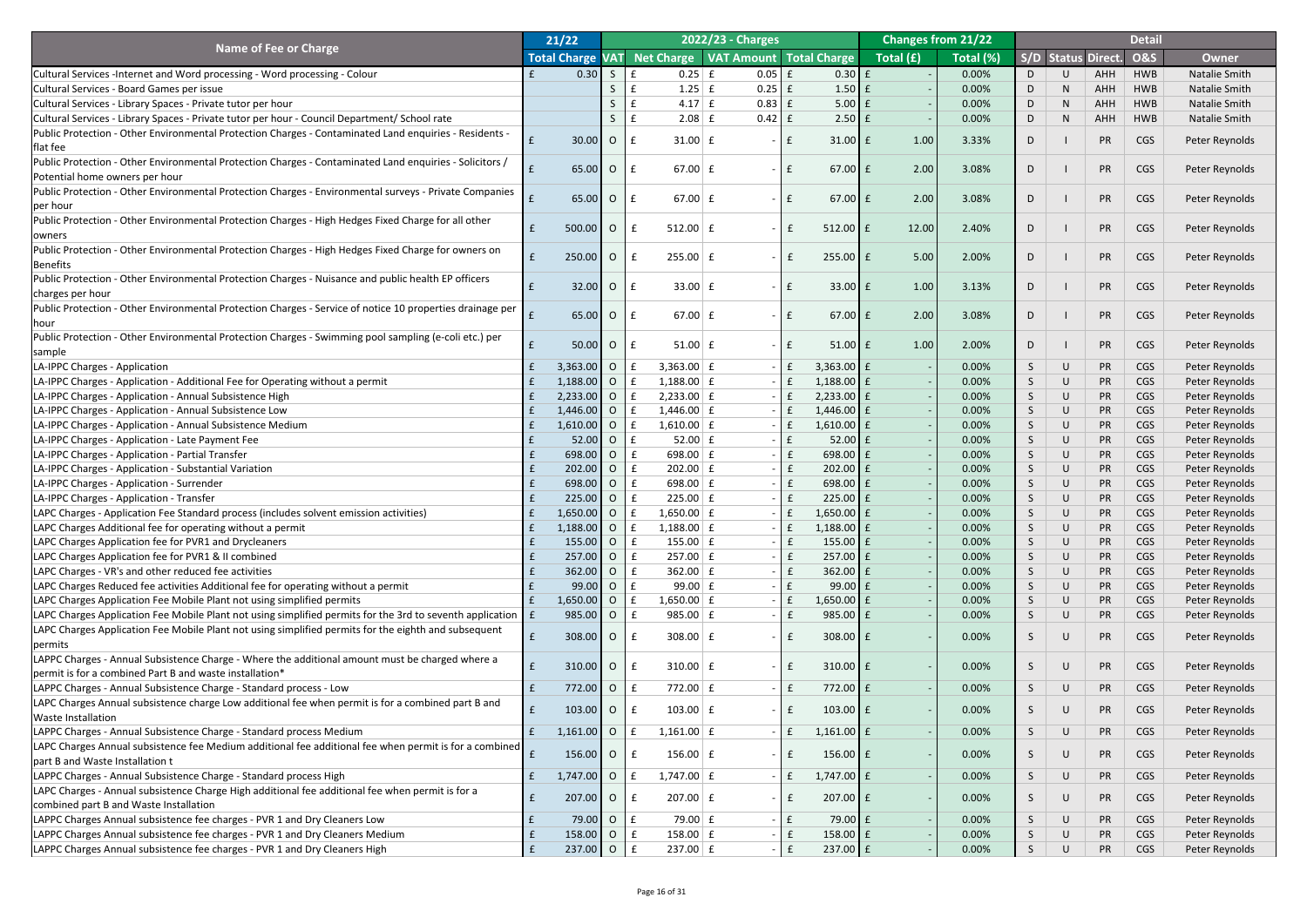|                                                                                                                                                     |   | 21/22                   |                |                            | 2022/23 - Charges                      |              |                    |           | <b>Changes from 21/22</b> |               |                           |           | <b>Detail</b>  |                |
|-----------------------------------------------------------------------------------------------------------------------------------------------------|---|-------------------------|----------------|----------------------------|----------------------------------------|--------------|--------------------|-----------|---------------------------|---------------|---------------------------|-----------|----------------|----------------|
| <b>Name of Fee or Charge</b>                                                                                                                        |   | <b>Total Charge VAT</b> |                |                            | Net Charge   VAT Amount   Total Charge |              |                    | Total (£) | Total (%)                 |               | <b>S/D Status Direct.</b> |           | <b>O&amp;S</b> | <b>Owner</b>   |
| LAPC Charges - Annual subsistence fee PVR1 and II combined Low                                                                                      |   | $113.00$ 0              |                | $113.00 \mid f$<br>l £     |                                        | £            | 113.00 $E$         |           | 0.00%                     | $\mathcal{S}$ | U                         | <b>PR</b> | <b>CGS</b>     | Peter Reynolds |
| LAPC Charges - Annual subsistence fee PVR1 and II combined Medium                                                                                   |   | 226.00                  | $\overline{O}$ | $226.00 \mid f$            |                                        | $\mathbf{f}$ | $226.00$ $E$       |           | 0.00%                     | S             | U                         | <b>PR</b> | <b>CGS</b>     | Peter Reynolds |
| LAPC Charges - Annual subsistence fee PVR1 and II combined High                                                                                     |   | 341.00                  | $\overline{O}$ | $341.00 \mid f$            |                                        | $\mathbf{f}$ | $341.00$ $E$       |           | 0.00%                     | S             | $\cup$                    | <b>PR</b> | <b>CGS</b>     | Peter Reynolds |
|                                                                                                                                                     |   | 228.00                  |                | $228.00 \mid f$            |                                        | $\mathbf{f}$ | $228.00$ $E$       |           | 0.00%                     |               | U                         |           | <b>CGS</b>     |                |
| LAPC Charges - Annual subsistence fee VR's and other Reduced Fees Low                                                                               |   |                         | $\overline{O}$ |                            |                                        | E            |                    |           | 0.00%                     | S             |                           | <b>PR</b> |                | Peter Reynolds |
| LAPC Charges - Annual subsistence fee VR's and other Reduced Fees Medium                                                                            |   | 365.00                  | $\overline{O}$ | $365.00 \mid f$            |                                        |              | $365.00$ $E$       |           |                           | S             |                           | <b>PR</b> | <b>CGS</b>     | Peter Reynolds |
| LAPC Charges - Annual subsistence fee VR's and other Reduced Fees High                                                                              |   | 543.00 0                |                | 543.00 $\vert$ £<br>Ι£     |                                        | $\mathbf{f}$ | $543.00$ $E$       |           | 0.00%                     | S             | U                         | <b>PR</b> | <b>CGS</b>     | Peter Reynolds |
| LAPPC Charges - Mobile Plant Charges (Not using Simplified permits) - Subsistence Fee for the first and                                             |   | 646.00 O                |                | 646.00 $E$                 | $\overline{\phantom{0}}$               | $\mathbf{f}$ | $646.00$ £         |           | 0.00%                     | S             | U                         | <b>PR</b> | <b>CGS</b>     | Peter Reynolds |
| second permit Low                                                                                                                                   |   |                         |                |                            |                                        |              |                    |           |                           |               |                           |           |                |                |
| LAPPC Charges - Mobile Plant Charges (Not using Simplified permits) - Subsistence Fee for the first and                                             |   | $1,034.00$ O            |                | $1,034.00$ £<br>£          |                                        | $\mathbf{f}$ | $1,034.00$ £       |           | 0.00%                     | S             | U                         | <b>PR</b> | <b>CGS</b>     | Peter Reynolds |
| second permit medium                                                                                                                                |   |                         |                |                            |                                        |              |                    |           |                           |               |                           |           |                |                |
| LAPPC Charges - Mobile Plant Charges (Not using Simplified permits) - Subsistence Fee for the first and                                             | £ | $1,506.00$ 0            |                | $1,506.00 \mid f$<br>£     |                                        | $\mathbf{f}$ | $1,506.00$ £       |           | 0.00%                     | S             | U                         | <b>PR</b> | <b>CGS</b>     | Peter Reynolds |
| second permit high                                                                                                                                  |   |                         |                |                            |                                        |              |                    |           |                           |               |                           |           |                |                |
| LAPPC Charges - Mobile Plant Charges (Not using Simplified permits) - Subsistence Fee for the third to                                              |   | 385.00                  | $\overline{O}$ | $385.00 \mid f$<br>£       |                                        | $\mathbf{f}$ | $385.00$ $E$       |           | 0.00%                     | S             | U                         | <b>PR</b> | <b>CGS</b>     | Peter Reynolds |
| seventh permit Low                                                                                                                                  |   |                         |                |                            |                                        |              |                    |           |                           |               |                           |           |                |                |
| LLAPPC Charges - Mobile Plant Charges (Not using Simplified permits) - Subsistence Fee for the third to                                             |   | $617.00$ 0              |                | 617.00 $E$                 | $\sim$                                 | $\mathbf{f}$ | $617.00$ $E$       |           | 0.00%                     | <sub>S</sub>  | U                         | <b>PR</b> | <b>CGS</b>     | Peter Reynolds |
| seventh permit medium                                                                                                                               |   |                         |                |                            |                                        |              |                    |           |                           |               |                           |           |                |                |
| LAPPC Charges - Mobile Plant Charges (Not using Simplified permits) - Subsistence Fee for the third to                                              |   | $924.00$ 0              |                | $924.00 \mid f$            | $\sim$                                 | $\mathbf{f}$ | $924.00$ $E$       |           | 0.00%                     | S             | U                         | <b>PR</b> | <b>CGS</b>     | Peter Reynolds |
| seventh permit High                                                                                                                                 |   |                         |                |                            |                                        |              |                    |           |                           |               |                           |           |                |                |
| LAPPC Charges - Mobile Plant Charges (Not using Simplified permits) - Subsistence Fee for the eighth and                                            |   | 198.00 O                |                | $198.00 \mid f$<br>£       | $\sim$                                 | $\mathbf{f}$ | 198.00 $E$         |           | 0.00%                     | S             | U                         | <b>PR</b> | <b>CGS</b>     | Peter Reynolds |
| subsequent permit Low                                                                                                                               |   |                         |                |                            |                                        |              |                    |           |                           |               |                           |           |                |                |
| LAPPC Charges - Mobile Plant Charges (Not using Simplified permits) - Subsistence Fee for the eighth and                                            |   |                         |                |                            |                                        |              |                    |           |                           |               |                           |           |                |                |
| subsequent permit Medium                                                                                                                            |   | $316.00$ 0              |                | 316.00 $E$                 |                                        |              | $316.00 \mid f$    |           | 0.00%                     | $\mathcal{P}$ | U                         | <b>PR</b> | <b>CGS</b>     | Peter Reynolds |
| LAPPC Charges - Mobile Plant Charges (Not using Simplified permits) - Subsistence Fee for the eighth and $\begin{array}{ c c c }\hline \end{array}$ |   |                         |                |                            |                                        |              |                    |           |                           |               |                           |           |                |                |
| subsequent permit High                                                                                                                              |   | 473.00 O                |                | 473.00 $E$<br>$\mathsf{E}$ |                                        | $\mathbf{f}$ | 473.00 $E$         |           | 0.00%                     | S             | U                         | <b>PR</b> | CGS            | Peter Reynolds |
| LAPPC Charges - Late Payment fee                                                                                                                    |   | 52.00                   | $\overline{O}$ | $52.00 \mid f$             |                                        | E            | $52.00$ £          |           | 0.00%                     | S.            | $\cup$                    | <b>PR</b> | CGS            | Peter Reynolds |
| *When a Part B installation is subject to reporting under the E-PRTR Regulation and additional £103                                                 |   |                         |                |                            |                                        |              |                    |           |                           |               |                           |           |                |                |
| should be added to the annual subsistence charges                                                                                                   |   | 103.00                  | <b>O</b>       | $103.00 \mid f$            |                                        | $\mathbf{f}$ | $103.00$ $E$       |           | 0.00%                     | S             | U                         | <b>PR</b> | CGS            | Peter Reynolds |
| LAPPC Charges - Standard Process transfer                                                                                                           |   | 169.00                  | $\overline{O}$ | 169.00 $E$                 |                                        | $\mathbf{f}$ | $169.00$ $E$       |           | 0.00%                     | S             | U                         | <b>PR</b> | CGS            | Peter Reynolds |
| LAPPC Charges - Standard Process partial transfer                                                                                                   |   | 497.00                  | $\overline{O}$ | 497.00 $E$                 |                                        | $\mathbf{f}$ | 497.00 £           |           | 0.00%                     | S             |                           | <b>PR</b> | CGS            | Peter Reynolds |
| LAPPC Charges - New operator at Low risk reduced fee activity Extra one off subsistence charge                                                      |   | 78.00                   | $\overline{O}$ | $78.00 \mid f$             |                                        |              | $78.00 \text{ E}$  |           | 0.00%                     | S             | U                         | <b>PR</b> | <b>CGS</b>     | Peter Reynolds |
| LAPPC Charges - Surrender all part B activities                                                                                                     |   | Free of Charge          | $\overline{O}$ | Free of Charge $\vert$ £   |                                        |              | Free of Charge   £ |           | 0.00%                     | S             |                           | <b>PR</b> | <b>CGS</b>     | Peter Reynolds |
| LAPPC Charges - Reduced fees activities transfer                                                                                                    |   | Free of Charge          | $\overline{O}$ | Free of Charge $\vert$ £   |                                        |              | Free of Charge   £ |           | 0.00%                     | S             | U                         | <b>PR</b> | <b>CGS</b>     | Peter Reynolds |
| LAPPC Charges - Reduced fees activities partial transfer                                                                                            |   | 47.00                   | $\overline{O}$ | 47.00 $E$                  |                                        | £            | 47.00 $\mathbf{f}$ |           | 0.00%                     | S             |                           | <b>PR</b> | <b>CGS</b>     | Peter Reynolds |
| LAPPC Charges - Temporary transfer for mobiles - First Transfer                                                                                     |   | 53.00                   | $\overline{O}$ | 53.00 $E$                  |                                        | $\mathbf{f}$ | $53.00 \mid f$     |           | 0.00%                     | S             | $\cup$                    | <b>PR</b> | <b>CGS</b>     | Peter Reynolds |
| LAPPC Charges - Temporary transfer for mobiles - repeat transfer following enforcement or warning                                                   |   | 53.00                   | $\overline{O}$ | 53.00 $E$                  |                                        |              | $53.00 \mid f$     |           | 0.00%                     | S             |                           | <b>PR</b> | <b>CGS</b>     | Peter Reynolds |
| LAPPC Charges - Substantial change Standard process                                                                                                 |   | $1,050.00$ 0            |                | $1,050.00$ $E$             |                                        | $\mathbf{f}$ | $1,050.00$ £       |           | 0.00%                     | S             | U                         | <b>PR</b> | CGS            | Peter Reynolds |
| LAPPC Charges - Substantial change Standard process where the substantial change results in a new PPC                                               |   |                         |                |                            |                                        |              |                    |           |                           |               |                           |           |                |                |
| activity                                                                                                                                            |   | $1,650.00$ 0            |                | 1,650.00 $E$               |                                        | $\mathbf{f}$ | $1,650.00$ £       |           | 0.00%                     | $\mathcal{P}$ | U                         | PR        | CGS            | Peter Reynolds |
|                                                                                                                                                     |   |                         |                |                            |                                        |              |                    |           |                           |               |                           |           |                |                |
| LAPPC Charges - (partB) mobile plant charges (not using simplified permits) Application fee number of                                               |   | $1,650.00$ O            |                | $1,650.00 \mid f$          |                                        | $\mathbf{f}$ | $1,650.00$ £       |           | 0.00%                     | $\mathcal{S}$ | U                         | PR        | CGS            | Peter Reynolds |
| permits 1                                                                                                                                           |   |                         |                |                            |                                        |              |                    |           |                           |               |                           |           |                |                |
| LAPPC Charges - (partB) mobile plant charges (not using simplified permits) Application fee number of                                               |   | $1,650.00$ 0            |                | 1,650.00 $E$               |                                        | $\mathbf{f}$ | $1,650.00$ £       |           | 0.00%                     | S             | U                         | PR        | CGS            | Peter Reynolds |
| permits 2                                                                                                                                           |   |                         |                |                            |                                        |              |                    |           |                           |               |                           |           |                |                |
| LAPPC Charges - (partB) mobile plant charges (not using simplified permits) Application fee number of                                               |   | 985.00                  | $\overline{O}$ | $985.00 \mid f$            |                                        | $\mathbf{f}$ | $985.00$ £         |           | 0.00%                     | S             | U                         | PR        | CGS            | Peter Reynolds |
| permits 3, 4, 5, 6 and 7                                                                                                                            |   |                         |                |                            |                                        |              |                    |           |                           |               |                           |           |                |                |
| LAPPC Charges - (partB) mobile plant charges (not using simplified permits) Application fee number of                                               |   | 498.00 O                |                | 498.00 $E$<br>$\mathbf{f}$ |                                        | $\mathbf{f}$ | 498.00 £           |           | 0.00%                     | S             | U                         | PR        | CGS            | Peter Reynolds |
| permits 8 and over                                                                                                                                  |   |                         |                |                            |                                        |              |                    |           |                           |               |                           |           |                |                |
| LAPPC Charges - (partB) mobile plant charges (not using simplified permits) annual subsistence fee low                                              |   | $646.00$ 0              |                | 646.00 $E$                 |                                        |              | $646.00$ £         |           | 0.00%                     |               | $\cup$                    | <b>PR</b> | <b>CGS</b>     | Peter Reynolds |
| lfee number of permits 1 and 2                                                                                                                      |   |                         |                |                            |                                        |              |                    |           |                           |               |                           |           |                |                |
| LAPPC Charges - (partB) mobile plant charges (not using simplified permits) annual subsistence fee low                                              | f | $385.00$ 0              |                | $385.00 \mid f$            | $\sim$                                 | f            | $385.00$ $E$       |           | 0.00%                     | <sub>S</sub>  | U                         | PR        | CGS            | Peter Reynolds |
| number of permits 3, 4, 5, 6 and 7                                                                                                                  |   |                         |                |                            |                                        |              |                    |           |                           |               |                           |           |                |                |
| LAPPC Charges - (partB) mobile plant charges (not using simplified permits) annual subsistence fee low                                              | f | $198.00$ 0              |                | 198.00 $E$                 | $\sim$                                 | $\mathbf{f}$ | $198.00$ $E$       |           | 0.00%                     | S             | U                         | PR        | CGS            | Peter Reynolds |
| number of permits 8 and over                                                                                                                        |   |                         |                |                            |                                        |              |                    |           |                           |               |                           |           |                |                |
| LAPPC Charges - (partB) mobile plant charges (not using simplified permits) annual subsistence fee                                                  | f | $1,034.00$ O            |                | $1,034.00$ £<br>l £        | $\sim$                                 | $\mathsf{E}$ | $1,034.00$ £       |           | 0.00%                     | S             | U                         | PR        | <b>CGS</b>     | Peter Reynolds |
| Medium number of permits 1 and 2                                                                                                                    |   |                         |                |                            |                                        |              |                    |           |                           |               |                           |           |                |                |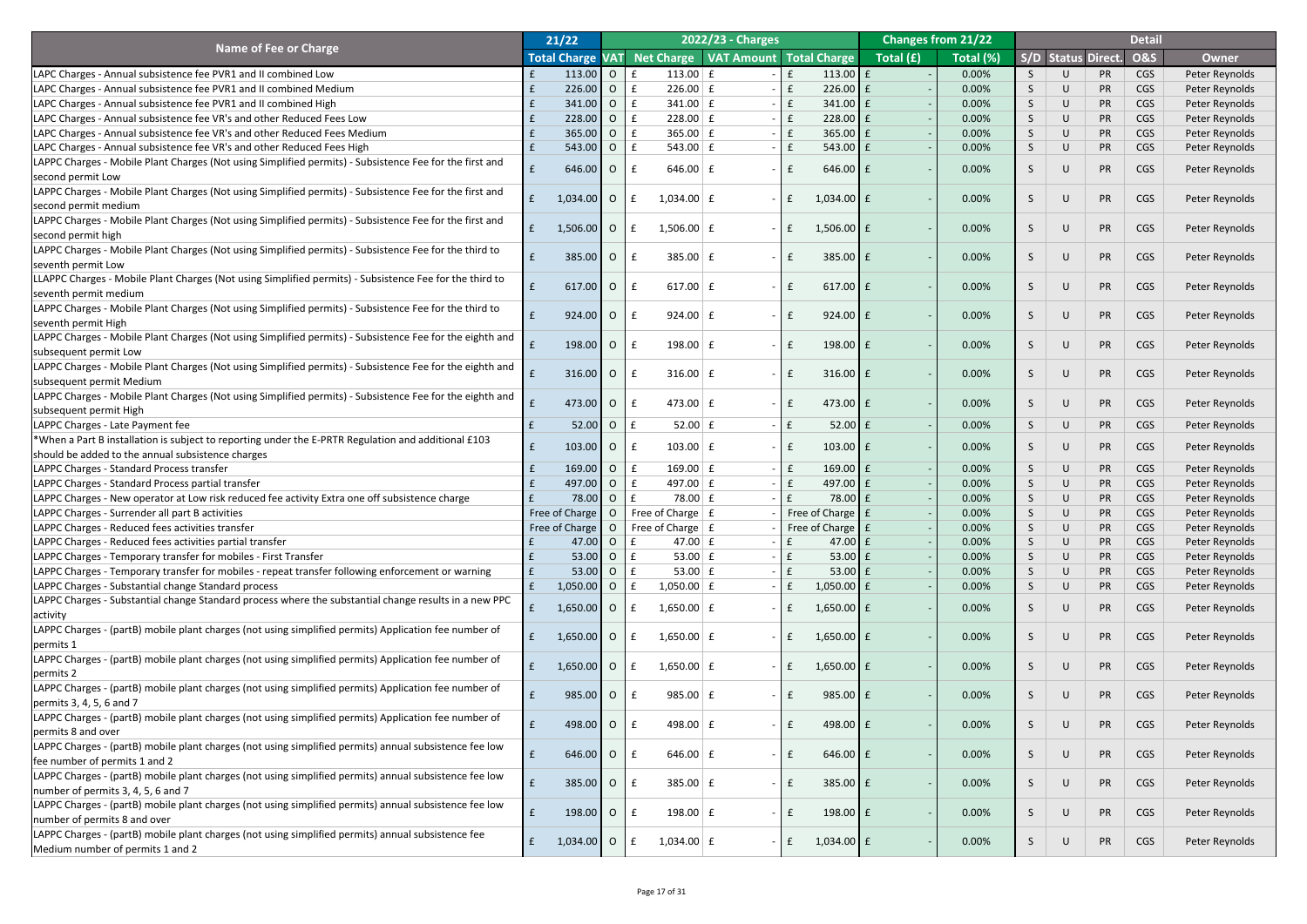|                                                                                                                                                                                                                         | 21/22                               |           |                             | <b>2022/23 - Charges</b>               |                                  |           | <b>Changes from 21/22</b> |    |                           | <b>Detail</b>  |                |
|-------------------------------------------------------------------------------------------------------------------------------------------------------------------------------------------------------------------------|-------------------------------------|-----------|-----------------------------|----------------------------------------|----------------------------------|-----------|---------------------------|----|---------------------------|----------------|----------------|
| <b>Name of Fee or Charge</b>                                                                                                                                                                                            | <b>Total Charge VAT</b>             |           |                             | Net Charge   VAT Amount   Total Charge |                                  | Total (£) | Total (%)                 |    | <b>S/D Status Direct.</b> | <b>O&amp;S</b> | <b>Owner</b>   |
| LAPPC Charges - (partB) mobile plant charges (not using simplified permits) annual subsistence fee                                                                                                                      |                                     |           |                             |                                        |                                  |           |                           |    |                           |                |                |
| Medium number of permits 3, 4, 5, 6 and 7                                                                                                                                                                               | $617.00$ 0                          |           | 617.00 $E$                  |                                        | $617.00$ £                       |           | 0.00%                     |    | PR                        | CGS            | Peter Reynolds |
| LAPPC Charges - (partB) mobile plant charges (not using simplified permits) annual subsistence fee                                                                                                                      | $316.00$ 0                          |           | 316.00 $E$<br>$\mathbf{f}$  |                                        | $316.00 \mid f$<br>£             |           | 0.00%                     |    | PR                        | CGS            |                |
| Medium number of permits 8 and over                                                                                                                                                                                     |                                     |           |                             |                                        |                                  |           |                           |    |                           |                | Peter Reynolds |
| LAPPC Charges - (partB) mobile plant charges (not using simplified permits) annual subsistence fee High                                                                                                                 | $1,506.00$ 0                        |           | 1,506.00 $E$<br>$\mathbf f$ |                                        | $1,506.00$ £                     |           | 0.00%                     |    | PR                        | CGS            | Peter Reynolds |
| number of permits 1 and 2                                                                                                                                                                                               |                                     |           |                             |                                        |                                  |           |                           |    |                           |                |                |
| LAPPC Charges - (partB) mobile plant charges (not using simplified permits) annual subsistence fee High                                                                                                                 | $924.00$ 0                          |           | 924.00 $E$                  |                                        | $924.00$ $E$<br>f                |           | 0.00%                     | S  | PR                        | CGS            | Peter Reynolds |
| number of permits 3, 4, 5, 6 and 7                                                                                                                                                                                      |                                     |           |                             |                                        |                                  |           |                           |    |                           |                |                |
| LAPPC Charges - (partB) mobile plant charges (not using simplified permits) annual subsistence fee High<br>number of permits 8 and over                                                                                 | 473.00 O                            |           | 473.00 $E$<br>$\mathbf{f}$  |                                        | 473.00 $E$<br>£                  |           | 0.00%                     | S  | PR                        | CGS            | Peter Reynolds |
| Street Naming and Numbering - New Properties - Each additional property address thereafter                                                                                                                              |                                     | $40.00$ O | 42.00 $\pm$                 |                                        | $42.00$ $E$                      | 2.00      | 5.00%                     | D  | PR                        | <b>PTR</b>     | Peter Wright   |
| Highway Gully Attendance (item Retrieval)                                                                                                                                                                               | $150.00$ 0                          |           | $155.00 \mid f$             |                                        | 155.00 $E$                       | 5.00      | 3.33%                     | D  | <b>PR</b>                 | <b>PTR</b>     | Peter Wright   |
| Initial Response Charge for attendance to an incident involving the Highway                                                                                                                                             | $405.63$ 0                          |           | 415.00 $E$                  |                                        | 415.00 $\vert$ £                 | 9.37      | 2.31%                     | D  | <b>PR</b>                 | <b>PTR</b>     | Peter Wright   |
| Additional charge per hour for attendance at the incident                                                                                                                                                               | $215.55$ 0                          |           | $220.00$ $E$                |                                        | $220.00$ $E$                     | 4.45      | 2.06%                     | D. | <b>PR</b>                 | <b>PTR</b>     | Peter Wright   |
|                                                                                                                                                                                                                         | Actual cost plus                    |           | Actual cost plus            |                                        | Actual cost plus                 |           |                           |    |                           |                |                |
|                                                                                                                                                                                                                         | 18% Contract                        |           | 18% Contract                |                                        | 18% Contract                     |           |                           |    |                           |                |                |
| Cost reinstatement of permanent repairs following damage to the public Highway                                                                                                                                          | management                          | $\Omega$  | management                  |                                        | management                       |           | 0.00%                     | D  | PR                        | PTR            | Peter Wright   |
|                                                                                                                                                                                                                         | fee                                 |           | fee                         |                                        | fee                              |           |                           |    |                           |                |                |
|                                                                                                                                                                                                                         |                                     |           | £300 for first              |                                        |                                  |           |                           |    |                           |                |                |
| Highways - Licences - Consideration of an application for a licence in writing to erect or retain on or over a month + £400                                                                                             | £250 for first                      |           | $month + £400$              |                                        | £300 for first<br>$month + £400$ |           |                           |    |                           |                |                |
| highway any scaffolding or other structure, in connection with any building, or demolition or the                                                                                                                       | refundable                          |           | refundable                  |                                        | refundable                       |           |                           |    |                           |                |                |
| alteration, repair, maintenance or cleaning of any building which obstructs the highway pursuant to                                                                                                                     | deposit, £75                        |           | deposit, £80                |                                        | deposit, £80                     |           | 20.00%                    | D. | <b>PR</b>                 | PTR            | Peter Wright   |
| Section 169(1) and (2) of the 1980 Act.                                                                                                                                                                                 | per month                           |           | per month                   |                                        | per month                        |           |                           |    |                           |                |                |
|                                                                                                                                                                                                                         | thereafter                          |           | thereafter                  |                                        | thereafter                       |           |                           |    |                           |                |                |
|                                                                                                                                                                                                                         | <b>Actual Costs +</b>               |           | Actual Costs +              |                                        | <b>Actual Costs +</b>            |           |                           |    |                           |                |                |
| Highways - Anything done in connection with the clearance of accident debris pursuant to Section 41 and                                                                                                                 | $£200$ up to                        |           | $£200$ up to                |                                        | $£200$ up to                     |           |                           |    |                           |                |                |
| 130 of the 1980 Act in respect of accidents                                                                                                                                                                             | £1000; then                         |           | £1000; then                 |                                        | £1000; then                      |           | 0.00%                     | D  | PR                        | PTR            | Peter Wright   |
|                                                                                                                                                                                                                         | after that 20%                      |           | after that 20%              |                                        | after that 20%                   |           |                           |    |                           |                |                |
|                                                                                                                                                                                                                         | of actual costs                     |           | of actual costs             |                                        | of actual costs                  |           |                           |    |                           |                |                |
|                                                                                                                                                                                                                         | £375 upfront;                       |           | £375 upfront;               |                                        | £375 upfront;                    |           |                           |    |                           |                |                |
| Highways - Consideration of a request in respect of a highway maintainable at the public expense to                                                                                                                     | £300 is<br>refundable*;             |           | £300 is<br>refundable*;     |                                        | £300 is<br>refundable*;          |           |                           |    |                           |                |                |
| execute such works as are specified in the request for constructing a vehicle crossing over a footway or                                                                                                                | £150 is                             |           | £150 is                     |                                        | £150 is                          |           |                           |    |                           |                |                |
| verge in that highway pursuant to Section 184 of the 1980 Act (*if the crossing does not meet criteria,                                                                                                                 | refundable                          |           | refundable                  |                                        | refundable                       |           | 0.00%                     | D  | PR                        | PTR            | Peter Wright   |
| refund applicable)                                                                                                                                                                                                      | upon                                |           | upon                        |                                        | upon                             |           |                           |    |                           |                |                |
|                                                                                                                                                                                                                         | satisfactory                        |           | satisfactory                |                                        | satisfactory                     |           |                           |    |                           |                |                |
|                                                                                                                                                                                                                         | completion                          |           | completion                  |                                        | completion                       |           |                           |    |                           |                |                |
|                                                                                                                                                                                                                         | <b>Actual Costs +</b>               |           | Actual Costs +              |                                        | Actual Costs +                   |           |                           |    |                           |                |                |
| Highways - Licences - Consideration of an application for consent to carry out any works in a street to                                                                                                                 | $£200$ up to                        |           | $£200$ up to                |                                        | $£200$ up to                     |           |                           |    |                           |                |                |
| provide means for the admission of light to premises situated under, or abutting on, the street pursuant                                                                                                                | £1000; then                         |           | £1000; then                 |                                        | £1000; then                      |           | 0.00%                     | D  | PR                        | PTR            | Peter Wright   |
| to Section $180(2)$ of the 1980 Act                                                                                                                                                                                     | after that 20%                      |           | after that 20%              |                                        | after that 20%                   |           |                           |    |                           |                |                |
|                                                                                                                                                                                                                         | of actual costs                     |           | of actual costs             |                                        | of actual costs                  |           |                           |    |                           |                |                |
|                                                                                                                                                                                                                         | <b>Actual Costs +</b><br>£200 up to |           |                             |                                        |                                  |           |                           |    |                           |                |                |
| Highways - Licences - Consideration of an application for consent to make an opening in the footway of a                                                                                                                | £1000; then                         |           | $3,000.00 \mid f$           |                                        | $3,000.00$ £                     |           |                           |    | PR                        | PTR            | Peter Wright   |
| street as an entrance to a cellar or vault there under pursuant to Section 180 of the 1980 Act.                                                                                                                         | after that 20%                      |           |                             |                                        |                                  |           |                           |    |                           |                |                |
|                                                                                                                                                                                                                         | of actual costs                     |           |                             |                                        |                                  |           |                           |    |                           |                |                |
|                                                                                                                                                                                                                         | £250 for first                      |           | £300 for first              |                                        | £300 for first                   |           |                           |    |                           |                |                |
|                                                                                                                                                                                                                         | $month + £400$                      |           | $month + £400$              |                                        | $month + £400$                   |           |                           |    |                           |                |                |
| Highways - Licences - Consideration of an application for consent for the obligation to erect a hoarding or<br>fence in accordance with Section 172(1) of the 1980 Act to be dispensed with pursuant to sub-section (2) | refundable                          |           | refundable                  |                                        | refundable                       |           |                           | D  | PR                        | PTR            | Peter Wright   |
| of that Section.                                                                                                                                                                                                        | deposit, £75                        |           | deposit, £80                |                                        | deposit, £80                     |           |                           |    |                           |                |                |
|                                                                                                                                                                                                                         | per month                           |           | per month                   |                                        | per month                        |           |                           |    |                           |                |                |
|                                                                                                                                                                                                                         | thereafter                          |           | thereafter                  |                                        | thereafter                       |           |                           |    |                           |                |                |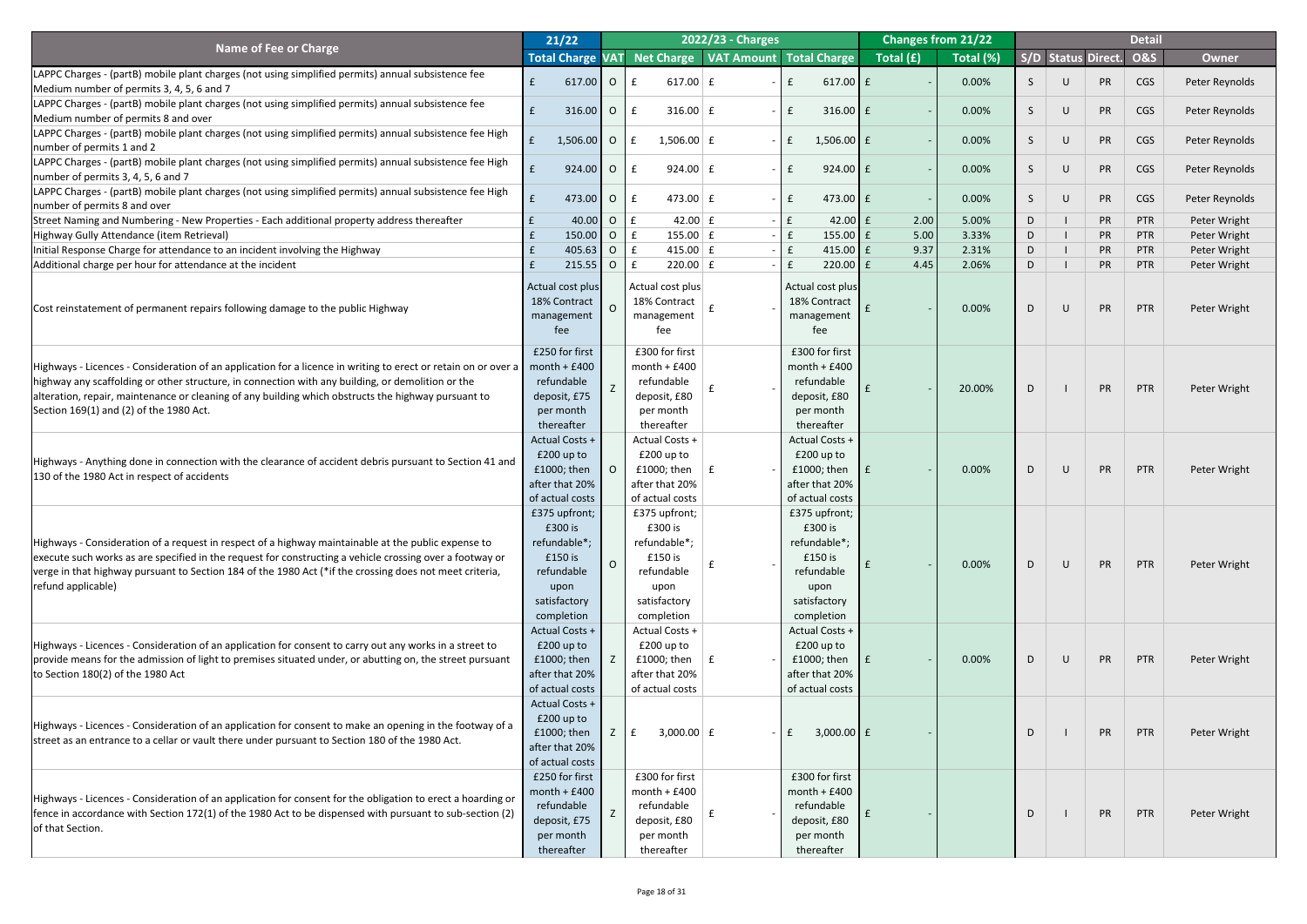|                                                                                                                                                                                      | 21/22                      |                                  |                                                   | 2022/23 - Charges                      |                                                   |                                                          | <b>Changes from 21/22</b> |                   |             |                        | <b>Detail</b>            |                              |
|--------------------------------------------------------------------------------------------------------------------------------------------------------------------------------------|----------------------------|----------------------------------|---------------------------------------------------|----------------------------------------|---------------------------------------------------|----------------------------------------------------------|---------------------------|-------------------|-------------|------------------------|--------------------------|------------------------------|
| <b>Name of Fee or Charge</b>                                                                                                                                                         | <b>Total Charge VAT</b>    |                                  |                                                   | Net Charge   VAT Amount   Total Charge |                                                   | $\overline{\phantom{a}}$ Total $\overline{\mathrm{(f)}}$ | Total (%)                 |                   |             | S/D Status Direct.     | <b>O&amp;S</b>           | <b>Owner</b>                 |
| Highways - Licence for table and chair arrangements on the public highway £250 per table (max 4 chairs<br>per table) with a maximum of £2000 capped on application.                  | 250.00                     | E                                | $255.00 \mid f$                                   |                                        | $255.00$ $E$                                      | 5.00                                                     | 2.00%                     | D                 |             | <b>PR</b>              | PTR                      | Peter Wright                 |
| Highways - Provision of (or recovery of) white bar markings                                                                                                                          | 150.00                     | $\overline{O}$                   | $155.00 \mid f$                                   |                                        | f<br>$155.00$ $E$                                 | 5.00                                                     | 3.33%                     | D                 |             | PR                     | <b>PTR</b>               | Peter Wright                 |
|                                                                                                                                                                                      | £40 for up to 7            |                                  | £45 for up to 7                                   |                                        | £45 for up to 7                                   |                                                          |                           |                   |             |                        |                          |                              |
|                                                                                                                                                                                      | days and up to $\parallel$ |                                  | days and up to $ $                                |                                        | days and up to $\vert$                            |                                                          |                           |                   |             |                        |                          |                              |
| Highways - Skip Licence (to Skip Companies)                                                                                                                                          | every 7 days               |                                  | every 7 days                                      |                                        | every 7 days                                      |                                                          | 11.25%                    | D                 |             | <b>PR</b>              | PTR                      | Peter Wright                 |
|                                                                                                                                                                                      | thereafter                 |                                  | thereafter                                        |                                        | thereafter                                        |                                                          |                           |                   |             |                        |                          |                              |
| New Highways Information - Searches and Enquiries                                                                                                                                    | 70.00                      | $\overline{O}$                   | $75.00 \mid f \mid$<br>$\mathbf f$                | $\sim$                                 | $75.00 \mid f$<br>f                               | 5.00                                                     | 7.14%                     | D                 |             | <b>PR</b>              | PTR                      | Peter Wright                 |
| Passenger Transport - DBS Check                                                                                                                                                      | 55.00                      | Z                                | f<br>56.00 $E$                                    | $\sim$                                 | $\mathbf{f}$<br>$56.00 \mid f$                    | 1.00                                                     | 1.82%                     | D                 |             | <b>PR</b>              | <b>PTR</b>               | Peter Wright                 |
| Passenger Transport - Fee for the replacement of a bus pass following loss or damage to an existing one                                                                              | 10.00<br>f                 | $\overline{O}$                   | f<br>$10.20$ £                                    |                                        | $10.20$ £                                         | 0.20                                                     | 2.00%                     | D                 |             | <b>PR</b>              | <b>PTR</b>               | Peter Wright                 |
| Passenger Transport - The issue by a County Council, District Council, passenger transport authority or                                                                              |                            |                                  |                                                   |                                        |                                                   |                                                          |                           |                   |             |                        |                          |                              |
| passenger transport executive in England, a County Council or County Borough Council in Wales, to a                                                                                  |                            |                                  |                                                   |                                        |                                                   |                                                          |                           |                   |             |                        |                          |                              |
| person eligible to receive travel concessions under a scheme established under Section 93 of the                                                                                     | Free of Charge             | $\overline{O}$                   | Free of Charge $\vert$ £                          |                                        | - Free of Charge $\mathbf{f}$ f                   |                                                          | 0.00%                     | <sub>S</sub>      | $\cup$      | PR                     | PTR                      | Peter Wright                 |
| Transport Act 1985, of - (a) any permit or other document as evidence of entitlement to receive travel                                                                               |                            |                                  |                                                   |                                        |                                                   |                                                          |                           |                   |             |                        |                          |                              |
| concessions                                                                                                                                                                          |                            |                                  |                                                   |                                        |                                                   |                                                          |                           |                   |             |                        |                          |                              |
|                                                                                                                                                                                      | £150 first day             |                                  | £150 first day                                    |                                        | £150 first day                                    |                                                          |                           |                   |             |                        |                          |                              |
|                                                                                                                                                                                      | per stop and               |                                  | per stop and                                      |                                        | per stop and                                      |                                                          |                           |                   |             |                        |                          |                              |
| Passenger Transport - Utilities request for bus stop to be suspended                                                                                                                 | £150 for 2nd               |                                  | £150 for 2nd $\vert$ £                            |                                        | £150 for 2nd                                      |                                                          | 0.00%                     | D                 | $\bigcup$   | PR                     | PTR                      | Peter Wright                 |
|                                                                                                                                                                                      | day capped at              |                                  | day capped at                                     |                                        | day capped at $\parallel$                         |                                                          |                           |                   |             |                        |                          |                              |
|                                                                                                                                                                                      | £300                       |                                  | £300                                              |                                        | £300                                              |                                                          |                           |                   |             |                        |                          |                              |
| Permit Fees - Road Category - Cat 0-2 & TS - Immediate                                                                                                                               | 55.00                      | $E_{\perp}$                      | $60.00$ £<br>f                                    | $\overline{\phantom{0}}$               | $60.00$ £<br>f                                    | 5.00                                                     | 9.09%                     | <sub>S</sub>      |             | <b>PR</b>              | PTR                      | Peter Wright                 |
| Permit Fees - Road Category - Cat 0-2 & TS - Major                                                                                                                                   | 215.00                     | $E_{\perp}$                      | f<br>$240.00 \mid f$                              |                                        | $240.00$ $E$                                      | 25.00                                                    | 11.63%                    | <sub>S</sub>      |             | <b>PR</b>              | <b>PTR</b>               | Peter Wright                 |
| Permit Fees - Road Category - Cat 0-2 & TS - Major (PAA)<br>Permit Fees - Road Category - Cat 0-2 & TS - Minor                                                                       | 95.00<br>60.00             | $\left( E\right)$<br>E           | $105.00 \mid f$<br>$\mathbf{f}$<br>f<br>65.00 $E$ |                                        | $105.00$ $E$<br>$\mathbf{f}$<br>$65.00$ £         | 10.00<br>5.00                                            | 10.53%<br>8.33%           | 5                 |             | <b>PR</b><br><b>PR</b> | <b>PTR</b><br><b>PTR</b> | Peter Wright                 |
| Permit Fees - Road Category - Cat 0-2 & TS - Permit Variation                                                                                                                        | 45.00                      | E                                | $\mathbf f$<br>45.00 $E$                          |                                        | $45.00 \mid f$                                    |                                                          | 0.00%                     | <sub>S</sub><br>S | U           | <b>PR</b>              | <b>PTR</b>               | Peter Wright<br>Peter Wright |
| Permit Fees - Road Category - Cat 0-2 & TS - Standard                                                                                                                                | 120.00                     |                                  | $130.00 \mid f$                                   |                                        | 130.00 $E$                                        | 10.00                                                    | 8.33%                     | <sub>S</sub>      |             | <b>PR</b>              | <b>PTR</b>               | Peter Wright                 |
| Permit Fees - Road Category - Cat 3&4 No TS - Immediate                                                                                                                              | 35.00                      | E                                | 40.00 $\pm$<br>$\mathbf{f}$                       |                                        | f<br>$40.00$ £                                    | 5.00                                                     | 14.29%                    | S                 |             | <b>PR</b>              | <b>PTR</b>               | Peter Wright                 |
| Permit Fees - Road Category - Cat 3&4 No TS - Major                                                                                                                                  | 140.00                     | $E_{\perp}$                      | $150.00 \mid f$                                   |                                        | $150.00$ $E$                                      | 10.00                                                    | 7.14%                     | <sub>S</sub>      |             | <b>PR</b>              | <b>PTR</b>               | Peter Wright                 |
| Permit Fees - Road Category - Cat 3&4 No TS - Major (PAA)                                                                                                                            | 70.00                      |                                  | $75.00 \mid f$<br>$\mathbf{f}$                    |                                        | $\mathbf{f}$<br>$75.00 \mid f$                    | 5.00                                                     | 7.14%                     | S                 |             | <b>PR</b>              | <b>PTR</b>               | Peter Wright                 |
| Permit Fees - Road Category - Cat 3&4 No TS - Minor                                                                                                                                  | 40.00                      | $E_{\perp}$                      | 45.00 $E$<br>$\mathbf{f}$                         |                                        | $45.00 \mid f$                                    | 5.00                                                     | 12.50%                    | <sub>S</sub>      |             | <b>PR</b>              | <b>PTR</b>               | Peter Wright                 |
| Permit Fees - Road Category - Cat 3&4 No TS - Permit Variation                                                                                                                       | 35.00                      |                                  | $35.00 \mid f$<br>$\mathbf{f}$                    |                                        | $35.00 \mid f$                                    |                                                          | 0.00%                     | S                 | U           | <b>PR</b>              | <b>PTR</b>               | Peter Wright                 |
| Permit Fees - Road Category - Cat 3&4 No TS - Standard                                                                                                                               | 70.00                      |                                  | $75.00 \mid f$                                    |                                        | $75.00 \mid f$                                    | 5.00                                                     | 7.14%                     | <sub>S</sub>      |             | <b>PR</b>              | <b>PTR</b>               | Peter Wright                 |
|                                                                                                                                                                                      | Actual costs of            |                                  | Actual costs of                                   |                                        | Actual costs of                                   |                                                          |                           |                   |             |                        |                          |                              |
| Right of Way - Additional costs may be payable in the event of a public enquiry under the Highways Act<br>1980 Section 302 and / or Local Government Act 1972 Section 250            | advertising and O          |                                  | advertising and $\mathbf{f}$ $\mathbf{f}$         |                                        | - advertising and $\mathbf{f}$ f                  |                                                          | 0.00%                     | D                 | $\cup$      | <b>PR</b>              | PTR                      | Peter Wright                 |
|                                                                                                                                                                                      | officers time              |                                  | officers time                                     |                                        | officers time                                     |                                                          |                           |                   |             |                        |                          |                              |
|                                                                                                                                                                                      | £200 fee for               |                                  | £200 fee for                                      |                                        | £200 fee for                                      |                                                          |                           |                   |             |                        |                          |                              |
|                                                                                                                                                                                      | the first parcel           |                                  | the first parcel                                  |                                        | the first parcel                                  |                                                          |                           |                   |             |                        |                          |                              |
| Rights of Way - Application for Highways Deposits of Statement, Maps and Declarations (Section 31(6) of                                                                              | of land $+E25$             | $\overline{O}$                   | of land $+E25$                                    |                                        | of land $+E25$                                    |                                                          | 0.00%                     | D                 | $\bigcup$   | <b>PR</b>              | PTR                      | Peter Wright                 |
| the Highways Act 1980)                                                                                                                                                               | for each                   |                                  | for each                                          |                                        | for each                                          |                                                          |                           |                   |             |                        |                          |                              |
|                                                                                                                                                                                      | additional                 |                                  | additional                                        |                                        | additional                                        |                                                          |                           |                   |             |                        |                          |                              |
|                                                                                                                                                                                      | parcel                     |                                  | parcel                                            |                                        | parcel                                            |                                                          |                           |                   |             |                        |                          |                              |
| Rights of Way - Local Authority Recovery of Costs for Public Path Orders Regulations 1993<br>Rights of Way - Public Path Creation Order (section 25 and 26 of the Highways Act 1980) | 1,800.00<br>1,000.00       | $\overline{O}$<br>$\overline{O}$ | $1,800.00$ £<br>$\mathbf f$<br>$1,000.00$ £       |                                        | $1,800.00$ £<br>$\mathbf{f}$<br>f<br>$1,000.00$ £ |                                                          | 0.00%<br>0.00%            | D<br>D            | $\cup$<br>U | PR<br><b>PR</b>        | PTR<br>PTR               | Peter Wright<br>Peter Wright |
|                                                                                                                                                                                      | £2,500                     |                                  | £2,500                                            |                                        | £2,500                                            |                                                          |                           |                   |             |                        |                          |                              |
|                                                                                                                                                                                      | minimum                    |                                  | minimum                                           |                                        | minimum                                           |                                                          |                           |                   |             |                        |                          |                              |
| Stopping up of public highway - section 116 & 117 highways act 1980                                                                                                                  | charge, or £65             | $\overline{O}$                   | charge, or $E65$ $E$                              |                                        | charge, or $£65$ $E$                              |                                                          | 0.00%                     | D                 | $\cup$      | PR                     | PTR                      | Peter Wright                 |
|                                                                                                                                                                                      | per hour in                |                                  | per hour in                                       |                                        | per hour in                                       |                                                          |                           |                   |             |                        |                          |                              |
|                                                                                                                                                                                      | excess of this             |                                  | excess of this                                    |                                        | excess of this                                    |                                                          |                           |                   |             |                        |                          |                              |
| Street Naming and Numbering - Re-naming of individual properties (per property charge)                                                                                               | 62.00                      | $\overline{O}$                   | 64.00 $\vert$ £<br>£                              |                                        | $64.00$ £                                         | 2.00                                                     | 3.23%                     | D                 |             | PR                     | PTR                      | Peter Wright                 |
| Street Naming and Numbering - New Properties - First address                                                                                                                         | 159.00                     | $\overline{O}$                   | 163.00 $E$<br>$\mathbf f$                         |                                        | 163.00 $E$<br>f                                   | 4.00                                                     | 2.52%                     | D                 |             | PR                     | PTR                      | Peter Wright                 |
| Street Naming and Numbering - New Properties - Re-naming of a building/block flat/industrial estate                                                                                  | 140.00                     | $\overline{O}$                   | 144.00 $E$                                        |                                        | $\mathbf f$<br>144.00 $E$                         | 4.00                                                     | 2.86%                     | D                 |             | PR                     | PTR                      | Peter Wright                 |
| Street Naming and Numbering - Renaming of Street where requested by residents up to 50 properties                                                                                    | 260.00                     | $\overline{O}$                   | $265.00 \mid f$                                   |                                        | $265.00$ £<br>f                                   | 5.00                                                     | 1.92%                     | D                 |             | PR                     | PTR                      | Peter Wright                 |
| Street Naming and Numbering - Renaming of Street where requested by residents 51 and over properties $\mathbf{f}$ f                                                                  | 465.00                     | $\overline{O}$                   | 477.00 $E$                                        |                                        | f<br>477.00 $E$                                   | 12.00                                                    | 2.58%                     | D                 |             | PR                     | PTR                      | Peter Wright                 |
| Street Naming and Numbering - Naming of new roads on new developments - Each new road name                                                                                           | $205.00$ O                 |                                  | $210.00$ $E$<br>$\mathbf{f}$                      |                                        | $210.00$ $E$<br>E                                 | 5.00                                                     | 2.44%                     | D                 |             | PR                     | PTR                      | Peter Wright                 |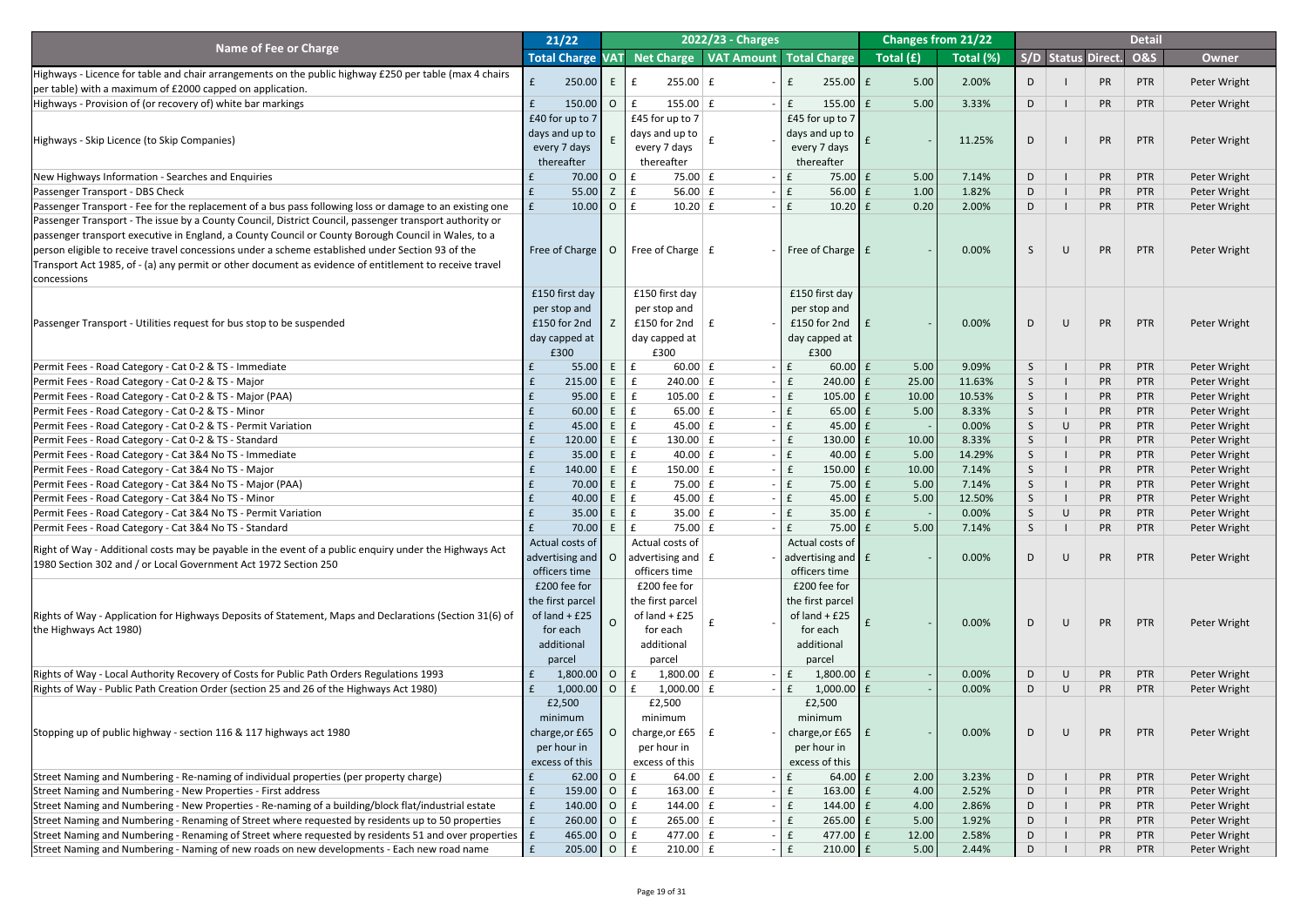|                                                                                                                                                                           | 21/22                              |                |                                    | 2022/23 - Charges        |                                        |     |           | <b>Changes from 21/22</b> |    |                |                           | <b>Detail</b>  |              |
|---------------------------------------------------------------------------------------------------------------------------------------------------------------------------|------------------------------------|----------------|------------------------------------|--------------------------|----------------------------------------|-----|-----------|---------------------------|----|----------------|---------------------------|----------------|--------------|
| <b>Name of Fee or Charge</b>                                                                                                                                              | <b>Total Charge VAT</b>            |                |                                    |                          | Net Charge   VAT Amount   Total Charge |     | Total (£) | Total (%)                 |    |                | <b>S/D Status Direct.</b> | <b>O&amp;S</b> | <b>Owner</b> |
| Highways Infrastructure - or the giving of a notice under Section 14(2) of the 1984 Act for the reason                                                                    |                                    |                |                                    |                          |                                        |     |           |                           |    |                |                           |                |              |
| mentioned in Section 14(1)(a).                                                                                                                                            | 700.00                             | $\overline{O}$ | $800.00$ $E$                       |                          | 800.00 $E$                             |     | 100.00    | 14.29%                    | D  |                | PR                        | PTR            | Peter Wright |
| Highways Infrastructure - Anything done by a local authority in connection with or in consequence of a                                                                    |                                    |                |                                    |                          |                                        |     |           |                           |    |                |                           |                |              |
| request to the Authority, the Chief Officer of Police or any other person specified by or under an order                                                                  | $1,000.00$ O<br>$\mathbf{f}$       |                | $1,100.00$ $E$<br>f                | $\overline{\phantom{0}}$ | $1,100.00$ $E$<br>$\mathbf{f}$         |     | 100.00    | 10.00%                    | D  |                | PR                        | PTR            | Peter Wright |
| made under Section 49(4) of the 1984 Act to suspend the use of a parking place or any part of it.                                                                         |                                    |                |                                    |                          |                                        |     |           |                           |    |                |                           |                |              |
|                                                                                                                                                                           | <b>Actual Costs</b>                |                | <b>Actual Costs</b>                |                          | <b>Actual Costs</b>                    |     |           |                           |    |                |                           |                |              |
| Highways Infrastructure - Anything done by a local traffic authority in connection with or in consequence                                                                 | plus £200 up to                    |                | plus £200 up to                    |                          | $ $ plus £200 up to $ $                |     |           |                           |    |                |                           |                |              |
| of an event requiring traffic management measures                                                                                                                         | £1000; then                        |                | £1000; then $ E $                  |                          | £1000; then                            | l £ |           | 0.00%                     | D  | $\cup$         | PR                        | PTR            | Peter Wright |
|                                                                                                                                                                           | after that 20% if                  |                | after that 20% if                  |                          | after that 20% if                      |     |           |                           |    |                |                           |                |              |
|                                                                                                                                                                           | greater                            |                | greater                            |                          | greater                                |     |           |                           |    |                |                           |                |              |
| Highways Infrastructure - Anything done by a local traffic authority in connection with or in consequence<br>of the making of an order under Section 14(1)                | $1,400.00$ 0                       |                | 1,400.00 $\vert$ f<br>$\mathbf{f}$ | $\sim$                   | $1,400.00$ £<br>f                      |     |           | 0.00%                     | D  | $\cup$         | PR                        | PTR            | Peter Wright |
| Highways Infrastructure - Consideration by a local authority of a request that, under Section 65(1) of the                                                                |                                    |                |                                    |                          |                                        |     |           |                           |    |                |                           |                |              |
| 1984 Act, it cause or permit a traffic sign (not being a sign which fulfils the conditions specified in Section                                                           | 165.00<br>$\mathsf{E}$             | $\overline{O}$ | $\mathbf f$<br>165.00 $E$          | $\overline{\phantom{0}}$ | $165.00$ $E$<br>$\mathbf{f}$           |     |           | 0.00%                     | -S | U              | PR                        | PTR            | Peter Wright |
| (65(3A)(i) and (ii) to be placed on or near a road to indicate the route to specified land or premises.                                                                   |                                    |                |                                    |                          |                                        |     |           |                           |    |                |                           |                |              |
|                                                                                                                                                                           | £120 if paid                       |                | £120 if paid                       |                          | £120 if paid                           |     |           |                           |    |                |                           |                |              |
| Highways Infrastructure - permitting - Fixed Penalty Notices (FPN) - Working in breach of a condition                                                                     | within 36 days,                    |                | within 36 days,                    |                          | within 36 days,                        |     |           |                           |    |                |                           |                |              |
| (This is the same as FPN penalties under the notice system, the Authority may extend the 36 day period at $\vert$                                                         | discounted to                      |                | discounted to $\vert$ £            |                          | discounted to $\mathsf{E}$             |     |           | 0.00%                     | -S | $\bigcup$      | PR                        | PTR            | Peter Wright |
| (its discretion in any particular case)                                                                                                                                   | £80 if paid                        |                | £80 if paid                        |                          | £80 if paid                            |     |           |                           |    |                |                           |                |              |
|                                                                                                                                                                           | within 29 days                     |                | within 29 days                     |                          | within 29 days                         |     |           |                           |    |                |                           |                |              |
|                                                                                                                                                                           | £500 if paid                       |                | £500 if paid                       |                          | £500 if paid                           |     |           |                           |    |                |                           |                |              |
| Highways Infrastructure - permitting - Fixed Penalty Notices (FPN) - Working without a permit                                                                             | within 36 days,                    |                | within 36 days,                    |                          | within 36 days,                        |     |           |                           |    |                |                           |                |              |
| (The Authority may extend the 36 day period at its discretion in any particular case)                                                                                     | discounted to                      |                | discounted to $\parallel$ £        |                          | discounted to $\mathbf{f}$ f           |     |           | 0.00%                     |    |                | <b>PR</b>                 | PTR            | Peter Wright |
|                                                                                                                                                                           | £300 if paid                       |                | £300 if paid                       |                          | £300 if paid                           |     |           |                           |    |                |                           |                |              |
|                                                                                                                                                                           | within 29 days                     |                | within 29 days                     |                          | within 29 days                         |     |           |                           |    |                |                           |                |              |
| Highways Infrastructure - The placing by a local traffic authority of a traffic sign pursuant to Section 65(1)                                                            | $165.00$ 0                         |                | $165.00 \mid f$<br>£               |                          | 165.00 $E$                             |     |           | 0.00%                     | D  | $\cup$         | PR                        | PTR            | Peter Wright |
| of the 1984 Act in accordance with a request of the kind referred to in the preceding paragraph.                                                                          |                                    |                |                                    |                          |                                        |     |           |                           |    |                |                           |                |              |
|                                                                                                                                                                           | <b>Actual Costs</b><br>(min charge |                | <b>Actual Costs</b><br>(min charge |                          | <b>Actual Costs</b><br>(min charge     |     |           |                           |    |                |                           |                |              |
| Highways Infrastructure - Traffic Signal data information                                                                                                                 | $£160)$ (plus                      |                | $£160)$ (plus                      |                          | $£160)$ (plus                          |     |           | 0.00%                     | D  | $\cup$         | PR                        | PTR            | Peter Wright |
|                                                                                                                                                                           | VAT)                               |                | VAT)                               |                          | VAT)                                   |     |           |                           |    |                |                           |                |              |
|                                                                                                                                                                           | <b>Actual Costs</b>                |                | <b>Actual Costs</b>                |                          | <b>Actual Costs</b>                    |     |           |                           |    |                |                           |                |              |
|                                                                                                                                                                           | plus £200 up to                    |                | plus £200 up to                    |                          | $ $ plus £200 up to $ $                |     |           |                           |    |                |                           |                |              |
| Highways Infrastructure - Wide load arrangements                                                                                                                          | £1000; then                        |                | £1000; then                        |                          | £1000; then                            | l £ |           | 0.00%                     | D  | $\cup$         | PR                        | PTR            | Peter Wright |
|                                                                                                                                                                           | after that 20% if                  |                | after that 20% if                  |                          | after that 20% if                      |     |           |                           |    |                |                           |                |              |
|                                                                                                                                                                           | greater                            |                | greater                            |                          | greater                                |     |           |                           |    |                |                           |                |              |
| Advertising on bus stops timetable case - A4 SIZE - per 6 month period                                                                                                    | 120.00                             | $\mathsf{S}$   | $\mathbf{f}$<br>$102.50 \mid f$    | $20.50$ f                | 123.00 $E$                             |     | 3.00      | 2.50%                     | D  |                | PR                        | PTR            | Peter Wright |
|                                                                                                                                                                           | $£220$ for up to                   |                | £220 for up to                     |                          | £220 for up to                         |     |           |                           |    |                |                           |                |              |
|                                                                                                                                                                           | 14 days, £50 for                   |                | 14 days, £50 for                   |                          | 14 days, $£50$ for                     |     |           |                           |    |                |                           |                |              |
| Highways - Licences - Consideration of an application for consent temporarily to deposit building                                                                         | each additional                    |                | each additional                    |                          | each additional                        |     |           |                           |    |                |                           |                |              |
| materials, rubbish or other things in a street that is a highway maintainable at the public expense or to                                                                 | week                               |                | week                               |                          | week                                   |     |           |                           |    |                |                           |                |              |
| make a temporary excavation in it, and the undertaking of site inspections to monitor compliance with                                                                     | thereafter,                        |                | thereafter,                        |                          | thereafter,                            |     |           | 0.00%                     | D  | $\bigcup$      | PR                        | PTR            | Peter Wright |
| such consent pursuant to Section $171(1)$ , $(2)$ $(4)$ and $(5)$ of the 1980 Act.                                                                                        | $+£400$                            |                | $+£400$                            |                          | $+£400$                                |     |           |                           |    |                |                           |                |              |
|                                                                                                                                                                           | refundable                         |                | refundable                         |                          | refundable                             |     |           |                           |    |                |                           |                |              |
|                                                                                                                                                                           | deposit if no                      |                | deposit if no                      |                          | deposit if no                          |     |           |                           |    |                |                           |                |              |
|                                                                                                                                                                           | damage caused                      |                | damage caused                      |                          | damage caused  <br>£                   |     | 7.00      | 2.33%                     |    |                | PR                        | PTR            |              |
| Highway Infrastructure - Temporary Construction Access Licence<br>Highway Infrastructure - Temporary Construction Access Deposit - Deposit to cover cost of reinstatement | 300.00                             |                | $307.00 \mid f$                    |                          | $307.00$ $E$                           |     |           |                           | D  |                |                           |                | Peter Wright |
| should Developer fail to reinstate correctly.                                                                                                                             | <b>POA</b>                         |                | POA                                | $\overline{\phantom{0}}$ | <b>POA</b>                             |     |           | 0.00%                     | D  | U              | PR                        | PTR            | Peter Wright |
| Highways Infrastructure - Turning off/on permanent traffic signals fee                                                                                                    |                                    | E.             | 250.00                             |                          | $250.00$ $E$                           |     | 250.00    | 0.00%                     | D  | N <sub>1</sub> | <b>PR</b>                 | <b>PTR</b>     | Peter Wright |
| Highways Infrastructure - Trial holes for VXO's                                                                                                                           |                                    | $\overline{O}$ | 300.00                             |                          | $300.00$ $E$                           |     | 300.00    | 0.00%                     | D  | N <sub>1</sub> | <b>PR</b>                 | <b>PTR</b>     | Peter Wright |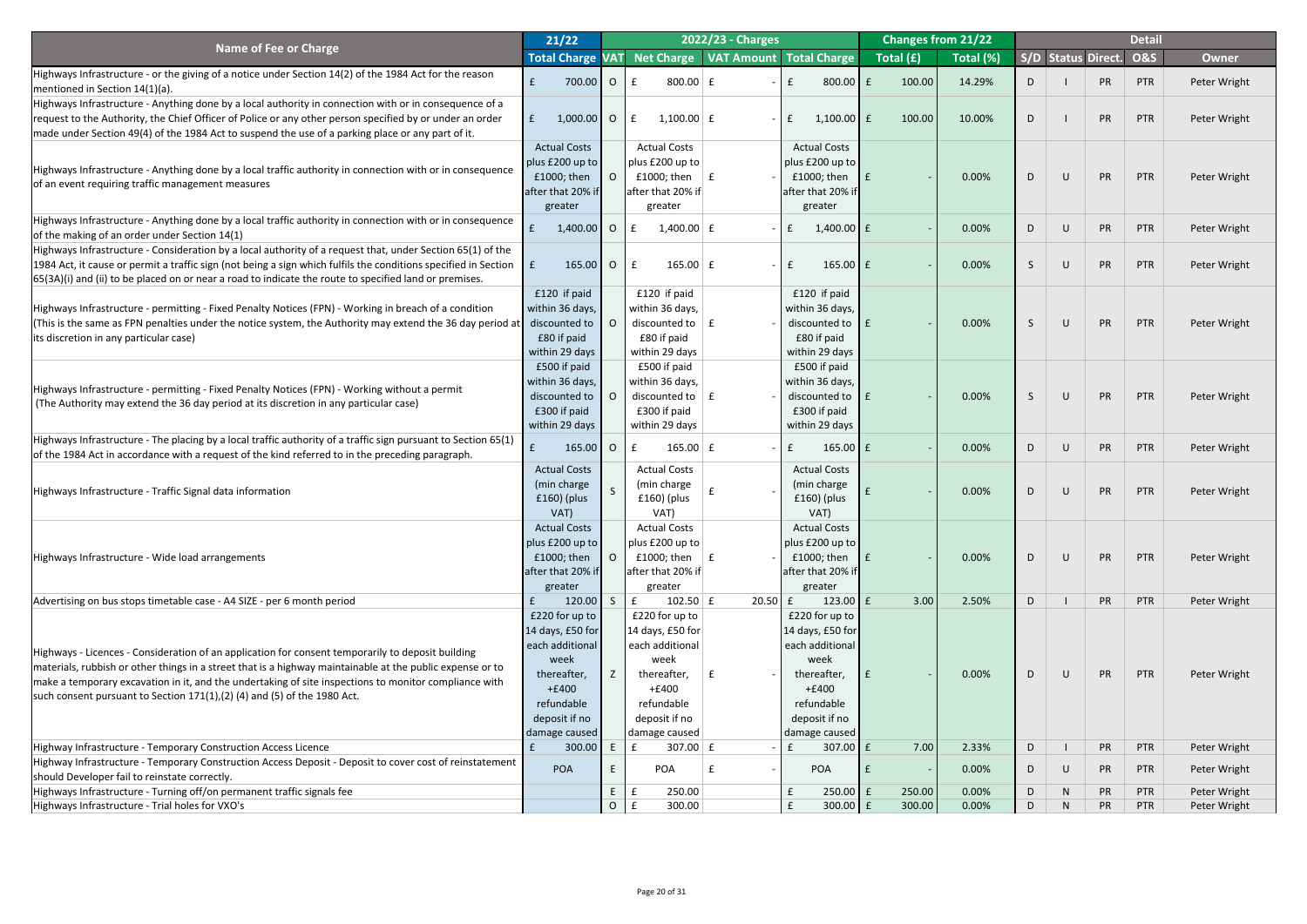|                                                                                                                                                                                                                                                                                  | 21/22                                     |                |                                                                                                                                                                   | 2022/23 - Charges |                          |             |                                                                                                                                                                   |           | <b>Changes from 21/22</b> |   |                        |           | <b>Detail</b> |                             |
|----------------------------------------------------------------------------------------------------------------------------------------------------------------------------------------------------------------------------------------------------------------------------------|-------------------------------------------|----------------|-------------------------------------------------------------------------------------------------------------------------------------------------------------------|-------------------|--------------------------|-------------|-------------------------------------------------------------------------------------------------------------------------------------------------------------------|-----------|---------------------------|---|------------------------|-----------|---------------|-----------------------------|
| <b>Name of Fee or Charge</b>                                                                                                                                                                                                                                                     | <b>Total Charge VAT</b>                   |                | Net Charge   VAT Amount   Total Charge                                                                                                                            |                   |                          |             |                                                                                                                                                                   | Total (£) | Total (%)                 |   | S/D Status Direct. O&S |           |               | Owner                       |
| Highways Infrastructure - Crane licence when not in association with construction works - Section 178 of<br>the Highways Act 1980 regulates the placement of apparatus such as rails, beams and cranes over the<br>highway.                                                      |                                           |                | A licence costs<br>£250 and is<br>valid for 21<br>days. We need<br>at least 10<br>working days to<br>process an<br>application.<br>The fee is non-<br>refundable. |                   |                          |             | A licence costs<br>£250 and is<br>valid for 21<br>days. We need<br>at least 10<br>working days to<br>process an<br>application.<br>The fee is non-<br>refundable. |           | 0.00%                     | D | N                      | PR        | PTR           | Peter Wright                |
| Highways Infrastructure - Pavement Licence                                                                                                                                                                                                                                       |                                           |                | Gazebo per<br>install no longer<br>24hrs - £150<br>Shelving per<br>year - £250                                                                                    |                   |                          |             | Gazebo per<br>install no longer<br>24hrs - £150<br>Shelving per<br>year - $£250$                                                                                  | l £       | 0.00%                     | D | N                      | PR        | PTR           | Peter Wright                |
| Highways Infrastructure - An extension to your existing vehicle crossing at the cost of £350.00,<br>constructed up to the maximum permitted width of 4.3m - Only applicable when done in conjunction with<br>the Capital Footway works programme                                 |                                           | $\overline{O}$ | 350.00                                                                                                                                                            |                   |                          |             | $350.00$ $E$                                                                                                                                                      | 350.00    | 0.00%                     | D | N                      | PR        | PTR           | Peter Wright                |
| Highways Infrastructure - A new full width crossing at the cost of £600.00, constructed to the minimum<br>permitted width of 2.7m - Only applicable when done in conjunction with the Capital Footway works<br>programme                                                         |                                           | $\overline{O}$ | 600.00                                                                                                                                                            |                   |                          |             | $600.00$ $E$                                                                                                                                                      | 600.00    | 0.00%                     | D | N                      | PR        | PTR           | Peter Wright                |
| Highways Infrastructure - A new full width crossing at the cost of £950.00, constructed anywhere between<br>the minimum permitted width of 2.7m up to the maximum permitted width of 4.3m - Only applicable<br>when done in conjunction with the Capital Footway works programme |                                           | $\overline{O}$ | 950.00                                                                                                                                                            |                   |                          |             | $950.00$ £                                                                                                                                                        | 950.00    | 0.00%                     | D | N                      | <b>PR</b> | PTR           | Peter Wright                |
| Highways Infrastructure - Charge for the co-ordination of Section 50 licence                                                                                                                                                                                                     |                                           | $\overline{O}$ | 950.00                                                                                                                                                            |                   |                          |             | 950.00 $E$                                                                                                                                                        | 950.00    | 0.00%                     | D | N                      | PR        | PTR           | Peter Wright                |
| Temporary permit                                                                                                                                                                                                                                                                 | 10.50                                     | $\overline{O}$ | $11.00 \mid f$<br>$\mathbf{f}$                                                                                                                                    |                   | $\overline{\phantom{0}}$ |             | $11.00$ $E$                                                                                                                                                       | 0.50      | 4.76%                     | D |                        | <b>PR</b> | PTR           | Phil Carver/Lisa<br>Preston |
| Abandoned Vehicles - Administration charge for removal of vehicle from private property when directed<br>by Management company or Private Landowner                                                                                                                              | $77.00$ O                                 |                | 77.00 $E$                                                                                                                                                         |                   | $\overline{\phantom{0}}$ |             | $77.00 \text{ E}$                                                                                                                                                 |           | 0.00%                     | D | U                      | <b>PR</b> | CGS           | Phil Carver/Lisa<br>Preston |
| Abandoned vehicles - Where collection and disposal is carried out by the Council's authorised contractor -<br>Storage (When taken into safe custody) per day                                                                                                                     | 25.68                                     | S              | $21.40 \mid f$                                                                                                                                                    |                   | $4.28$ $E$               |             | $25.68$ $E$                                                                                                                                                       |           | 0.00%                     | D | U                      | <b>PR</b> | CGS           | Phil Carver/Lisa<br>Preston |
| Abandoned vehicles - Where collection and disposal is carried out by the Council's authorised contractor -<br>To take vehicle into storage - Vehicle Upright, undamaged and accessible.                                                                                          | 256.80                                    | S              | $214.00 \mid f$                                                                                                                                                   |                   | 42.80                    |             | $256.80 \text{ }E$                                                                                                                                                |           | 0.00%                     | D | U                      | <b>PR</b> | CGS           | Phil Carver/Lisa<br>Preston |
| Tolerance Policy - Portable toilets 1 day - 4 weeks                                                                                                                                                                                                                              | 210.00                                    | S              | 175.00 $E$                                                                                                                                                        |                   | 35.00                    |             | $210.00$ $E$                                                                                                                                                      |           | 0.00%                     | D | U                      | <b>PR</b> | CGS           | Phil Carver/Lisa<br>Preston |
| Enforcement Fees - Depositing Litter - no discount for early repayment                                                                                                                                                                                                           | 150.00                                    | E              | $150.00 \mid f$                                                                                                                                                   |                   | $\sim$                   |             | $150.00$ $E$                                                                                                                                                      |           | 0.00%                     | S | U                      | <b>PR</b> | CGS           | Phil Carver/Lisa<br>Preston |
| Enforcement Fees Wilful Obstruction of the highway                                                                                                                                                                                                                               | 100.00                                    | $\overline{O}$ | $100.00$ $E$                                                                                                                                                      |                   |                          |             | $100.00$ $E$                                                                                                                                                      |           | 0.00%                     | S | U                      | <b>PR</b> | CGS           | Phil Carver/Lisa<br>Preston |
| <b>Enforcement Fees - Engine Idling</b>                                                                                                                                                                                                                                          | £20 to £40 if<br>unpaid before<br>28 days |                | £20 to £40 if<br>unpaid before $\vert$ £<br>28 days                                                                                                               |                   |                          |             | £20 to £40 if<br>unpaid before $\mathbf{f}$ $f$<br>28 days                                                                                                        |           | 0.00%                     | S | U                      | <b>PR</b> | CGS           | Phil Carver/Lisa<br>Preston |
| Enforcement fees - Duty of care Domestic waste                                                                                                                                                                                                                                   | 400.00                                    | $\overline{O}$ | 400.00 $E$<br>$\mathbf{f}$                                                                                                                                        |                   | $\overline{\phantom{0}}$ |             | $400.00$ $E$                                                                                                                                                      |           | 0.00%                     | S | $\cup$                 | PR        | CGS           | Phil Carver/Lisa<br>Preston |
| Enforcement Fees - Failure to comply with a notice requiring works to prevent soil and refuse escaping<br>onto the street or into a sewer                                                                                                                                        | 100.00                                    | $\overline{O}$ | $100.00$ $E$                                                                                                                                                      |                   | $\overline{\phantom{0}}$ |             | $100.00$ $E$                                                                                                                                                      |           | 0.00%                     | S | $\cup$                 | <b>PR</b> | CGS           | Phil Carver/Lisa<br>Preston |
| Enforcement Fees - Pitching of stalls, booths or stands or encamping on a highway                                                                                                                                                                                                | $100.00$ O                                |                | $100.00$   £                                                                                                                                                      |                   |                          |             | $100.00$ $E$                                                                                                                                                      |           | 0.00%                     |   | U                      | <b>PR</b> | <b>CGS</b>    | Phil Carver/Lisa<br>Preston |
| Enforcement Fees - Depositing anything on the highway to the interpretation of the user                                                                                                                                                                                          | 100.00                                    | $\overline{O}$ | $100.00 \mid f$                                                                                                                                                   |                   | $\overline{\phantom{0}}$ | f           | $100.00$ $E$                                                                                                                                                      |           | 0.00%                     | S | $\cup$                 | PR        | CGS           | Phil Carver/Lisa<br>Preston |
| Enforcement Fees - Failure to comply with a notice requiring removal of tree or shrub                                                                                                                                                                                            | $100.00$ O                                |                | $100.00 \mid f$                                                                                                                                                   |                   | $\overline{\phantom{0}}$ |             | $100.00$ $E$                                                                                                                                                      |           | 0.00%                     | S | $\cup$                 | PR        | CGS           | Phil Carver/Lisa<br>Preston |
| Enforcement Fees - Unauthorised Disposal of Waste (Fly-tipping) - no discount for early repayment                                                                                                                                                                                | $400.00$ 0                                |                | 400.00 $E$                                                                                                                                                        |                   | $\sim$                   | $\mathbf f$ | $400.00$ $E$                                                                                                                                                      |           | 0.00%                     | S | U                      | PR        | CGS           | Phil Carver/Lisa<br>Preston |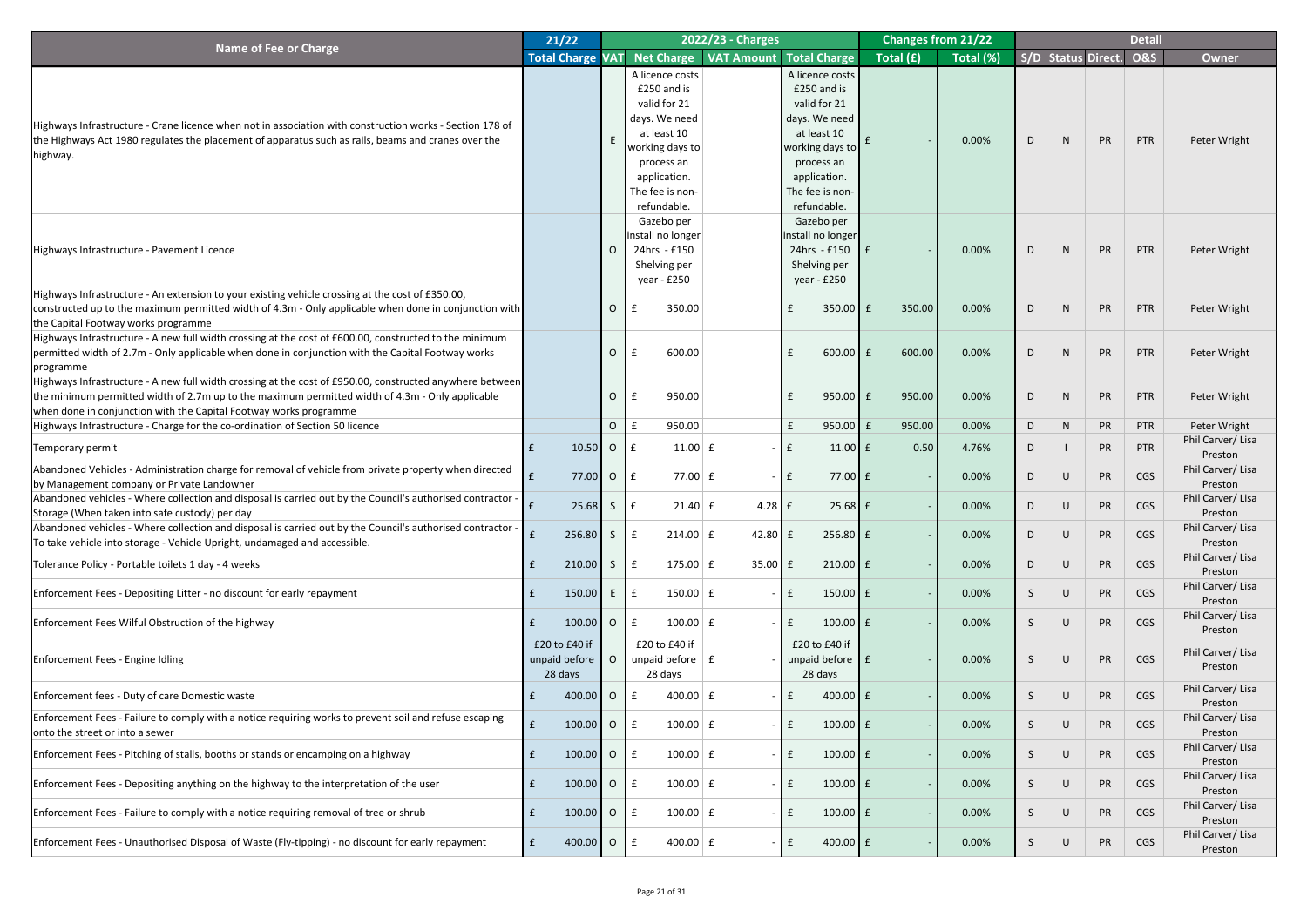|                                                                                                                                                | 21/22      |                |              |                 | 2022/23 - Charges                                       |               |                                   | <b>Changes from 21/22</b> |    |        |                           | <b>Detail</b>  |                             |
|------------------------------------------------------------------------------------------------------------------------------------------------|------------|----------------|--------------|-----------------|---------------------------------------------------------|---------------|-----------------------------------|---------------------------|----|--------|---------------------------|----------------|-----------------------------|
| <b>Name of Fee or Charge</b>                                                                                                                   |            |                |              |                 | Total Charge VAT Net Charge   VAT Amount   Total Charge |               | $\sqrt{\text{Total}(\mathbf{f})}$ | Total (%)                 |    |        | <b>S/D Status Direct.</b> | <b>O&amp;S</b> | <b>Owner</b>                |
| Enforcement Fees - Depositing material on a made up carriageway                                                                                | 100.00     | $\overline{O}$ | $\mathbf{f}$ | $100.00$ $E$    |                                                         | $100.00$ $E$  |                                   | 0.00%                     |    | $\cup$ | PR                        | <b>CGS</b>     | Phil Carver/Lisa<br>Preston |
| Enforcement Fees - Depositing material etc. within 15 feet from the centre of a made up carriageway                                            | 100.00     | $\overline{O}$ | E            | $100.00$ $E$    |                                                         | $100.00$ $E$  |                                   | 0.00%                     | S. | $\cup$ | PR                        | <b>CGS</b>     | Phil Carver/Lisa<br>Preston |
| Enforcement Fees - Using stall etc. for road side sales in certain circumstances                                                               | $100.00$ 0 |                | E            | $100.00$ $E$    |                                                         | $100.00$ $E$  |                                   | 0.00%                     | S. | $\cup$ | PR                        | <b>CGS</b>     | Phil Carver/Lisa<br>Preston |
| Enforcement Fees - Failure to secure removal of a skip                                                                                         | 100.00     | $\overline{O}$ | $\mathbf{f}$ | $100.00$ $E$    |                                                         | $100.00$ $E$  |                                   | 0.00%                     | S. | $\cup$ | PR                        | <b>CGS</b>     | Phil Carver/Lisa<br>Preston |
| Enforcement Fees - Failure to comply with conditions of permission                                                                             | 100.00     | $\overline{O}$ | $\mathbf{f}$ | $100.00$ $E$    |                                                         | $100.00$ $E$  |                                   | 0.00%                     | S. | $\cup$ | PR                        | <b>CGS</b>     | Phil Carver/Lisa<br>Preston |
| Enforcement Fees - Failure to remove or reposition builders skip                                                                               | $100.00$ O |                | $\mathbf{f}$ | $100.00 \mid f$ |                                                         | $100.00$ $E$  |                                   | 0.00%                     | S. | $\cup$ | PR                        | <b>CGS</b>     | Phil Carver/Lisa<br>Preston |
| Enforcement Fees - Failure to secure lighting or other markings on a builders skip with name and address $\ \mathbf{f}\ $                      | $100.00$ O |                | $\mathbf{f}$ | $100.00 \mid f$ |                                                         | $100.00$ $E$  |                                   | 0.00%                     | S. | $\cup$ | PR                        | <b>CGS</b>     | Phil Carver/Lisa<br>Preston |
| Enforcement Fees - Erecting a building, fence or hedge on a highway                                                                            | $100.00$ 0 |                | $\mathbf{f}$ | $100.00 \mid f$ |                                                         | $100.00$ $E$  |                                   | 0.00%                     | S. | $\cup$ | PR                        | <b>CGS</b>     | Phil Carver/Lisa<br>Preston |
| Enforcement Fees - Depositing a builders skip on a highway without permission                                                                  | 100.00     | $\overline{O}$ | $\mathbf{f}$ | $100.00 \mid f$ |                                                         | $100.00$ $E$  |                                   | 0.00%                     | S. | $\cup$ | PR                        | <b>CGS</b>     | Phil Carver/Lisa<br>Preston |
| <b>Enforcement Fees - Unlicensed street trading</b>                                                                                            | 100.00     | $\overline{O}$ | $\mathbf{f}$ | $100.00 \mid f$ |                                                         | $100.00$ $E$  |                                   | 0.00%                     |    | $\cup$ | PR                        | <b>CGS</b>     | Phil Carver/Lisa<br>Preston |
| Enforcement Fees - Failure to produce a Street Trading licence on demand                                                                       | 100.00     | $\overline{O}$ |              | $100.00$ $E$    |                                                         | $100.00$ $E$  |                                   | 0.00%                     |    | $\cup$ | PR                        | CGS            | Phil Carver/Lisa<br>Preston |
| Enforcement Fees - Contravention of condition of street trading licence or temporary licence                                                   | 100.00     | $\overline{O}$ | $\mathbf{f}$ | $100.00 \mid f$ |                                                         | $100.00$ $E$  |                                   | 0.00%                     |    | U      | PR                        | CGS            | Phil Carver/Lisa<br>Preston |
| Enforcement Fees - Failure to Produce Authority (Waste Transfer Notes) - no discount for early repayment E                                     | 300.00     | E.             |              | $300.00 \mid f$ |                                                         | $300.00$ $E$  |                                   | 0.00%                     |    | $\cup$ | PR                        | CGS            | Phil Carver/Lisa<br>Preston |
| Enforcement Fees - Failure to Furnish Documentation (Waste Carriers Licence) - no discount for early<br><b>repayment</b>                       | 300.00     |                |              | $300.00$ $E$    |                                                         | $300.00$ $E$  |                                   | 0.00%                     |    | $\cup$ | PR                        | CGS            | Phil Carver/Lisa<br>Preston |
| Enforcement Fees - Unauthorised Distribution of Free Printed Matter / Literature - no discount for early<br><b>Irepayment</b>                  | 150.00     | E              |              | 150.00 $E$      |                                                         | $150.00$ $E$  |                                   | 0.00%                     |    | $\cup$ | PR                        | CGS            | Phil Carver/Lisa<br>Preston |
| Enforcement Fees - Failure to Comply with a Waste Receptacles Notice - no discount for early repayment $\ $ f                                  | 110.00     | E              |              | 110.00 $E$      |                                                         | 110.00 $E$    |                                   | 0.00%                     |    | $\cup$ | PR                        | CGS            | Phil Carver/Lisa<br>Preston |
| Enforcement Fees - Nuisance Parking - no discount for early repayment                                                                          | 100.00     |                |              | $100.00 \mid f$ |                                                         | $100.00$ $E$  |                                   | 0.00%                     |    | $\cup$ | PR                        | CGS            | Phil Carver/Lisa<br>Preston |
| Enforcement Fees - Abandoning a Vehicle - no discount for early repayment                                                                      | 200.00     |                |              | $200.00$ $E$    |                                                         | $200.00$ $E$  |                                   | 0.00%                     |    | $\cup$ | PR                        | CGS            | Phil Carver/Lisa<br>Preston |
| Enforcement Fees - Graffiti - no discount for early repayment                                                                                  | 150.00     |                |              | 150.00 $E$      |                                                         | $150.00$ $E$  |                                   | 0.00%                     |    | $\cup$ | PR                        | CGS            | Phil Carver/Lisa<br>Preston |
| Enforcement Fees - Fly-Posting - no discount for early repayment                                                                               | 150.00     |                |              | 150.00 $E$      |                                                         | $150.00$ $E$  |                                   | 0.00%                     |    | $\cup$ | PR                        | CGS            | Phil Carver/Lisa<br>Preston |
| Enforcement Fees - Failure to Comply with a Community Protection Notice - no discount for early<br><b>repayment</b>                            | 100.00     |                |              | $100.00$ $E$    |                                                         | $100.00$ $E$  |                                   | 0.00%                     |    | $\cup$ | PR                        | CGS            | Phil Carver/Lisa<br>Preston |
| Enforcement Fees - Failure to Comply with a Public Space Protection Order - no discount for early<br><b>Irepayment</b>                         | 100.00     |                |              | $100.00$ $E$    |                                                         | $100.00$ $E$  |                                   | 0.00%                     |    | $\cup$ | PR                        | CGS            | Phil Carver/Lisa<br>Preston |
| Enforcement Fees - Dog Fouling - no discount for early repayment                                                                               | 150.00     | E              |              | 150.00 $E$      |                                                         | $150.00$ $E$  |                                   | 0.00%                     |    | $\cup$ | PR                        | <b>CGS</b>     | Phil Carver/Lisa<br>Preston |
| - Car parking - Discretionary suspension of the use of on/off-street parking places for waiting/loading <br>charge per parking space (per day) | $30.00$ O  |                |              | $50.00$ £       |                                                         | $50.00$ £     | 20.00                             | 66.67%                    | D. |        | <b>PR</b>                 | PTR            | Phil Carver/Lisa<br>Preston |
| Car Parking - Off Street-Pay & Display Car Parking - Up to 1 hour (excl. Canterbury Parade, South<br>Ockendon)                                 | 0.70       | S              |              | $0.83$ $E$      | $0.17$ $E$                                              | $1.00$ $f$    | 0.30                              | 42.86%                    | D  |        | PR                        | PTR            | Phil Carver/Lisa<br>Preston |
| Car Parking - Off Street-Pay & Display Car Parking - 1 to 2 hours                                                                              | 1.30       | S              |              | $1.25$ $E$      | $0.25$ £                                                | $1.50$ $f$    | 0.20                              | 15.38%                    | D  |        | PR                        | PTR            | Phil Carver/Lisa<br>Preston |
| Car Parking - Off Street-Pay & Display Car Parking - 2 to 4 hours                                                                              | 2.10       | S              |              | $2.08$ $E$      | $0.42$ $E$                                              | $2.50 \mid f$ | 0.40                              | 19.05%                    | D  |        | PR                        | PTR            | Phil Carver/Lisa<br>Preston |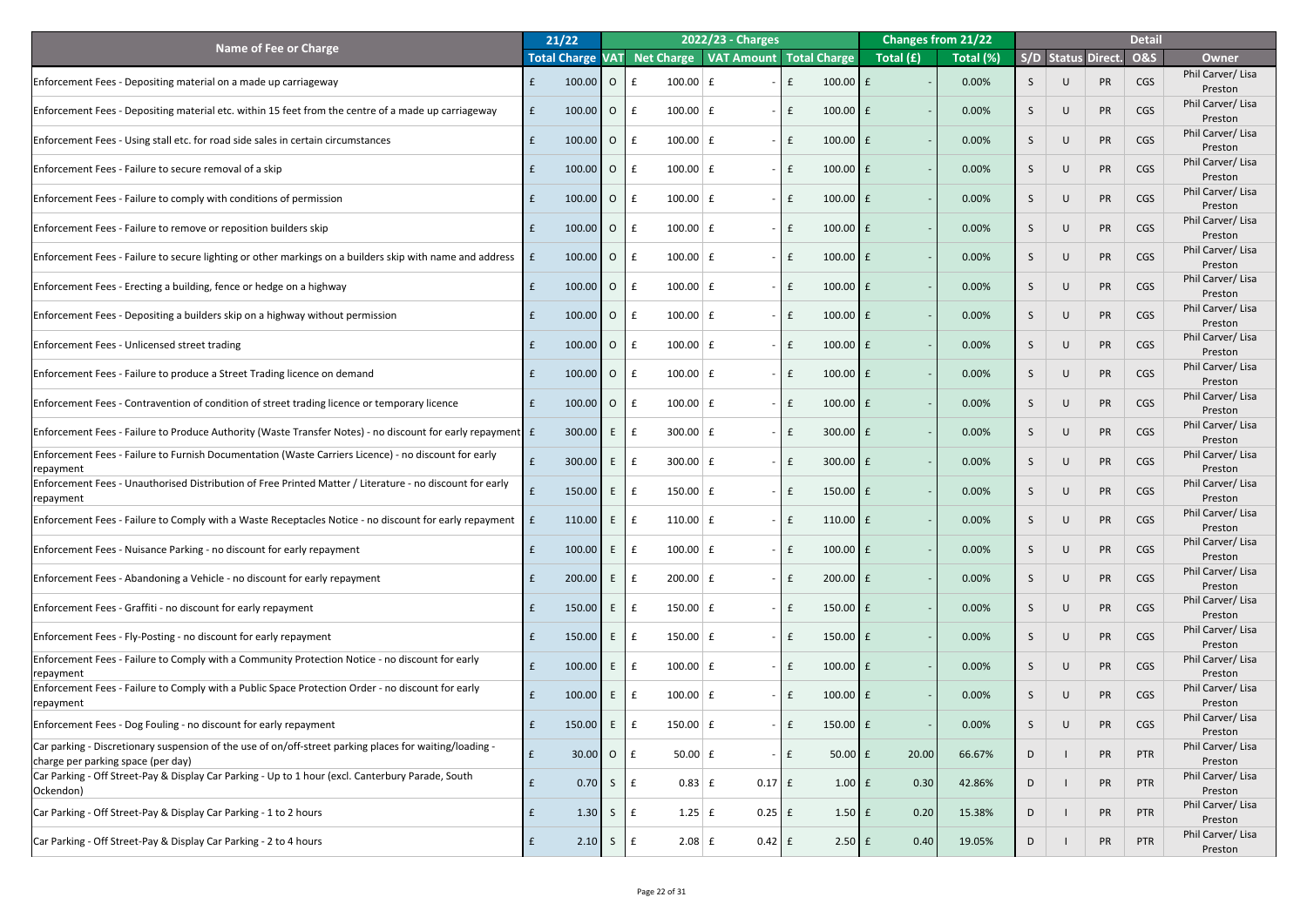|                                                                                                                                     | 21/22                      |                |                                     | 2022/23 - Charges        |                                                         |                                                         | <b>Changes from 21/22</b> |   |                           |           | <b>Detail</b>  |                             |
|-------------------------------------------------------------------------------------------------------------------------------------|----------------------------|----------------|-------------------------------------|--------------------------|---------------------------------------------------------|---------------------------------------------------------|---------------------------|---|---------------------------|-----------|----------------|-----------------------------|
| <b>Name of Fee or Charge</b>                                                                                                        |                            |                |                                     |                          | Total Charge VAT Net Charge   VAT Amount   Total Charge | $\overline{\phantom{a}}$ Total $\overline{\phantom{a}}$ | Total (%)                 |   | <b>S/D Status Direct.</b> |           | <b>O&amp;S</b> | <b>Owner</b>                |
| Car Parking - Off Street-Pay & Display Car Parking - 4 to 6 hours                                                                   | 3.70                       | S              | $3.33 \mid f$                       | $0.67$ $E$               | $4.00$ $E$                                              | 0.30                                                    | 8.11%                     | D |                           | <b>PR</b> | PTR            | Phil Carver/Lisa<br>Preston |
| Car Parking - Off Street-Pay & Display Car Parking - Over 6 Hours                                                                   | 5.80                       | $S_{\ell}$     | $5.42 \mid f$                       | $1.08$ $E$               | $6.50$ £                                                | 0.71                                                    | 12.07%                    | D |                           | PR        | PTR            | Phil Carver/Lisa<br>Preston |
| Car Parking - Off-Street Pay & Display Car Parking Canterbury Parade, South Ockendon - Up to 1 hour                                 | Free of Charge             | S              | Free of Charge $\mid$ £             |                          | Free of Charge   £                                      |                                                         | 0.00%                     | D | $\cup$                    | PR        | PTR            | Phil Carver/Lisa<br>Preston |
| Car Parking - On-Street Pay & Display - Long Stay Thames Road & Access Road to Yacht Club - 0 to 1 hour $\ $ £                      |                            | $0.70$ O       | $0.70$ £                            | $\sim$                   | $0.70$ £<br>$\mathbf{f}$                                |                                                         | 0.00%                     | D | $\cup$                    | PR        | <b>PTR</b>     | Phil Carver/Lisa<br>Preston |
| Car Parking - On-Street Pay & Display - Long Stay Thames Road & Access Road to Yacht Club - 1 to 2 hours $\vert$ £                  |                            | $1.20$ 0       | $1.20 \mid f$                       | $\overline{\phantom{0}}$ | $1.20$ $f$<br>$\mathbf{f}$                              |                                                         | 0.00%                     | D | $\cup$                    | PR        | PTR            | Phil Carver/Lisa<br>Preston |
| Car Parking - On-Street Pay & Display - Long Stay Thames Road & Access Road to Yacht Club - over 2 hours   £                        |                            | $3.20$ 0       | $3.20 \mid f$                       | $\overline{\phantom{0}}$ | $3.20$ $E$<br>$\mathbf{f}$                              |                                                         | 0.00%                     | D | $\cup$                    | PR        | <b>PTR</b>     | Phil Carver/Lisa<br>Preston |
| Car Parking - On-Street Pay & Display - Short Stay (excl. Thames Road & Access Road to Yacht Club) - 0 to 1 $\vert$                 |                            | $0.70$ O       | $0.70$ £                            | $\overline{\phantom{0}}$ | $0.70$ £<br>$\mathbf{f}$                                |                                                         | 0.00%                     | D | $\cup$                    | PR        | <b>PTR</b>     | Phil Carver/Lisa<br>Preston |
| Car Parking - On-Street Pay & Display - Short Stay (excl. Thames Road & Access Road to Yacht Club) - 1 to 2 $\vert$ $\vert$<br>hour |                            | $1.40$ O       | $1.40 \mid f$                       | $\sim$                   | $\mathbf{f}$<br>$1.40$ $f$                              |                                                         | 0.00%                     | D | $\cup$                    | PR        | <b>PTR</b>     | Phil Carver/Lisa<br>Preston |
| Car Parking - On-Street Pay & Display - Short Stay (excl. Thames Road & Access Road to Yacht Club) - 2 to 4<br>hour                 |                            | $2.30$ O       | $2.30 \mid f$                       | $\sim$                   | $2.30 \mid f$<br>$\mathbf{f}$                           |                                                         | 0.00%                     | D | $\cup$                    | PR        | <b>PTR</b>     | Phil Carver/Lisa<br>Preston |
| Car Parking - On-Street Pay & Display Quick Stops - 0 to 30 mins                                                                    |                            | $0.70$ O       | $0.70$ £                            | $\sim$                   | $0.70$ £<br>$\mathbf{f}$                                |                                                         | 0.00%                     | D | $\cup$                    | PR        | <b>PTR</b>     | Phil Carver/Lisa<br>Preston |
| Car Parking - On-Street Pay & Display Quick Stops - 30 to 45 mins                                                                   | 0.90                       | $\overline{O}$ | $0.90 \mid f$                       | $\sim$ $\sim$            | $0.90$ $E$<br>E                                         |                                                         | 0.00%                     | D | $\cup$                    | <b>PR</b> | PTR            | Phil Carver/Lisa<br>Preston |
| Car Parking - On-Street Pay & Display Quick Stops - 45 mins to 1 hour                                                               | f                          | $1.40$ O       | E<br>$1.40 \mid f$                  | $\sim$                   | E<br>$1.40$ $f$                                         |                                                         | 0.00%                     | D | $\cup$                    | PR        | PTR            | Phil Carver/Lisa<br>Preston |
| Car Parking - Penalty Charge Notices - Higher Level Contraventions - Penalty Charge                                                 | 70.00                      | $\overline{O}$ | 70.00 $E$<br>$\mathbf{f}$           | $\sim$ 1                 | $\mathsf{E}$<br>$70.00$ £                               |                                                         | 0.00%                     | S | $\cup$                    | PR        | PTR            | Phil Carver/Lisa<br>Preston |
| Car Parking - Penalty Charge Notices - Higher Level Contraventions - Penalty Charge paid within 14 days                             | 35.00<br>E                 | $\overline{O}$ | $35.00 \mid f$<br>$\mathbf{f}$      | $\sim$                   | f<br>$35.00 \text{ f}$                                  |                                                         | 0.00%                     | S | $\cup$                    | PR        | PTR            | Phil Carver/Lisa<br>Preston |
| Car Parking - Penalty Charge Notices - Lower Level Contraventions - Penalty Charge                                                  | 50.00                      | $\overline{O}$ | $50.00 \mid f \mid$<br>$\mathbf{f}$ | $\sim$                   | f<br>$50.00$ $E$                                        |                                                         | 0.00%                     | S | $\cup$                    | PR        | PTR            | Phil Carver/Lisa<br>Preston |
| Car Parking - Penalty Charge Notices - Lower Level Contraventions - Penalty Charge paid within 14 days                              | 25.00<br>E                 | $\overline{O}$ | $25.00 \mid f \mid$<br>$\mathbf{f}$ | $\sim$                   | f<br>$25.00 \mid f$                                     |                                                         | 0.00%                     | S | $\cup$                    | PR        | PTR            | Phil Carver/Lisa<br>Preston |
| Parking permits - Business permits - per Month thereof                                                                              | 40.00                      | $\overline{O}$ | 42.00 $E$<br>E                      | $\sim$                   | f<br>$42.00$ $E$                                        | 2.00                                                    | 5.00%                     | D |                           | <b>PR</b> | PTR            | Phil Carver/Lisa<br>Preston |
| Parking permits - Business permits - per year                                                                                       | 360.00                     | $\overline{O}$ | 380.00 $E$<br>E                     | $\sim$                   | $\mathbf f$<br>$380.00$ $E$                             | 20.00                                                   | 5.56%                     | D |                           | <b>PR</b> | PTR            | Phil Carver/Lisa<br>Preston |
| Parking permits - Business permits - for 6 months                                                                                   | 200.00                     | $\overline{O}$ | $210.00 \mid f$<br>E                | $\sim$                   | $\mathbf f$<br>$210.00$ $E$                             | 10.00                                                   | 5.00%                     | D |                           | <b>PR</b> | PTR            | Phil Carver/Lisa<br>Preston |
| Parking permits - NHS permits                                                                                                       | 120.00                     | $\overline{O}$ | $120.00 \mid f \mid$<br>E           | $\sim$                   | $\mathbf f$<br>$120.00$ $E$                             |                                                         | 0.00%                     | D | $\cup$                    | PR        | PTR            | Phil Carver/Lisa<br>Preston |
| Parking permits - Annual permit Commuter Car Parks Only                                                                             | 750.00                     | $\overline{O}$ | $750.00 \mid f \mid$<br>E           | $\sim$                   | $\mathbf f$<br>750.00 £                                 |                                                         | 0.00%                     | D | $\cup$                    | PR        | PTR            | Phil Carver/Lisa<br>Preston |
| Parking permits - Non Commuter Car Parks / On Street Long Stay Only                                                                 | 500.00                     | $\overline{O}$ | $\mathbf{f}$<br>$500.00 \mid f$     | $\sim$                   | f<br>$500.00$ $E$                                       |                                                         | 0.00%                     | D | $\cup$                    | PR        | PTR            | Phil Carver/Lisa<br>Preston |
| Parking permits - Contractor permits                                                                                                | $155.00$ 0                 |                | E<br>$165.00 \mid f$                | $\sim$                   | $\mathbf{f}$<br>$165.00$ $E$                            | 10.00                                                   | 6.45%                     | D |                           | <b>PR</b> | PTR            | Phil Carver/Lisa<br>Preston |
| Parking permits - Operational permits                                                                                               | $120.00$ 0<br>$\mathbf{f}$ |                | 125.00 $E$<br>£                     | $\sim$                   | 125.00 $E$<br>$\mathbf{f}$                              | 5.00                                                    | 4.17%                     | D |                           | <b>PR</b> | PTR            | Phil Carver/Lisa<br>Preston |
| Parking permits - Dispensations                                                                                                     | Free of Charge   O         |                | Free of Charge $E$                  |                          | $-$ Free of Charge $\mathbf{f}$ f                       |                                                         | 0.00%                     | D | U                         | PR        | PTR            | Phil Carver/Lisa<br>Preston |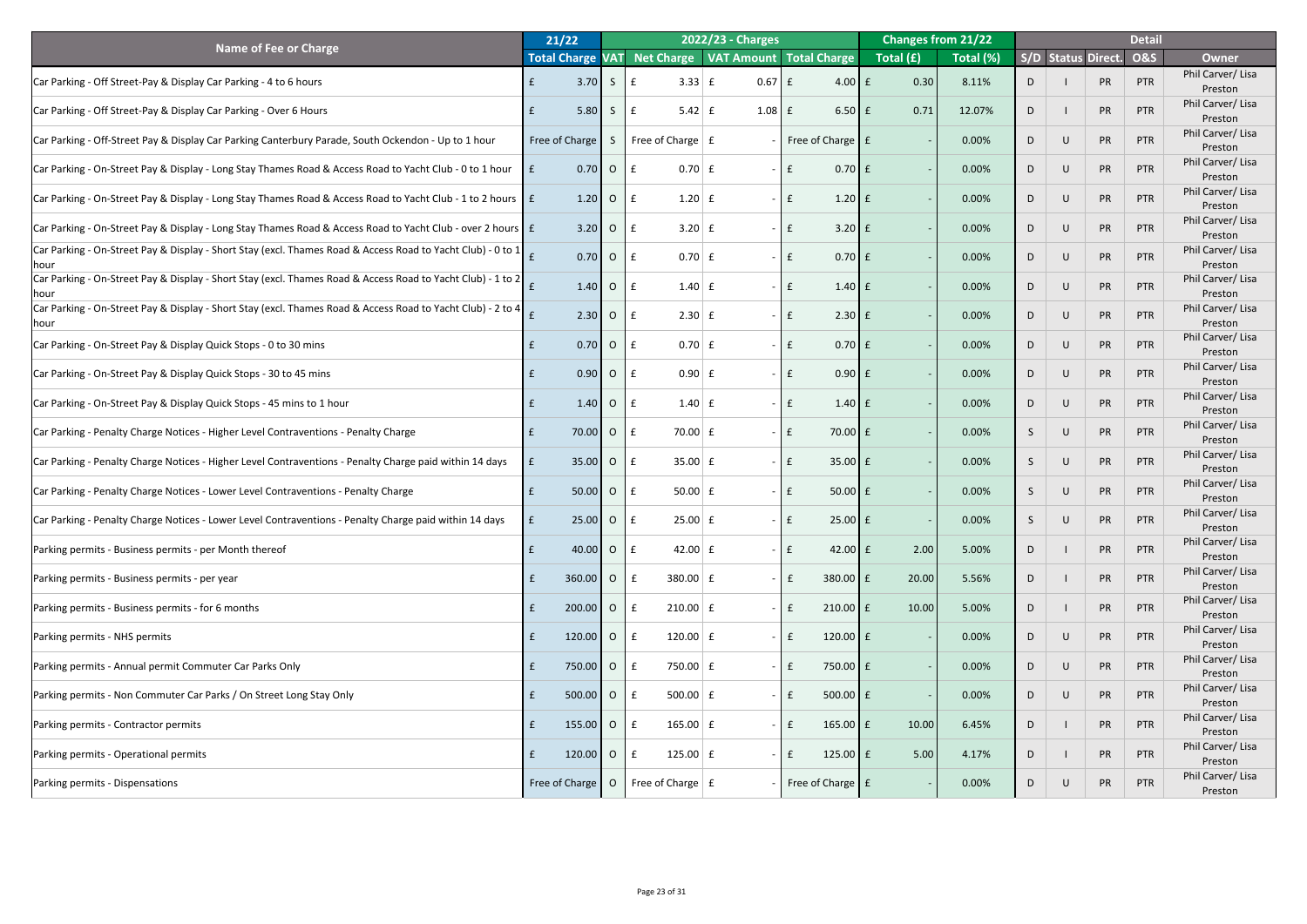|                                                                                                                                                                                           | 21/22                                                                                                                                                                                                              |                |                                                                                                                                                                                                                                    | 2022/23 - Charges   |                                                                                                                                                                                                                    |                    | <b>Changes from 21/22</b> |    |           |                    | <b>Detail</b>  |                                 |
|-------------------------------------------------------------------------------------------------------------------------------------------------------------------------------------------|--------------------------------------------------------------------------------------------------------------------------------------------------------------------------------------------------------------------|----------------|------------------------------------------------------------------------------------------------------------------------------------------------------------------------------------------------------------------------------------|---------------------|--------------------------------------------------------------------------------------------------------------------------------------------------------------------------------------------------------------------|--------------------|---------------------------|----|-----------|--------------------|----------------|---------------------------------|
| <b>Name of Fee or Charge</b>                                                                                                                                                              | <b>Total Charge VAT</b>                                                                                                                                                                                            |                | Net Charge                                                                                                                                                                                                                         |                     | <b>VAT Amount Total Charge</b>                                                                                                                                                                                     | Total (£)          | Total (%)                 |    |           | S/D Status Direct. | <b>O&amp;S</b> | <b>Owner</b>                    |
| Parking permits - Charitable Organisations                                                                                                                                                | up to 5x free<br>permits per<br>annum subject<br>to justifying the<br>need based on<br>the scope of the<br>charity, any<br>additional<br>permits<br>required will be<br>charged at £10<br>per additional<br>permit |                | up to 5x free<br>permits per<br>annum subject<br>$\vert$ to justifying the $\vert$<br>need based on<br>the scope of the<br>charity, any<br>additional<br>permits<br>required will be<br>charged at £10<br>per additional<br>permit |                     | up to 5x free<br>permits per<br>annum subject<br>to justifying the<br>need based on<br>the scope of the<br>charity, any<br>additional<br>permits<br>required will be<br>charged at £10<br>per additional<br>permit | $\mathbf{f}$       | 0.00%                     | D  | $\bigcup$ | PR                 | PTR            | Phil Carver/Lisa<br>Preston     |
| Parking permits - Replacement permits                                                                                                                                                     | $10.50$ O<br>£                                                                                                                                                                                                     |                | $11.00 \mid f$<br>l £                                                                                                                                                                                                              |                     | $11.00 \mid f \mid$<br>$\mathbf{f}$                                                                                                                                                                                | 0.50               | 4.76%                     | D  |           | PR                 | <b>PTR</b>     | Phil Carver/Lisa<br>Preston     |
| Parking permits - Residents permits - per year - 1st permit per Household                                                                                                                 | Free of Charge                                                                                                                                                                                                     | $\overline{O}$ | Free of Charge $\vert$ £                                                                                                                                                                                                           |                     | Free of Charge   £                                                                                                                                                                                                 |                    | 0.00%                     | D  | $\cup$    | PR                 | PTR            | Phil Carver/Lisa<br>Preston     |
| Parking permits - Residents permits - per year - 2nd permit per Household                                                                                                                 | Free of Charge                                                                                                                                                                                                     | $\overline{O}$ | Free of Charge $E$                                                                                                                                                                                                                 |                     | Free of Charge   £                                                                                                                                                                                                 |                    | 0.00%                     | D  | $\cup$    | PR                 | PTR            | Phil Carver/Lisa<br>Preston     |
| Parking permits - Residents permits - per year - 3rd permit per Household                                                                                                                 | 70.00<br>f                                                                                                                                                                                                         | $\circ$        | 75.00 $E$<br>l £                                                                                                                                                                                                                   |                     | $75.00 \text{ f}$<br>$\mathbf{f}$                                                                                                                                                                                  | 5.00               | 7.14%                     | D  |           | PR                 | <b>PTR</b>     | Phil Carver/Lisa<br>Preston     |
| Parking permits - Visitor permits - Additional Sheets of 20 per Household                                                                                                                 | $\vert f \vert$<br>$6.50$ O E                                                                                                                                                                                      |                | $7.00 \mid f$                                                                                                                                                                                                                      |                     | $ E$                                                                                                                                                                                                               | $7.00$ $f$<br>0.50 | 7.69%                     | D  |           | PR                 | <b>PTR</b>     | Phil Carver/Lisa<br>Preston     |
| Admin Fee - Non refundable - Car parking - Discretionary suspension of the use of on/off-street parking<br>places for waiting/loading - admin fee for processing of suspensions           | f<br>20.00                                                                                                                                                                                                         | $\overline{O}$ | $25.00 \mid f$<br>l £                                                                                                                                                                                                              |                     | $25.00 \text{ f}$<br>$\mathbf{f}$                                                                                                                                                                                  | 5.00               | 25.00%                    | D  |           | PR                 | <b>PTR</b>     | Phil Carver/Lisa<br>Preston     |
| Annual Country Park Parking Season Pass - Up to 3 hours                                                                                                                                   |                                                                                                                                                                                                                    | S              | 62.50 $E$                                                                                                                                                                                                                          | $12.50 \mid f \mid$ | $75.00 \mid f \mid$                                                                                                                                                                                                | 75.00              | 0.00%                     | D  | N.        | PR                 | <b>PTR</b>     | Phil Carver/Lisa<br>Preston     |
| Court Protection - Category 1 - Property & Affairs - Charge for work up to appointment of Property and<br><b>Affairs Deputy by Court</b>                                                  | Up to £745                                                                                                                                                                                                         | O              | Up to £745                                                                                                                                                                                                                         |                     | Up to £745                                                                                                                                                                                                         |                    | 0.00%                     | D  | $\cup$    | SEG                | <b>HWB</b>     | Sarah Attersall / Mike<br>Jones |
| Court Protection - Category 2 - Management Fee - 1st year                                                                                                                                 | Up to £775                                                                                                                                                                                                         | O              | Up to £775                                                                                                                                                                                                                         |                     | Up to £775                                                                                                                                                                                                         |                    | 0.00%                     | D  | $\cup$    | SEG                | <b>HWB</b>     | Sarah Attersall / Mike<br>Jones |
| Court Protection - Category 2 - Management Fee - 2nd year and onwards                                                                                                                     | Up to £650                                                                                                                                                                                                         | $\overline{O}$ | Up to £650                                                                                                                                                                                                                         |                     | Up to £650                                                                                                                                                                                                         |                    | 0.00%                     | D  | $\cup$    | SEG                | <b>HWB</b>     | Sarah Attersall / Mike<br>Jones |
| Court Protection - Category 2 - Management Fee - Where net assets of P are below £16,000 (annual)                                                                                         | Up to 3.5% of<br>net assets of P                                                                                                                                                                                   | $\Omega$       | Up to $3.5%$ of<br>net assets of P                                                                                                                                                                                                 |                     | Up to 3.5% of<br>net assets of P                                                                                                                                                                                   |                    | 0.00%                     | D  | $\cup$    | SEG                | <b>HWB</b>     | Sarah Attersall / Mike<br>Jones |
| Court Protection - Category 3 - Annual Property management fee                                                                                                                            | Up to £300                                                                                                                                                                                                         | O.             | Up to £300                                                                                                                                                                                                                         |                     | Up to £300                                                                                                                                                                                                         |                    | 0.00%                     | D  | $\cup$    | SEG                | <b>HWB</b>     | Sarah Attersall / Mike<br>Jones |
| Court Protection - Category 4 - Annual Report Fee                                                                                                                                         | Up to £216                                                                                                                                                                                                         | O.             | Up to £216                                                                                                                                                                                                                         |                     | Up to £216                                                                                                                                                                                                         |                    | 0.00%                     | D  | $\cup$    | SEG                | <b>HWB</b>     | Sarah Attersall / Mike<br>Jones |
| Court Protection - Category 5 - Basic HMRC tax return                                                                                                                                     | Up to £70                                                                                                                                                                                                          | $\overline{O}$ | Up to £70                                                                                                                                                                                                                          |                     | Up to £70                                                                                                                                                                                                          |                    | 0.00%                     | D  | $\cup$    | SEG                | <b>HWB</b>     | Sarah Attersall / Mike<br>Jones |
| Court Protection - Category 5 - Complex HMRC tax return                                                                                                                                   | Up to £140                                                                                                                                                                                                         |                | Up to £140                                                                                                                                                                                                                         |                     | Up to £140                                                                                                                                                                                                         |                    | 0.00%                     | D  | $\cup$    | SEG                | <b>HWB</b>     | Sarah Attersall / Mike<br>Jones |
| Court Protection - Category 2 - Management Fee - Where the court appoints a local authority deputy for<br>health and welfare                                                              | Up to 2.5% of<br>net assets of $P, \parallel$<br>not exceeding<br>£555                                                                                                                                             | $\Omega$       | Up to $2.5%$ of<br>net assets of P, $\vert$<br>not exceeding<br>£555                                                                                                                                                               |                     | Up to $2.5%$ of<br>net assets of P,<br>not exceeding<br>£555                                                                                                                                                       |                    | 0.00%                     | D  | $\cup$    | SEG                | <b>HWB</b>     | Sarah Attersall / Mike<br>Jones |
| Cultural Services - Thameside Theatre and Central Complex - performance Surcharge (including additional $\left  \begin{array}{c} 1 \end{array} \right $<br>Covid Cleaning Costs Incurred) | 200.00                                                                                                                                                                                                             | $\mathsf{S}$   | 170.84 $E$<br>£                                                                                                                                                                                                                    | $34.17 \mid f$      | $205.00$ $E$                                                                                                                                                                                                       | 5.00               | 2.50%                     | D  |           | SEG                | CGS            | Stephen Taylor/ Dianna<br>Ferry |
| Cultural Services - Thameside Theatre and Central Complex - Room Hire - Third Floor Foyer Monday to<br>Saturday only                                                                      | E<br>15.00                                                                                                                                                                                                         | E              | $15.30 \mid f$<br>E                                                                                                                                                                                                                |                     | $15.30 \mid f \mid$<br>$\mathbf{f}$                                                                                                                                                                                | 0.30               | 2.00%                     | D  |           | SEG                | CGS            | Stephen Taylor/Dianna<br>Ferry  |
| Cultural Services - Thameside Theatre and Central Complex - Gallery Booking Deposit                                                                                                       | 25.00                                                                                                                                                                                                              | E              | $25.50 \mid f$<br>E                                                                                                                                                                                                                |                     | $25.50 \, \text{f}$<br>f                                                                                                                                                                                           | 0.50               | 2.00%                     | D. |           | SEG                | CGS            | Stephen Taylor/ Dianna<br>Ferry |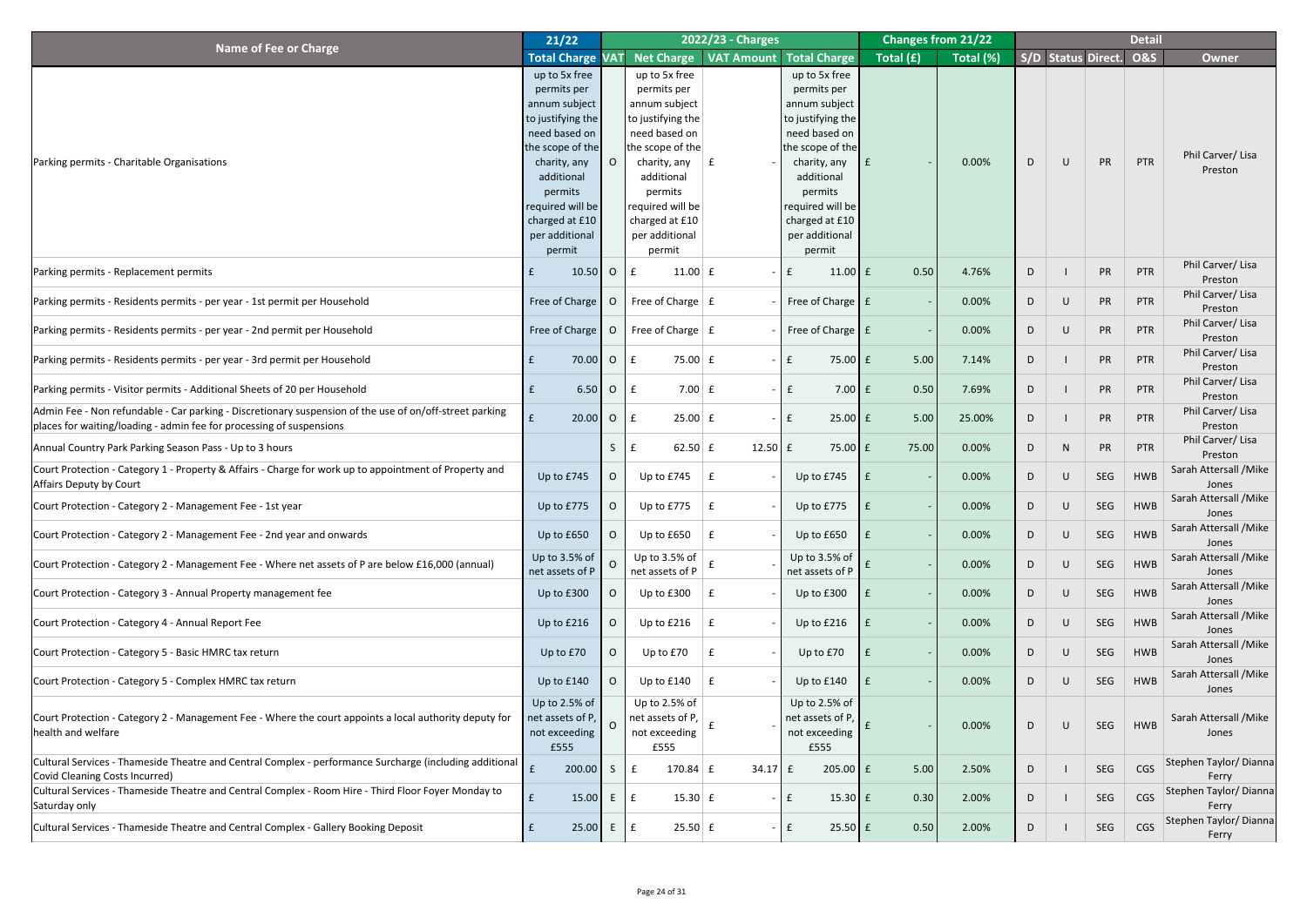|                                                                                                                                                                                                    | 21/22                   |              |    |                       | <b>2022/23 - Charges</b> |                                        | <b>Changes from 21/22</b> |           |   |                    |            | <b>Detail</b>  |                                 |
|----------------------------------------------------------------------------------------------------------------------------------------------------------------------------------------------------|-------------------------|--------------|----|-----------------------|--------------------------|----------------------------------------|---------------------------|-----------|---|--------------------|------------|----------------|---------------------------------|
| <b>Name of Fee or Charge</b>                                                                                                                                                                       | <b>Total Charge VAT</b> |              |    |                       |                          | Net Charge   VAT Amount   Total Charge | Total (£)                 | Total (%) |   | S/D Status Direct. |            | <b>O&amp;S</b> | <b>Owner</b>                    |
| Cultural Services - Thameside Theatre and Central Complex - Surcharge for staff and bar with Foyer                                                                                                 | 50.00                   | S            |    | $42.67 \mid f$        | $8.53 \mid f$            | $51.20$ $f$                            | 1.20                      | 2.40%     | D |                    | <b>SEG</b> | <b>CGS</b>     | Stephen Taylor/ Dianna          |
| <b>booking</b>                                                                                                                                                                                     |                         |              |    |                       |                          |                                        |                           |           |   |                    |            |                | Ferry                           |
| Cultural Services - Thameside Theatre and Central Complex - Extra Staff - For technical or Front of house                                                                                          | 18.00                   | <sub>S</sub> |    | $15.42 \mid f$        | 3.08                     | $18.50 \mid f \mid$                    | 0.50                      | 2.78%     | D |                    | SEG        | CGS            | Stephen Taylor/ Dianna          |
| work. Charged per hour.                                                                                                                                                                            |                         |              |    |                       |                          |                                        |                           |           |   |                    |            |                | Ferry                           |
| Cultural Services - Thameside Theatre and Central Complex - Bubble Machine                                                                                                                         | 28.80                   | S            |    | $24.58 \mid f$        | $4.92 \mid f$            | $29.50 \text{ f}$                      | 0.70                      | 2.43%     | D |                    | SEG        | CGS            | Stephen Taylor/ Dianna<br>Ferry |
|                                                                                                                                                                                                    |                         |              |    |                       |                          |                                        |                           |           |   |                    |            |                | Stephen Taylor/ Dianna          |
| Cultural Services - Thameside Theatre and Central Complex - Follow Spot                                                                                                                            | 28.80                   | S.           |    | $24.58 \mid f$        | $4.92 \mid f$            | $29.50 \text{ f}$                      | 0.70                      | 2.43%     | D |                    | SEG        | CGS            | Ferry                           |
|                                                                                                                                                                                                    |                         |              |    |                       |                          |                                        | 0.70                      |           |   |                    | <b>SEG</b> | CGS            | Stephen Taylor/ Dianna          |
| Cultural Services - Thameside Theatre and Central Complex - Haze                                                                                                                                   | 28.80                   |              |    | $24.58 \mid f$        | $4.92 \mid f$            | $29.50 \, \text{f}$                    |                           | 2.43%     | D |                    |            |                | Ferry                           |
| Cultural Services - Thameside Theatre and Central Complex - Yamaha 503 Digital Piano                                                                                                               | 28.80                   | S.           |    | $24.58 \mid f$        | $4.92 \mid f$            | $29.50 \, \text{f}$                    | 0.70                      | 2.43%     | D |                    | SEG        | CGS            | Stephen Taylor/ Dianna          |
|                                                                                                                                                                                                    |                         |              |    |                       |                          |                                        |                           |           |   |                    |            |                | Ferry                           |
| Cultural Services - Thameside Theatre and Central Complex - Portable Video Projector                                                                                                               | 28.80                   |              |    | $24.58 \mid f$        | $4.92 \mid f$            | $29.50 \text{ f}$                      | 0.70                      | 2.43%     | D |                    | SEG        | CGS            | Stephen Taylor/ Dianna          |
|                                                                                                                                                                                                    |                         |              |    |                       |                          |                                        |                           |           |   |                    |            |                | Ferry<br>Stephen Taylor/ Dianna |
| Cultural Services - Thameside Theatre and Central Complex - Cold Spark Machine                                                                                                                     | 28.80                   | S.           |    | $24.58 \mid f$        | $4.92 \mid f$            | $29.50 \, \text{f}$                    | 0.70                      | 2.43%     | D |                    | SEG        | CGS            | Ferry                           |
| Cultural Services - Thameside Theatre and Central Complex - Radio Microphone System Price per 4                                                                                                    |                         |              |    |                       |                          |                                        |                           |           |   |                    |            | CGS            | Stephen Taylor/ Dianna          |
| <b>Imicrophones</b>                                                                                                                                                                                | 28.80                   |              |    | $24.58 \mid f$        | $4.92 \mid f$            | $29.50 \, \text{f}$                    | 0.70                      | 2.43%     | D |                    | SEG        |                | Ferry                           |
| Cultural Services - Thameside Theatre and Central Complex - Smoke Machines                                                                                                                         | 28.80                   |              |    | $24.58 \mid f$        | $4.92 \mid f$            | $29.50 \, \text{f}$                    | 0.70                      | 2.43%     | D |                    | <b>SEG</b> | CGS            | Stephen Taylor/ Dianna          |
|                                                                                                                                                                                                    |                         |              |    |                       |                          |                                        |                           |           |   |                    |            |                | Ferry                           |
| Cultural Services - Thameside Theatre and Central Complex - Star Cloth                                                                                                                             | 28.80                   |              |    | $24.58 \mid f$        | $4.92 \mid f$            | $29.50 \text{ f}$                      | 0.70                      | 2.43%     | D |                    | SEG        | CGS            | Stephen Taylor/ Dianna          |
|                                                                                                                                                                                                    |                         |              |    |                       |                          |                                        |                           |           |   |                    |            |                | Ferry<br>Stephen Taylor/ Dianna |
| Cultural Services - Thameside Theatre and Central Complex - UV Lighting                                                                                                                            | 28.80                   | $\mathsf{S}$ | Ι£ | $24.58 \mid f$        | $4.92 \mid f$            | $29.50 \text{ f}$                      | 0.70                      | 2.43%     | D |                    | SEG        | CGS            | Ferry                           |
| Cultural Services - Thameside Theatre and Central Complex - Museum as additional dressing rooms - Only                                                                                             |                         |              |    |                       |                          |                                        |                           |           |   |                    |            |                |                                 |
| available after museum closing times 5pm-11pm (Additional cleaning costs may be incurred if guidelines                                                                                             | 68.00                   | E            | Ι£ | $70.00$ £             |                          | $70.00$ £<br>£                         | 2.00                      | 2.94%     | D |                    | <b>SEG</b> | CGS            | Stephen Taylor/Dianna           |
| are not followed)                                                                                                                                                                                  |                         |              |    |                       |                          |                                        |                           |           |   |                    |            |                | Ferry                           |
| Cultural Services - Thameside Theatre and Central Complex - Digital Cinema Projector                                                                                                               | 66.00                   | S.           |    | $56.25$ f             | $11.25$ $E$              | $67.50 \text{ } f$                     | 1.50                      | 2.27%     | D |                    | SEG        | CGS            | Stephen Taylor/ Dianna          |
|                                                                                                                                                                                                    |                         |              |    |                       |                          |                                        |                           |           |   |                    |            |                | Ferry                           |
| Cultural Services - Thameside Theatre and Central Complex - Enlarged Orchestra Pit                                                                                                                 | 66.00                   | S            |    | 56.25                 | $11.25 \mid f$           | $67.50 \text{ } f$                     | 1.50                      | 2.27%     | D |                    | SEG        | CGS            | Stephen Taylor/Dianna           |
|                                                                                                                                                                                                    |                         |              |    |                       |                          |                                        |                           |           |   |                    |            |                | Ferry<br>Stephen Taylor/ Dianna |
| Cultural Services - Thameside Theatre and Central Complex - PA in Foyer                                                                                                                            | 66.00                   | S.           |    | $56.25 \mid f$        | $11.25$ $E$              | $67.50 \text{ } f$                     | 1.50                      | 2.27%     | D |                    | SEG        | CGS            | Ferry                           |
|                                                                                                                                                                                                    |                         |              |    |                       |                          |                                        |                           |           |   |                    |            |                | Stephen Taylor/Dianna           |
| Cultural Services - Thameside Theatre and Central Complex - Set up and Remove Stage in Foyer                                                                                                       | 66.00                   | S.           |    | 56.25                 | $11.25$ $E$              | $67.50 \text{ } f$                     | 1.50                      | 2.27%     | D |                    | SEG        | CGS            | Ferry                           |
| Cultural Services - Thameside Theatre and Central Complex - Off Peak Tariff - Commercial Organisations                                                                                             |                         |              |    |                       |                          |                                        |                           |           |   |                    |            |                | Stephen Taylor/ Dianna          |
| Mondays and Tuesdays in January, February and August only. Standard Fee per hour between 09:00 to                                                                                                  | 75.60                   | $\mathsf{S}$ | Ι£ | $64.58 \mid \text{f}$ | $12.92 \mid f$           | $77.50 \text{ }$ £                     | 1.90                      | 2.51%     | D |                    | <b>SEG</b> | CGS            | Ferry                           |
| 18:00                                                                                                                                                                                              |                         |              |    |                       |                          |                                        |                           |           |   |                    |            |                |                                 |
| Cultural Services - Thameside Theatre and Central Complex - Off Peak Tariff - Commercial Organisations<br>Mondays and Tuesdays in January, February and August only. Standard block 18:00 to 23:00 | 326.40                  |              |    | $278.33$ $E$          | 55.67                    | $334.00$ $E$                           | 7.60                      | 2.33%     | D |                    | SEG        | CGS            | Stephen Taylor/ Dianna<br>Ferry |
| Cultural Services - Thameside Theatre and Central Complex - Off Peak Tariff - Commercial Organisations                                                                                             |                         |              |    |                       |                          |                                        |                           |           |   |                    |            |                | Stephen Taylor/Dianna           |
| Mondays and Tuesdays in January, February and August only. Additional hour after 23:00                                                                                                             | 172.80                  |              |    | 147.50                | 29.50                    | 177.00 $E$<br>$\mathbf{f}$             | 4.20                      | 2.43%     | D |                    | SEG        | <b>CGS</b>     | Ferry                           |
| Cultural Services - Thameside Theatre and Central Complex - Tariff 1 - Thurrock based non profit                                                                                                   |                         |              |    |                       |                          |                                        |                           |           |   |                    |            |                |                                 |
| organisations, members of Thurrock Arts Council and Thurrock Schools and Colleges - Additional hours                                                                                               | 180.00                  |              | £  | $184.00 \mid f$       |                          | $184.00$ $E$<br>£                      | 4.00                      | 2.22%     | D |                    | SEG        | CGS            | Stephen Taylor/ Dianna<br>Ferry |
| after 23.00 - Fridays - 1) Thurrock Council services and DFE funded schools and academies                                                                                                          |                         |              |    |                       |                          |                                        |                           |           |   |                    |            |                |                                 |
| Cultural Services - Thameside Theatre and Central Complex - Tariff 1 - Thurrock based non profit                                                                                                   |                         |              |    |                       |                          |                                        |                           |           |   |                    |            |                |                                 |
| organisations, members of Thurrock Arts Council and Thurrock Schools and Colleges - Additional hours                                                                                               | $216.00$ S              |              |    | $184.17 \mid f$       | $36.83 \mid f$           | $221.00 \text{ } \text{ }$ £           | 5.00                      | 2.31%     | D |                    | <b>SEG</b> | CGS            | Stephen Taylor/Dianna           |
| after 23.00 - Fridays - 2) Thurrock based non-profit organisations and members of Thurrock Arts Council                                                                                            |                         |              |    |                       |                          |                                        |                           |           |   |                    |            |                | Ferry                           |
| Cultural Services - Thameside Theatre and Central Complex - Tariff 1 - Thurrock based non profit                                                                                                   |                         |              |    |                       |                          |                                        |                           |           |   |                    |            |                |                                 |
| organisations, members of Thurrock Arts Council and Thurrock Schools and Colleges - Additional hours                                                                                               | 262.00                  | E            |    | $268.00 \mid f$       |                          | $268.00$ £<br>$f_{\rm L}$              | 6.00                      | 2.29%     | D |                    | SEG        | CGS            | Stephen Taylor/ Dianna          |
| after 23.00 - Saturday - 1) Thurrock Council services and DFE funded schools and academies                                                                                                         |                         |              |    |                       |                          |                                        |                           |           |   |                    |            |                | Ferry                           |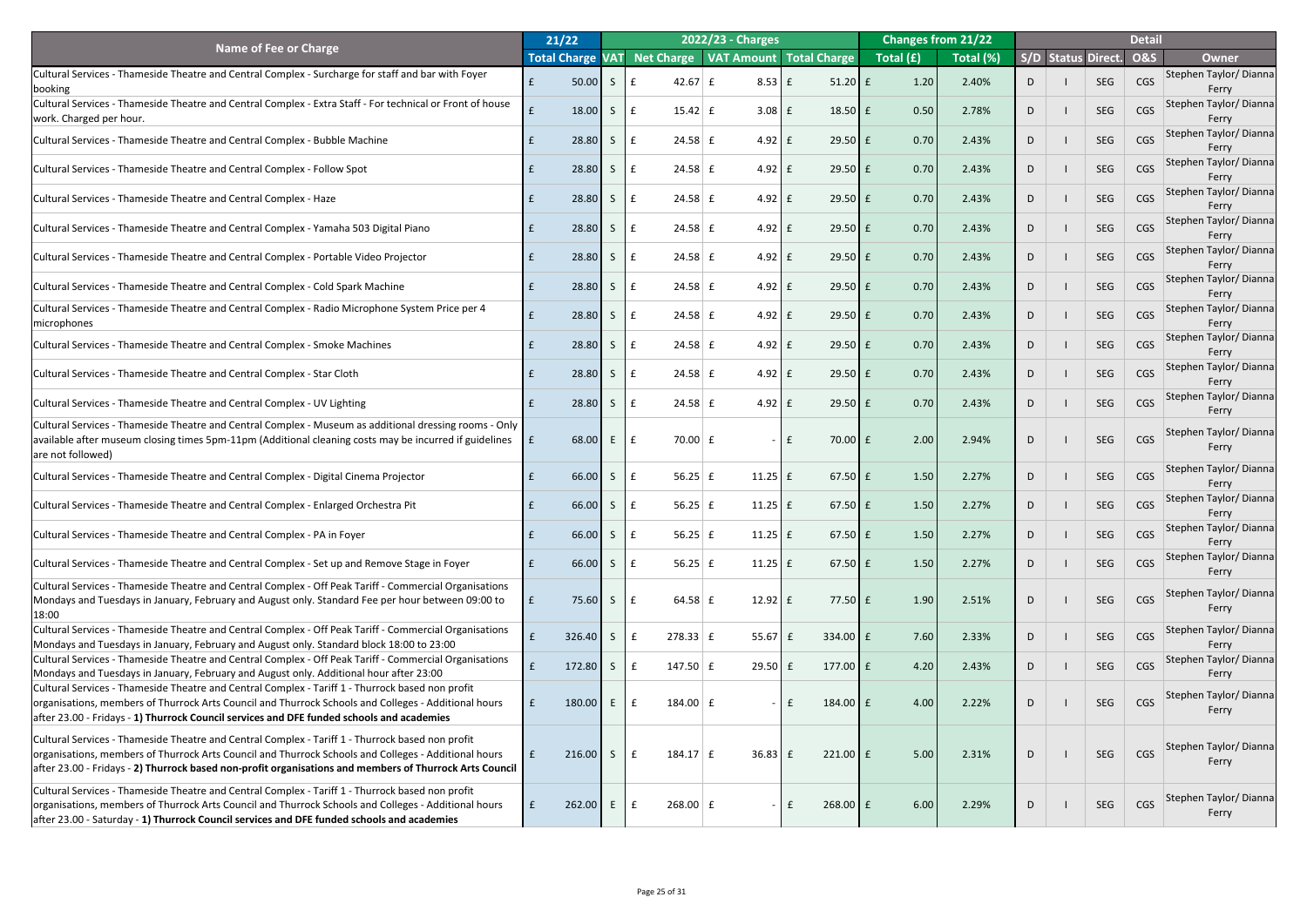|                                                                                                             | 21/22                   |         |   |                                 |           | 2022/23 - Charges                      |              |                      |           | <b>Changes from 21/22</b> |   |                    | <b>Detail</b>  |                        |
|-------------------------------------------------------------------------------------------------------------|-------------------------|---------|---|---------------------------------|-----------|----------------------------------------|--------------|----------------------|-----------|---------------------------|---|--------------------|----------------|------------------------|
| <b>Name of Fee or Charge</b>                                                                                | <b>Total Charge VAT</b> |         |   |                                 |           | Net Charge   VAT Amount   Total Charge |              |                      | Total (£) | Total (%)                 |   | S/D Status Direct. | <b>O&amp;S</b> | <b>Owner</b>           |
| Cultural Services - Thameside Theatre and Central Complex - Tariff 1 - Thurrock based non profit            |                         |         |   |                                 |           |                                        |              |                      |           |                           |   |                    |                |                        |
| organisations, members of Thurrock Arts Council and Thurrock Schools and Colleges - Additional hours        |                         |         |   |                                 |           |                                        |              |                      |           |                           |   |                    |                | Stephen Taylor/ Dianna |
| after 23.00 - Saturday - 2) Thurrock based non-profit organisations and members of Thurrock Arts            | E                       | 314.40  | S | $268.33 \mid f$                 |           | $53.67$ $E$                            |              | $322.00$ $E$         | 7.60      | 2.42%                     | D | <b>SEG</b>         | CGS            | Ferry                  |
| <b>Council</b>                                                                                              |                         |         |   |                                 |           |                                        |              |                      |           |                           |   |                    |                |                        |
| Cultural Services - Thameside Theatre and Central Complex - Tariff 1 - Thurrock based non profit            |                         |         |   |                                 |           |                                        |              |                      |           |                           |   |                    |                |                        |
| organisations, members of Thurrock Arts Council and Thurrock Schools and Colleges - Additional hours        | $\mathbf{f}$            | 262.00  | E | $268.00 \mid f$<br>$\mathbf{f}$ |           | $\sim$ $\sim$                          | $\mathbf{f}$ | $268.00$ $E$         | 6.00      | 2.29%                     | D | <b>SEG</b>         | CGS            | Stephen Taylor/ Dianna |
| after 23.00 - Sundays - 1) Thurrock Council services and DFE funded schools and academies                   |                         |         |   |                                 |           |                                        |              |                      |           |                           |   |                    |                | Ferry                  |
| Cultural Services - Thameside Theatre and Central Complex - Tariff 1 - Thurrock based non profit            |                         |         |   |                                 |           |                                        |              |                      |           |                           |   |                    |                |                        |
| organisations, members of Thurrock Arts Council and Thurrock Schools and Colleges - Additional hours        |                         |         |   |                                 |           |                                        |              |                      |           |                           |   |                    |                | Stephen Taylor/ Dianna |
| after 23.00 - Sundays - 2) Thurrock based non-profit organisations and members of Thurrock Arts             |                         | 314.40  | S | $268.33 \mid f$                 |           | $53.67 \mid f$                         |              | $322.00$ $E$         | 7.60      | 2.42%                     | D | <b>SEG</b>         | CGS            | Ferry                  |
| <b>Council</b>                                                                                              |                         |         |   |                                 |           |                                        |              |                      |           |                           |   |                    |                |                        |
| Cultural Services - Thameside Theatre and Central Complex - Tariff 1 - Thurrock based non profit            |                         |         |   |                                 |           |                                        |              |                      |           |                           |   |                    |                |                        |
| organisations, members of Thurrock Arts Council and Thurrock Schools and Colleges - Standard fee per        | E                       | 81.00   | E | $\mathbf f$                     | 83.00 $E$ | $\sim$                                 | l £          | $83.00$ $E$          | 2.00      | 2.47%                     | D | <b>SEG</b>         | CGS            | Stephen Taylor/ Dianna |
| hour 09.00 to 18.00 - Friday - 1) Thurrock Council services and DFE funded schools and academies            |                         |         |   |                                 |           |                                        |              |                      |           |                           |   |                    |                | Ferry                  |
| Cultural Services - Thameside Theatre and Central Complex - Tariff 1 - Thurrock based non profit            |                         |         |   |                                 |           |                                        |              |                      |           |                           |   |                    |                |                        |
| organisations, members of Thurrock Arts Council and Thurrock Schools and Colleges - Standard fee per        |                         |         |   |                                 |           |                                        |              |                      |           |                           |   |                    |                | Stephen Taylor/ Dianna |
| hour 09.00 to 18.00 - Friday - 2) Thurrock based non-profit organisations and members of Thurrock Arts      |                         | 97.20   | S | $\mathbf{f}$                    | 83.33 $E$ | $16.67$ $E$                            |              | $100.00$ $E$         | 2.80      | 2.88%                     | D | <b>SEG</b>         | CGS            | Ferry                  |
| <b>Council</b>                                                                                              |                         |         |   |                                 |           |                                        |              |                      |           |                           |   |                    |                |                        |
| Cultural Services - Thameside Theatre and Central Complex - Tariff 1 - Thurrock based non profit            |                         |         |   |                                 |           |                                        |              |                      |           |                           |   |                    |                |                        |
| organisations, members of Thurrock Arts Council and Thurrock Schools and Colleges - Standard fee per        |                         |         |   |                                 |           |                                        |              |                      |           |                           |   |                    |                | Stephen Taylor/ Dianna |
| hour 09.00 to 18.00 - Monday to Thursday - 1) Thurrock Council services and DFE funded schools and          |                         | 63.00   | E | $\mathbf{f}$                    | 64.50 $E$ |                                        | $ E$         | $64.50$ $E$          | 1.50      | 2.38%                     | D | <b>SEG</b>         | CGS            | <b>Ferry</b>           |
| academies                                                                                                   |                         |         |   |                                 |           |                                        |              |                      |           |                           |   |                    |                |                        |
| Cultural Services - Thameside Theatre and Central Complex - Tariff 1 - Thurrock based non profit            |                         |         |   |                                 |           |                                        |              |                      |           |                           |   |                    |                |                        |
| organisations, members of Thurrock Arts Council and Thurrock Schools and Colleges - Standard fee per        |                         |         |   |                                 |           |                                        |              |                      |           |                           |   |                    |                | Stephen Taylor/ Dianna |
| hour 09.00 to 18.00 - Monday to Thursday - 2) Thurrock based non-profit organisations and members of        |                         | 75.60 S |   | E                               | 64.58 $E$ | $12.92 \mid f$                         |              | $77.50 \text{ }$ £   | 1.90      | 2.51%                     | D | <b>SEG</b>         | CGS            | Ferry                  |
| <b>Thurrock Arts Council</b>                                                                                |                         |         |   |                                 |           |                                        |              |                      |           |                           |   |                    |                |                        |
| Cultural Services - Thameside Theatre and Central Complex - Tariff 1 - Thurrock based non profit            |                         |         |   |                                 |           |                                        |              |                      |           |                           |   |                    |                |                        |
| organisations, members of Thurrock Arts Council and Thurrock Schools and Colleges - Standard fee per        | $\mathbf{f}$            | 129.00  | E | 132.00 $E$                      |           |                                        | $\mathbf{f}$ | 132.00 $E$           | 3.00      | 2.33%                     | D | SEG                | CGS            | Stephen Taylor/ Dianna |
| hour 09.00 to 23.00 - Sunday - 1) Thurrock Council services and DFE funded schools and academies            |                         |         |   |                                 |           |                                        |              |                      |           |                           |   |                    |                | Ferry                  |
| Cultural Services - Thameside Theatre and Central Complex - Tariff 1 - Thurrock based non profit            |                         |         |   |                                 |           |                                        |              |                      |           |                           |   |                    |                |                        |
| organisations, members of Thurrock Arts Council and Thurrock Schools and Colleges - Standard fee per        |                         |         |   |                                 |           |                                        |              |                      |           |                           |   |                    |                | Stephen Taylor/ Dianna |
| hour 09.00 to 23.00 - Sunday - 2) Thurrock based non-profit organisations and members of Thurrock Arts      |                         | 154.80  | S | $131.67 \mid f$                 |           | $26.33$ $E$                            |              | $158.00$ $E$         | 3.20      | 2.07%                     | D | <b>SEG</b>         | <b>CGS</b>     | Ferry                  |
| <b>Council</b>                                                                                              |                         |         |   |                                 |           |                                        |              |                      |           |                           |   |                    |                |                        |
| Cultural Services - Thameside Theatre and Central Complex - Tariff 1 - Thurrock based non profit            |                         |         |   |                                 |           |                                        |              |                      |           |                           |   |                    |                |                        |
| organisations, members of Thurrock Arts Council and Thurrock Schools and Colleges - Standard fee period   £ |                         | 499.00  | E | $512.00 \mid f$                 |           | $\sim$                                 | $\mathbf{f}$ | $512.00$ $E$         | 13.00     | 2.61%                     | D | <b>SEG</b>         | CGS            | Stephen Taylor/ Dianna |
| [18.00 to 23.00 - Friday - 1] Thurrock Council services and DFE funded schools and academies                |                         |         |   |                                 |           |                                        |              |                      |           |                           |   |                    |                | Ferry                  |
| Cultural Services - Thameside Theatre and Central Complex - Tariff 1 - Thurrock based non profit            |                         |         |   |                                 |           |                                        |              |                      |           |                           |   |                    |                |                        |
| organisations, members of Thurrock Arts Council and Thurrock Schools and Colleges - Standard fee period     |                         |         |   |                                 |           |                                        |              |                      |           |                           |   |                    |                | Stephen Taylor/ Dianna |
| 18.00 to 23.00 - Friday - 2) Thurrock based non-profit organisations and members of Thurrock Arts           |                         | 598.80  | S | $511.67 \mid f$                 |           | $102.33$ $E$                           |              | $614.00$ $E$         | 15.20     | 2.54%                     | D | <b>SEG</b>         | <b>CGS</b>     | Ferry                  |
| <b>Council</b>                                                                                              |                         |         |   |                                 |           |                                        |              |                      |           |                           |   |                    |                |                        |
| Cultural Services - Thameside Theatre and Central Complex - Tariff 1 - Thurrock based non profit            |                         |         |   |                                 |           |                                        |              |                      |           |                           |   |                    |                |                        |
| organisations, members of Thurrock Arts Council and Thurrock Schools and Colleges - Standard fee period     |                         |         |   |                                 |           |                                        |              |                      |           |                           |   |                    |                | Stephen Taylor/ Dianna |
| 18.00 to 23.00 - Monday to Thursday - 1) Thurrock Council services and DFE funded schools and               |                         | 272.00  | E | $278.00 \mid f$                 |           |                                        | $\mathbf{f}$ | $278.00$ £           | 6.00      | 2.21%                     | D | <b>SEG</b>         | <b>CGS</b>     | Ferry                  |
| <b>academies</b>                                                                                            |                         |         |   |                                 |           |                                        |              |                      |           |                           |   |                    |                |                        |
| Cultural Services - Thameside Theatre and Central Complex - Tariff 1 - Thurrock based non profit            |                         |         |   |                                 |           |                                        |              |                      |           |                           |   |                    |                |                        |
| organisations, members of Thurrock Arts Council and Thurrock Schools and Colleges - Standard fee period     |                         |         |   |                                 |           |                                        |              |                      |           |                           |   |                    |                | Stephen Taylor/Dianna  |
| 18.00 to 23.00 - Monday to Thursday - 2) Thurrock based non-profit organisations and members of             |                         | 326.40  | S | $278.33 \mid f$                 |           | $55.67$ $E$                            |              | $334.00$ $E$         | 7.60      | 2.33%                     |   | <b>SEG</b>         | <b>CGS</b>     | Ferry                  |
| <b>Thurrock Arts Council</b>                                                                                |                         |         |   |                                 |           |                                        |              |                      |           |                           |   |                    |                |                        |
| Cultural Services - Thameside Theatre and Central Complex - Tariff 1 - Thurrock based non profit            |                         |         |   |                                 |           |                                        |              |                      |           |                           |   |                    |                |                        |
| organisations, members of Thurrock Arts Council and Thurrock Schools and Colleges - Standard fee period   £ |                         | 657.00  | E | 673.00 $E$                      |           | $\sim$                                 | $\mathbf{f}$ | $673.00 \, \text{f}$ | 16.00     | 2.44%                     | D | SEG                | CGS            | Stephen Taylor/ Dianna |
| 18.00 to 23.00 - Saturday - 1) Thurrock Council services and DFE funded schools and academies               |                         |         |   |                                 |           |                                        |              |                      |           |                           |   |                    |                | Ferry                  |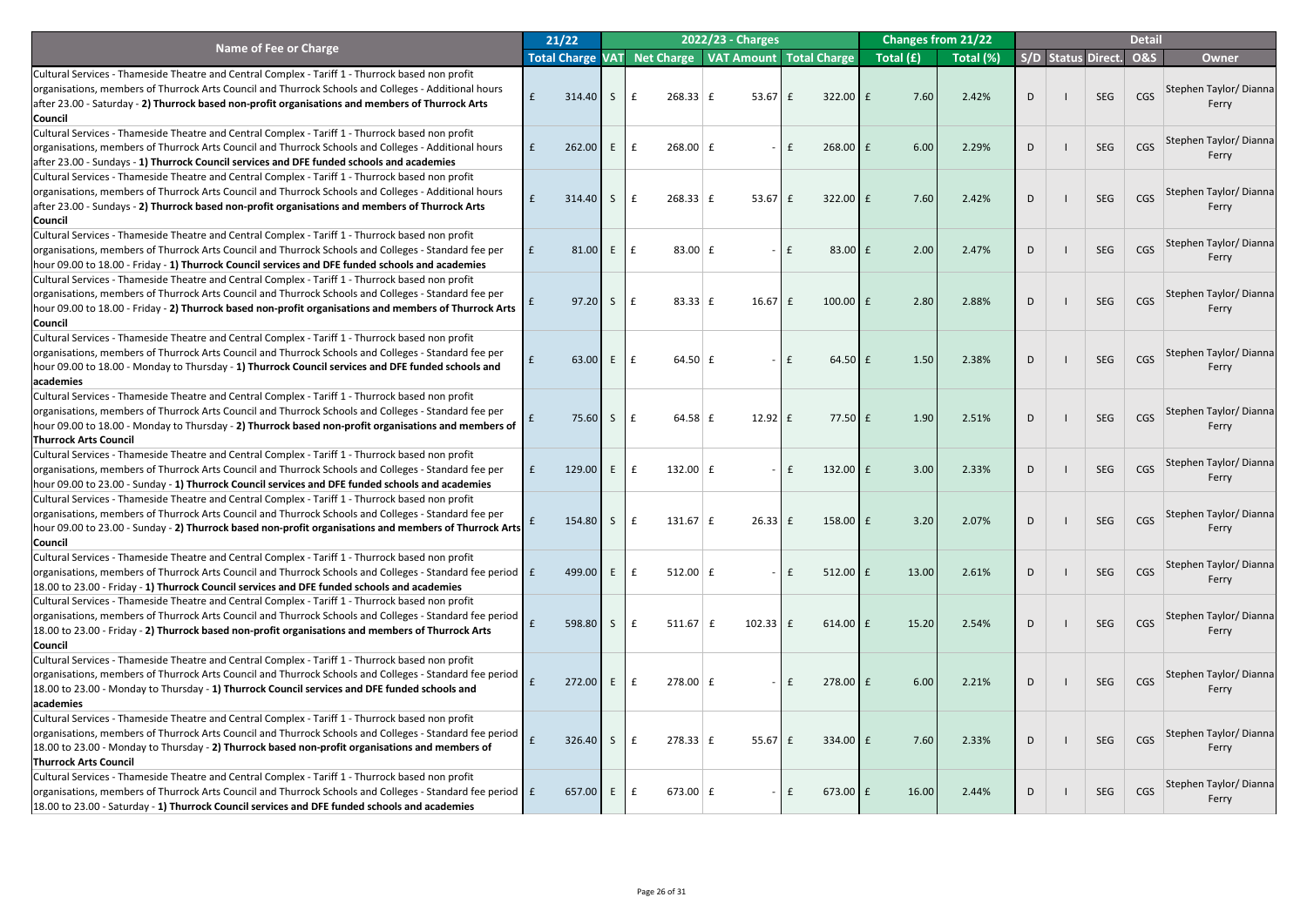|                                                                                                          | 21/22                   |            |                 |                                 | 2022/23 - Charges |                           |                  | <b>Changes from 21/22</b> |           |    |                        | <b>Detail</b> |                        |
|----------------------------------------------------------------------------------------------------------|-------------------------|------------|-----------------|---------------------------------|-------------------|---------------------------|------------------|---------------------------|-----------|----|------------------------|---------------|------------------------|
| Name of Fee or Charge                                                                                    | <b>Total Charge VAT</b> |            |                 | <b>Net Charge</b>               |                   | VAT Amount   Total Charge |                  | Total $(f)$               | Total (%) |    | S/D Status Direct. 0&S |               | <b>Owner</b>           |
| Cultural Services - Thameside Theatre and Central Complex - Tariff 1 - Thurrock based non profit         |                         |            |                 |                                 |                   |                           |                  |                           |           |    |                        |               |                        |
| organisations, members of Thurrock Arts Council and Thurrock Schools and Colleges - Standard fee period  |                         |            |                 |                                 |                   |                           |                  |                           |           |    |                        |               | Stephen Taylor/Dianna  |
| 18.00 to 23.00 - Saturday - 2) Thurrock based non-profit organisations and members of Thurrock Arts      |                         | 788.40     | S               | $672.50 \mid f$<br>$\mathbf{f}$ | $134.50 \mid f$   |                           | 807.00 £         | 18.60                     | 2.36%     | D  | <b>SEG</b>             | CGS           | Ferry                  |
| <b>Council</b>                                                                                           |                         |            |                 |                                 |                   |                           |                  |                           |           |    |                        |               |                        |
| Cultural Services - Thameside Theatre and Central Complex - Tariff 1 - Thurrock based non profit         |                         |            |                 |                                 |                   |                           |                  |                           |           |    |                        |               |                        |
| organisations, members of Thurrock Arts Council and Thurrock Schools and Colleges - Standard fee period  |                         |            |                 |                                 |                   |                           |                  |                           |           |    |                        |               | Stephen Taylor/Dianna  |
| per additional hour after 11pm Mon-Thurs - 1) Thurrock Council services and DFE funded schools and       |                         | 144.00     | E               | 148.00 $E$<br>$\mathbf{f}$      | $\sim$            | £                         | 148.00 £         | 4.00                      | 2.78%     | D  | SEG                    | CGS           | Ferry                  |
| academies                                                                                                |                         |            |                 |                                 |                   |                           |                  |                           |           |    |                        |               |                        |
| Cultural Services - Thameside Theatre and Central Complex - Tariff 1 - Thurrock based non profit         |                         |            |                 |                                 |                   |                           |                  |                           |           |    |                        |               |                        |
| organisations, members of Thurrock Arts Council and Thurrock Schools and Colleges - Standard fee period  |                         |            |                 |                                 |                   |                           |                  |                           |           |    |                        |               | Stephen Taylor/Dianna  |
| per additional hour after 11pm Mon-Thurs - 2) Thurrock based non-profit organisations and members of     |                         | 172.80     | $\mathsf{S}$    | 147.50 $E$                      | $29.50$ $E$       |                           | $177.00$ $E$     | 4.20                      | 2.43%     | D  | SEG                    | CGS           | Ferry                  |
| <b>Thurrock Arts Council</b>                                                                             |                         |            |                 |                                 |                   |                           |                  |                           |           |    |                        |               |                        |
| Cultural Services - Thameside Theatre and Central Complex - Tariff 1 - Thurrock based non profit         |                         |            |                 |                                 |                   |                           |                  |                           |           |    |                        |               |                        |
| organisations, members of Thurrock Arts Council and Thurrock Schools and Colleges -Standard fee per      | $\mathbf{f}$            | 102.00     | E               | $105.00 \mid f$<br>E            | $\sim$ $-$        | £                         | $105.00$ $E$     | 3.00                      | 2.94%     | D  | <b>SEG</b>             | CGS           | Stephen Taylor/Dianna  |
| hour 08.00 to 18.00 - Saturday - 1) Thurrock Council services and DFE funded schools and academies       |                         |            |                 |                                 |                   |                           |                  |                           |           |    |                        |               | Ferry                  |
| Cultural Services - Thameside Theatre and Central Complex - Tariff 1 - Thurrock based non profit         |                         |            |                 |                                 |                   |                           |                  |                           |           |    |                        |               |                        |
| organisations, members of Thurrock Arts Council and Thurrock Schools and Colleges -Standard fee per      |                         |            |                 |                                 |                   |                           |                  |                           |           |    |                        |               | Stephen Taylor/Dianna  |
| hour 08.00 to 18.00 - Saturday - 2) Thurrock based non-profit organisations and members of Thurrock      |                         | 122.40     | $\mathsf{S}$    | $104.17 \mid f$                 | $20.83$ $E$       |                           | $125.00$ $E$     | 2.60                      | 2.12%     |    | SEG                    | CGS           | <b>Ferry</b>           |
| <b>Arts Council</b>                                                                                      |                         |            |                 |                                 |                   |                           |                  |                           |           |    |                        |               |                        |
| Cultural Services - Thameside Theatre and Central Complex - Tariff 3 - Commercial organisations -        |                         |            |                 |                                 |                   |                           |                  |                           |           |    |                        |               | Stephen Taylor/ Dianna |
| Additional hours after 23.00 - Monday to Thursday                                                        |                         | 250.80     | S               | $214.17 \mid f$                 | $42.83 \mid f$    |                           | $257.00$ $E$     | 6.20                      | 2.47%     | D  | <b>SEG</b>             | CGS           | Ferry                  |
| Cultural Services - Thameside Theatre and Central Complex - Tariff 3 - Commercial organisations -        |                         |            |                 |                                 |                   |                           |                  |                           |           |    |                        |               | Stephen Taylor/ Dianna |
| Additional hours after 23.00 - Saturday                                                                  |                         | $410.40$ S |                 | 350.00                          | 70.00             |                           | 420.00 $\pm$     | 9.60                      | 2.34%     | D. | <b>SEG</b>             | <b>CGS</b>    | Ferry                  |
| Cultural Services - Thameside Theatre and Central Complex - Tariff 3 - Commercial organisations - Friday |                         |            |                 |                                 |                   |                           |                  |                           |           |    |                        |               | Stephen Taylor/ Dianna |
| per hour 08.00 to 18.00                                                                                  |                         | 192.00     | S.              | $163.33 \mid f$                 | $32.67$ $E$       |                           | 196.00 £         | 4.00                      | 2.08%     |    | SEG                    | CGS           | Ferry                  |
| Cultural Services - Thameside Theatre and Central Complex - Tariff 3 - Commercial organisations - Monday |                         |            |                 |                                 |                   |                           |                  |                           |           |    |                        |               | Stephen Taylor/ Dianna |
| to Thursday per hour 08.00 to 18.00                                                                      |                         | 184.80     | S.              | 157.50 $E$                      | 31.50             |                           | 189.00 f         | 4.20                      | 2.27%     |    | SEG                    | <b>CGS</b>    | Ferry                  |
| Cultural Services - Thameside Theatre and Central Complex - Tariff 3 - Commercial organisations -        |                         |            |                 |                                 |                   |                           |                  |                           |           |    |                        |               | Stephen Taylor/ Dianna |
| Saturday per hour 08.00 to 18.00                                                                         |                         | 210.00     | S.              | $179.17 \mid f$                 | 35.83             |                           | $215.00$ $E$     | 5.00                      | 2.38%     |    | SEG                    | CGS           | Ferry                  |
| Cultural Services - Thameside Theatre and Central Complex - Tariff 3 - Commercial organisations -        |                         |            |                 |                                 |                   |                           |                  |                           |           |    | SEG                    |               | Stephen Taylor/ Dianna |
| Standard Fee per period - 18.00 to 23.00 - Friday                                                        |                         | 1,081.20   | S.              | 923.33   f                      | $184.67$ $E$      | $1,108.00$ £              |                  | 26.80                     | 2.48%     |    |                        | <b>CGS</b>    | Ferry                  |
| Cultural Services - Thameside Theatre and Central Complex - Tariff 3 - Commercial organisations -        |                         |            |                 |                                 |                   |                           |                  |                           |           |    | SEG                    | <b>CGS</b>    | Stephen Taylor/ Dianna |
| Standard Fee per period - 18.00 to 23.00 - Saturday                                                      |                         | 1,466.40   | $\sqrt{S}$      | $1,251.67$ £                    | $250.33$ $E$      | $1,502.00$ £              |                  | 35.60                     | 2.43%     |    |                        |               | Ferry                  |
| Cultural Services - Thameside Theatre and Central Complex - Tariff 3 - Commercial organisations -        |                         |            |                 |                                 |                   |                           |                  | 6.80                      |           |    | SEG                    | <b>CGS</b>    | Stephen Taylor/ Dianna |
| Additional hours after 23.00 - Friday                                                                    |                         | 277.20     | S.              | $236.67 \mid f$                 | 47.33 $E$         |                           | $284.00$ $E$     |                           | 2.45%     |    |                        |               | Ferry                  |
| Cultural Services - Thameside Theatre and Central Complex - Tariff 3 - Commercial organisations -        |                         | 410.40     | S               | $350.00$ $E$                    | 70.00             |                           | 420.00 $E$       | 9.60                      | 2.34%     |    | SEG                    | CGS           | Stephen Taylor/ Dianna |
| Additional hours after 23.00 - Sunday                                                                    |                         |            |                 |                                 |                   |                           |                  |                           |           |    |                        |               | Ferry                  |
| Cultural Services - Thameside Theatre and Central Complex - Tariff 3 - Commercial organisations -        |                         | 674.40     | S               | $574.17 \mid f$                 | 114.83 $E$        |                           | $689.00$ £       | 14.60                     | 2.16%     |    | SEG                    | <b>CGS</b>    | Stephen Taylor/ Dianna |
| Standard Fee per period - 18.00 to 23.00 - Monday to Thursday                                            |                         |            |                 |                                 |                   |                           |                  |                           |           | D  |                        |               | Ferry                  |
| Cultural Services - Thameside Theatre and Central Complex - Tariff 3 - Commercial organisations - Sunday |                         | 247.20     | S.              | $210.83$ $E$                    | $42.17$ $E$       |                           | $253.00$ $E$     | 5.80                      | 2.35%     |    | SEG                    | <b>CGS</b>    | Stephen Taylor/ Dianna |
| per hour 09.00 to 23.00                                                                                  |                         |            |                 |                                 |                   |                           |                  |                           |           |    |                        |               | Ferry                  |
| Town Centre Management - Promotional Activity Space, Grays - Commercial (per day)                        |                         | 135.00     | S               | 115.00 $E$                      | 23.00             |                           | 138.00 £         | 3.00                      | 2.22%     |    | SEG                    | PTR           | Stephen Taylor/ Dianna |
|                                                                                                          |                         |            |                 |                                 |                   |                           |                  |                           |           |    |                        |               | Ferry                  |
| Town Centre Management - Promotional Activity Space, Grays - Charity (per day)                           |                         | 48.60      | $S_{\parallel}$ | 41.67 $E$                       | $8.33 \mid f$     |                           | $50.00$ £        | 1.40                      | 2.88%     | D  | SEG                    | PTR           | Stephen Taylor/ Dianna |
|                                                                                                          |                         |            |                 |                                 |                   |                           |                  |                           |           |    |                        |               | Ferry                  |
| Town Centre Management - Promotional Activity Space, Corringham - Commercial (per day)                   |                         | 123.00     | S.              | $105.00$ $E$                    | 21.00             |                           | $126.00$ $E$     | 3.00                      | 2.44%     |    | SEG                    | PTR           | Stephen Taylor/ Dianna |
|                                                                                                          |                         |            |                 |                                 |                   |                           |                  |                           |           |    |                        |               | Ferry                  |
| Town Centre Management - Promotional Activity Space, Corringham - Charity (per day)                      | E                       | 43.80      | S               | $37.50 \mid f \mid$             | $7.50 \mid f$     |                           | $45.00$ £        | 1.20                      | 2.74%     | D  | SEG                    | PTR           | Stephen Taylor/ Dianna |
|                                                                                                          |                         |            |                 |                                 |                   |                           |                  |                           |           |    |                        |               | Ferry                  |
| Cultural Service - Thameside Theatre - Bronze Technical Package                                          |                         | 100.00     | S               | $85.00 \mid f$<br>∣£            | 17.00 $\vert$ £   |                           | 102.00 $E$       | 2.00                      | 2.00%     | D  | SEG                    | CGS           | Stephen Taylor/Dianna  |
|                                                                                                          |                         |            |                 |                                 |                   |                           |                  |                           |           |    |                        |               | Ferry                  |
| Cultural Service - Thameside Theatre - Silver Technical Package                                          |                         | 140.00     | S               | 119.17 $E$                      | $23.83 \mid f$    |                           | 143.00 $\vert$ £ | 3.00                      | 2.14%     | D  | SEG                    | CGS           | Stephen Taylor/Dianna  |
|                                                                                                          |                         |            |                 |                                 |                   |                           |                  |                           |           |    |                        |               | Ferry                  |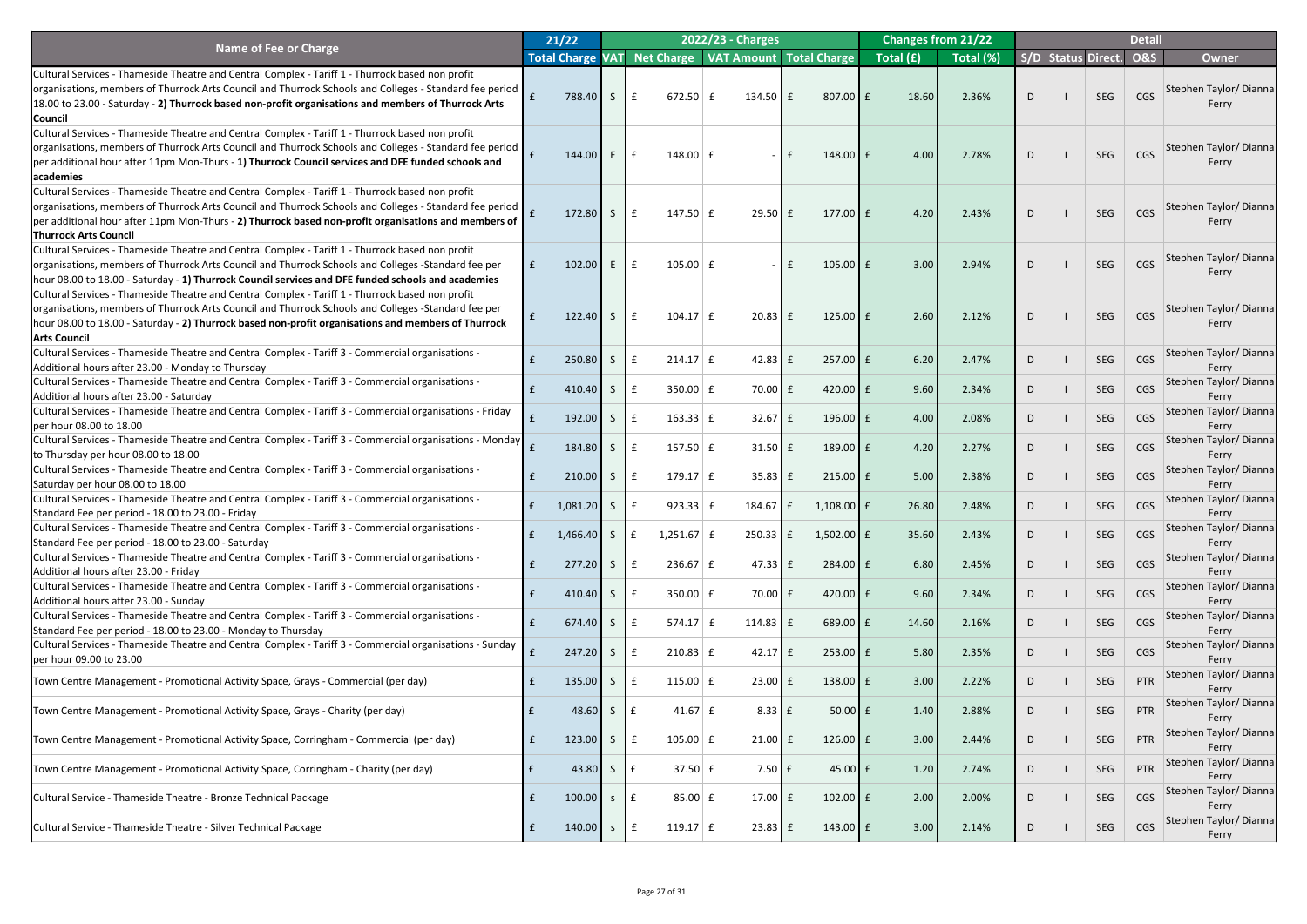|                                                                                                                                                                                              |              | 21/22                             |                              |                                            |     | 2022/23 - Charges              |               |                                             |                                                        | <b>Changes from 21/22</b> |        |        |                           | <b>Detail</b>  |                                       |
|----------------------------------------------------------------------------------------------------------------------------------------------------------------------------------------------|--------------|-----------------------------------|------------------------------|--------------------------------------------|-----|--------------------------------|---------------|---------------------------------------------|--------------------------------------------------------|---------------------------|--------|--------|---------------------------|----------------|---------------------------------------|
| <b>Name of Fee or Charge</b>                                                                                                                                                                 |              | <b>Total Charge VAT</b>           |                              | Net Charge   VAT Amount   Total Charge     |     |                                |               |                                             | $\vert$ Total $\left(\overline{\text{f}}\right) \vert$ | Total (%)                 |        |        | <b>S/D Status Direct.</b> | <b>O&amp;S</b> | <b>Owner</b>                          |
| Cultural Service - Thameside Theatre - Gold Technical Package                                                                                                                                |              | 160.00                            | <sub>S</sub>                 | $136.66 \mid f$                            |     | $27.33 \mid f$                 |               | $164.00$ $E$                                | 4.00                                                   | 2.50%                     | D.     |        | SEG                       | CGS            | Stephen Taylor/Dianna<br>Ferry        |
| Cultural Service - Thameside Theatre - Platinum Technical Package                                                                                                                            |              | 300.00                            | S                            | $255.83 \mid f$<br>$\mathbf{f}$            |     | $51.17$ $E$                    |               | $307.00$ $E$                                | 7.00                                                   | 2.33%                     | D      |        | SEG                       | CGS            | Stephen Taylor/ Dianna<br>Ferry       |
| Cultural Service - Thameside Theatre - Foyer Party Package                                                                                                                                   |              | 300.00                            | S                            | $255.83 \mid f$<br>$\mathbf{f}$            |     | $51.17$ $E$                    |               | $307.00$ $E$                                | 7.00                                                   | 2.33%                     | D      |        | SEG                       | CGS            | Stephen Taylor/ Dianna<br>Ferry       |
| Cultural Service - Thameside Theatre - Outdoor events Package                                                                                                                                |              | 960.00                            | S                            | 820.00<br>$\mathbf{f}$                     | -£. | 164.00   $E$                   |               | 984.00 £                                    | 24.00                                                  | 2.50%                     | D      |        | SEG                       | CGS            | Stephen Taylor/ Dianna<br>Ferry       |
| Cultural Service - Thameside Theatre - Indoor Events Package                                                                                                                                 |              | 960.00                            | S                            | 820.00<br>$\mathbf{f}$                     | £   | $164.00$ $E$                   |               | 984.00 £                                    | 24.00                                                  | 2.50%                     | D      |        | SEG                       | CGS            | Stephen Taylor/ Dianna<br>Ferry       |
| Heritage - School Visits (Coalhouse Fort or Thurrock Museum) - per class                                                                                                                     |              | 152.50                            | E                            | $\mathbf{f}$<br>$156.00 \mid f$            |     |                                | $\mathbf{f}$  | $156.00$ $E$                                | 3.50                                                   | 2.30%                     | D      |        | SEG                       | CGS            | Stephen Taylor/ Hazel<br>Sacco        |
| Heritage - Historical and Education Talks - New Talks                                                                                                                                        |              | 101.00                            | E                            | $103.00 \mid f$<br>$\mathbf{f}$            |     |                                | $ \mathsf{E}$ | $103.00$ $E$                                | 2.00                                                   | 1.98%                     | D      |        | SEG                       | CGS            | Stephen Taylor/ Hazel<br>Sacco        |
| Heritage - Historical and Education Talks - Existing Talks                                                                                                                                   |              | 70.50                             | E                            | 72.00 $\mathbf{f}$<br>f                    |     |                                | $\mathbf{f}$  | $72.00 \text{ }$ £                          | 1.50                                                   | 2.13%                     | D      |        | SEG                       | CGS            | Stephen Taylor/ Hazel<br>Sacco        |
| Heritage - Historical and Education Talks at Thurrock Museum - per person charge                                                                                                             |              | 4.05                              | E                            | $\mathbf{f}$<br>$4.15 \mid f$              |     |                                | l £           | $4.15$ $E$                                  | 0.10                                                   | 2.47%                     | D      |        | SEG                       | CGS            | Stephen Taylor/ Hazel<br>Sacco        |
| Heritage - Informal Education Sessions - Children (Coalhouse or Thurrock Museum) - per child                                                                                                 |              | 5.05                              | E                            | $5.20 \mid f$<br>$\mathbf f$               |     |                                | l £           | $5.20 \mid f \mid$                          | 0.15                                                   | 2.97%                     | D      |        | SEG                       | CGS            | <b>Stephen Taylor/ Hazel</b><br>Sacco |
| Heritage - Informal Education Sessions - Toddlers (Coalhouse or Thurrock Museum) - per child                                                                                                 |              | 3.05                              | E                            | $\mathbf f$<br>$3.15 \mid f$               |     |                                | $\mathbf{f}$  | $3.15$ $E$                                  | 0.10                                                   | 3.28%                     | D      |        | SEG                       | CGS            | Stephen Taylor/Hazel<br>Sacco         |
| Heritage - Topic Loan Boxes - per box, per half term                                                                                                                                         |              | 20.25                             | E                            | f<br>$20.80 \mid f$                        |     |                                | £             | $20.80$ $E$                                 | 0.55                                                   | 2.72%                     | D.     |        | <b>SEG</b>                | <b>CGS</b>     | Stephen Taylor/Hazel<br>Sacco         |
| Heritage - Research and Readers Tickets, per person, per annum                                                                                                                               |              | 10.20                             | S                            | $\mathbf{f}$<br>$8.75 \mid f$              |     | $1.75 \mid f$                  |               | $10.50$ $E$                                 | 0.30                                                   | 2.94%                     | D.     |        | SEG                       | CGS            | <b>Stephen Taylor/ Hazel</b><br>Sacco |
| Building Control Fees - Upon application with the Thurrock Council Building Control department                                                                                               |              | <b>POA</b>                        |                              | <b>POA</b>                                 |     |                                |               | <b>POA</b>                                  |                                                        | 0.00%                     | D      | $\cup$ | <b>PR</b>                 | <b>PTR</b>     | <b>Stuart Fyffe</b>                   |
| Sheltered Housing Visitor's Room - per night per person                                                                                                                                      |              | 12.00                             | $\overline{O}$               | $15.00 \mid f$<br>£                        |     |                                | $\mathbf{f}$  | $15.00$ $E$                                 | 3.00                                                   | 25.00%                    | D      |        | <b>AHH</b>                |                | Sue Kane                              |
| Legal and Democratic Services - Council House Sales - Copy of Insurance Policy                                                                                                               |              | 60.48                             | $\mathsf{S}$                 | f<br>$51.67 \mid f$<br>f<br>$39.17 \mid f$ |     | $10.33$ $E$                    |               | $62.00$ E<br>47.00 $\vert$ £                | 1.52<br>0.86                                           | 2.51%<br>1.86%            | D<br>D |        | <b>RPD</b><br><b>RPD</b>  |                | <b>Tim Hallam</b>                     |
| Legal and Democratic Services - Council House Sales - Copy of Landlord's Offer Notice - Full<br>Legal and Democratic Services - Council House Sales - Copy of Landlord's Offer Notice - Part |              | 46.14<br>18.54                    | $\mathsf{S}$<br>$\mathsf{S}$ | f<br>$15.84 \mid f$                        |     | $7.83 \mid f$<br>$3.17 \mid f$ |               | $19.00$ $E$                                 | 0.46                                                   | 2.48%                     | D      |        | <b>RPD</b>                |                | Tim Hallam<br><b>Tim Hallam</b>       |
| Legal and Democratic Services - Council House Sales - Copy of Service Charge Certificate                                                                                                     |              | 39.24                             | S                            | f<br>$33.33 \mid f$                        |     | $6.67 \mid f$                  |               | $40.00$ $E$                                 | 0.76                                                   | 1.94%                     | D      |        | <b>RPD</b>                |                | Tim Hallam                            |
| Legal and Democratic Services - Council House Sales - Document retrieval                                                                                                                     |              | 12.18                             | $\mathsf{S}$                 | f<br>$10.42 \mid f$                        |     | $2.08$ $E$                     |               | $12.50$ $E$                                 | 0.32                                                   | 2.63%                     | D      |        | <b>RPD</b>                |                | <b>Tim Hallam</b>                     |
| Legal and Democratic Services - Council House Sales - Fee for Application to buy garage                                                                                                      |              | 99.72                             | $\mathsf{S}$                 | f<br>85.00 $E$                             |     | 17.00 $f$                      |               | $102.00$ $E$                                | 2.28                                                   | 2.29%                     | D      |        | <b>RPD</b>                |                | Tim Hallam                            |
| Legal and Democratic Services - Council House Sales - Lease prints                                                                                                                           |              | 74.25                             | $\overline{O}$               | $\mathbf{f}$<br>76.00 $E$                  |     |                                | $\mathbf{f}$  | 76.00 $E$                                   | 1.75                                                   | 2.36%                     | D      |        | <b>RPD</b>                |                | <b>Tim Hallam</b>                     |
| Legal and Democratic Services - Council House Sales - Letter of Postponement concerning authorized<br>words on properties with statutory discount charge                                     |              | 73.20                             | $\overline{O}$               | $75.00 \mid f$<br>$\mathbf{f}$             |     |                                | £             | $75.00 \text{ E}$                           | 1.80                                                   | 2.46%                     | D      |        | <b>RPD</b>                |                | Tim Hallam                            |
| Legal and Democratic Services - Council House Sales - Ownership Changes Leaseholds Houses and Flats                                                                                          | f            | 49.30                             | $\overline{O}$               | $\mathbf{f}$<br>$50.50 \mid f$             |     |                                | $\mathbf{f}$  | $50.50 \text{ }$ £                          | 1.20                                                   | 2.43%                     | D      |        | <b>RPD</b>                |                | Tim Hallam                            |
| Legal and Democratic Services - Council House Sales - Photocopying A3                                                                                                                        |              | 1.92                              | $\mathsf{S}$                 | $\mathbf{f}$<br>$1.63 \mid f$              |     | $0.33$ $E$                     |               | $1.96 \mid f$                               | 0.04                                                   | 2.08%                     | D      |        | <b>RPD</b>                |                | Tim Hallam                            |
| Legal and Democratic Services - Council House Sales - Photocopying A4                                                                                                                        |              | 1.32                              | $\mathsf{S}$                 | $1.13 \mid f$<br>$\mathbf{f}$              |     | $0.23$ $E$                     |               | $1.35 \mid f$                               | 0.03                                                   | 2.27%                     | D      |        | <b>RPD</b>                |                | Tim Hallam                            |
| Legal and Democratic Services - Council House Sales - Post and Packing                                                                                                                       |              | 3.70                              | E.                           | $\mathbf{f}$<br>$3.80 \mid f$              |     |                                | $\mathbf{f}$  | $3.80 \mid f$                               | 0.10                                                   | 2.70%                     | D      |        | <b>RPD</b>                |                | <b>Tim Hallam</b>                     |
| Legal and Democratic Services - Council House Sales - Stat charge discharge - discount 3 year period                                                                                         | $\mathbf{f}$ | 75.30                             | E                            | f<br>$77.18 \mid f$                        |     |                                | $\mathbf{f}$  | $77.18$ $E$                                 | 1.88                                                   | 2.50%                     | D      |        | <b>RPD</b>                |                | Tim Hallam                            |
| Legal and Democratic Services - Council House Sales - Transfer of Equity approval and seal                                                                                                   | $\mathbf f$  | 77.45                             | $\overline{O}$               | $\mathbf{f}$<br>$79.00 \mid f$             |     |                                | $\mathbf{f}$  | $79.00$ £                                   | 1.55                                                   | 2.00%                     | D      |        | <b>RPD</b>                |                | <b>Tim Hallam</b>                     |
| Legal and Democratic Services - Council House Sales - Transfer prints                                                                                                                        |              | 47.20                             | $\overline{O}$               | $\mathbf{f}$<br>48.50 $E$                  |     |                                | $\mathbf{f}$  | 48.50 $\vert$ £                             | 1.30                                                   | 2.75%                     | D      |        | <b>RPD</b>                |                | Tim Hallam                            |
| Legal and Democratic Services - Miscellaneous - Authorised Guarantee Agreement                                                                                                               |              | 525.15                            | $\overline{O}$               | $\mathbf{f}$<br>538.00 $E$                 |     |                                | $\mathbf{f}$  | 538.00 $E$                                  | 12.85                                                  | 2.45%                     | D      |        | <b>RPD</b>                |                | <b>Tim Hallam</b>                     |
| Legal and Democratic Services - Miscellaneous - Commercial Lease Assignment                                                                                                                  | $\mathbf{f}$ | 710.80                            | E                            | $\mathbf{f}$<br>$728.57 \mid f$            |     |                                | $\mathbf{f}$  | $728.57$ £                                  | 17.77                                                  | 2.50%                     | D      |        | <b>RPD</b>                |                | Tim Hallam                            |
| Legal and Democratic Services - Miscellaneous - Commercial Lease Grant (Complex)                                                                                                             |              | £1,250<br>upwards (no<br>maximum) |                              | £1,250<br>upwards (no $ f $<br>maximum)    |     |                                |               | £1,250<br>upwards (no $\vert$ £<br>maximum) |                                                        | 0.00%                     |        |        | <b>RPD</b>                |                | Tim Hallam                            |
| Legal and Democratic Services - Miscellaneous - Commercial Lease Grant (Simple)                                                                                                              |              | 811.50                            | E                            | 830.00 $E$<br>£                            |     |                                | $\mathbf{f}$  | 830.00 $E$                                  | 18.50                                                  | 2.28%                     | D      |        | <b>RPD</b>                |                | Tim Hallam                            |
| Legal and Democratic Services - Miscellaneous - Commercial Licence (Simple)                                                                                                                  |              | 212.20                            | $E_{\perp}$                  | $217.00 \mid f$<br>E                       |     |                                | $\mathsf{E}$  | $217.00$ $E$                                | 4.80                                                   | 2.26%                     | D      |        | <b>RPD</b>                |                | Tim Hallam                            |
| Legal and Democratic Services - Miscellaneous - Commercial Licence to Assign                                                                                                                 | $\mathbf{f}$ | 599.40                            | $E_{\perp}$                  | 615.00 $E$<br>E                            |     |                                | $\mathsf{E}$  | $615.00$   £                                | 15.60                                                  | 2.60%                     | D      |        | <b>RPD</b>                |                | Tim Hallam                            |
| Legal and Democratic Services - Miscellaneous - Commercial Licence to Assign Plus Authorised Guarantee<br>Agreement                                                                          |              | 822.20                            | E                            | 840.00 $E$<br>£                            |     |                                | $\mathbf{f}$  | 840.00 $E$                                  | 17.80                                                  | 2.16%                     | D.     |        | <b>RPD</b>                |                | Tim Hallam                            |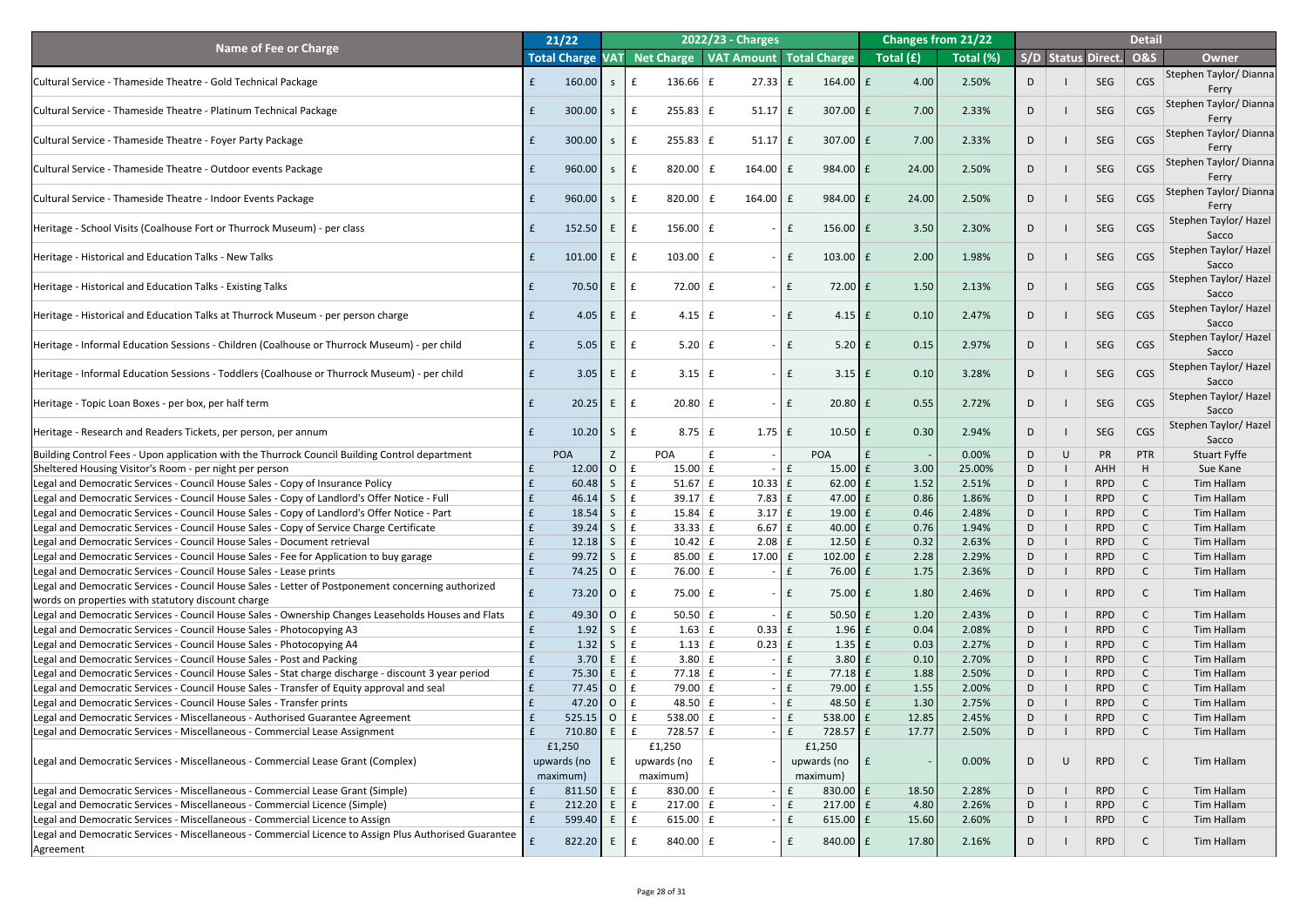|                                                                                                                                              | 21/22               |                |                                   | 2022/23 - Charges                      |                                |                                                          | <b>Changes from 21/22</b> |                 |           |                           | <b>Detail</b>  |                   |
|----------------------------------------------------------------------------------------------------------------------------------------------|---------------------|----------------|-----------------------------------|----------------------------------------|--------------------------------|----------------------------------------------------------|---------------------------|-----------------|-----------|---------------------------|----------------|-------------------|
| <b>Name of Fee or Charge</b>                                                                                                                 | <b>Total Charge</b> | <b>VAT</b>     |                                   | Net Charge   VAT Amount   Total Charge |                                | $\overline{\phantom{a}}$ Total $\overline{\mathrm{(f)}}$ | Total (%)                 |                 |           | <b>S/D Status Direct.</b> | <b>O&amp;S</b> | <b>Owner</b>      |
| Legal and Democratic Services - Miscellaneous - Commercial Licence to Assign Plus Deed of Variation of<br>Lease                              | £875 - £1,275       |                | £875 - £1,275   £                 |                                        | £875 - £1,275   £              |                                                          | 0.00%                     | D               | $\cup$    | <b>RPD</b>                |                | Tim Hallam        |
| Legal and Democratic Services - Miscellaneous - Commercial Deed of Variation of (Shop) Lease                                                 | £670 - £980         |                | £670 - £980 $ $ £                 |                                        | £670 - £980                    | Ι£                                                       | 0.00%                     | D               | $\cup$    | <b>RPD</b>                |                | Tim Hallam        |
| Legal and Democratic Services - Miscellaneous - Copy of Lease                                                                                | 118.80              | S.             | $101.67 \mid f$                   | $20.33$ $f$                            | 122.00 $E$                     | 3.20                                                     | 2.69%                     | D               |           | <b>RPD</b>                |                | Tim Hallam        |
| Legal and Democratic Services - Miscellaneous - Deed of Covenants                                                                            | 493.30              | $E_{\perp}$    | 505.00 $E$                        |                                        | $505.00$ $E$                   | 11.70                                                    | 2.37%                     | D               |           | <b>RPD</b>                |                | Tim Hallam        |
| Legal and Democratic Services - Miscellaneous - Landlord Licence                                                                             | 599.40              | $\overline{O}$ | 615.00 $E$                        |                                        | 615.00 $E$                     | 15.60                                                    | 2.60%                     | D               |           | <b>RPD</b>                |                | Tim Hallam        |
|                                                                                                                                              | £2,575              |                | £2,575                            |                                        | £2,575                         |                                                          |                           |                 |           |                           |                |                   |
| Legal and Democratic Services - Miscellaneous - Legal Charge re. drafting of document for:- Section 278                                      | upwards (No         |                | upwards (No $\vert$ £             |                                        | upwards (No                    |                                                          | 0.00%                     | D               | $\cup$    | <b>RPD</b>                |                | <b>Tim Hallam</b> |
| (Complex)                                                                                                                                    | set maximum)        |                | set maximum)                      |                                        | set maximum)                   |                                                          |                           |                 |           |                           |                |                   |
| Legal and Democratic Services - Miscellaneous - Legal Charge re. drafting of document for:- Deed of                                          | £1,030              |                | £1,030                            |                                        | £1,030                         |                                                          |                           |                 |           |                           |                |                   |
| Variation (re. S106 or complex commercial leases or agreements)                                                                              | upwards (No         |                | upwards (No $\vert$ £             |                                        | upwards (No                    |                                                          | 0.00%                     | D               | $\cup$    | <b>RPD</b>                |                | <b>Tim Hallam</b> |
|                                                                                                                                              | set maximum)        |                | set maximum)                      |                                        | set maximum)                   |                                                          |                           |                 |           |                           |                |                   |
| Legal and Democratic Services - Miscellaneous - Legal Charge re. drafting of document for:- Easements                                        | 1,092.70            |                | $1,120.00 \mid f$                 |                                        | $1,120.00$ £<br>f              | 27.30                                                    | 2.50%                     | D               |           | <b>RPD</b>                |                | <b>Tim Hallam</b> |
| Legal and Democratic Services - Miscellaneous - Legal Charge re. drafting of document for:- Rent Reviews                                     | £230 - £360         |                | £230 - £360 $\vert$ £             |                                        | £230 - £360                    |                                                          | 0.00%                     | D               | $\cup$    | <b>RPD</b>                |                | Tim Hallam        |
| Legal and Democratic Services - Miscellaneous - Legal Charge re. drafting of document for:- Section 106                                      | $1,856.50$ 0        |                | $1,856.50 \mid f$<br>£            |                                        | $1,856.50$ £<br>$\mathbf{f}$   |                                                          | 0.00%                     | S.              | $\cup$    | <b>RPD</b>                |                | Tim Hallam        |
| (Standard)                                                                                                                                   |                     |                |                                   |                                        |                                |                                                          |                           |                 |           |                           |                |                   |
| Legal and Democratic Services - Miscellaneous - Legal Charge re. drafting of document for:- Section 106                                      | £2,575              |                | £2,575                            |                                        | £2,575                         |                                                          |                           |                 |           |                           |                |                   |
| (complex financial obligations or in-kind works                                                                                              | upwards (No         |                | upwards (No $\vert$ £             |                                        | upwards (No                    |                                                          | 0.00%                     | D               | $\cup$    | <b>RPD</b>                |                | <b>Tim Hallam</b> |
|                                                                                                                                              | set maximum)        |                | set maximum)                      |                                        | set maximum)                   |                                                          |                           |                 |           |                           |                |                   |
| Legal and Democratic Services - Miscellaneous - Legal Charge re. drafting of document for:- Section 106                                      | £2,575              |                | £2,575                            |                                        | £2,575                         |                                                          |                           |                 |           |                           |                |                   |
| (complex with Affordable Housing obligations)                                                                                                | upwards (No         |                | upwards (No $\vert$ £             |                                        | upwards (No                    |                                                          | 0.00%                     | D               | $\cup$    | <b>RPD</b>                |                | <b>Tim Hallam</b> |
|                                                                                                                                              | set maximum)        |                | set maximum)                      |                                        | set maximum)                   |                                                          |                           |                 |           |                           |                |                   |
| Legal and Democratic Services - Miscellaneous - Legal Charge re. drafting of document for:- Section 38<br>(Standard)                         | $2,575.00$ E E      |                | $2,575.00 \mid f$                 |                                        | $2,575.00$ £<br>f              |                                                          | 0.00%                     | S.              | $\cup$    | <b>RPD</b>                |                | Tim Hallam        |
| Legal and Democratic Services - Miscellaneous - Legal Charge re. drafting of document for:- Section 38                                       | £2,575              |                | £2,575                            |                                        | £2,575                         |                                                          |                           |                 |           |                           |                |                   |
| (Complex)                                                                                                                                    | upwards (No         |                | upwards (No $\vert$ £             |                                        | upwards (No                    |                                                          | 0.00%                     | D               | $\cup$    | <b>RPD</b>                |                | Tim Hallam        |
|                                                                                                                                              | set maximum)        |                | set maximum)                      |                                        | set maximum)                   |                                                          |                           |                 |           |                           |                |                   |
| Legal and Democratic Services - Miscellaneous - Legal Charge re. drafting of document for:- Surrenders                                       | 657.70              | $\overline{O}$ | 675.00 $E$<br>$\mathbf f$         |                                        | $\mathbf f$<br>$675.00$ £      | 17.30                                                    | 2.63%                     | D               |           | <b>RPD</b>                |                | Tim Hallam        |
| Legal and Democratic Services - Miscellaneous - Legal Charge re. drafting of document for:- Transfer of<br>Open Space                        | 875.20              | $\overline{O}$ | 895.00 $E$<br>£                   |                                        | E<br>895.00 $E$                | 19.80                                                    | 2.26%                     | D               |           | <b>RPD</b>                |                | Tim Hallam        |
| Legal and Democratic Services - Miscellaneous - Legal Charge re. drafting of document for:- Verification of $\vert$ $_{f}$<br>Proof of Life  | 55.10               | $\overline{O}$ | 56.50 $\vert$ £<br>Ι£             |                                        | $56.50 \mid f$<br>$\mathbf{f}$ | 1.40                                                     | 2.54%                     | D               |           | <b>RPD</b>                |                | Tim Hallam        |
| Legal and Democratic Services - Miscellaneous - Legal Charge re. drafting of document for:- Wayleave<br><b>Agreement Democratic Services</b> | 546.30              | $\overline{O}$ | 558.00 $E$<br>£                   |                                        | $\mathbf{f}$<br>558.00 $E$     | 11.70                                                    | 2.14%                     | D               |           | <b>RPD</b>                |                | Tim Hallam        |
| Legal and Democratic Services - Miscellaneous - Licence of Alteration                                                                        | 769.10              | $\overline{O}$ | $788.00 \mid f \mid$<br>l £       |                                        | l £<br>788.00 £                | 18.90                                                    | 2.46%                     | D               |           | <b>RPD</b>                |                | Tim Hallam        |
| Legal and Democratic Services - Miscellaneous - Licences to assign Leasehold Premises                                                        | 769.10              | O f            | 788.00 $E$                        |                                        | E<br>788.00 £                  | 18.90                                                    | 2.46%                     | D.              |           | <b>RPD</b>                |                | Tim Hallam        |
| Legal and Democratic Services - Miscellaneous - Notice of Assignment                                                                         | 90.10               | $\overline{O}$ | 92.00 $E$                         |                                        | $92.00$ £<br>l £               | 1.90                                                     | 2.11%                     | D.              |           | <b>RPD</b>                |                | Tim Hallam        |
| Legal and Democratic Services - Miscellaneous - Notice of Charge                                                                             | 90.10               | $O \mid f$     | 92.00 $E$                         |                                        | $92.00$ £<br>l £               | 1.90                                                     | 2.11%                     | D.              |           | <b>RPD</b>                |                | Tim Hallam        |
| Legal and Democratic Services - Miscellaneous - Retrospective Consent                                                                        | 132.60              | $\overline{O}$ | $136.00 \mid f$<br>Ι£             |                                        | $\mathsf{E}$<br>136.00 $E$     | 3.40                                                     | 2.56%                     | D.              |           | <b>RPD</b>                |                | Tim Hallam        |
| Legal and Democratic Services - Miscellaneous - Right to Buy Engrossment                                                                     | 81.60               | $O \mid f$     | 83.50 $E$                         |                                        | 83.50 $E$<br>l £               | 1.90                                                     | 2.33%                     | D.              |           | <b>RPD</b>                |                | Tim Hallam        |
| Legal and Democratic Services - Miscellaneous - Sale of Garden Land/ Additional Land                                                         | 769.10              |                | 788.00 £                          |                                        | 788.00 £                       | 18.90                                                    | 2.46%                     | D.              |           | <b>RPD</b>                |                | Tim Hallam        |
|                                                                                                                                              | If under $£1,000$   |                | If under £1,000                   |                                        | If under $£1,000$              |                                                          |                           |                 |           |                           |                |                   |
|                                                                                                                                              | min charge          |                | min charge                        |                                        | min charge                     |                                                          |                           |                 |           |                           |                |                   |
|                                                                                                                                              | £725 then           |                | £725 then                         |                                        | £725 then                      |                                                          |                           |                 |           |                           |                |                   |
| Legal and Democratic Services - Miscellaneous - Sale of Land                                                                                 | incremental         |                | incremental                       |                                        | incremental                    |                                                          | 0.00%                     | D               | $\cup$    | <b>RPD</b>                |                | Tim Hallam        |
|                                                                                                                                              | depending on        |                | depending on                      |                                        | depending on                   |                                                          |                           |                 |           |                           |                |                   |
|                                                                                                                                              | value &             |                | value &                           |                                        | value &                        |                                                          |                           |                 |           |                           |                |                   |
|                                                                                                                                              | complexity (no      |                | complexity (no                    |                                        | complexity (no                 |                                                          |                           |                 |           |                           |                |                   |
|                                                                                                                                              | maximum)            |                | maximum)                          |                                        | maximum)                       |                                                          |                           |                 |           |                           |                |                   |
| Legal and Democratic Services - Miscellaneous - Shop Leases                                                                                  | 785.00   O   £      |                | 805.00 $E$                        | $\sim$                                 | $\mathbf{f}$<br>805.00 $E$     | 20.00                                                    | 2.55%                     | D               |           | <b>RPD</b>                |                | Tim Hallam        |
| Legal charge re drafting of document for:- Footpath/Bridleway Creation or Diversion Agreement                                                | $1,644.40$ O<br>f   |                | $\mathsf{E}$<br>$1,644.40 \mid f$ |                                        | $-$   £<br>$1,644.40$ £        |                                                          | 0.00%                     | S.              | $\bigcup$ | <b>RPD</b>                |                | Tim Hallam        |
| Legal charge re drafting of document for:- Grazing Licence                                                                                   | 482.50<br>f         | $O \mid f$     | $482.50 \mid f$                   |                                        | $ \mathsf{E}$<br>$482.50$ $E$  |                                                          | 0.00%                     | S.              | $\cup$    | <b>RPD</b>                |                | Tim Hallam        |
| Legal charge re drafting of document for:- Reg of Assign                                                                                     | 31.80               | O f            | $31.80 \mid f$                    |                                        | $31.80 \text{ f}$<br>$ E$      |                                                          | 0.00%                     | S               | U         | <b>RPD</b>                |                | Tim Hallam        |
| Legal charge re drafting of document for:- Section 111 Agreement (in addition to S106 fee)                                                   | 546.30 0 $f$<br>E   |                | 546.30 $E$                        |                                        | $ E$<br>546.30 $\mathbf{f}$    |                                                          | 0.00%                     | $S_{\parallel}$ | $\cup$    | <b>RPD</b>                |                | Tim Hallam        |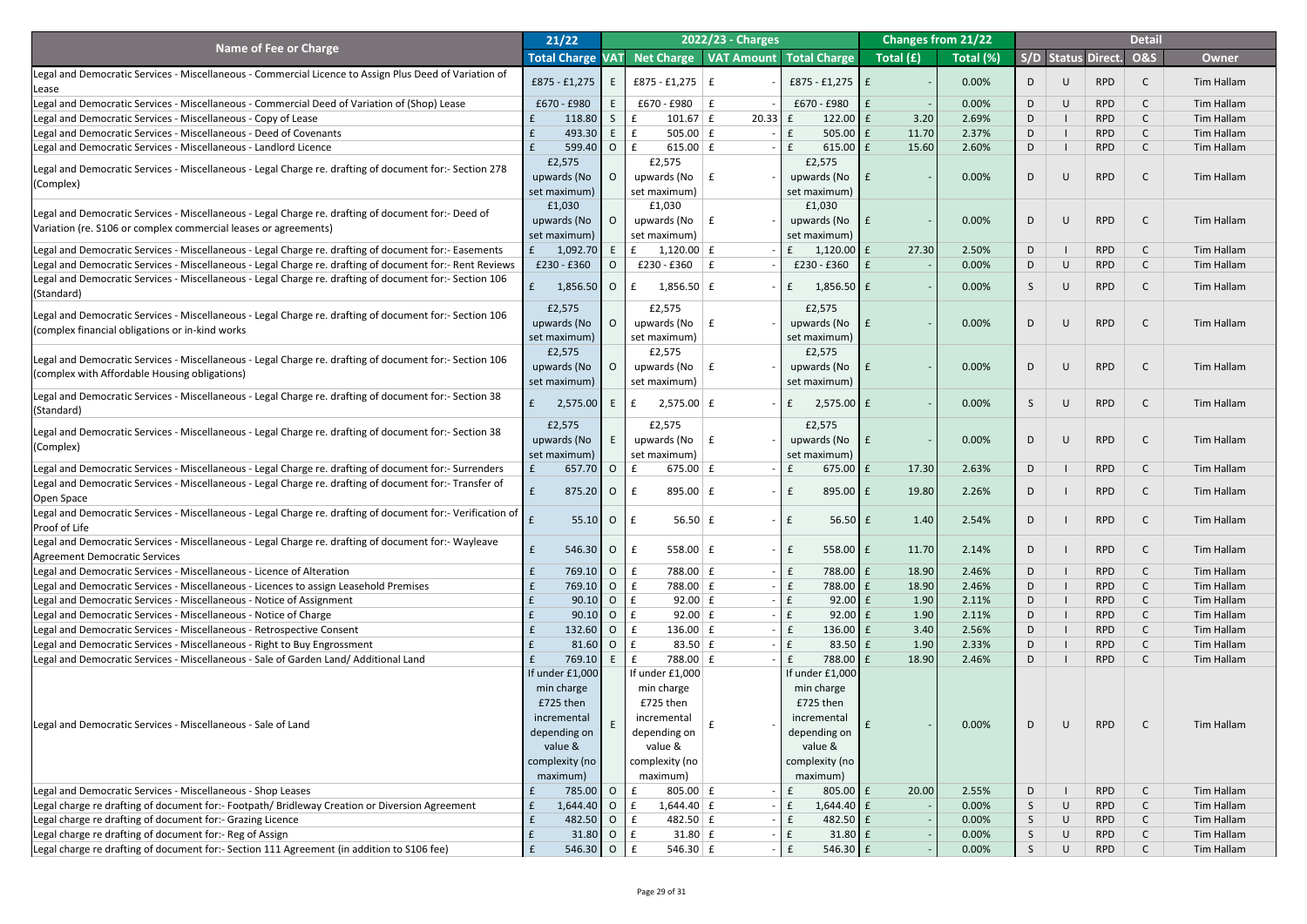|                                                                                                                                                                    | 21/22             |                |                                                     | 2022/23 - Charges |              |                       | <b>Changes from 21/22</b>         |           |             |           |                           | <b>Detail</b>  |                        |
|--------------------------------------------------------------------------------------------------------------------------------------------------------------------|-------------------|----------------|-----------------------------------------------------|-------------------|--------------|-----------------------|-----------------------------------|-----------|-------------|-----------|---------------------------|----------------|------------------------|
| <b>Name of Fee or Charge</b>                                                                                                                                       |                   |                | Total Charge VAT Net Charge VAT Amount Total Charge |                   |              |                       | $\sqrt{\text{Total}(\mathbf{f})}$ | Total (%) |             |           | <b>S/D Status Direct.</b> | <b>O&amp;S</b> | <b>Owner</b>           |
| Legal charge re drafting of document for:- Section 142 Licence                                                                                                     | $275.80$ 0        |                | $275.80 \mid f$                                     |                   | $\mathbf{f}$ | $275.80$ £            |                                   | 0.00%     | S.          | $\cup$    | <b>RPD</b>                |                | <b>Tim Hallam</b>      |
| Legal charge re drafting of document for:- Section 278 (Standard)                                                                                                  | $2,731.80$ 0      |                | $2,731.80 \mid f$                                   |                   | $\mathbf{f}$ | $2,731.80$ £          |                                   | 0.00%     | S.          | $\cup$    | <b>RPD</b>                |                | Tim Hallam             |
| Legal charge re drafting of document for:- Section 50 Agreement                                                                                                    | 710.80 O          |                | $710.80 \mid f \mid$                                |                   |              | $710.80$ $E$          |                                   | 0.00%     | S.          | U         | <b>RPD</b>                |                | Tim Hallam             |
|                                                                                                                                                                    | Estimate in       |                | Estimate in                                         |                   |              | Estimate in           |                                   |           |             |           |                           |                |                        |
| Legal charge re drafting of document for:- Stopping up/ Orders etc. under Highways Act                                                                             | circumstances     |                | circumstances $\vert$ £                             |                   |              | circumstances E       |                                   | 0.00%     | S           | $\cup$    | <b>RPD</b>                |                | <b>Tim Hallam</b>      |
|                                                                                                                                                                    | of the case       |                | of the case                                         |                   |              | of the case           |                                   |           |             |           |                           |                |                        |
| Legal charge re drafting of document for:- Street Licence                                                                                                          | $339.50$ 0        |                | 339.50 $E$<br>£                                     |                   |              | $339.50 \, \text{f}$  |                                   | 0.00%     | S.          | $\cup$    | <b>RPD</b>                |                | <b>Tim Hallam</b>      |
| Legal Services - Contract & Procurement - Engrossment/ Sealing of Contract Fees - Discretionary/ No VAT -                                                          |                   |                |                                                     |                   |              |                       |                                   |           |             |           |                           |                |                        |
| Contract Value £750,000 to £1,500,000                                                                                                                              | 381.90            | E              | 390.00 $E$<br>$\mathbf{f}$                          |                   |              | $390.00$ $E$          | 8.10                              | 2.12%     | D           |           | <b>RPD</b>                |                | <b>Tim Hallam</b>      |
| Legal Services - Contract & Procurement - Engrossment/ Sealing of Contract Fees - Discretionary/ No VAT -                                                          |                   | E              | 615.00 $E$                                          |                   |              |                       |                                   | 2.60%     |             |           | <b>RPD</b>                |                |                        |
| Contract Value £1,500,000 to £2,500,000                                                                                                                            | 599.40            |                | $\mathbf{f}$                                        |                   |              | $615.00$ $E$          | 15.60                             |           | D           |           |                           |                | <b>Tim Hallam</b>      |
| Legal Services - Contract & Procurement - Engrossment/ Sealing of Contract Fees - Discretionary/ No VAT -                                                          | 164.45            | E              | $168.00 \mid f$<br>$\mathbf{f}$                     |                   |              | $168.00$ $E$          | 3.55                              | 2.16%     | D           |           | <b>RPD</b>                |                | <b>Tim Hallam</b>      |
| Contract Value £100,000 to £250,000                                                                                                                                |                   |                |                                                     |                   |              |                       |                                   |           |             |           |                           |                |                        |
| Legal Services - Contract & Procurement - Engrossment/ Sealing of Contract Fees - Discretionary/ No VAT -                                                          | 710.80            | E              | $725.00 \mid f$<br>$\mathbf{f}$                     |                   |              | 725.00 E              | 14.20                             | 2.00%     | D           |           | <b>RPD</b>                |                | <b>Tim Hallam</b>      |
| Contract Value £2,500,000 to £5,000,000                                                                                                                            |                   |                |                                                     |                   |              |                       |                                   |           |             |           |                           |                |                        |
| Legal Services - Contract & Procurement - Engrossment/ Sealing of Contract Fees - Discretionary/ No VAT -                                                          | 275.85            | E              | $282.00 \mid f$<br>$\mathbf{f}$                     |                   |              | $282.00$ $E$          | 6.15                              | 2.23%     | D           |           | <b>RPD</b>                |                | <b>Tim Hallam</b>      |
| Contract Value £250,000 to £750,000                                                                                                                                |                   |                |                                                     |                   |              |                       |                                   |           |             |           |                           |                |                        |
| Legal Services - Contract & Procurement - Engrossment/ Sealing of Contract Fees - Discretionary/ No VAT -                                                          | 928.30            | E              | $950.00 \mid f$<br>$\mathbf{f}$                     |                   |              | $950.00$ $E$          | 21.70                             | 2.34%     | D           |           | <b>RPD</b>                |                | <b>Tim Hallam</b>      |
| Contract Value exceeding £5,000,000                                                                                                                                |                   |                |                                                     |                   |              |                       |                                   |           |             |           |                           |                |                        |
| Legal Services - Contract & Procurement - Engrossment/ Sealing of Contract Fees - Discretionary/ No VAT -                                                          | 164.45            | E              | $168.00 \mid f$<br>$\mathbf{f}$                     |                   |              | $168.00$ $E$          | 3.55                              | 2.16%     | D           |           | <b>RPD</b>                |                | <b>Tim Hallam</b>      |
| Variations/ Novations (where original contract value exceeds £250,000)                                                                                             |                   |                |                                                     |                   |              |                       |                                   |           |             |           |                           |                |                        |
| Photocopying:- Election expense returns (per side copied)                                                                                                          | 0.20              | E              | $0.20$ $E$<br>$\mathbf{f}$                          |                   |              | $0.20$ £              |                                   | 0.00%     | S           | $\bigcup$ | <b>RPD</b>                |                | <b>Tim Hallam</b>      |
| Sale of the edited register:- In data format, £20 *plus £1.50 for each 1,000 entries (or remaining part of                                                         | $£20 * + £1.50$   |                | £20 *+£1.50 $\vert$ £                               |                   |              | £20 *+£1.50 $\vert$ £ |                                   | 0.00%     | S           | $\cup$    | <b>RPD</b>                |                | Tim Hallam             |
| 1,000 entries) in it                                                                                                                                               |                   |                |                                                     |                   |              |                       |                                   |           |             |           |                           |                |                        |
| Sale of the edited register:- In printed format, £10 *plus £5 for each 1,000 entries (or remaining part of                                                         | $£10 * + E5$      |                | $£10 * + E5$                                        |                   |              | $£10 * + E5$          |                                   | 0.00%     | S           | $\cup$    | <b>RPD</b>                |                | Tim Hallam             |
| 1,000 entries) in it                                                                                                                                               |                   |                |                                                     |                   |              |                       |                                   |           |             |           |                           |                |                        |
| Sale of the full register and the notices of alteration:- In data format, £20 *plus £1.50 for each 1,000                                                           | $£20 * + £1.50$   |                | £20 $*$ +£1.50                                      |                   |              | £20 *+£1.50 $\vert$ £ |                                   | 0.00%     |             | $\cup$    | <b>RPD</b>                |                | Tim Hallam             |
| entries (or remaining part of 1,000 entries) in it                                                                                                                 |                   |                |                                                     |                   |              |                       |                                   |           |             |           |                           |                |                        |
| Sale of the full register and the notices of alteration:- In printed format, £10 *plus £5 for each 1,000                                                           | $£10 * + £5$      |                | $£10 * + £5$                                        |                   |              | $£10 * + £5$          |                                   | 0.00%     | S           | $\cup$    | <b>RPD</b>                |                | Tim Hallam             |
| entries (or remaining part of 1,000 entries) in it<br>Sale of the list of overseas electors:- In data format, £20 *plus £5 for each 100 entries (or remaining part |                   |                |                                                     |                   |              |                       |                                   |           |             |           |                           |                |                        |
| of 100 entries) in it                                                                                                                                              | $£20 * + £1.50$   |                | £20 $*$ +£1.50                                      |                   |              | £20 *+£1.50 $\vert$ £ |                                   | 0.00%     | S           | $\cup$    | <b>RPD</b>                |                | Tim Hallam             |
| Sale of the list of overseas electors:- In printed format, £10 *plus £5 for each 100 entries (or remaining                                                         |                   |                |                                                     |                   |              |                       |                                   |           |             |           |                           |                |                        |
| part of 100 entries) in it                                                                                                                                         | $£10 * + E5$      |                | $£10 * + E5$                                        |                   |              | $£10 * + £5$          |                                   | 0.00%     | S           | $\cup$    | <b>RPD</b>                |                | Tim Hallam             |
| The cost of a marked document (Register or Absent vote list):- Data copies is £10 *plus £1 per 1,000                                                               |                   |                |                                                     |                   |              |                       |                                   |           |             |           |                           |                |                        |
| entries or part thereof                                                                                                                                            | $£10 * + £1$      |                | $£10 * + £1$                                        |                   |              | $£10 * + £1$          |                                   | 0.00%     | S           | $\cup$    | <b>RPD</b>                |                | Tim Hallam             |
| The cost of a marked document (Register or Absent vote list):- Printed copies is £10 *plus £2 per 1,000                                                            |                   |                |                                                     |                   |              |                       |                                   |           |             |           |                           |                |                        |
| entries or part thereof                                                                                                                                            | $£10 * + £2$      |                | $£10 * + £2$                                        |                   |              | $£10 * + £2$          |                                   | 0.00%     | S           | $\cup$    | <b>RPD</b>                |                | Tim Hallam             |
| Housing - Lease Extension - Legal cost                                                                                                                             | 600.00            | $\overline{O}$ | 615.00 $E$<br>$\mathbf{f}$                          |                   | f            | 615.00 $E$            | 15.00                             | 2.50%     | D           |           | <b>RPD</b>                |                | Tim Hallam             |
| Dispersed Alarms - Lifeline Private                                                                                                                                | 20.40             | $\mathsf{S}$   | $17.33 \mid f$<br>E                                 | $3.47 \mid f$     |              | $20.80$ £             | 0.40                              | 1.96%     | D           |           | <b>SEG</b>                | H              | <b>Tina Mitchell</b>   |
| Safety of Sports Grounds Safety Certificate - Amendment of certificate                                                                                             | 56.65             | $\overline{O}$ | $\mathbf{f}$<br>$60.00 \, \text{f}$                 |                   | $\mathbf f$  | $60.00$ £             | 3.35                              | 5.91%     | $S_{\cdot}$ |           | PR                        | <b>CGS</b>     | Tony Sprackling        |
| Safety of Sports Grounds Safety Certificate - Application for issue of certificate                                                                                 | 113.30 0 $f$      |                | 115.00 $E$                                          |                   | $\mathsf{E}$ | 115.00 $E$            | 1.70                              | 1.50%     |             |           | PR                        | <b>CGS</b>     | Tony Sprackling        |
| Safety of Sports Grounds Safety Certificate - Replacement or transfer of certificate                                                                               | 52.50             | $\overline{O}$ | $\mathbf{f}$<br>55.00 $E$                           |                   | $\mathbf{f}$ | $55.00 \text{ E}$     | 2.50                              | 4.76%     | S.          |           | PR                        | <b>CGS</b>     | <b>Tony Sprackling</b> |
| Public Protection - Provision of information concerning Health and Safety at work effective from 1st April                                                         |                   |                |                                                     |                   |              |                       |                                   |           |             |           |                           |                |                        |
| [1999 - Factual Statement / Voluntary Disclosure (Postage Included)                                                                                                | 90.00             | S.             | 77.50 $E$                                           | $15.50 \mid f$    |              | $93.00 \text{ E}$     | 3.00                              | 3.33%     | D.          |           | <b>PR</b>                 | <b>CGS</b>     | <b>Tony Sprackling</b> |
| Public Protection - Provision of information concerning Health and Safety at work effective from 1st April                                                         | 2.40              | S.             |                                                     | $0.45 \mid f$     |              | $2.70$ $E$            | 0.30                              |           |             |           |                           |                |                        |
| [1999 - Photographs (Postage Included)                                                                                                                             |                   |                | $2.25 \mid f$                                       |                   |              |                       |                                   | 12.50%    | D           |           | PR                        | <b>CGS</b>     | <b>Tony Sprackling</b> |
| Public Protection - Provision of information concerning Health and Safety at work effective from 1st April                                                         | 0.60              | $\mathsf{S}$   | $0.75$ $E$<br>$\mathbf{f}$                          |                   |              |                       | 0.30                              | 50.00%    |             |           | <b>PR</b>                 |                |                        |
| 1999 - Photocopying / copies of Public Registers                                                                                                                   |                   |                |                                                     | $0.15$ $E$        |              | $0.90$ f              |                                   |           | D           |           |                           | <b>CGS</b>     | <b>Tony Sprackling</b> |
| The following Burial charges are applicable to residents of the Borough of Thurrock.                                                                               |                   |                |                                                     |                   |              |                       |                                   |           |             |           |                           |                |                        |
| Non Residents are required to pay double the Burial fees set out below, also included is the charge for                                                            |                   |                |                                                     |                   |              |                       |                                   |           |             |           | <b>PR</b>                 | <b>CGS</b>     | <b>Vincent Taylor</b>  |
| non residents aged 5 and under.                                                                                                                                    |                   |                |                                                     |                   |              |                       |                                   |           |             |           |                           |                |                        |
| Burial Grounds - Part 1 Interment - Exclusive right of Burial - In a full size grave-Lawn Section                                                                  | 840.00 E $E$<br>E |                | 882.00 $E$                                          |                   | $ E$         | 882.00 £              | 42.00                             | 5.00%     | D           |           | PR                        | <b>CGS</b>     | <b>Vincent Taylor</b>  |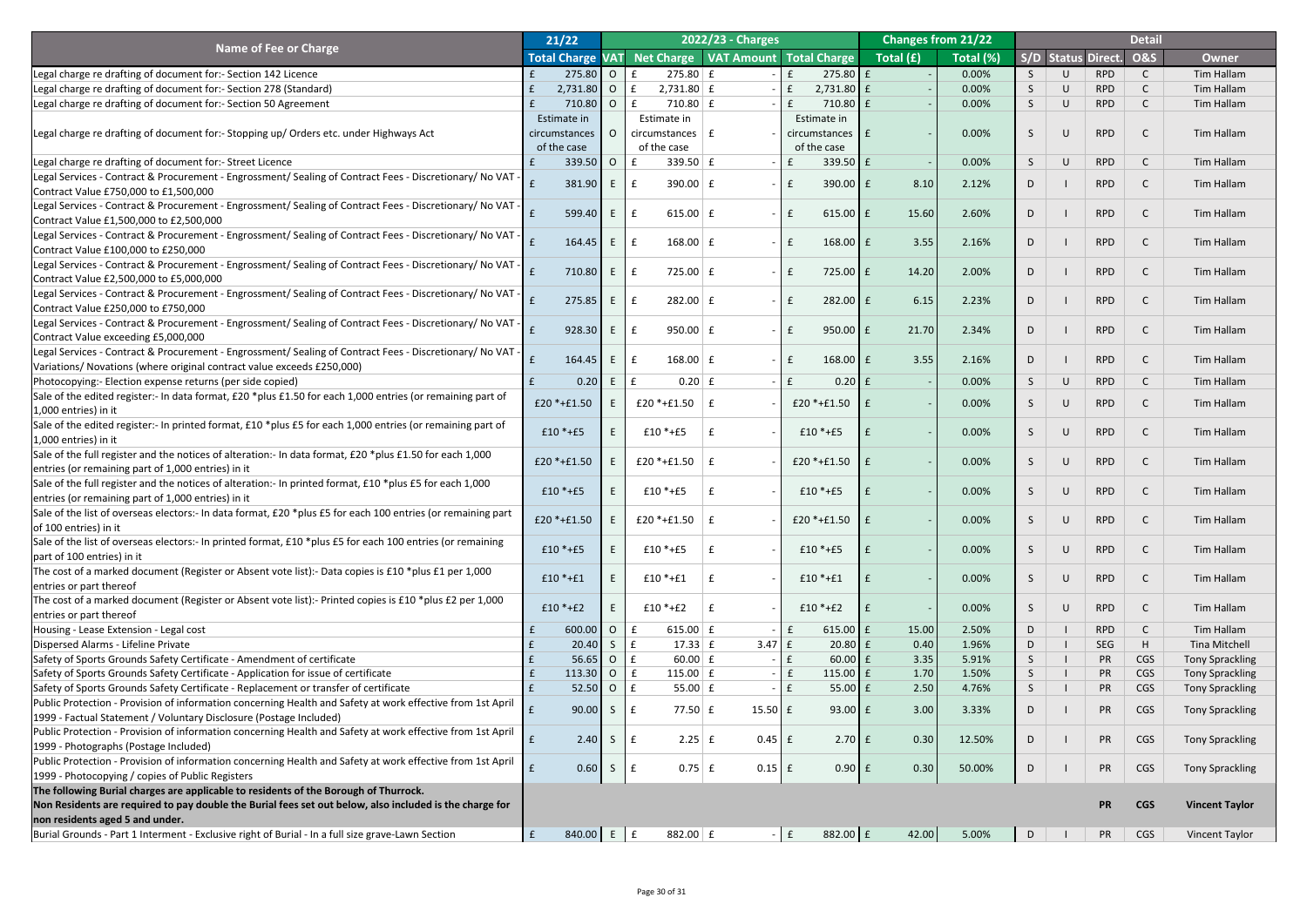|                                                                                                                                         | 21/22                   |          |                 |                                     | 2022/23 - Charges                  |              |                             | <b>Changes from 21/22</b> |           |   |                    | <b>Detail</b>  |                       |
|-----------------------------------------------------------------------------------------------------------------------------------------|-------------------------|----------|-----------------|-------------------------------------|------------------------------------|--------------|-----------------------------|---------------------------|-----------|---|--------------------|----------------|-----------------------|
| <b>Name of Fee or Charge</b>                                                                                                            | <b>Total Charge VAT</b> |          |                 |                                     | Net Charge VAT Amount Total Charge |              |                             | Total (£)                 | Total (%) |   | S/D Status Direct. | <b>O&amp;S</b> | <b>Owner</b>          |
| Burial Grounds - Part 1 Interment - Exclusive right of Burial - In a full size grave-Traditional grave where                            |                         |          |                 |                                     |                                    |              |                             |                           |           |   |                    |                |                       |
| <b>lavailable</b>                                                                                                                       | $\mathbf{f}$            | 1,725.00 | E               | $1,811.00 \mid f$<br>£              |                                    | f            | $1,811.00$ $E$              | 86.00                     | 4.99%     |   | <b>PR</b>          | CGS            | <b>Vincent Taylor</b> |
| Burial Grounds - Part 1 Interment - There is no burial fee or associated memorial permit fee payable for                                | Free of Charge          |          | E               | Free of Charge $\vert$ £            |                                    |              | Free of Charge $E$          |                           | 0.00%     | D | <b>PR</b>          | <b>CGS</b>     | Vincent Taylor        |
| any resident of the Borough aged 5 and under                                                                                            |                         |          |                 |                                     |                                    |              |                             |                           |           |   |                    |                |                       |
| Burial Grounds - Part 1 Interment - In a grave - Buried or cremated remains of a resident aged 5 years and                              | Free of Charge          |          | E               | Free of Charge $\mid$ £             |                                    |              | Free of Charge $E$          |                           | 0.00%     | D | <b>PR</b>          | <b>CGS</b>     | Vincent Taylor        |
| lunder                                                                                                                                  |                         |          |                 |                                     |                                    |              |                             |                           |           |   |                    |                |                       |
| Burial Grounds - Part 1 Interment - In a grave - Buried or cremated remains of a resident aged 6 to under                               | Free of Charge          |          | E               | Free of Charge $\mid$ £             |                                    |              | Free of Charge $\mathbf{E}$ |                           | 0.00%     | D | <b>PR</b>          | CGS            | Vincent Taylor        |
| 16 years                                                                                                                                |                         |          |                 |                                     |                                    |              |                             |                           |           |   |                    |                |                       |
| Burial Grounds - Part 1 Interment - In a grave - person aged 16 year and over                                                           |                         | 685.00   | E               | $719.00 \mid f$                     |                                    | f            | $719.00$ $E$                | 34.00                     | 4.96%     | D | <b>PR</b>          | <b>CGS</b>     | <b>Vincent Taylor</b> |
| Burial Grounds - Part 1 Interment - In a grave - Cremated remains in full size grave                                                    |                         | 345.00   | E               | $362.00 \mid f$                     |                                    | $\mathbf{f}$ | $362.00$ $E$                | 17.00                     | 4.93%     | D | <b>PR</b>          | CGS            | Vincent Taylor        |
| Burial Grounds - Part 2 Memorial Gardens Section - Additional interment of ashes and replacement                                        |                         | 240.00   | E               | $252.00 \mid f$                     |                                    | £            | $252.00$ $E$                | 12.00                     | 5.00%     |   | <b>PR</b>          | CGS            | <b>Vincent Taylor</b> |
| plaque for further 7 years where original subscription has: Less than 4 years to run                                                    |                         |          |                 |                                     |                                    |              |                             |                           |           |   |                    |                |                       |
| Burial Grounds - Part 2 Memorial Gardens Section - Additional interment of ashes and replacement                                        |                         | 170.00   | E               | 178.00 $E$                          |                                    | f            | $178.00$ $E$                | 8.00                      | 4.71%     | D | <b>PR</b>          | <b>CGS</b>     | Vincent Taylor        |
| plaque for further 7 years where original subscription has: More than 4 years to run                                                    |                         |          |                 |                                     |                                    |              |                             |                           |           |   |                    |                |                       |
| Burial Grounds - Part 2 Memorial Gardens Section - Cremated Remains Section - Exclusive Right of Burial                                 |                         | 355.00   | E               | $372.00 \mid f$                     |                                    | f            | $372.00 \text{ E}$          | 17.00                     | 4.79%     | D | <b>PR</b>          | CGS            | Vincent Taylor        |
| for a forty year period<br>Burial Grounds - Part 2 Memorial Gardens Section - Cremated Remains Section - Interment of Ashes             |                         |          | E               | $362.00 \mid f$                     |                                    | f            | $362.00$ $E$                | 17.00                     | 4.93%     |   | PR                 |                |                       |
|                                                                                                                                         |                         | 345.00   |                 |                                     |                                    |              |                             |                           |           | D |                    | <b>CGS</b>     | <b>Vincent Taylor</b> |
| Burial Grounds - Part 2 Memorial Gardens Section - Erection of memorial plaque only for 7 years (no ashes<br>(to inter)                 |                         | 205.00   | E               | $215.00 \mid f$<br>$\mathbf{f}$     |                                    | $\mathbf{f}$ | $215.00 \text{ E}$          | 10.00                     | 4.88%     | D | <b>PR</b>          | <b>CGS</b>     | Vincent Taylor        |
|                                                                                                                                         |                         |          |                 |                                     |                                    |              |                             |                           |           |   |                    |                |                       |
| Burial Grounds - Part 2 Memorial Gardens Section - Includes plaque for 7 years & loose interment of ashes E                             |                         | 263.00   | E               | $276.00 \mid f$                     |                                    | $\mathbf f$  | $276.00 \text{ E}$          | 13.00                     | 4.94%     | D | <b>PR</b>          | <b>CGS</b>     | Vincent Taylor        |
| Burial Grounds - Part 2 Memorial Gardens Section - Renewal of 7 year subscription - With existing plaque $\ \mathbf{f}\ $               |                         | 135.00   | E               | $141.00 \mid f$                     |                                    | f            | 141.00 $E$                  | 6.00                      | 4.44%     | D | <b>PR</b>          | <b>CGS</b>     | Vincent Taylor        |
| Burial Grounds - Part 2 Memorial Gardens Section - Renewal of 7 year subscription - With replacement                                    |                         |          |                 |                                     |                                    |              |                             |                           |           |   |                    |                |                       |
| plaque                                                                                                                                  |                         | 205.00   | E               | f<br>$215.00 \mid f$                |                                    | £            | $215.00 \mid f$             | 10.00                     | 4.88%     | D | <b>PR</b>          | CGS            | <b>Vincent Taylor</b> |
| Burial Grounds - Part 2 - Kerb Plaque - replacement                                                                                     |                         | 79.00    | E               | 83.00 $E$<br>$\mathbf{f}$           |                                    | f            | 83.00 $E$                   | 4.00                      | 5.06%     | D | PR                 | <b>CGS</b>     | <b>Vincent Taylor</b> |
| Burial Grounds - Part 3 Monuments, Gravestones, Tablets & Monumental Inscriptions - For the right to                                    |                         |          |                 |                                     |                                    |              |                             |                           |           |   |                    |                |                       |
| erect or place on a grave in respect of which an exclusive right of burial has not been granted: a tablet not $\mathbf{f}$ $\mathbf{f}$ |                         | 170.00   | E               | $178.00 \mid f$                     |                                    |              | 178.00 $E$                  | 8.00                      | 4.71%     | D | <b>PR</b>          | CGS            | Vincent Taylor        |
| $\left $ exceeding 20" x 18" x 6" base                                                                                                  |                         |          |                 |                                     |                                    |              |                             |                           |           |   |                    |                |                       |
| Burial Grounds - Part 3 Monuments, Gravestones, Tablets & Monumental Inscriptions - The fees indicated                                  |                         |          |                 |                                     |                                    |              |                             |                           |           |   |                    |                |                       |
| for Part 3 include the first inscription, for each inscription after the first                                                          |                         | 85.00    | $E_{\parallel}$ | 89.00 $E$<br>$\mathbf{f}$           |                                    |              | 89.00 £                     | 4.00                      | 4.71%     | D | PR                 | <b>CGS</b>     | <b>Vincent Taylor</b> |
| Burial Grounds - Part 3 Monuments, Gravestones, Tablets & Monumental Inscriptions - permit for Lawn                                     |                         |          |                 |                                     |                                    |              |                             |                           |           |   |                    |                |                       |
| <b>Grave Memorial</b>                                                                                                                   |                         | 195.00   | E               | $205.00$ $E$                        |                                    | f            | $205.00$ $E$                | 10.00                     | 5.13%     | D | <b>PR</b>          | <b>CGS</b>     | <b>Vincent Taylor</b> |
| Burial Grounds - Part 3 Monuments, Gravestones, Tablets & Monumental Inscriptions - permit for                                          |                         |          |                 |                                     |                                    |              |                             |                           |           |   |                    |                |                       |
| <b>Traditional Grave Memorial</b>                                                                                                       |                         | 239.00   | E               | $251.00 \mid f$<br>$\mathbf f$      |                                    | $\mathbf{f}$ | $251.00$ $E$                | 12.00                     | 5.02%     | D | <b>PR</b>          | <b>CGS</b>     | <b>Vincent Taylor</b> |
| Burial Grounds - Part 3 Other Burial Fees - permit to Work on a Headstone                                                               |                         | 81.00    | E               | 85.00 $E$                           |                                    |              | $85.00 \mid f$              | 4.00                      | 4.94%     | D | <b>PR</b>          | <b>CGS</b>     | <b>Vincent Taylor</b> |
| Burial Grounds - Part 5 Other Burial Fees - Additional Plaque                                                                           |                         | 187.20   | S               | $163.33 \mid f$                     | 32.67                              |              | $196.00$ $E$                | 8.80                      | 4.70%     | D | <b>PR</b>          | <b>CGS</b>     | Vincent Taylor        |
| Burial Grounds - Part 5 Other Burial Fees - Memorial bench                                                                              |                         | 1,788.00 | S               | $1,564.17$ £                        | 312.83                             | $\mathbf{f}$ | $1,877.00$ £                | 89.00                     | 4.98%     | D | <b>PR</b>          | CGS            | <b>Vincent Taylor</b> |
| Burial Grounds - Part 5 Other Burial Fees - Memorial tree (New trees no longer available) Interment of                                  |                         | 345.00   | E               | $362.00 \mid f$                     |                                    |              | $362.00$ $E$                | 17.00                     | 4.93%     | D | <b>PR</b>          | CGS            | <b>Vincent Taylor</b> |
| second set of ashes for existing memorial trees only                                                                                    |                         |          |                 |                                     |                                    |              |                             |                           |           |   |                    |                |                       |
| Burial Grounds - Part 4 Other Burial Fees - Transfer of grant of exclusive right of burial fee for registering                          |                         | 81.00    | E               | $85.00 \mid f$<br>$\mathbf{f}$      |                                    |              | $85.00$ £                   | 4.00                      | 4.94%     | D | <b>PR</b>          | <b>CGS</b>     | <b>Vincent Taylor</b> |
| the transfer and endorsing the deed                                                                                                     |                         |          |                 |                                     |                                    |              |                             |                           |           |   |                    |                |                       |
| Burial Grounds - Part 4 Other Burial Fees - Transfer of grant of exclusive burial where a Statutory                                     |                         | 109.00   | E               | 114.00 $E$                          |                                    | $\mathbf{f}$ | $114.00$ $E$                | 5.00                      | 4.59%     | D | PR                 | CGS            | <b>Vincent Taylor</b> |
| Declaration is required                                                                                                                 |                         |          |                 |                                     |                                    |              |                             |                           |           |   |                    |                |                       |
| Burial Grounds - Part 4 Other Burial Fees - Search Fees for Historical records                                                          |                         | 26.00    | E               | $27.00 \mid f \mid$<br>$\mathbf{f}$ |                                    | $\mathbf{f}$ | $27.00$ £                   | 1.00                      | 3.85%     | D | PR                 | <b>CGS</b>     | <b>Vincent Taylor</b> |
| Burial Grounds - Part 1 Interment - Exclusive right of Burial - In a full size grave-Muslim grave where                                 | f                       | 1,725.00 | E               | $1,811.00 \mid f$<br>$\mathbf{f}$   |                                    | $\mathbf{f}$ | $1,811.00$ $E$              | 86.00                     | 4.99%     | D | <b>PR</b>          | CGS            | Vincent Taylor        |
| available                                                                                                                               |                         |          |                 |                                     |                                    |              |                             |                           |           |   |                    |                |                       |
| Additional grass cuts for self-managed pitches                                                                                          |                         |          | $E_{\perp}$     | 40.00 $E$                           |                                    |              | $40.00$ $E$                 | 40.00                     | 0.00%     |   | <b>PR</b>          | <b>CGS</b>     | Vincent Taylor        |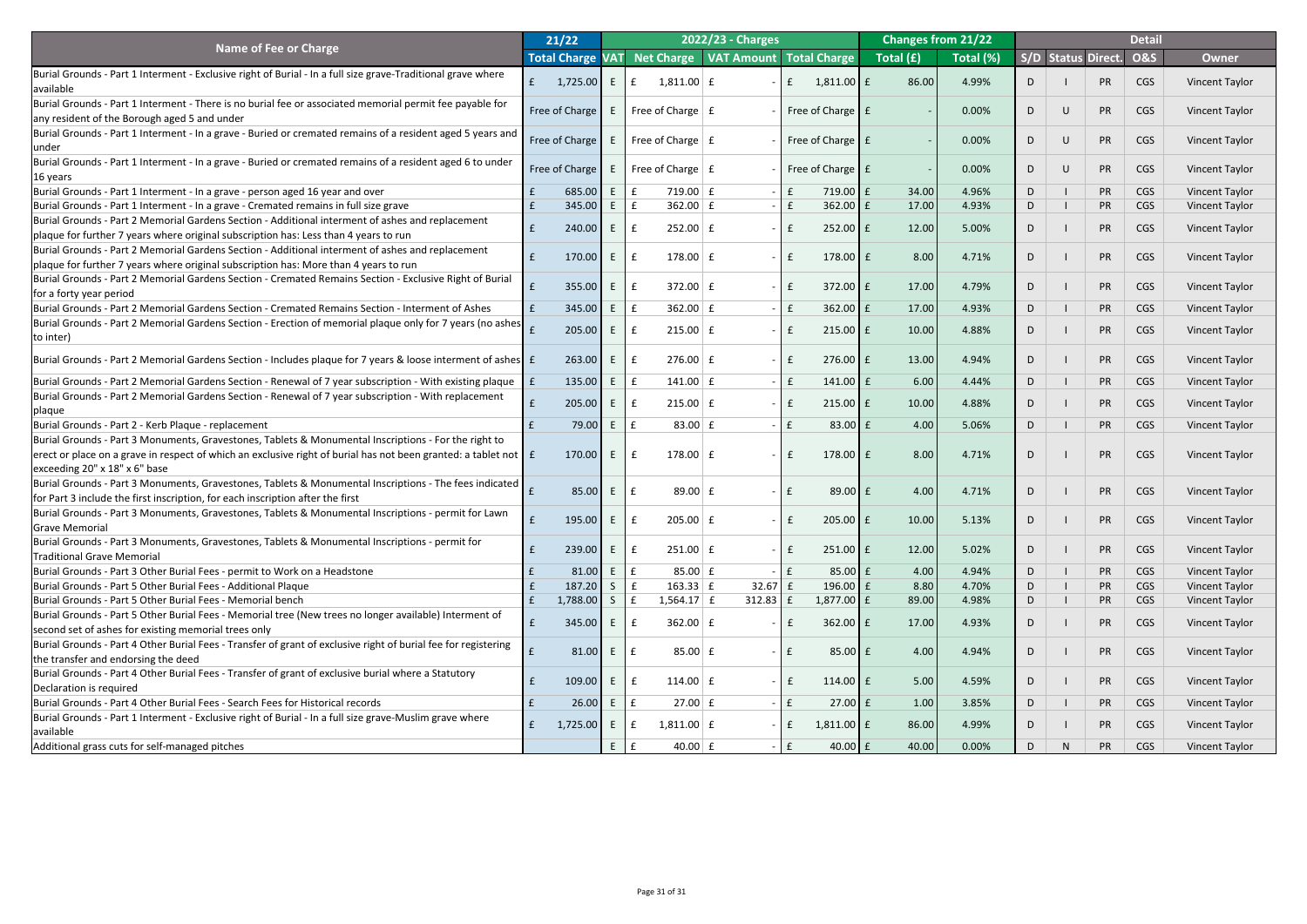|                                                                                                                                                                                                          | 21/22                        |                |                                   | <b>2022/23 - Charges</b>       |                                 |           | <b>Changes from 21/22</b> |               |                  |                        | <b>Detail</b>  |                                  |
|----------------------------------------------------------------------------------------------------------------------------------------------------------------------------------------------------------|------------------------------|----------------|-----------------------------------|--------------------------------|---------------------------------|-----------|---------------------------|---------------|------------------|------------------------|----------------|----------------------------------|
| <b>Name of Fee or Charge</b>                                                                                                                                                                             | <b>Total Charge VAT</b>      |                | Net Charge                        | <b>VAT Amount Total Charge</b> |                                 | Total (£) | Total (%)                 |               |                  | S/D Status Direct.     | <b>O&amp;S</b> | <b>Owner</b>                     |
| Animal Feed (Hygiene, Sampling etc. & Enforcement) Regulations 2015 - Regulation 13 - Manufacture &                                                                                                      | 451.00                       | $\overline{O}$ | $451.00$ $E$                      |                                | $451.00$ $E$                    |           | 0.00%                     |               |                  | <b>PR</b>              | CGS            | Paul Adams (PA)                  |
| placing on the market products derived from vegetable oil and blended fats                                                                                                                               |                              |                |                                   |                                |                                 |           |                           |               |                  |                        |                |                                  |
| Public Protection - Licences - Other Sales and Service Charges - Skin Piercing Registrations - Registration of                                                                                           | £130 license +               | $\Omega$       | £130 license +                    |                                | £130 license +                  |           | 0.00%                     |               | $\cup$           | <b>PR</b>              | <b>CGS</b>     | Paul Adams (PA)                  |
| acupuncture, tattooing, ear piercing and electrolysis                                                                                                                                                    | £70/employee                 |                | £70/employee                      |                                | £70/employee                    |           |                           |               |                  |                        |                |                                  |
| Alcohol and Entertainment Licences - Additional Fees - Additional annual fee payable if applicable 5,000 to                                                                                              | $1,000.00$ 0                 |                | $1,000.00$ $E$                    |                                | $1,000.00$ $E$                  |           | 0.00%                     |               | U                | PR                     | <b>CGS</b>     | James Game/ PA                   |
| 9,999                                                                                                                                                                                                    |                              |                |                                   |                                |                                 |           |                           |               |                  |                        |                |                                  |
| Alcohol and Entertainment Licences - Additional Fees - Additional annual fee payable if applicable 10,000                                                                                                | 2,000.00                     | $\overline{O}$ | $2,000.00$ £                      |                                | $2,000.00$ £                    |           | 0.00%                     |               | U                | <b>PR</b>              | <b>CGS</b>     | James Game/ PA                   |
| to 14,999                                                                                                                                                                                                |                              |                |                                   |                                |                                 |           |                           |               |                  |                        |                |                                  |
| Alcohol and Entertainment Licences - Additional Fees - Additional annual fee payable if applicable 15,000                                                                                                | 4,000.00                     | $\overline{O}$ | 4,000.00 $E$                      |                                | $4,000.00$ £                    |           | 0.00%                     |               | $\cup$           | <b>PR</b>              | <b>CGS</b>     | James Game/ PA                   |
| to 19,999                                                                                                                                                                                                |                              |                |                                   |                                |                                 |           |                           |               |                  |                        |                |                                  |
| Alcohol and Entertainment Licences - Additional Fees - Additional annual fee payable if applicable 20,000                                                                                                | $8,000.00$ O                 |                | 8,000.00 $E$                      |                                | $8,000.00$ £                    |           | 0.00%                     |               | $\cup$           | <b>PR</b>              | <b>CGS</b>     | James Game/ PA                   |
| to 29,999                                                                                                                                                                                                |                              |                |                                   |                                |                                 |           |                           |               |                  |                        |                |                                  |
| Alcohol and Entertainment Licences - Additional Fees - Additional annual fee payable if applicable 30,000                                                                                                | 16,000.00                    | $\overline{O}$ | 16,000.00 $\vert$ £               |                                | 16,000.00 $E$                   |           | 0.00%                     |               | $\cup$           | <b>PR</b>              | <b>CGS</b>     | James Game/ PA                   |
| to 39,999                                                                                                                                                                                                |                              |                |                                   |                                |                                 |           |                           |               |                  |                        |                |                                  |
| Alcohol and Entertainment Licences - Additional Fees - Additional annual fee payable if applicable 40,000                                                                                                | 24,000.00                    | $\overline{O}$ | $24,000.00$ £                     |                                | $24,000.00$ £                   |           | 0.00%                     |               | $\cup$           | <b>PR</b>              | <b>CGS</b>     | James Game/ PA                   |
| to 49,999                                                                                                                                                                                                |                              |                |                                   |                                |                                 |           |                           |               |                  |                        |                |                                  |
| Alcohol and Entertainment Licences - Additional Fees - Additional annual fee payable if applicable 50,000                                                                                                | 32,000.00                    | $\overline{O}$ | $32,000.00 \mid f$                |                                | $32,000.00$ £                   |           | 0.00%                     |               | $\cup$           | <b>PR</b>              | <b>CGS</b>     | James Game/ PA                   |
| to 59,999                                                                                                                                                                                                |                              |                |                                   |                                |                                 |           |                           |               |                  |                        |                |                                  |
| Alcohol and Entertainment Licences - Additional Fees - Additional annual fee payable if applicable 60,000                                                                                                | 40,000.00                    | $\overline{O}$ | 40,000.00 $E$                     |                                | 40,000.00 £                     |           | 0.00%                     |               | $\cup$           | <b>PR</b>              | <b>CGS</b>     | James Game/ PA                   |
| to 69,999                                                                                                                                                                                                |                              |                |                                   |                                |                                 |           |                           |               |                  |                        |                |                                  |
| Alcohol and Entertainment Licences - Additional Fees - Additional annual fee payable if applicable 70,000                                                                                                | 48,000.00                    | $\overline{O}$ | 48,000.00 $E$                     |                                | 48,000.00 £                     |           | 0.00%                     |               |                  | <b>PR</b>              | <b>CGS</b>     | James Game/ PA                   |
| to 79,999                                                                                                                                                                                                |                              |                |                                   |                                |                                 |           |                           |               |                  |                        |                |                                  |
| Alcohol and Entertainment Licences - Additional Fees - Additional annual fee payable if applicable 80,000                                                                                                | $56,000.00$ 0                |                | 56,000.00 $E$<br>$\mathbf{f}$     |                                | $56,000.00$ £<br>$\mathbf{f}$   |           | 0.00%                     |               | U                | <b>PR</b>              | <b>CGS</b>     | James Game/PA                    |
| to 89,999                                                                                                                                                                                                |                              |                |                                   |                                |                                 |           |                           |               |                  |                        |                |                                  |
| Alcohol and Entertainment Licences - Additional Fees - Additional annual fee payable if applicable 90,000                                                                                                | 64,000.00                    | $\overline{O}$ | 64,000.00 $E$<br>£                |                                | 64,000.00 $E$<br>$\mathbf{f}$   |           | 0.00%                     |               | $\cup$           | <b>PR</b>              | <b>CGS</b>     | James Game/ PA                   |
| and over                                                                                                                                                                                                 |                              |                |                                   |                                |                                 |           |                           |               |                  |                        |                |                                  |
| Alcohol and Entertainment Licences - Additional Fees - Attendance at any one time 5,000 to 9,999                                                                                                         | $1,000.00$ O                 |                | $1,000.00 \mid f$                 | l £<br>l £                     | $1,000.00$ £                    |           | 0.00%<br>0.00%            |               | $\cup$<br>$\cup$ | <b>PR</b>              | CGS<br>CGS     | James Game/ PA                   |
| Alcohol and Entertainment Licences - Additional Fees - Attendance at any one time 10,000 to 14,999<br>Alcohol and Entertainment Licences - Additional Fees - Attendance at any one time 15,000 to 19,999 | $2,000.00$ O<br>$4,000.00$ O |                | $2,000.00 \mid f$<br>4,000.00 $E$ | l £                            | $2,000.00$ $E$<br>4,000.00 $E$  |           | 0.00%                     |               | $\cup$           | <b>PR</b><br><b>PR</b> | CGS            | James Game/PA                    |
| Alcohol and Entertainment Licences - Additional Fees - Attendance at any one time 20,000 to 29,999                                                                                                       | $8,000.00$ 0                 |                | 8,000.00 $E$                      |                                | $\mathbf{f}$<br>$8,000.00$ £    |           | 0.00%                     |               | $\cup$           | <b>PR</b>              | CGS            | James Game/ PA                   |
| Alcohol and Entertainment Licences - Additional Fees - Attendance at any one time 30,000 to 39,999                                                                                                       | 16,000.00                    | $\overline{O}$ | $16,000.00$ £                     |                                | 16,000.00 £<br>$\mathbf{f}$     |           | 0.00%                     |               | $\cup$           | <b>PR</b>              | CGS            | James Game/ PA<br>James Game/ PA |
| Alcohol and Entertainment Licences - Additional Fees - Attendance at any one time 40,000 to 49,999                                                                                                       | 24,000.00                    | $\overline{O}$ | $24,000.00$ £                     |                                | $\mathbf{f}$<br>24,000.00 £     |           | 0.00%                     |               | $\cup$           | <b>PR</b>              | CGS            | James Game/ PA                   |
| Alcohol and Entertainment Licences - Additional Fees - Attendance at any one time 50,000 to 59,999                                                                                                       | 32,000.00                    | $\overline{O}$ | $32,000.00 \mid f$                |                                | 32,000.00 £<br>$\mathbf{f}$     |           | 0.00%                     |               | $\cup$           | <b>PR</b>              | CGS            | James Game/PA                    |
| Alcohol and Entertainment Licences - Additional Fees - Attendance at any one time 60,000 to 69,999                                                                                                       | 40,000.00                    | $\overline{O}$ | 40,000.00 $E$                     |                                | $\mathbf{f}$<br>40,000.00 £     |           | 0.00%                     |               | $\cup$           | <b>PR</b>              | CGS            | James Game/PA                    |
| Alcohol and Entertainment Licences - Additional Fees - Attendance at any one time 70,000 to 79,999                                                                                                       | 48,000.00                    | $\overline{O}$ | 48,000.00 $E$                     |                                | 48,000.00 £<br>$\mathbf{f}$     |           | 0.00%                     |               | U                | <b>PR</b>              | CGS            | James Game/PA                    |
| Alcohol and Entertainment Licences - Additional Fees - Attendance at any one time 80,000 to 89,999                                                                                                       | 56,000.00                    | $\overline{O}$ | $56,000.00$ £                     |                                | 56,000.00 £<br>$\mathbf{f}$     |           | 0.00%                     |               | $\cup$           | <b>PR</b>              | CGS            | James Game/PA                    |
| Alcohol and Entertainment Licences - Additional Fees - Attendance at any one time 90,000 and over                                                                                                        | $64,000.00$ 0                |                | 64,000.00 $E$                     | l £                            | 64,000.00 $E$                   |           | 0.00%                     |               | $\cup$           | <b>PR</b>              | CGS            | James Game/PA                    |
| Alcohol and Entertainment Licences - Club Premises Certificates - Annual Charge - A = None to £4,400                                                                                                     | 7.00<br>E                    | $\overline{O}$ | 7.00 $E$                          |                                | $\mathbf{f}$<br>$7.00$ $E$      |           | 0.00%                     |               | $\cup$           | <b>PR</b>              | <b>CGS</b>     | James Game/ PA                   |
|                                                                                                                                                                                                          |                              |                |                                   |                                |                                 |           |                           |               |                  |                        |                |                                  |
| Alcohol and Entertainment Licences - Club Premises Certificates - Annual Charge - B = £4,301 to £33,000                                                                                                  | l £<br>180.00                | $\overline{O}$ | $180.00 \mid f$<br>$\cdot$ £      |                                | $180.00$ $E$<br>$\mathbf{f}$    |           | 0.00%                     |               | $\cup$           | <b>PR</b>              | CGS            | James Game/PA                    |
|                                                                                                                                                                                                          |                              |                |                                   |                                |                                 |           |                           |               |                  |                        |                |                                  |
| Alcohol and Entertainment Licences - Club Premises Certificates - Annual Charge - C = £33,001 to £87,000 $\vert$ £                                                                                       | 295.00                       | $\overline{O}$ | $295.00 \mid f$<br>$\mathbf{f}$   |                                | $295.00$ $E$<br>$\mathbf{f}$    |           | 0.00%                     |               | $\cup$           | <b>PR</b>              | CGS            | James Game/ PA                   |
| Alcohol and Entertainment Licences - Club Premises Certificates - Annual Charge - D = £87,001 to                                                                                                         |                              |                |                                   |                                |                                 |           |                           |               |                  |                        |                |                                  |
| E125,000                                                                                                                                                                                                 | 320.00 O                     |                | $320.00 \mid f$<br>E              |                                | $320.00$ $E$<br>$\mathbf{f}$    |           | 0.00%                     |               | $\cup$           | <b>PR</b>              | CGS            | James Game/ PA                   |
| Alcohol and Entertainment Licences - Club Premises Certificates - Annual Charge - E = £125,000 plus                                                                                                      | 350.00<br>$\mathbf f$        | $\overline{O}$ | $350.00 \mid f$<br>E              | $ E$                           | $350.00$ $E$                    |           | 0.00%                     |               | $\cup$           | <b>PR</b>              | <b>CGS</b>     | James Game/PA                    |
| Alcohol and Entertainment Licences - Club Premises Certificates - New Application & Variation - A = None                                                                                                 |                              |                |                                   |                                |                                 |           |                           |               |                  |                        |                |                                  |
| to £4,400                                                                                                                                                                                                | $100.00$ O                   |                | $100.00 \mid f$                   |                                | $100.00$ $E$<br>$\mathbf{f}$    |           | 0.00%                     |               | U                | <b>PR</b>              | <b>CGS</b>     | James Game/ PA                   |
| Alcohol and Entertainment Licences - Club Premises Certificates - New Application & Variation - B =                                                                                                      |                              |                |                                   |                                |                                 |           |                           |               |                  |                        |                |                                  |
| E4,301 to £33,000                                                                                                                                                                                        | f<br>$190.00$ 0              |                | $190.00 \mid f$<br>l £            | $\sim$                         | $\mathbf{f}$<br>190.00 $E$      |           | 0.00%                     | S.            | U                | PR                     | <b>CGS</b>     | James Game/ PA                   |
| Alcohol and Entertainment Licences - Club Premises Certificates - New Application & Variation - C =                                                                                                      |                              |                |                                   |                                |                                 |           |                           |               |                  |                        |                |                                  |
| E33,001 to £87,000                                                                                                                                                                                       | f<br>$315.00$   0   $f$      |                | $315.00 \mid f$                   | $\sim$                         | $315.00 \mid f$<br>$\mathbf{f}$ |           | 0.00%                     | S.            | $\bigcup$        | PR                     | <b>CGS</b>     | James Game/ PA                   |
| Alcohol and Entertainment Licences - Club Premises Certificates - New Application & Variation - D =                                                                                                      |                              |                |                                   |                                |                                 |           |                           |               |                  |                        |                |                                  |
| E87,001 to £125,000                                                                                                                                                                                      | 450.00   $O$   $E$           |                | 450.00 $E$                        | $\sim$                         | $\mathbf{f}$<br>$450.00$ $E$    |           | 0.00%                     | $\mathcal{S}$ | U                | PR                     | <b>CGS</b>     | James Game/ PA                   |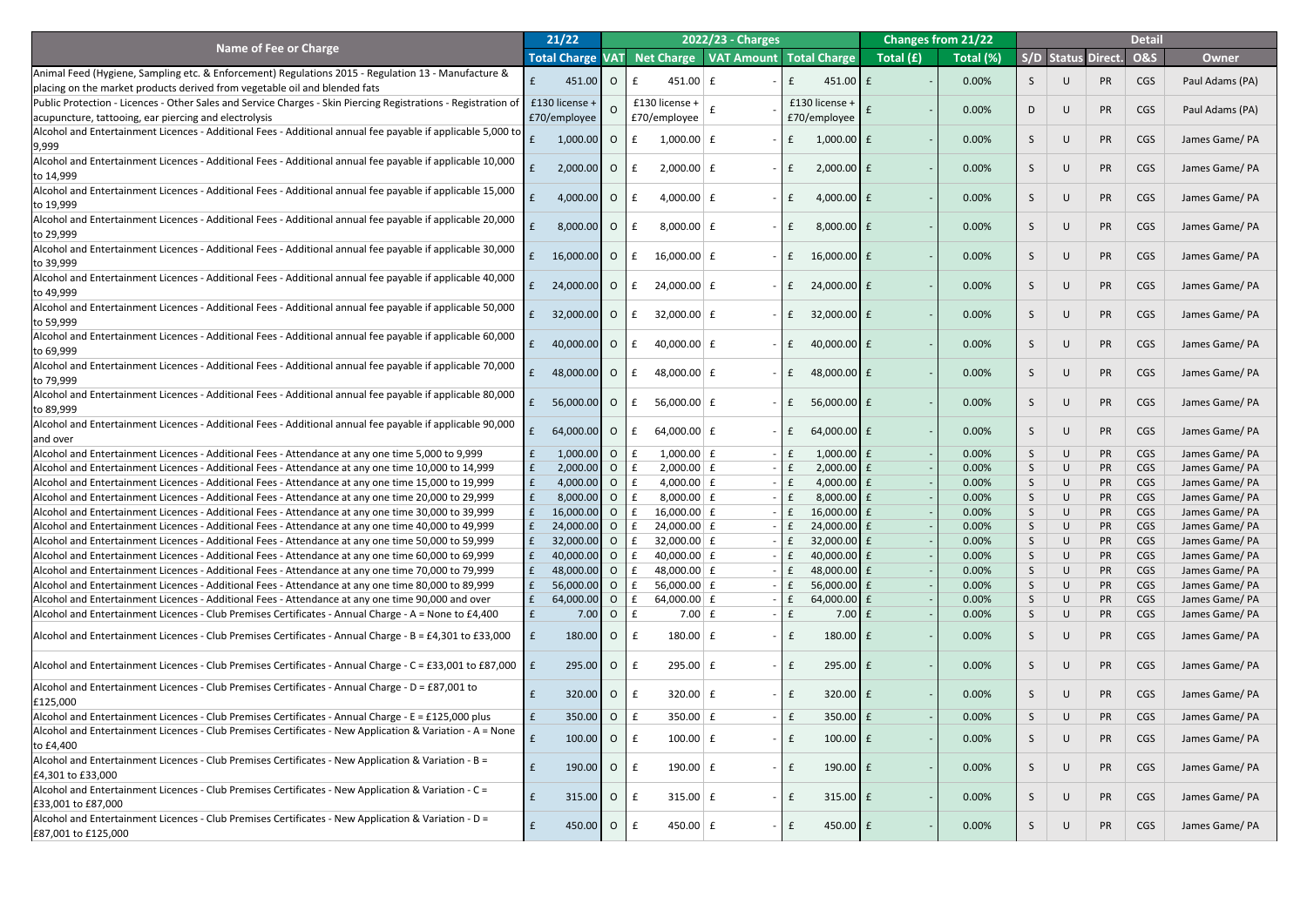|                                                                                                                                                                                                   |             | 21/22                   |                |              |                                 | 2022/23 - Charges                      |              |                              |           | <b>Changes from 21/22</b> |    |        |                           | <b>Detail</b>  |                                 |
|---------------------------------------------------------------------------------------------------------------------------------------------------------------------------------------------------|-------------|-------------------------|----------------|--------------|---------------------------------|----------------------------------------|--------------|------------------------------|-----------|---------------------------|----|--------|---------------------------|----------------|---------------------------------|
| <b>Name of Fee or Charge</b>                                                                                                                                                                      |             | <b>Total Charge VAT</b> |                |              |                                 | Net Charge   VAT Amount   Total Charge |              |                              | Total (£) | Total (%)                 |    |        | <b>S/D Status Direct.</b> | <b>O&amp;S</b> | <b>Owner</b>                    |
| Alcohol and Entertainment Licences - Club Premises Certificates - New Application & Variation - E =                                                                                               |             |                         |                |              |                                 |                                        |              |                              |           |                           |    |        |                           |                |                                 |
| $E125,000$ plus                                                                                                                                                                                   |             | 635.00                  | $\overline{O}$ |              | 635.00 $E$                      |                                        |              | 635.00 $E$                   |           | 0.00%                     |    |        | <b>PR</b>                 | <b>CGS</b>     | James Game/ PA                  |
| Alcohol and Entertainment Licences - Other Fees - Application for a provisional statement where premises                                                                                          |             |                         |                |              |                                 |                                        |              |                              |           |                           |    |        |                           |                |                                 |
| being built etc.                                                                                                                                                                                  |             | 315.00                  | $\overline{O}$ |              | 315.00 $E$                      |                                        |              | $315.00 \mid f$              |           | 0.00%                     |    | $\cup$ | PR                        | CGS            | James Game/ PA                  |
| Alcohol and Entertainment Licences - Other Fees - Application for the grant or renewal of a personal                                                                                              |             |                         |                |              |                                 |                                        |              |                              |           |                           |    |        |                           |                |                                 |
| licence                                                                                                                                                                                           |             | 37.00                   | $\overline{O}$ |              | 37.00 $E$                       | $\sim$                                 |              | $37.00$ £                    |           | 0.00%                     | S. | $\cup$ | <b>PR</b>                 | <b>CGS</b>     | James Game/ PA                  |
| Alcohol and Entertainment Licences - Other Fees - Application for transfer of premises licence                                                                                                    |             | 23.00                   | $\overline{O}$ | Ι£           | $23.00 \mid f$                  |                                        |              | $23.00 \text{ }$ £           |           | 0.00%                     | S  | $\cup$ | <b>PR</b>                 | <b>CGS</b>     | James Game/ PA                  |
| Alcohol and Entertainment Licences - Other Fees - Application to vary licence to specify individual as                                                                                            |             |                         |                |              |                                 |                                        |              |                              |           | 0.00%                     |    |        | <b>PR</b>                 |                |                                 |
| premises supervisor                                                                                                                                                                               |             | 23.00                   | $\overline{O}$ | Ι£           | $23.00 \mid f$                  |                                        |              | $23.00 \text{ }$ £           |           |                           |    |        |                           | <b>CGS</b>     | James Game/ PA                  |
| Alcohol and Entertainment Licences - Other Fees - Change of relevant registered address of club                                                                                                   | f           | 10.50                   | $\overline{O}$ | l £          | $10.50 \mid f \mid$             |                                        | $-1f$        | $10.50$ £                    |           | 0.00%                     | S  | $\cup$ | <b>PR</b>                 | CGS            | James Game/ PA                  |
| Alcohol and Entertainment Licences - Other Fees - Duty to notify change of name or address                                                                                                        |             | 10.50                   | $\overline{O}$ | Ι£           | $10.50 \mid f \mid$             |                                        |              | $10.50$ $E$                  |           | 0.00%                     | S  |        | <b>PR</b>                 | CGS            | James Game/ PA                  |
| Alcohol and Entertainment Licences - Other Fees - Notification of change of name or address                                                                                                       |             | 10.50                   | $\overline{O}$ | Ι£           | $10.50 \mid f \mid$             |                                        |              | $10.50$ $E$                  |           | 0.00%                     |    |        | <b>PR</b>                 | CGS            | James Game/ PA                  |
| Alcohol and Entertainment Licences - Other Fees - Notification of change of name or alteration of rules of                                                                                        |             | $10.50$ O               |                |              | $10.50 \mid f \mid$             |                                        |              | $10.50$ $E$                  |           | 0.00%                     |    |        | <b>PR</b>                 | CGS            | James Game/ PA                  |
|                                                                                                                                                                                                   |             |                         |                |              |                                 |                                        |              |                              |           |                           |    |        |                           |                |                                 |
| Alcohol and Entertainment Licences - Other Fees - Right of freeholder etc. to be notified of licensing                                                                                            |             | 21.00                   | $\overline{O}$ |              | $21.00 \mid f$                  |                                        |              | $21.00 \text{ }$ £           |           | 0.00%                     | S. | $\cup$ | <b>PR</b>                 | <b>CGS</b>     | James Game/ PA                  |
| matters                                                                                                                                                                                           |             |                         |                |              |                                 |                                        |              |                              |           |                           |    |        |                           |                |                                 |
| Alcohol and Entertainment Licences - Other Fees - Temporary event notice                                                                                                                          |             | 21.00                   | $\overline{O}$ | Ι£           | $21.00 \mid f \mid$             |                                        |              | $21.00$ £                    |           | 0.00%                     | S  |        | PR                        | <b>CGS</b>     | James Game/ PA                  |
| Alcohol and Entertainment Licences - Other Fees - Theft, loss etc. of certificate or summary                                                                                                      |             | 10.50                   | $\overline{O}$ | Ι£           | $10.50 \mid f \mid$             |                                        |              | $10.50$ £                    |           | 0.00%                     | S  |        | <b>PR</b>                 | CGS            | James Game/ PA                  |
| Alcohol and Entertainment Licences - Other Fees - Theft, loss etc. of personal licence                                                                                                            |             | 10.50                   | $\overline{O}$ |              | $10.50 \mid f \mid$             |                                        |              | $10.50$ £                    |           | 0.00%                     |    |        | <b>PR</b>                 | CGS            | James Game/ PA                  |
| Alcohol and Entertainment Licences - Other Fees - Theft, loss etc. of premises licence or summary                                                                                                 | f           | 10.50                   | $\overline{O}$ | Ι£           | $10.50 \mid f \mid$             |                                        |              | $10.50$ £                    |           | 0.00%                     |    |        | <b>PR</b>                 | CGS            | James Game/ PA                  |
| Alcohol and Entertainment Licences - Other Fees - Theft, loss etc. of temporary event notice                                                                                                      |             | 10.50                   | $\overline{O}$ |              | $10.50 \mid f \mid$             |                                        |              | $10.50$ $E$                  |           | 0.00%                     |    |        | <b>PR</b>                 | CGS            | James Game/ PA                  |
| Alcohol and Entertainment Licences - Premises Licenses - Annual Charge - A = None to £4,400                                                                                                       |             | 70.00                   | $\overline{O}$ |              | 70.00 $E$                       |                                        |              | $70.00$ £                    |           | 0.00%                     |    |        | <b>PR</b>                 | CGS            | James Game/ PA                  |
| Alcohol and Entertainment Licences - Premises Licenses - Annual Charge - B = £4,301 to £33,000<br>Alcohol and Entertainment Licences - Premises Licenses - Annual Charge - C = £33,001 to £87,000 | f           | 180.00 O<br>295.00      | $\overline{O}$ | $\mathbf{f}$ | $180.00$ $E$<br>$295.00 \mid f$ |                                        |              | $180.00$ $E$<br>$295.00$ $E$ |           | 0.00%<br>0.00%            |    |        | <b>PR</b><br><b>PR</b>    | CGS<br>CGS     | James Game/PA                   |
| Alcohol and Entertainment Licences - Premises Licenses - Annual Charge - D = £87,001 to £125,000                                                                                                  | $\mathbf f$ | 320.00                  | $\overline{O}$ |              | 320.00 $E$                      |                                        |              | $320.00$ $E$                 |           | 0.00%                     |    |        | <b>PR</b>                 | CGS            | James Game/ PA<br>James Game/PA |
| Alcohol and Entertainment Licences - Premises Licenses - Annual Charge - E = £125,000 plus                                                                                                        |             | 350.00                  | $\overline{O}$ |              | 350.00 $E$                      |                                        |              | $350.00$ $E$                 |           | 0.00%                     |    |        | <b>PR</b>                 | CGS            | James Game/ PA                  |
| Alcohol and Entertainment Licences - Premises Licenses - New Application & Variation - A = None to                                                                                                |             |                         |                |              |                                 |                                        |              |                              |           |                           |    |        |                           |                |                                 |
| £4,400                                                                                                                                                                                            |             | 100.00                  | $\overline{O}$ |              | $100.00$ $E$                    |                                        |              | $100.00$ $E$                 |           | 0.00%                     |    | $\cup$ | <b>PR</b>                 | <b>CGS</b>     | James Game/PA                   |
| Alcohol and Entertainment Licences - Premises Licenses - New Application & Variation - B = £4,301 to                                                                                              |             |                         |                |              |                                 |                                        |              |                              |           |                           |    |        |                           |                |                                 |
| E33,000                                                                                                                                                                                           |             | 190.00                  | $\overline{O}$ |              | 190.00 $E$                      |                                        |              | $190.00$ $E$                 |           | 0.00%                     |    | $\cup$ | <b>PR</b>                 | <b>CGS</b>     | James Game/PA                   |
| Alcohol and Entertainment Licences - Premises Licenses - New Application & Variation - C = £33,001 to                                                                                             |             |                         |                |              |                                 |                                        |              |                              |           |                           |    |        |                           |                |                                 |
| £87,000                                                                                                                                                                                           |             | 315.00                  | $\overline{O}$ |              | 315.00 $E$                      |                                        |              | $315.00 \mid f$              |           | 0.00%                     |    | $\cup$ | <b>PR</b>                 | <b>CGS</b>     | James Game/PA                   |
| Alcohol and Entertainment Licences - Premises Licenses - New Application & Variation - D = £87,001 to                                                                                             |             |                         |                |              |                                 |                                        |              |                              |           |                           |    |        |                           |                |                                 |
| £125,000                                                                                                                                                                                          |             | 450.00                  | $\overline{O}$ |              | 450.00 $E$                      |                                        |              | 450.00 $E$                   |           | 0.00%                     |    | $\cup$ | <b>PR</b>                 | <b>CGS</b>     | James Game/PA                   |
| Alcohol and Entertainment Licences - Premises Licenses - New Application & Variation - E = £125,000 plus $\mathbf{f}$ £                                                                           |             | 635.00                  | $\overline{O}$ |              | 635.00 $E$                      |                                        |              | 635.00 $E$                   |           | 0.00%                     |    | $\cup$ | <b>PR</b>                 | <b>CGS</b>     |                                 |
|                                                                                                                                                                                                   |             |                         |                |              |                                 |                                        |              |                              |           |                           |    |        |                           |                | James Game/ PA                  |
| Gambling Licences - Adult Gaming Centre Premises Licence - Annual Fee                                                                                                                             |             | 800.00                  | $\overline{O}$ |              | 800.00 $E$                      |                                        |              | 800.00 $E$                   |           | 0.00%                     | D  | $\cup$ | PR                        | <b>CGS</b>     | James Game/ PA                  |
| Gambling Licences - Adult Gaming Centre Premises Licence - Application fee for reinstatement of a licence   £                                                                                     |             | $1,000.00$ O            |                |              | $1,000.00$ $E$                  |                                        |              | $1,000.00$ £                 |           | 0.00%                     | D. |        | <b>PR</b>                 | <b>CGS</b>     | James Game/ PA                  |
|                                                                                                                                                                                                   |             |                         |                |              |                                 |                                        |              |                              |           |                           |    |        |                           |                |                                 |
| Gambling Licences - Adult Gaming Centre Premises Licence - Application fee in respect of Premises                                                                                                 |             | $1,600.00$ O            |                |              | $1,600.00 \mid f$               |                                        |              | $1,600.00$ £                 |           | 0.00%                     | D. |        | <b>PR</b>                 | <b>CGS</b>     | James Game/ PA                  |
| Licence                                                                                                                                                                                           |             |                         |                |              |                                 |                                        |              |                              |           |                           |    |        |                           |                |                                 |
| Gambling Licences - Adult Gaming Centre Premises Licence - Application fee in respect of Provisional                                                                                              |             | 1,600.00                | $\overline{O}$ |              | $1,600.00$ £                    |                                        |              | $1,600.00$ £                 |           | 0.00%                     | D  | $\cup$ | <b>PR</b>                 | <b>CGS</b>     | James Game/ PA                  |
| Statement                                                                                                                                                                                         |             |                         |                |              |                                 |                                        |              |                              |           |                           |    |        |                           |                |                                 |
| Gambling Licences - Adult Gaming Centre Premises Licence - Application fee to transfer a licence                                                                                                  |             | 100.00                  | $\overline{O}$ |              | $100.00$ $E$                    |                                        |              | $100.00$ $E$                 |           | 0.00%                     | D  | $\cup$ | PR                        | <b>CGS</b>     | James Game/ PA                  |
| Gambling Licences - Adult Gaming Centre Premises Licence - Application fee to vary a licence                                                                                                      |             | 800.00                  | $\overline{O}$ |              | 800.00 $E$                      |                                        |              | 800.00 $E$                   |           | 0.00%                     | D  |        | <b>PR</b>                 | CGS            | James Game/ PA                  |
| Gambling Licences - Annual fee for Club Gaming or Machine Permit                                                                                                                                  |             | 20.00                   | $\overline{O}$ |              | $20.00$ £                       |                                        |              | $20.00$ £                    |           | 0.00%                     |    |        | <b>PR</b>                 | CGS            | James Game/ PA                  |
| Gambling Licences - Application for Club Gaming or Machine Permit                                                                                                                                 |             | $200.00$ 0              |                |              | $200.00$ $E$                    |                                        |              | $200.00$ $E$                 |           | 0.00%                     |    | U      | <b>PR</b>                 | CGS            | James Game/ PA                  |
| Gambling Licences - Application for Club Gaming or Machine Permit (existing holder)                                                                                                               | $\mathbf t$ | 100.00                  | $\overline{O}$ |              | $100.00$ $E$                    |                                        |              | $100.00$ $E$                 |           | 0.00%                     | S  | U      | <b>PR</b>                 | CGS            | James Game/ PA                  |
| Gambling Licences - Application for Club Gaming or Machine Permit (holding Certificate under licensing<br>act 2003)                                                                               |             | 100.00                  | $\overline{O}$ |              | $100.00$ $E$                    | $-1$                                   |              | $100.00$ $E$                 |           | 0.00%                     | S. | $\cup$ | PR                        | <b>CGS</b>     | James Game/ PA                  |
| Gambling Licences - Application for Prize Gaming Permit & Family Entertainment Centre Gaming Machine                                                                                              |             |                         |                |              |                                 |                                        |              |                              |           |                           |    |        |                           |                |                                 |
| Permit                                                                                                                                                                                            |             | 300.00                  | $\overline{O}$ |              | 300.00 $E$                      | $-1$                                   | $\mathbf{f}$ | $300.00$ $E$                 |           | 0.00%                     | S. | $\cup$ | PR                        | <b>CGS</b>     | James Game/ PA                  |
| Gambling Licences - Application to Vary Club Gaming or Machine Permit                                                                                                                             |             | 100.00                  | $\overline{O}$ |              | $100.00$ $E$                    |                                        |              | $100.00$ $E$                 |           | 0.00%                     |    |        | <b>PR</b>                 | CGS            | James Game/ PA                  |
| Gambling Licences - Betting Premises (Track) Licence - Annual Fee                                                                                                                                 |             | $1,000.00$ O            |                |              | $1,000.00$ $E$                  |                                        | $ E$         | $1,000.00$ $f$               |           | 0.00%                     | D  | U      | <b>PR</b>                 | <b>CGS</b>     | James Game/ PA                  |
|                                                                                                                                                                                                   |             |                         |                |              |                                 |                                        |              |                              |           |                           |    |        |                           |                |                                 |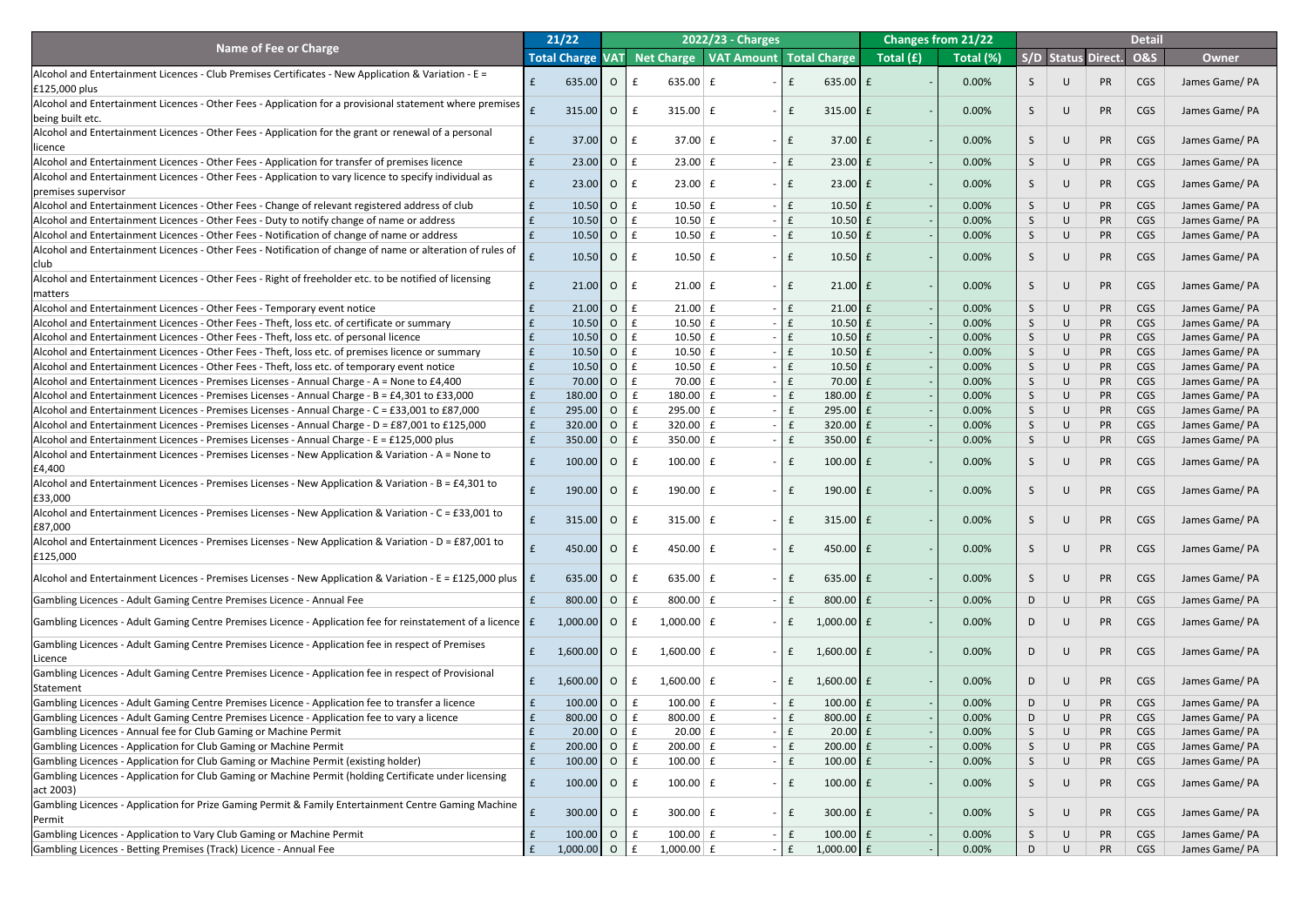|                                                                                                                             |   | 21/22               |                |              | 2022/23 - Charges                      |               |                        |           | <b>Changes from 21/22</b> |    |           |                           | <b>Detail</b>  |                |
|-----------------------------------------------------------------------------------------------------------------------------|---|---------------------|----------------|--------------|----------------------------------------|---------------|------------------------|-----------|---------------------------|----|-----------|---------------------------|----------------|----------------|
| <b>Name of Fee or Charge</b>                                                                                                |   |                     |                |              |                                        |               |                        |           |                           |    |           |                           |                |                |
|                                                                                                                             |   | <b>Total Charge</b> | <b>VAT</b>     |              | Net Charge   VAT Amount   Total Charge |               |                        | Total (£) | Total (%)                 |    |           | <b>S/D Status Direct.</b> | <b>O&amp;S</b> | <b>Owner</b>   |
| Gambling Licences - Betting Premises (Track) Licence - Application fee for reinstatement of a licence                       |   | 950.00              | $\overline{O}$ | $\mathbf{f}$ | 950.00 $E$                             | $\mathsf{F}$  | $950.00$ $E$           |           | 0.00%                     | D  |           | <b>PR</b>                 | CGS            | James Game/ PA |
| Gambling Licences - Betting Premises (Track) Licence - Application fee in respect of Premises Licence                       |   | 2,500.00            | $\overline{O}$ |              | $2,500.00 \mid f$                      | $ \mathsf{E}$ | $2,500.00$ $E$         |           | 0.00%                     | D. |           | <b>PR</b>                 | <b>CGS</b>     | James Game/ PA |
| Gambling Licences - Betting Premises (Track) Licence - Application fee in respect of Provisional Statement $\ \mathbf{f}\ $ |   | 2,500.00            | $\overline{O}$ | £            | $2,500.00 \mid f$                      | $ E$          | $2,500.00$ $E$         |           | 0.00%                     | D. | U         | <b>PR</b>                 | <b>CGS</b>     | James Game/ PA |
| Gambling Licences - Betting Premises (Track) Licence - Application fee to transfer a licence                                |   | 950.00              | $\overline{O}$ | $\mathbf{f}$ | $950.00 \mid f$                        | $ \mathsf{E}$ | $950.00$ $E$           |           | 0.00%                     | D  | $\cup$    | PR                        | <b>CGS</b>     | James Game/ PA |
| Gambling Licences - Betting Premises (Track) Licence - Application fee to vary a licence                                    |   | 1,250.00            | $\overline{O}$ |              | $1,250.00 \mid f$                      | $ \mathsf{E}$ | $1,250.00$ $E$         |           | 0.00%                     | D  |           | <b>PR</b>                 | <b>CGS</b>     | James Game/PA  |
| Gambling Licences - Bingo Premises Licence - Annual Fee                                                                     |   | 800.00              | $\overline{O}$ |              | 800.00 $E$                             | $ \mathsf{E}$ | 800.00 $E$             |           | 0.00%                     | D  |           | <b>PR</b>                 | <b>CGS</b>     | James Game/PA  |
| Gambling Licences - Bingo Premises Licence - Application fee for reinstatement of a licence                                 |   | 1,000.00            | $\overline{O}$ |              | $1,000.00 \mid f$                      | $ \mathsf{E}$ | $1,000.00$ $E$         |           | 0.00%                     | D  |           | <b>PR</b>                 | <b>CGS</b>     | James Game/PA  |
| Gambling Licences - Bingo Premises Licence - Application fee in respect of Premises Licence                                 |   | 3,000.00            | $\overline{O}$ |              | 3,000.00 $E$                           | $ E$          | $3,000.00$ $E$         |           | 0.00%                     | D  |           | <b>PR</b>                 | <b>CGS</b>     | James Game/PA  |
| Gambling Licences - Bingo Premises Licence - Application fee in respect of Provisional Statement                            |   | 3,000.00            | $\overline{O}$ |              | 3,000.00 $E$                           | $ E$          | $3,000.00$ $E$         |           | 0.00%                     | D  |           | <b>PR</b>                 | <b>CGS</b>     | James Game/PA  |
| Gambling Licences - Bingo Premises Licence - Application fee to transfer a licence                                          |   | 1,000.00            | $\overline{O}$ |              | $1,000.00 \mid f$                      | $ E$          | $1,000.00$ $E$         |           | 0.00%                     | D  |           | <b>PR</b>                 | <b>CGS</b>     | James Game/PA  |
| Gambling Licences - Bingo Premises Licence - Application fee to vary a licence                                              |   | 1,500.00            | $\overline{O}$ |              | $1,500.00 \mid f$                      | $ E$          | $1,500.00$ $E$         |           | 0.00%                     | D  | U         | <b>PR</b>                 | <b>CGS</b>     | James Game/ PA |
| Gambling Licences - Change of name on Prize gaming Permit & Family Entertainment Centre Gaming                              |   |                     |                |              |                                        |               |                        |           |                           |    |           |                           |                |                |
| Machine Permit                                                                                                              |   | 25.00               | $\overline{O}$ | £            | $25.00 \mid f \mid$<br>$\sim$          | $\mathbf{f}$  | $25.00 \mid f$         |           | 0.00%                     | S  | U         | <b>PR</b>                 | <b>CGS</b>     | James Game/PA  |
| Gambling Licences - Copy of Club Gaming or Machine Permit                                                                   |   | 15.00               | $\overline{O}$ | l £          | $15.00 \mid f \mid$                    | $ \mathsf{E}$ | $15.00 \mid f$         |           | 0.00%                     | S. | $\bigcup$ | PR                        | <b>CGS</b>     | James Game/PA  |
| Gambling Licences - Copy of Prize gaming Permit & Family Entertainment Centre Gaming Machine Permit $\ \mathbf{f}\ $        |   | 15.00               | $\overline{O}$ | Ι£           | $15.00 \mid f \mid$                    | $ \mathsf{E}$ | $15.00 \text{ E}$      |           | 0.00%                     | S. | U         | <b>PR</b>                 | <b>CGS</b>     | James Game/ PA |
| Gambling Licences - Copy of the Premises Licence                                                                            |   | 15.00               | $\overline{O}$ | £            | $15.00 \mid f$                         | $ \mathsf{E}$ | $15.00 \mid f$         |           | 0.00%                     | S  | $\cup$    | <b>PR</b>                 | <b>CGS</b>     | James Game/ PA |
| Gambling Licences - Family Entertainment Centre Premises Licence - Annual Fee                                               |   | 600.00              | $\overline{O}$ | l £          | 600.00   E                             | $ \mathsf{E}$ | $600.00$   £           |           | 0.00%                     | D  | U         | <b>PR</b>                 | <b>CGS</b>     | James Game/ PA |
| Gambling Licences - Family Entertainment Centre Premises Licence - Application fee for reinstatement of                     |   |                     |                |              |                                        |               |                        |           |                           |    |           |                           |                |                |
| la licence                                                                                                                  |   | 800.00              | $\overline{O}$ | Ι£           | 800.00 $E$                             | $ \mathsf{E}$ | $800.00$ $E$           |           | 0.00%                     | D. | $\cup$    | <b>PR</b>                 | <b>CGS</b>     | James Game/ PA |
| Gambling Licences - Family Entertainment Centre Premises Licence - Application fee in respect of                            |   |                     |                |              |                                        |               |                        |           |                           |    |           |                           |                |                |
| <b>Premises Licence</b>                                                                                                     | f | $1,600.00$ 0        |                | f            | $1,600.00 \mid f$                      | f             | $1,600.00$ £           |           | 0.00%                     | D. | U         | <b>PR</b>                 | CGS            | James Game/PA  |
| Gambling Licences - Family Entertainment Centre Premises Licence - Application fee in respect of                            |   |                     |                |              |                                        |               |                        |           |                           |    |           |                           |                |                |
| <b>Provisional Statement</b>                                                                                                | f | $1,600.00$ O        |                | Ι£           | $1,600.00 \mid f$                      | $ E$          | $1,600.00$ £           |           | 0.00%                     | D. | $\cup$    | <b>PR</b>                 | <b>CGS</b>     | James Game/PA  |
| Gambling Licences - Family Entertainment Centre Premises Licence - Application fee to transfer a licence                    |   | 800.00              | $\overline{O}$ | Ι£           | 800.00 $E$                             | $ \mathsf{E}$ | 800.00 $E$             |           | 0.00%                     | D. | U         | <b>PR</b>                 | <b>CGS</b>     | James Game/ PA |
| Gambling Licences - Family Entertainment Centre Premises Licence - Application fee to vary a licence                        |   | 800.00              | $\overline{O}$ | $\mathbf{f}$ | $800.00$ $E$                           | $ \mathsf{E}$ | 800.00 $E$             |           | 0.00%                     | D  | $\cup$    | <b>PR</b>                 | <b>CGS</b>     | James Game/ PA |
| Gambling Licences - Large Casino Premises Licence - Annual Fee                                                              |   | 10,000.00           | $\overline{O}$ |              | 10,000.00 £                            | $ E$          | $10,000.00$ £          |           | 0.00%                     | D  |           | <b>PR</b>                 | <b>CGS</b>     | James Game/PA  |
| Gambling Licences - Large Casino Premises Licence - Application fee for reinstatement of a licence                          |   | 2,150.00            | $\overline{O}$ |              | $2,150.00 \mid f$                      | $ \mathsf{E}$ | $2,150.00$   £         |           | 0.00%                     | D. |           | <b>PR</b>                 | <b>CGS</b>     | James Game/PA  |
| Gambling Licences - Large Casino Premises Licence - Application fee in respect of Premises Licence                          |   | 10,000.00           | $\overline{O}$ |              | $10,000.00$ $\mid$ $\textup{f}$        | $ E$          | $10,000.00$ £          |           | 0.00%                     | D. |           | <b>PR</b>                 | <b>CGS</b>     | James Game/PA  |
| Gambling Licences - Large Casino Premises Licence - Application fee in respect of Provisional Statement                     |   | 10,000.00           | $\overline{O}$ |              | 10,000.00 £                            | l £           | 10,000.00 £            |           | 0.00%                     | D  |           | <b>PR</b>                 | <b>CGS</b>     | James Game/PA  |
| Gambling Licences - Large Casino Premises Licence - Application fee to transfer a licence                                   |   | 2,150.00            | $\overline{O}$ |              | $2,150.00 \mid f$                      | $ \mathsf{E}$ | $2,150.00$   £         |           | 0.00%                     | D. |           | <b>PR</b>                 | <b>CGS</b>     | James Game/PA  |
| Gambling Licences - Large Casino Premises Licence - Application fee to vary a licence                                       |   | 5,000.00            | $\overline{O}$ |              | $5,000.00 \mid f$                      | $ \mathsf{E}$ | $5,000.00$ £           |           | 0.00%                     | D  |           | <b>PR</b>                 | <b>CGS</b>     | James Game/PA  |
| Gambling Licences - Notification of change of circumstances fro premises Licence                                            |   | 50.00               | $\overline{O}$ |              | $50.00 \mid f \mid$                    |               | $50.00$ $E$            |           | 0.00%                     |    |           | <b>PR</b>                 | <b>CGS</b>     | James Game/PA  |
| Gambling Licences - Occasional Use Notice                                                                                   |   | <b>TBC</b>          |                |              | TBC                                    |               |                        |           | 0.00%                     |    |           | <b>PR</b>                 | <b>CGS</b>     | James Game/PA  |
| Gambling Licences - Regional casino premises Licence                                                                        |   | 15,000.00           | $\overline{O}$ |              | 15,000.00 $E$                          | l £           | 15,000.00 £            |           | 0.00%                     |    |           | <b>PR</b>                 | <b>CGS</b>     | James Game/PA  |
| Gambling Licences - Regional Casino Premises Licence - Annual Fee                                                           |   | 15,000.00           | $\overline{O}$ |              | 15,000.00 $E$                          | $ E$          | 15,000.00 £            |           | 0.00%                     | D  |           | <b>PR</b>                 | <b>CGS</b>     | James Game/PA  |
| Gambling Licences - Regional Casino Premises Licence - Application fee for reinstatement of a licence                       |   | 6,500.00            | $\overline{O}$ |              | 6,500.00 $E$                           | $ \mathsf{E}$ | $6,500.00$ $E$         |           | 0.00%                     | D  |           | <b>PR</b>                 | <b>CGS</b>     | James Game/ PA |
| Gambling Licences - Regional Casino Premises Licence - Application fee in respect of Premises Licence                       |   | 15,000.00           | $\overline{O}$ |              | 15,000.00 $\pm$                        | l £           | 15,000.00 $\mathbf{f}$ |           | 0.00%                     | D  |           | <b>PR</b>                 | <b>CGS</b>     | James Game/ PA |
| Gambling Licences - Regional Casino Premises Licence - Application fee in respect of Provisional Statement E                |   | $15,000.00$ 0       |                | l £          | $15,000.00 \mid f$                     | $ \mathsf{E}$ | $15,000.00$ £          |           | 0.00%                     | D. | U         | <b>PR</b>                 | <b>CGS</b>     | James Game/ PA |
|                                                                                                                             |   |                     |                |              |                                        |               |                        |           |                           |    |           |                           |                |                |
| Gambling Licences - Regional Casino Premises Licence - Application fee to transfer a licence                                |   | 6,500.00            | $\overline{O}$ |              | 6,500.00 $E$                           | $ \mathsf{E}$ | 6,500.00 $E$           |           | 0.00%                     | D  | $\cup$    | <b>PR</b>                 | <b>CGS</b>     | James Game/PA  |
| Gambling Licences - Regional Casino Premises Licence - Application fee to vary a licence                                    |   | 7,500.00            | $\overline{O}$ |              | $7,500.00 \mid f$                      | $ \mathsf{E}$ | $7,500.00$ £           |           | 0.00%                     | D  |           | <b>PR</b>                 | <b>CGS</b>     | James Game/PA  |
| Gambling Licences - Renewal of a Club Gaming or Machine Permit                                                              |   | 200.00              | $\overline{O}$ |              | $200.00$ $E$                           | $ \mathsf{E}$ | $200.00$ $E$           |           | 0.00%                     |    |           | <b>PR</b>                 | <b>CGS</b>     | James Game/ PA |
| Gambling Licences - Renewal of Prize gaming Permit & Family Entertainment Centre Gaming Machine<br>Permit                   |   | 300.00              | $\overline{O}$ | £            | 300.00 $E$                             | £             | $300.00$ $E$           |           | 0.00%                     |    |           | <b>PR</b>                 | <b>CGS</b>     | James Game/PA  |
| Gambling Licences - Small Casino Premises Licence - Annual Fee                                                              |   | $5,000.00$ O        |                |              | 5,000.00 $E$                           | l £           | $5,000.00$ $E$         |           | 0.00%                     | D. |           | <b>PR</b>                 | <b>CGS</b>     | James Game/ PA |
| Gambling Licences - Small Casino Premises Licence - Application fee for reinstatement of a licence                          |   | 1,800.00            | $\overline{O}$ |              | $1,800.00 \mid f$                      | $ E$          | $1,800.00$ $E$         |           | 0.00%                     | D  |           | <b>PR</b>                 | <b>CGS</b>     | James Game/ PA |
| Gambling Licences - Small Casino Premises Licence - Application fee in respect of Premises Licence                          |   | 8,000.00            | $\overline{O}$ |              | 8,000.00 $E$                           | $ E$          | $8,000.00$ $E$         |           | 0.00%                     | D  |           | <b>PR</b>                 | <b>CGS</b>     | James Game/ PA |
| Gambling Licences - Small Casino Premises Licence - Application fee in respect of Provisional Statement                     |   | 8,000.00            | $\overline{O}$ |              | 8,000.00 $E$                           | $ E$          | $8,000.00$ $E$         |           | 0.00%                     | D  |           | <b>PR</b>                 | <b>CGS</b>     | James Game/PA  |
| Gambling Licences - Small Casino Premises Licence - Application fee to transfer a licence                                   |   | 4,000.00            | $\overline{O}$ |              | 4,000.00 $E$                           | $ \mathsf{E}$ | 4,000.00 $E$           |           | 0.00%                     | D  |           | <b>PR</b>                 | <b>CGS</b>     | James Game/ PA |
| Gambling Licences - Small Casino Premises Licence - Application fee to vary a licence                                       |   | 500.00              | $\overline{O}$ |              | 500.00 $E$                             | $ E$          | $500.00$ $E$           |           | 0.00%                     | D. |           | <b>PR</b>                 | <b>CGS</b>     | James Game/PA  |
| <b>Gambling Licences - Temporary Use Notice</b>                                                                             |   | $20.00$ O E         |                |              | $20.00$ $E$                            | $ E$          | $20.00$ $f$            |           | 0.00%                     |    |           | <b>PR</b>                 | <b>CGS</b>     | James Game/ PA |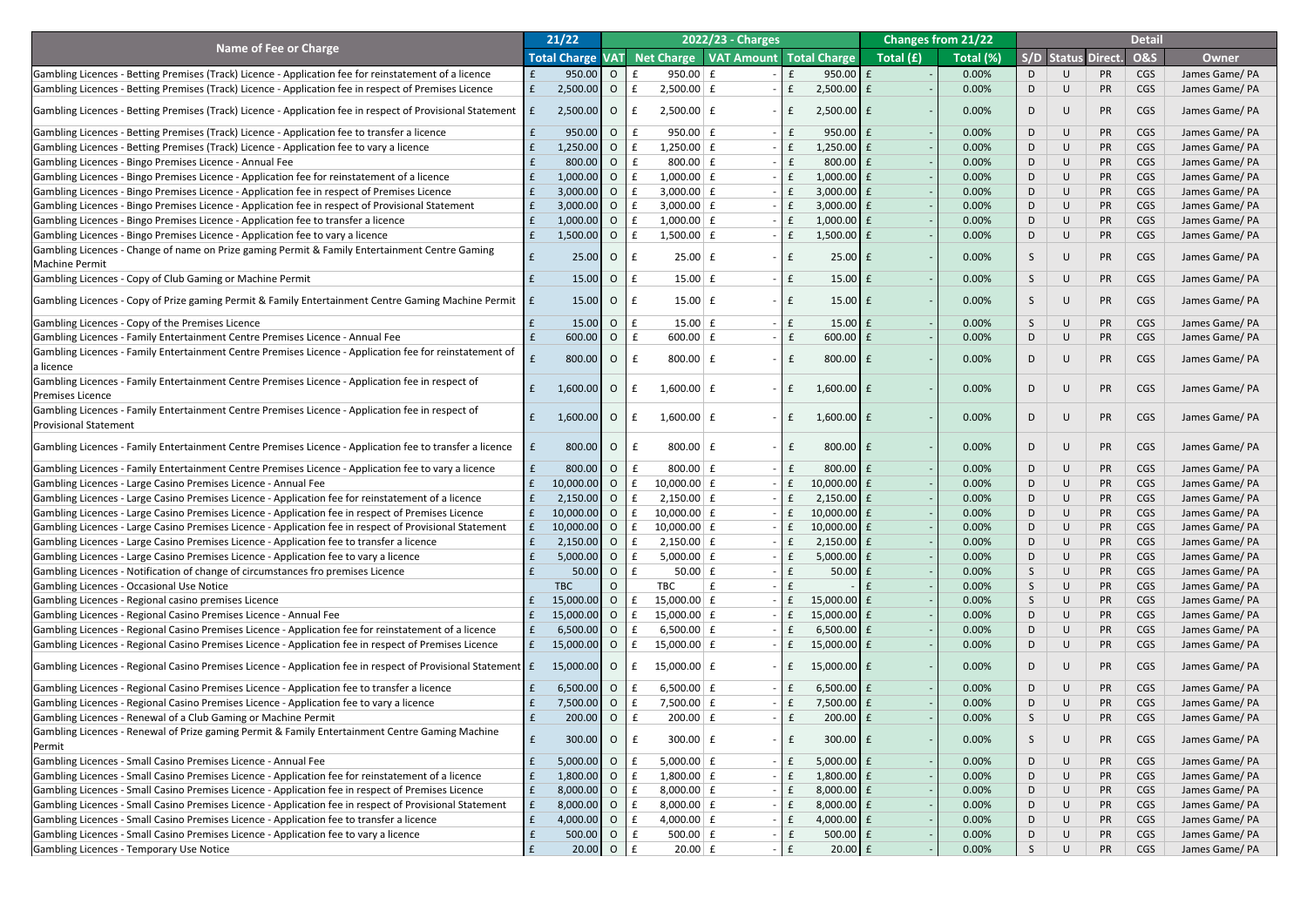|                                                                                                                            | 21/22 |                         |                |                                    | 2022/23 - Charges |              |                |                                   | <b>Changes from 21/22</b> |    |        |                    | <b>Detail</b>  |                |
|----------------------------------------------------------------------------------------------------------------------------|-------|-------------------------|----------------|------------------------------------|-------------------|--------------|----------------|-----------------------------------|---------------------------|----|--------|--------------------|----------------|----------------|
| <b>Name of Fee or Charge</b>                                                                                               |       | <b>Total Charge VAT</b> |                | Net Charge VAT Amount Total Charge |                   |              |                | $\sqrt{\text{Total}(\mathbf{f})}$ | Total (%)                 |    |        | S/D Status Direct. | <b>O&amp;S</b> | <b>Owner</b>   |
| Lotteries and Amusements act 1976 - Annual fee (1st Jan to 31st Dec)                                                       |       | 40.00                   | $\overline{O}$ | 40.00 $E$                          |                   | $\mathbf{f}$ | $40.00$ £      |                                   | 0.00%                     |    | U      | PR                 | <b>CGS</b>     | James Game/ PA |
| Lotteries and Amusements act 1976 - Initial Registration Fee                                                               |       | 40.00                   | $\overline{O}$ | 40.00 $E$<br>$\mathbf f$           |                   | f            | $40.00$ E      |                                   | 0.00%                     |    | U      | PR                 | CGS            | James Game/ PA |
| Massage and Special Treatment Licences - New                                                                               |       | 130.00                  | $\overline{O}$ | 130.00 $E$<br>E                    |                   | $\mathbf{f}$ | $130.00$ $E$   |                                   | 0.00%                     |    | $\cup$ | <b>PR</b>          | <b>CGS</b>     | James Game/ PA |
| Massage and Special Treatment Licences - Renewal                                                                           |       | 70.00                   | $\overline{O}$ | $70.00 \mid f$<br>$\mathbf f$      |                   | $\mathbf{f}$ | $70.00$ E      |                                   | 0.00%                     | D. | $\cup$ | <b>PR</b>          | <b>CGS</b>     | James Game/ PA |
| Massage and Special Treatment Licences - Renewed Licence                                                                   |       | 70.00                   | $\overline{O}$ | 70.00 $E$                          |                   | f            | $70.00$ £      |                                   | 0.00%                     | D. | $\cup$ | PR                 | <b>CGS</b>     | James Game/ PA |
|                                                                                                                            |       |                         |                |                                    |                   |              |                |                                   |                           |    |        |                    |                |                |
| Massage and Special Treatment Licences - Replacement Licence (Address change or change of ownership)   £                   |       | 130.00                  | $\overline{O}$ | 130.00 $E$<br>$\mathbf{f}$         |                   | $\mathbf{f}$ | 130.00 $E$     |                                   | 0.00%                     |    | $\cup$ | PR                 | <b>CGS</b>     | James Game/ PA |
| Other Sales and Service Charges - Drain Testing, per hour                                                                  |       | 54.00                   | S              | $\mathbf{f}$<br>45.00 $E$          | $9.00 \mid f$     |              | $54.00 \mid f$ |                                   | 0.00%                     | S. | $\cup$ | PR                 | <b>CGS</b>     | James Game/ PA |
| Public Protection - Hackney Carriage Licences - Drivers Licences - HC & PH New (Combined Licence) 1 year   £               |       | 175.00                  | $\overline{O}$ | 175.00 $E$<br>£                    |                   |              | 175.00 E       |                                   | 0.00%                     |    | $\cup$ | PR                 | <b>CGS</b>     | James Game/ PA |
| Public Protection - Hackney Carriage Licences - Drivers Licences - HC & PH New (Combined Licence) 2<br>years               |       | 310.00                  | $\overline{O}$ | 310.00 $E$<br>$\mathbf{f}$         |                   | $\mathbf{f}$ | $310.00$ $E$   |                                   | 0.00%                     |    | $\cup$ | PR                 | CGS            | James Game/ PA |
| Public Protection - Hackney Carriage Licences - Drivers Licences - HC & PH New (Combined Licence) 3                        |       | 445.00                  | $\overline{O}$ | $\mathbf{f}$<br>445.00 $E$         |                   | $\mathbf{f}$ | 445.00 $E$     |                                   | 0.00%                     |    | $\cup$ | PR                 | CGS            | James Game/PA  |
| years<br>Public Protection - Hackney Carriage Licences - Drivers Licences - HC & PH Renewal (Combined Licence) 1           |       |                         |                |                                    |                   |              |                |                                   |                           |    |        |                    |                |                |
| lyear                                                                                                                      |       | 135.00                  | $\overline{O}$ | $135.00 \mid f$<br>$\mathbf{f}$    |                   | $\mathbf{f}$ | 135.00 $E$     |                                   | 0.00%                     |    | $\cup$ | PR                 | CGS            | James Game/ PA |
| Public Protection - Hackney Carriage Licences - Drivers Licences - HC & PH Renewal (Combined Licence) 2                    |       | 270.00                  | $\overline{O}$ | $270.00$ $E$<br>$\mathbf{f}$       |                   | $\mathbf{f}$ | $270.00$ $E$   |                                   | 0.00%                     |    | $\cup$ | PR                 | CGS            | James Game/PA  |
| years                                                                                                                      |       |                         |                |                                    |                   |              |                |                                   |                           |    |        |                    |                |                |
| Public Protection - Hackney Carriage Licences - Drivers Licences - HC & PH Renewal (Combined Licence) 3                    |       | 405.00                  | $\overline{O}$ | 405.00 $E$<br>$\mathbf{f}$         |                   | $\mathbf{f}$ | $405.00$ $E$   |                                   | 0.00%                     | D. | $\cup$ | <b>PR</b>          | <b>CGS</b>     | James Game/ PA |
| years                                                                                                                      |       |                         |                |                                    |                   |              |                |                                   |                           |    |        |                    |                |                |
| Public Protection - Hackney Carriage Licences - Drivers Licences - HC New 1 year                                           |       | 140.00                  | $\overline{O}$ | $140.00 \mid f$<br>E               |                   | $\mathbf{f}$ | 140.00 $E$     |                                   | 0.00%                     | D  | $\cup$ | PR                 | <b>CGS</b>     | James Game/PA  |
| Public Protection - Hackney Carriage Licences - Drivers Licences - HC New 2 years                                          |       | 240.00                  | $\overline{O}$ | $240.00 \mid f$<br>E               |                   | $\mathbf{f}$ | $240.00$   £   |                                   | 0.00%                     |    | U      | PR                 | CGS            | James Game/ PA |
| Public Protection - Hackney Carriage Licences - Drivers Licences - HC New 3 years                                          |       | $340.00$ 0              |                | 340.00 $E$<br>Ι£                   |                   | £            | 340.00 E       |                                   | 0.00%                     |    | U      | <b>PR</b>          | <b>CGS</b>     | James Game/PA  |
| Public Protection - Hackney Carriage Licences - Drivers Licences - HC Renewal 1 year                                       |       | $100.00$ 0              |                | $100.00 \mid f$<br>l £             |                   | $\mathbf{f}$ | $100.00$ $E$   |                                   | 0.00%                     |    | $\cup$ | <b>PR</b>          | <b>CGS</b>     | James Game/ PA |
| Public Protection - Hackney Carriage Licences - Drivers Licences - HC Renewal 2 years                                      |       | 200.00                  | $\overline{O}$ | $200.00$ $E$<br>E                  |                   | $\mathbf{f}$ | $200.00$ E     |                                   | 0.00%                     |    | $\cup$ | <b>PR</b>          | <b>CGS</b>     | James Game/ PA |
| Public Protection - Hackney Carriage Licences - Drivers Licences - HC Renewal 3 years                                      |       | 300.00                  | $\overline{O}$ | 300.00 $E$<br>∣ £                  |                   | $\mathbf{f}$ | $300.00$ $E$   |                                   | 0.00%                     |    | $\cup$ | <b>PR</b>          | <b>CGS</b>     | James Game/ PA |
| Public Protection - Hackney Carriage Licences - Drivers Licences - PH New 1 year                                           |       | 116.00                  | $\overline{O}$ | 116.00 $E$<br>E                    |                   | $\mathbf{f}$ | $116.00$ $E$   |                                   | 0.00%                     |    | $\cup$ | <b>PR</b>          | <b>CGS</b>     | James Game/ PA |
| Public Protection - Hackney Carriage Licences - Drivers Licences - PH New 2 year                                           |       | 192.00                  | $\overline{O}$ | 192.00 $E$<br>∣ £                  |                   | $\mathbf{f}$ | 192.00 $E$     |                                   | 0.00%                     |    | $\cup$ | <b>PR</b>          | <b>CGS</b>     | James Game/ PA |
| Public Protection - Hackney Carriage Licences - Drivers Licences - PH New 3 year                                           |       | 268.00                  | $\overline{O}$ | $268.00 \mid f$<br>E               |                   | $\mathbf{f}$ | $268.00$ E     |                                   | 0.00%                     |    | $\cup$ | <b>PR</b>          | <b>CGS</b>     | James Game/ PA |
| Public Protection - Hackney Carriage Licences - Drivers Licences - PH Renewal 1 year                                       |       | 76.00                   | $\overline{O}$ | 76.00 $E$                          |                   | $\mathbf{f}$ | 76.00 $E$      |                                   | 0.00%                     |    | $\cup$ | <b>PR</b>          | <b>CGS</b>     | James Game/ PA |
| Public Protection - Hackney Carriage Licences - Drivers Licences - PH Renewal 2 years                                      |       | 152.00                  | $\overline{O}$ | 152.00 $E$<br>E                    |                   | $\mathbf{f}$ | 152.00 $E$     |                                   | 0.00%                     |    | $\cup$ | <b>PR</b>          | <b>CGS</b>     | James Game/ PA |
| Public Protection - Hackney Carriage Licences - Drivers Licences - PH Renewal 3 years                                      |       | 228.00                  | $\overline{O}$ | $228.00$ $E$<br>∣ £                |                   | $\mathbf{f}$ | 228.00 E       |                                   | 0.00%                     |    | $\cup$ | <b>PR</b>          | <b>CGS</b>     | James Game/ PA |
| Public Protection - Hackney Carriage Licences - Other Charges - Additional Knowledge test                                  |       | 22.00                   | $\overline{O}$ | $22.00 \mid f$                     |                   | $\mathbf{f}$ | $22.00$ $E$    |                                   | 0.00%                     |    | $\cup$ | <b>PR</b>          | <b>CGS</b>     | James Game/ PA |
| Public Protection - Hackney Carriage Licences - Other Charges - Checking and sealing taximeters                            |       | 20.00                   | $\overline{O}$ | $20.00 \mid f$<br>E                |                   |              | $20.00$ £      |                                   | 0.00%                     | D. | $\cup$ | PR                 | CGS            | James Game/ PA |
| Public Protection - Hackney Carriage Licences - Other Charges - DBS                                                        |       | 66.00                   | $\overline{O}$ | 66.00 $E$<br>E                     |                   |              | $66.00 \mid f$ |                                   | 0.00%                     | D. | $\cup$ | PR                 | <b>CGS</b>     | James Game/ PA |
| Public Protection - Hackney Carriage Licences - Other Charges - Replacement Drivers Badges                                 |       | 20.00                   | $\overline{O}$ | $20.00 \mid f$<br>£                |                   |              | $20.00$ $E$    |                                   | 0.00%                     | D. | $\cup$ | PR                 | <b>CGS</b>     | James Game/ PA |
| Public Protection - Hackney Carriage Licences - Other Charges - Replacement Plate, mounting Bracket &                      |       |                         |                |                                    |                   |              |                |                                   |                           |    |        |                    |                |                |
| Vehicle ID card                                                                                                            |       | 25.00                   | $\overline{O}$ | $25.00 \mid f$<br>£                |                   | $\mathbf{f}$ | $25.00$ $E$    |                                   | 0.00%                     |    | $\cup$ | <b>PR</b>          | <b>CGS</b>     | James Game/ PA |
| Public Protection - Hackney Carriage Licences - Other Charges - Replacement door stickers                                  |       | 7.00                    | $\overline{O}$ | $7.00 \mid f$<br>f.                |                   | $\mathbf{f}$ | $7.00$ £       |                                   | 0.00%                     | D  | $\cup$ | <b>PR</b>          | <b>CGS</b>     | James Game/ PA |
| Public Protection - Hackney Carriage Licences - Private Hire Operations - Operations having 1 vehicle 1                    |       | $70.00$ 0               |                | 70.00 $E$                          |                   |              | $70.00$ E      |                                   | 0.00%                     |    | U      | <b>PR</b>          | CGS            | James Game/ PA |
| Iyear<br>Public Protection - Hackney Carriage Licences - Private Hire Operations - Operations having 1 vehicle 5           |       |                         |                |                                    |                   |              |                |                                   |                           |    |        |                    |                |                |
| years                                                                                                                      |       | $350.00$ 0              |                | $350.00 \mid f$                    |                   | $\mathbf{f}$ | $350.00$ E     |                                   | 0.00%                     |    | $\cup$ | PR                 | <b>CGS</b>     | James Game/PA  |
| Public Protection - Hackney Carriage Licences - Private Hire Operations - Operations having 11-20 vehicles $\Big $ f       |       | 738.00 O                |                | 738.00 $E$                         |                   |              | 738.00 E       |                                   | 0.00%                     |    | $\cup$ | <b>PR</b>          | <b>CGS</b>     | James Game/ PA |
| 1 year                                                                                                                     |       |                         |                |                                    |                   |              |                |                                   |                           |    |        |                    |                |                |
| Public Protection - Hackney Carriage Licences - Private Hire Operations - Operations having 11-20 vehicles                 |       | $3,690.00$ O            |                | 3,690.00 $E$                       |                   | $\mathbf{f}$ | $3,690.00$ £   |                                   | 0.00%                     |    | U      | PR                 | <b>CGS</b>     | James Game/ PA |
| 5 years<br>Public Protection - Hackney Carriage Licences - Private Hire Operations - Operations having 2-5 vehicles 1      |       |                         |                |                                    |                   |              |                |                                   |                           |    |        |                    |                |                |
| year                                                                                                                       |       | $241.00$ 0              |                | 241.00 $E$<br>E                    |                   | $\mathbf f$  | $241.00$ $E$   |                                   | 0.00%                     | D  | $\cup$ | PR                 | <b>CGS</b>     | James Game/ PA |
| Public Protection - Hackney Carriage Licences - Private Hire Operations - Operations having 2-5 vehicles 5<br><b>years</b> |       | $1,205.00$ 0            |                | 1,205.00 $E$<br>£                  |                   | $\mathbf{f}$ | $1,205.00$ £   |                                   | 0.00%                     | D  | $\cup$ | PR                 | <b>CGS</b>     | James Game/ PA |
| Public Protection - Hackney Carriage Licences - Private Hire Operations - Operations having 6-10 vehicles $1\vert$ $\vert$ |       | 498.00 0                |                | 498.00 $E$                         |                   | $\mathbf{f}$ | 498.00 £       |                                   | 0.00%                     | D. | U      | PR                 | <b>CGS</b>     | James Game/ PA |
| year                                                                                                                       |       |                         |                |                                    |                   |              |                |                                   |                           |    |        |                    |                |                |